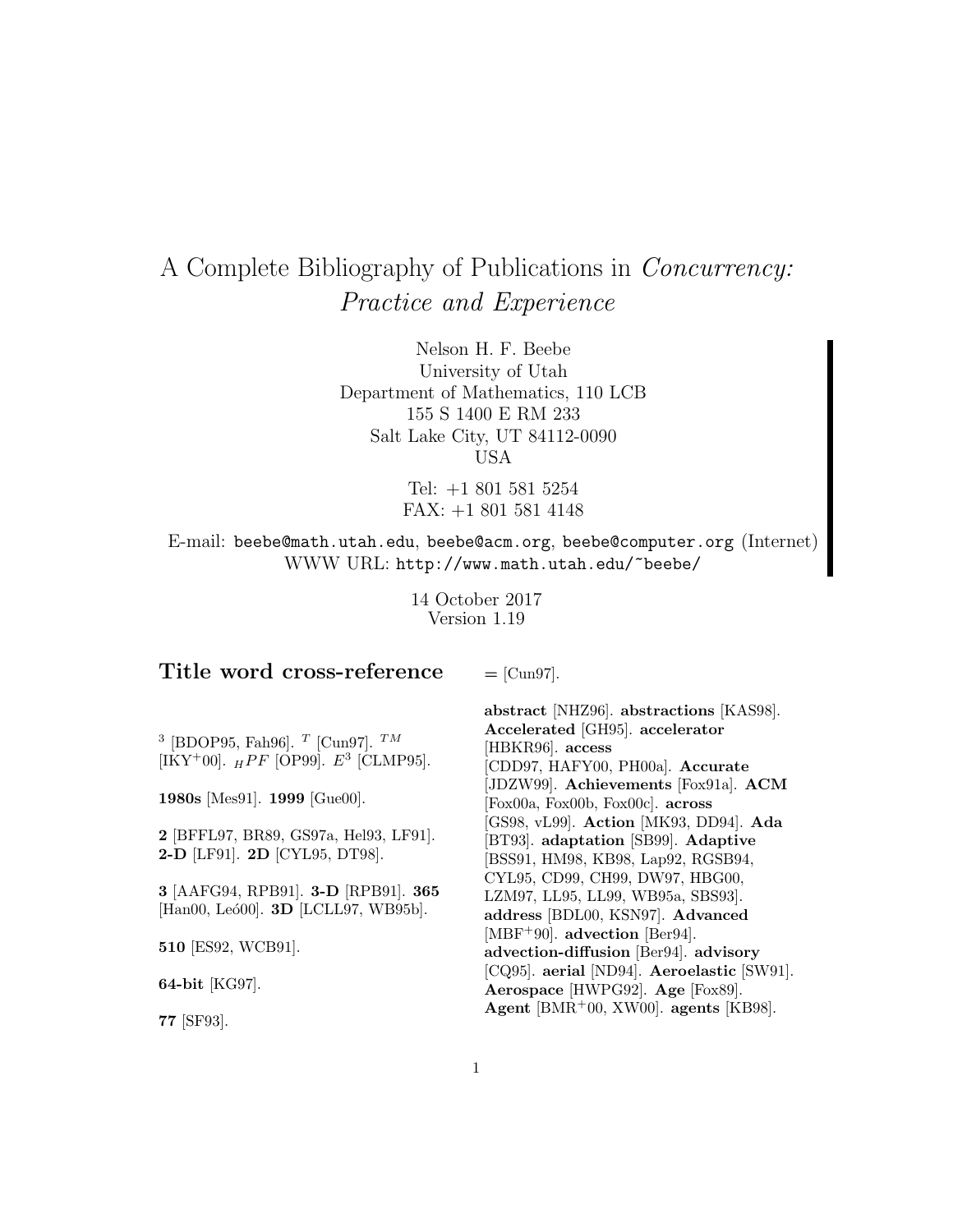**Aircraft** [TV90, KWB<sup>+</sup>99]. **Ajents** [ICB00]. **Algebra** [Dem91, CDW96, CWB94, WKE98]. **Algebraic** [SS98, MPR95]. **Algorithm** [ALV<sup>+</sup>91, AH91, CSTG92, KK90, SBBG89, ST92, TV90, Whe90, AD95, AMVA95, CHB98, CE95, Cho98, CYL95, CB98, DV94, HBE98, JT96, KSK00, LRN97, LSF97, LL95, LL99, MRR<sup>+</sup>96, WB95b, Wu95, vdGW97]. **Algorithms** [BC91, BSS91, BF92b, GRS<sup>+</sup>97, LF91, MF92, MF93, Wil91, AGMM94, AW97, CH99, DM98, GM00, GHSJ98, JPK98, LZM96, MR96, MF94, MW98, MP96, MGG00, NA96, SB99, XMLL95, CDW94]. **Allocating** [MF92, MF94]. **allocation** [KSN97, MMN95, NR94]. **alternating** [Lin97]. **AMT** [CWB94, WCB91]. **Analysis** [Hel93, JR92, KMT93, MT91, SSB92, SF93, TDD93, AFH98, ARS00, BGZ97, Cla97, DV94, FSDC99, GLV96, JT96, LP00, LF98, PH00b, SS94, Tog97, Tog98, VNL98, ZP99]. **analytical** [WDT<sup>+</sup>99]. **animation** [LCLL97]. **Annealing** [KK90, PdOG99]. **Annotating** [HAKN97, JK00]. **annotation** [ANH00]. **annotation-aware** [ANH00]. **announce** [CRS98]. **announce-listen** [CRS98]. **anti** [LLL98]. **anti-tasks** [LLL98]. **applets** [BKKK98, GPO98]. **Application** [GWP93, RCZM91, SCL97, VBFW91, ABC<sup>+</sup>00, CWB94, CPM00, DM96, RR96, WRMB98, HWPG92]. **Application-level** [SCL97]. **Applications** [BKTJ92, BGL92, Rin98, SW91, SSB92, vR89, Bak99b, BGZ97,

Ben00, BCB00, CFLH99, DAB97, EAK00, ICB00, Kar99, Kea99, KSAC95, LK96, MLF97, XLD97, Bak99a]. **Apply** [WDW91].

**approach** [Dav97, RG00, TBBK94].

[ALV<sup>+</sup>91, DCGC92, CC97a, PS00b]. **Approximate** [Lap92, PRA00].

[MBF<sup>+</sup>90, AB98, ARS00, CvE00, EE95, JH00, JCS98, LZM96, WLR<sup>+</sup>00].

**Approaches**

**Architecture**

# **Architectures**

[GOJ89, MPS93, PDH91, VBFW91, ACF99, BN00, KSAC95, Wad99, YTPS95]. **area** [BFFL97, vNMB<sup>+</sup>00]. **Argus** [Bal92]. **Ariadne** [MR98b]. **ARMI** [RWB97]. **Array** [ES92, WDW91, Fid97, LP00]. **Arrays** [Woo91, Zom92, ZM92]. **ARS** [CSS98]. **Aspects** [Bak99c, GGS00]. **Assembled** [SBS93]. **Assignment** [DCGC92, AD95]. **Asynchronous** [RWB97]. **atmospheric** [KSS<sup>+</sup>96, LF98]. **Atomic** [MK93]. **Author** [Ano95, Ano96, Ano97, Ano98, Leó00]. **Automata** [Han93b]. **automatable** [MJC99]. **automated** [Wei99]. **Automatic** [SS97, CCCL97, CP98, vRvGS97]. **Automatically** [BG97a]. **Autopilot** [TV90]. **Averaging** [MRCH<sup>+</sup>93]. **avoiding** [HBG00]. **aware** [ARS97, ANH00].

**BACI** [BCB00]. **backpropagation** [AB98]. **balance** [RG00]. **balanced** [BAGGB99, EE95]. **Balancing** [Boi90, Wil91, AGMM94, CYL95, HBE98, MO95, MGG00, Nak99, RR97, SS97, Tär94, Tog98, VO98b, WB95a, Wu97, XMLL95]. **bandwidth** [WRMB98]. **Based** [FFH<sup>+</sup>93, Ada91, AFH98, AISS97, AW97, AR94, Bak00, BBC<sup>+</sup>97, BMR<sup>+</sup>00, CMM<sup>+</sup>97, CF96, CCI<sup>+</sup>97, CSS98, CPM00, Cun97, DM96, DF97, DAB97, DTY91, GS92, GS98, HAFY00, HG99, JA98, KABG<sup>+</sup>91, Lin97, LCLL97, PSS97, RM91, SRW<sup>+</sup>00, SHGD98, TBBK94, VO98a, WJC93, Wu97, XW00, YC98]. **Basic** [BH92, CDW96]. **Bayanihan** [SHW98]. **BBN** [SMC92]. **beam** [VSKN96]. **behaviour** [CP95]. **Benchmark** [AAB<sup>+</sup>93, AH91, MR98a, BSW<sup>+</sup>00, Cun97]. **Benchmarking** [BR89, DBRF96, MBF<sup>+</sup>90]. **Benchmarks** [AAB<sup>+</sup>93, HHGW95]. **benefits** [BRTK94]. **best** [MJC99]. **between** [AW97, Kar98, Lil95]. **Beyond** [ALCG95, Phi00a]. **binary** [PH00a]. **Biological** [GWP93]. **bisection** [BV97, BS94a]. **bit** [KSK00, KG97].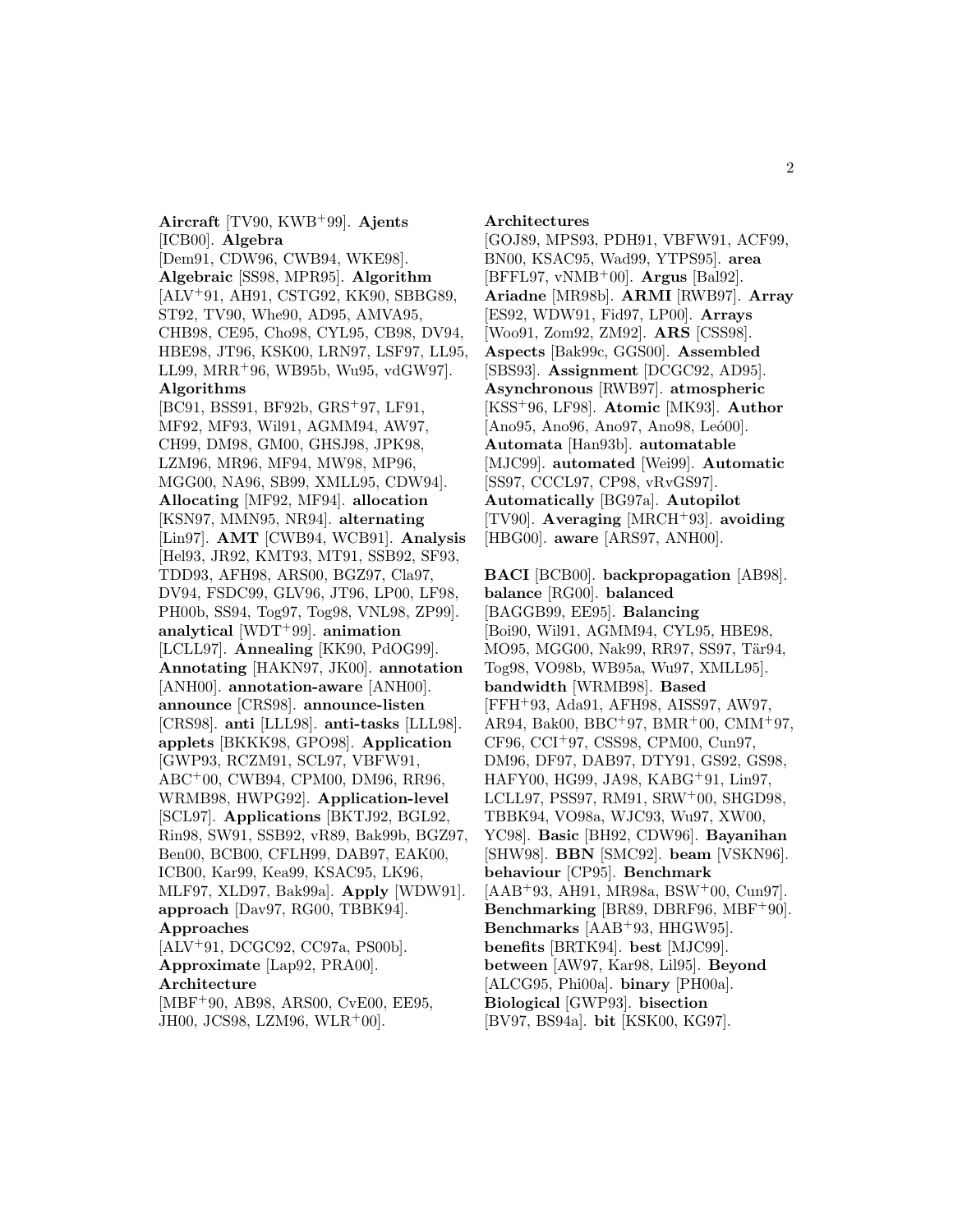**bit-rate** [KSK00]. **'Blade** [CFMP91]. **BLAS**

[AAFG94, BG97b, CDW96, CGM<sup>+</sup>97]. **block** [CDW96, DD94, GHvdGV97, GHSJ98, HWPG92, WO96]. **block-cyclic** [WO96]. **Boltzmann** [BRSR93]. **Bound** [SBBG89]. **boundaries** [GS98]. **bounds** [CDMW94]. **Branch** [SBBG89]. **Branch-and-Bound** [SBBG89]. **Bridging** [Kar98, RCZM91]. **browser** [CS97]. **BSP** [DHS99, RPL96]. **buffer** [CHB98]. **Building** [JJ96, KAS98, SHW98]. **bursty** [LL99]. **bytecode** [BG98, Cla97]. **bytecodes** [CL97b, GTV98, HAKN97].

**C** [Han00, Leó00, Ada91, BB00, Dem98, KPO00]. **C/C** [KPO00]. **CACAO** [KG97]. **caches** [BRTK94]. **Caching** [PFS<sup>+</sup>93]. **CAD** [KSAC95]. **calculate** [LP00]. **Calculations** [Wil91, VSKN96]. **calculus** [MJ96]. **Caltech** [Fox89]. **capabilities** [ZK99]. **CAPE** [NHMW91]. **care** [BCF<sup>+</sup>97]. **Carlo** [MR96, SK00, VSKN96]. **case** [AGD97, Bri00, GFS99, HHKP97, UTS00]. **Cedar** [EHJ<sup>+</sup>93]. **cell** [RIST00, SMC92, Wal90]. **Cellular** [Han93b]. **CEV** [RBF98]. **chain** [MR96]. **chains** [PS96]. **Challenges** [HV93, Ahm95b]. **Character** [JMM90]. **characteristics** [BN00]. **Characterizing** [Wal90]. **Cholesky** [CH99, DD00, GS97a]. **circulation** [LF98]. **class** [CHMZ94, JK00]. **classes** [SS98]. **Claus** [BA98]. **client** [Kar99]. **client-server** [Kar99]. **Clock** [Dun92, DV94, JJ96]. **closely** [ACF99]. **Cluster** [BC91, BRSR93, DTY91, KB98, SS94]. **clustering** [EKR97, SCM95]. **clusters** [AM00b, BGKR99, Phi00a, Tog97, Tog98, ZHS99]. **CM** [DBRF96, Hel93]. **CM-2** [Hel93]. **CM-5** [DBRF96]. **co** [Kea99, OP99, PD99, vL99]. **co-operating**

[vL99]. **co-ordination** [Kea99, OP99, PD99]. **coarse** [BBC<sup>+</sup>97, HHKP97]. **Code**

[SMC92, Wal90, HM98, LF98, SSS98, SK00]. **codes** [HASnP00]. **coding** [KSK00]. **collaboration** [CC97b, DAB97]. **Collaborative** [KK97, BCF<sup>+</sup>97, LCLL97, RBF98]. **Collective** [BI98]. **collectors** [Phi00a]. **coloring** [GM00]. **COLT***}* [OP99]. **Combat** [WHF<sup>+</sup>89]. **Comes** [Fox89]. **commercial** [Bak99b]. **COMMS1** [HHGW95]. **Communicating** [Ada91, JL95]. **Communicating-sequential-processesbased** [Ada91]. **Communication** [CDL<sup>+</sup>93, HPPF94, HR92, YC98, ACF99, BI98, BS94b, CDR99, DBRF96, DHS99, EAK00, FTT97, GHSJ98, Hin97, PS00b, WC00]. **communication/computation** [CDR99]. **Communications** [DHN93, ZK99]. **Comparative** [SCM95, ZS93, VNL98]. **Comparison** [AM91, CWB94, PFS<sup>+</sup>93, CMF97, hSM97]. **compendium** [MMN95]. **Competitive** [CPV93]. **Compilation** [SBW91, CCCL97, vRvGS97]. **Compile** [CS95, SS97]. **Compile-time** [CS95, SS97]. **compiled** [NM00]. **Compiler** [JJ92, ADG96, BVG97, HM98, Hin97, IKY<sup>+</sup>00, KG97, WCC99]. **compiler-generated** [Hin97]. **compiler-parallelized** [HM98]. **Compilers** [KLW93]. **compiling** [HNS97a]. **complete** [SU96]. **Complex** [PG00]. **complexity** [VNL98]. **component** [SHGD98, WKE98]. **component-based** [SHGD98]. **Composing** [GFS99]. **composition** [EAK00, PD99, SRW<sup>+</sup>00]. **compositional** [AGW97]. **compressible** [LL96]. **compression** [JT96]. **Computation** [BF92a, Fox91b, GOJ89, Lap92, WCB91, Zom92, ZM92, CCCL97, Cun97, DBRF96, GHSJ98, LGFK99, MJ96, WF97]. **Computational** [Han93a, Han93b, Hoc95, AGD97, Fox97a, Fox97b]. **Computations** [Fox89, Ger90, MF92, AFH98, CSS98, CHMZ94, HHKP97, JJ96, WG95].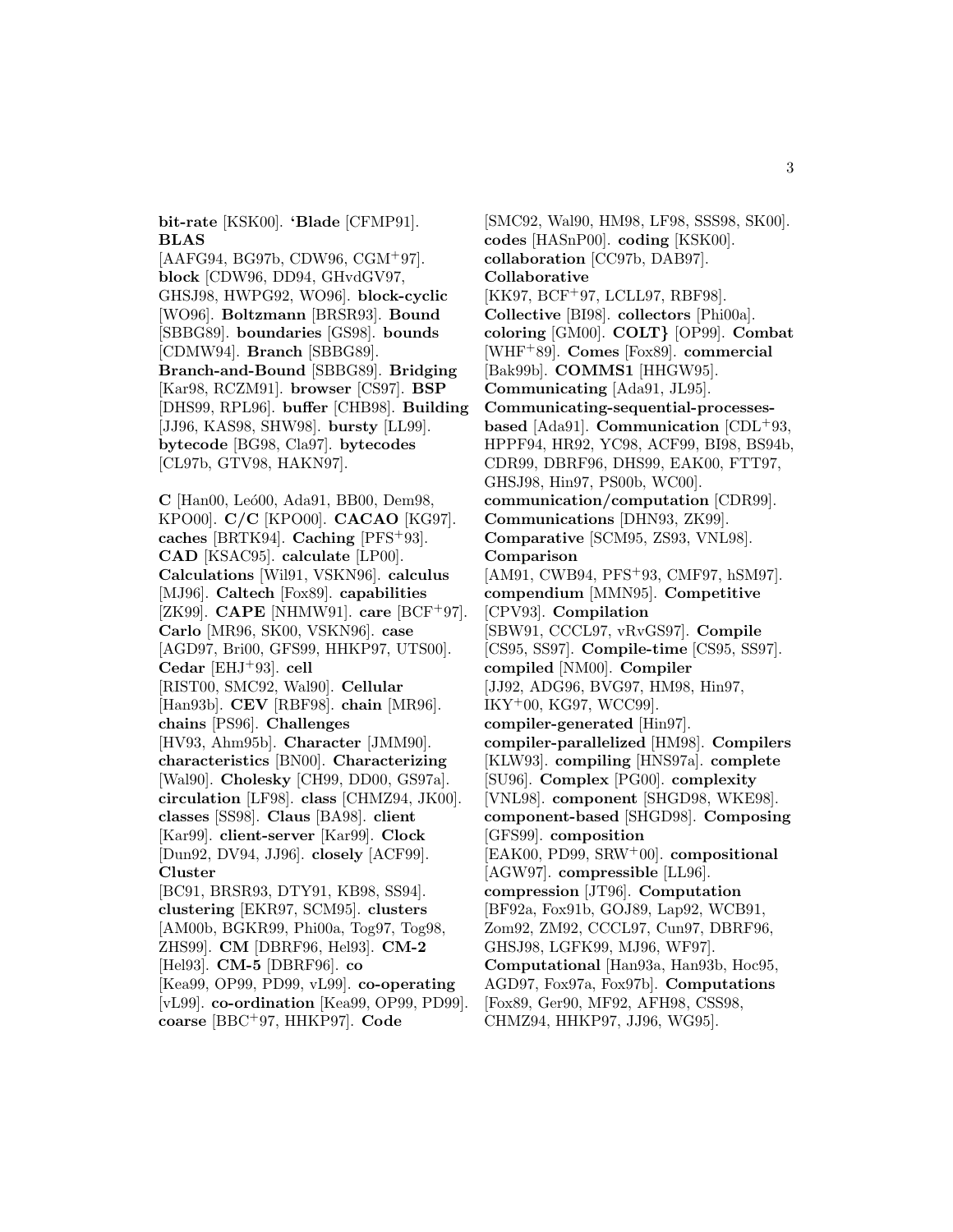**Computer** [AAB<sup>+</sup>93, BH92, CP92, Hel93, ZS93, BV00, BN00, DM98, GRS<sup>+</sup>97, GLV96, HKSK97, Kon99, WKE98]. **Computers** [Bru92, CSTG92, CPV93, DHN93, Dem91, JJ92, MBF<sup>+</sup>90, Bat91, BGKR99, CDW94, Cho98, DD97, HHGW95, JJ96, LRN97, PdOG99, Pir97, hSM97, XMLL95]. **Computing** [Bak99a, Bak99c, Cor98, Fox89, Fox91a, FFH<sup>+</sup>93, HV93, HWPG92, Mes91, Sun90, AISS97, ASLV95, BKKK98, BCF<sup>+</sup>97, BBC<sup>+</sup>97, BAGGB99, CKV98, CMM<sup>+</sup>97, CFLH99, CCI<sup>+</sup>97, DR99, Fer98, FS98, FF97, Fox98, GS92, GS97b, GS98, HLA95, Han94b, HPPF94, HBKR96, HM95, KB98, MMV98, MKD99, NBK<sup>+</sup>00, RPL96, SHW98, SBD<sup>+</sup>96, SMS00, TDB00, TSS98, WJH<sup>+</sup>97, XW00, YC97, ZTLV98, ZHS99, RSH97]. **conceptual** [UTS00]. **Concurrency** [Han00, Leó00, KRS96]. **Concurrent** [AM00a, ALV<sup>+</sup>91, CSTG92, PR92, RIST00, CDW94, Cho98, GS92, HG99, MR96, Nas99, Phi00b, RR96]. **Conference** [Gue00, Fox00a, Fox00b, Fox00c]. **Configuration** [TKKN94]. **Conjugate** [Han98]. **Connected** [DHN93, MMN95]. **Connection** [Hin97, AM91, Ber94, MT91, SW91, ZS93]. **connections** [TSV94]. **conservative** [AR94]. **constraints** [YTPS95]. **Constructing** [FDC99]. **Construction** [JMM90, Dav97, GJGC96]. **constructs** [BN00]. **Contention** [ZW93]. **context** [FHC98]. **Contextual** [BGZ97]. **continuous** [CCCL97]. **Contour** [HHKP97]. **Control** [SBBG89, CRS98, KWB<sup>+</sup>99, PH00a, SHPT00]. **Controller** [PDH91]. **Controlling** [MF93]. **Convection** [ES92, WF97]. **Convergence** [MR96]. **conversion** [YTY00]. **converter** [FLQZ97]. **Converting** [MJC99, Dem98]. **convex** [DT98]. **Cooperating** [Phi00a]. **cooperation** [AW97]. **coordination** [LHMZ00]. **CORBA** [BSP00, CPM00, ZTLV98]. **CORBA-based**

[CPM00]. **core** [DD00, HN00]. **corner** [MW98]. **correction** [Fid97]. **correlation** [Cor98]. **cost** [The96]. **Coupled** [Whe90, Whe91, ACF99, LK96, vL99]. **COWs** [HG99]. **Cracking** [GPO98]. **CRAFT** [WCC99]. **Cray** [BMT96, CRM94]. **creation** [HG99]. **curved** [Nak99]. **cutting** [NASW98]. **cyclic** [WO96].

**D** [LF91, RPB91]. **DACAPO** [Gra91]. **DACAPO-III** [Gra91]. **DAEs** [ZP99]. **DAP** [WCB91, ES92]. **DAP510** [CWB94]. **DARP** [AFH98]. **Data** [BKU91, BF92a, CP92, CHMZ94, Dag92, MF92, MPS93, NQ93, SBBG89, SSB92, TDD93, Wol93, AFH98, BR00, CZF<sup>+</sup>98, CFKL00, CS95, CMF97, CQ95, CP98, FDC99, GLV96, HW96, JDA97, KK97, MF94, MJ96, MB99, SU96, TSH98, WO96, XLD97]. **data-farm** [FDC99]. **data-flow** [HW96]. **Data-parallel** [NQ93, CQ95, GLV96, JDA97]. **database** [CHB98]. **Databases** [Wil92, BMAT97, WDT<sup>+</sup>99]. **dataflow** [CF96]. **dataflow-based** [CF96]. **deadlines** [SS95]. **Deadlock** [CSTG92]. **Deadlock-Free** [CSTG92]. **debugging** [BGZ97, SSG97]. **Decentralized** [XLD97]. **Deck** [BP92]. **Declarative** [DRW90]. **Decomposition** [CP92, DMM98, PdOG99, van90]. **definition** [LP00]. **degree** [PRA00]. **Delaunay** [CLMP95]. **Delta** [HLJTZ94, TFB94]. **demonstrating** [BCE<sup>+</sup>99]. **dense** [GS97a, LSF97]. **Density** [MRCH<sup>+</sup>93]. **Dependence** [SF93, Wol93]. **Dependency** [HS90]. **depth** [AW97]. **Design** [CSTG92, Chr91, Gor93, IKY<sup>+</sup>00, JS00, NASW98, PDH91, AC98, CHB98, DD00, Kar99, KWB<sup>+</sup>99, WJH<sup>+</sup>97]. **Designing** [BF92b, CPM00]. **designs** [UTS00]. **Determining** [CDMW94, DT98]. **develop** [CRS98]. **Developing** [BDP<sup>+</sup>98]. **Development** [SK00, ABC<sup>+</sup>00].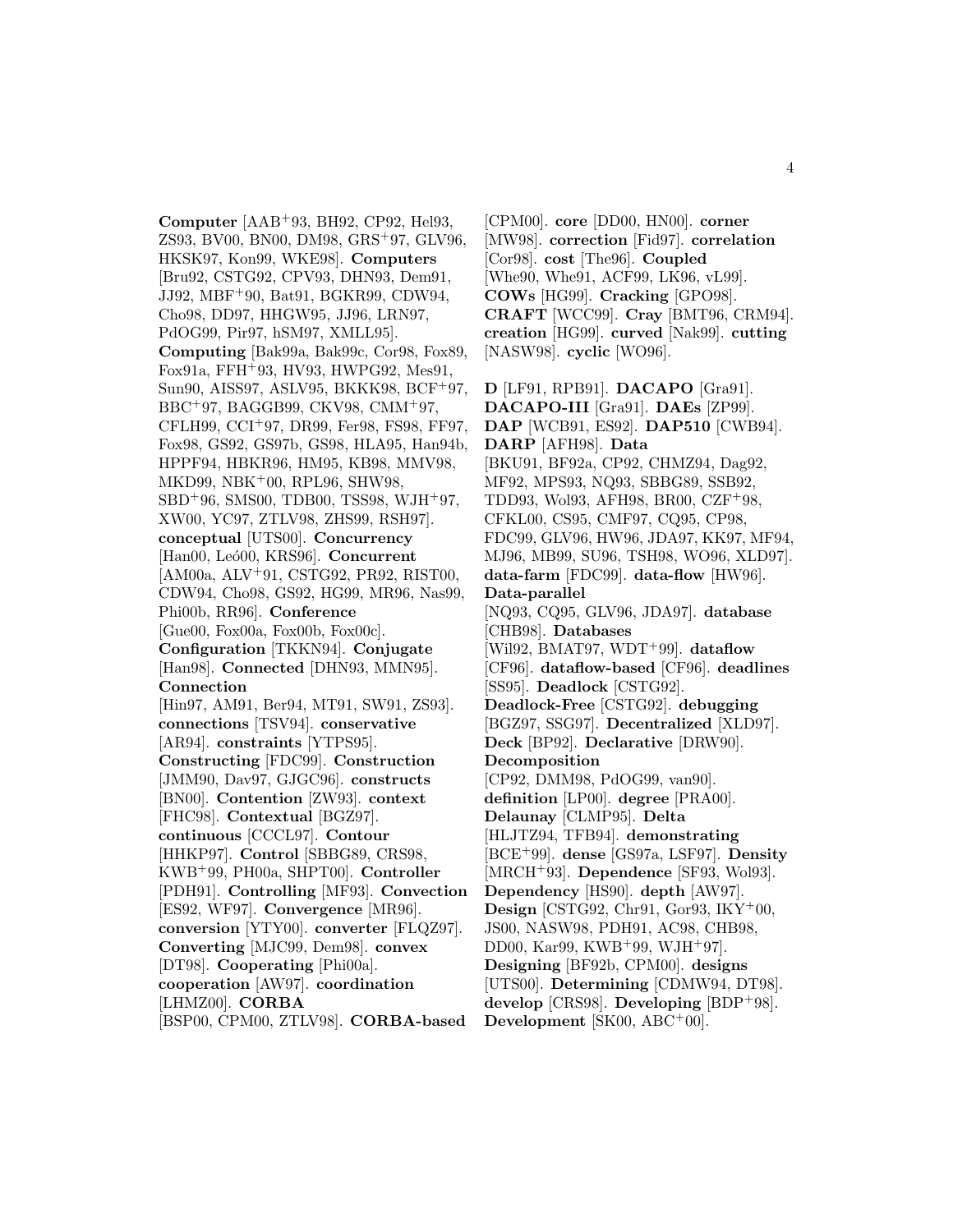**developments** [Per92]. **dialect** [YSP<sup>+</sup>98]. **different** [BN00]. **differential** [MPR95, TFB94]. **differential-algebraic** [MPR95]. **diffusion** [Ber94]. **Digital** [Woo91]. **dilemma** [TSV94]. **Dimension** [Wu97, Cor98]. **Dimension-exchange-based** [Wu97]. **dimensional** [ES92, LL96, LGFK99, LSF97, MMN95]. **directories** [HW00]. **discrete** [BSS98, Cow98, VO98a]. **discrete-event** [BSS98, Cow98]. **Discussion** [ST92]. **Displacements** [SDT91]. **Display** [VBFW91]. **dissection** [PRA00]. **Distributed** [AAB<sup>+</sup>93, AMB<sup>+</sup>93, Bak99a, BKTJ92, BGL92, BD93, BSS91, BCB00, DAB97, FFH<sup>+</sup>93, Ger90, GOJ89, HV93, JJ92, JL95, KWB<sup>+</sup>99, Lap92, LDP89, MR91, MRCH<sup>+</sup>93, MPS93, MB99, Sun90, TV90, WHF<sup>+</sup>89, WGC93, dMP92, Ahm95b, Ahm95a, AFH98, AM00b, ASLV95, ACF99, BDL00, BBC<sup>+</sup>97, BRTK94, BAGGB99, BGKR99, CRS98, CKH91, CC97b, CMM<sup>+</sup>97, CT00, CDW94, Cho98, CHMZ94, CP98, DD94, EE95, FS98, GGS00, GS97b, GS98, HKSK97, HPPF94, HW00, HHGW95, HYI98, HHA96, ICB00, JT96, JA98, JS00, JJ96, JCS98, Kar98, Kea99, KAS98, LRN97, LCLL97, Man98, MF94, MMV98, NR94, PdOG99, PA95, Phi00a, Pir97, SHGD98, TBBK94, Tär94, TKKN94, VO98a, VO98b, WLR<sup>+</sup>00, XLD97, ZHS99]. **Distributed-Memory** [LDP89, AAB<sup>+</sup>93, Lap92, Cho98, CHMZ94, MF94]. **Distributing** [Woo91]. **distribution** [CP98, Fah96, HS94, LL95, LLL98, LL99]. **distributions** [WO96]. **division** [Lin97]. **Do** [Han94a, NHZ96]. **Do-loop-surface** [NHZ96]. **DOGMA** [JCS98]. **domain** [PdOG99]. **dose** [VSKN96]. **DOVE** [JA98]. **downhill** [CB98]. **Driving** [Zim91]. **DSP** [LZM96]. **duplication** [SCM95]. **Dusty** [BP92]. **Dynamic** [EAK00, HLA95, LLL98, PFS<sup>+</sup>93, SDT91, WB95a, WMC98, Wil91,

Ahm95a, BSD94, CP95, CYL95, GARR00, HBE98, Pir97, Tär94]. **Dynamically** [HTM91, NM00, SBS93]. **Dynamics** [PS96, Zom92, AGD97]. **Dynamo** [Tär94].

**Echidna** [JJ92]. **EcliPSe***}* [KRS96]. **editing** [PH00a]. **Editor** [Han00]. **Editorial** [Bak96, Bak99a, Bak99b, Bak99c, Fox97a, Fox98, Fox00a, Fox00b, Fox00c, KZ93, Pri91, Wad99, vD96]. **education** [BCF<sup>+</sup>97, WCL97]. **effect** [Cla97]. **Effective** [MJ96]. **Effects** [MR91]. **Efficiency** [MMV98]. **Efficient** [AC98, CW91, HR92, LFA98, MCB<sup>+</sup>99, Zom92, Han00, KSK00, Leó00, PRA00, PHN00, RSLG99, WC00]. **efficiently** [KP98]. **eigenproblem** [BV00]. **Eigenvalues** [WCB91]. **Eigenvectors** [WCB91]. **Electron** [MRCH<sup>+</sup>93, VSKN96]. **element** [CYL95]. **elimination** [Fur96]. **embedded** [RR99, YTPS95]. **EMMA2** [ABMR91]. **Empirical** [SS94]. **emulation** [ $ZS94$ ]. **enabling** [ $BCF+97$ , WC00]. **encryption** [Sch99]. **encryption/ authentication** [Sch99]. **end** [SHGD98]. **Engineering** [KABG<sup>+</sup>91, LTH<sup>+</sup>99, Wol93, BSP00, DAB97, Fox97a, Fox97b, FF97]. **Environment** [NHMW91, AFH98, AC98, CF96, DF97, DAB97, ICB00, JA98, LCLL97, RBF98, SRW<sup>+</sup>00, WLR<sup>+</sup>00, SBS93]. **Environments** [Bak99a, CWB94, HSvdL<sup>+</sup>96, SS94, TSS98, WG95]. **Equation** [Boi90]. **equations** [CH99, Han98, HW96, TFB94]. **ES-Kit** [CKH91]. **ESA** [DTY91]. **ESA/NASA** [DTY91]. **ESL** [HNS97a]. **ESM** [BKU91]. **Estelle** [JJ92]. **estimating** [Fah96]. **estimation** [KSK00, Kon99]. **estimator** [Fah96]. **European** [BC00, BCE<sup>+</sup>99, Gue00, Per92]. **Evaluating** [BH92, ZK99]. **Evaluation** [CSTG92, CLMP95, PR92, CHB98, HYI98, HASnP00, IKY<sup>+</sup>00, MR98a, VO98b, SBS93]. **event** [BSS98, Cow98, VO98a]. **events**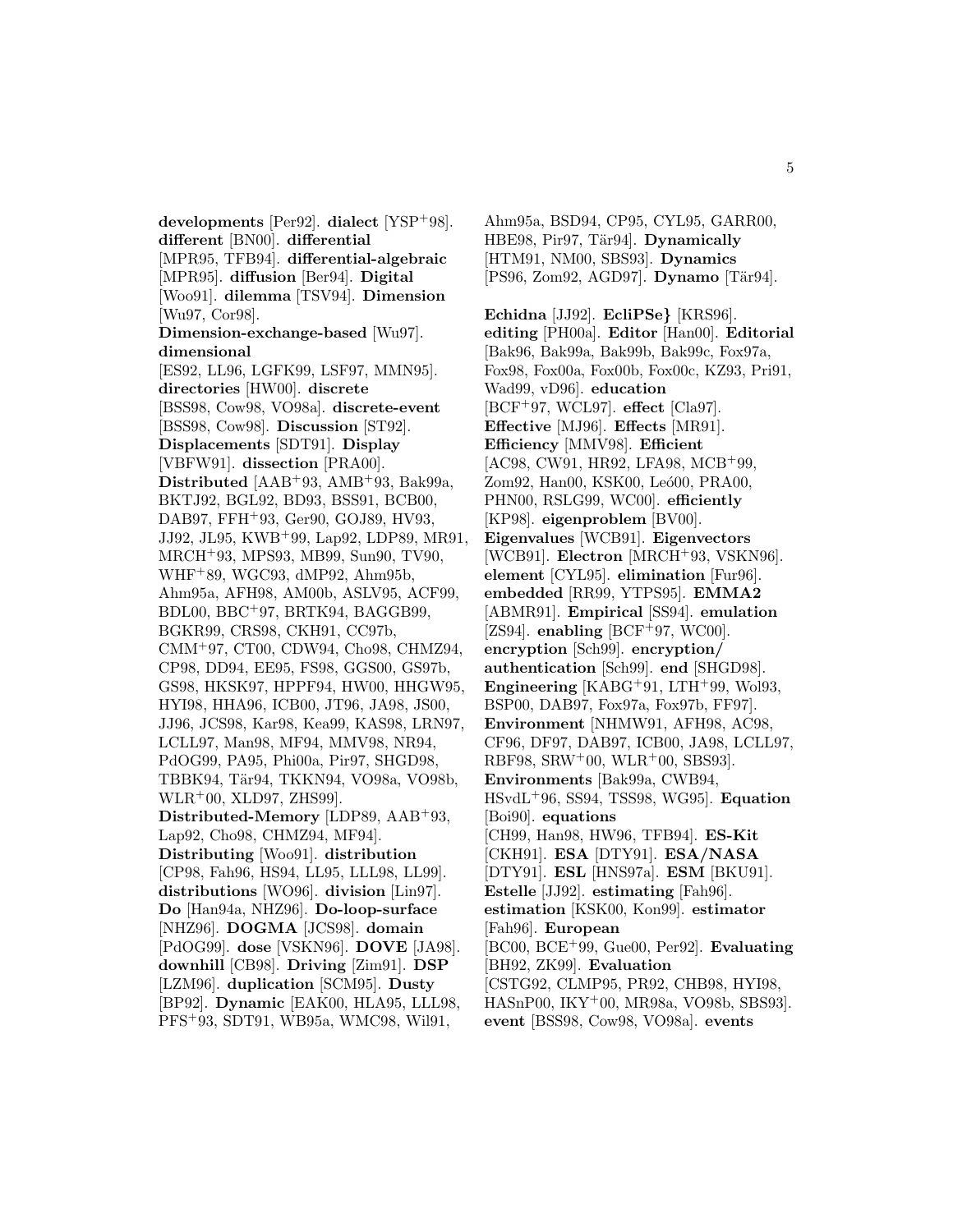[CRS98]. **EWOMP'99** [BC00]. **Exception** [Ada91]. **exceptions** [KP98]. **exchange** [Wu97]. **Execution** [BSS91, GGS00, Ols99, RR99, RRMA99, YQ95]. **executions** [NM00]. **Exemplar** [JR92]. **Existing** [SF93]. **Experience** [BT93, JM89, SSS98, Han00, Leó00, Rin98]. **Experiences** [BFFL97, BMT96, GWP93, HM95, SBD<sup>+</sup>96, WGC93]. **Experiment** [PR92, FGN<sup>+</sup>98, SS96]. **Experimental** [VO98b, BI98, DM96, LZM96, MGG00]. **Experimentation** [SBBG89]. **Experiments** [CCF<sup>+</sup>97, CRM94, MBS91, RM91, van90, BDV<sup>+</sup>98]. **exploitation** [GAM<sup>+</sup>00]. **Exploiting** [DM96, BG97a, GHM98]. **extend** [Lin97]. **Extended** [HDF00]. **Extending** [YTY00]. **extensible** [SHW98]. **Extension** [Ada91]. **extensions** [CZF<sup>+</sup>98]. **extrapolation** [RR97]. **F** [Han00, Le´o00]. **F90** [WCC99]. **F90/ HPF** [WCC99]. **Factor**

[ALV<sup>+</sup>91, AMVA95, CH99]. **factorization** [DD00, GS97a, MP96]. **Fail** [KRS96]. **Fail-safe** [KRS96]. **Falcon** [GESV98]. **family** [MP96]. **Farm** [MP93, FDC99]. **farms** [MR98b]. **Fast** [BS94a, dMP92, CE95]. **faster** [Han94a]. **fatally** [Pug00]. **Fault** [Bal92, YQ95, The96]. **fault-tolerant** [The96]. **feasibility** [JPK98]. **feedforward** [AB98]. **FEM** [DMM98]. **FEM-meshes** [DMM98]. **FFT** [AG98]. **FFT1** [HHGW95]. **FFTs** [GTV98]. **file** [BRTK94]. **files** [JK00, MLF97]. **filesystem** [GS98]. **financial** [Kea96, Kea99]. **fine** [LFA98, PH00a, The96]. **fine-grain** [LFA98, The96]. **fine-grained** [PH00a]. **finite** [CYL95]. **First** [BC00]. **Flagship** [MK93]. **flawed** [Pug00]. **Flexible** [SHPT00, GAM<sup>+</sup>00]. **FLITE3D***}* [BMT96]. **Flow** [MO91, Wil89, HW96, RIST00]. **Flows** [AMP<sup>+</sup>91, LL96]. **Fluid**

[AMP<sup>+</sup>91, Wil89, AGD97, Pir97]. **footprinting** [LA95]. **formal** [BSP00, PDH91]. **Fornax** [VO98a]. **Fortran** [ADG96, BP92, CWB94, EHJ<sup>+</sup>93, FLQZ97, KLW93, KP91, SF93, SSG97]. **Fortran-77** [SF93]. **Fortran-to-Java** [FLQZ97]. **Fourier** [Fur96]. **Fourier-Motzkin** [Fur96]. **fractal** [JT96]. **Fracturing** [NHMW91]. **Framework** [Sun90, CMM<sup>+</sup>97, CFLH99, DW97, Kea99, LP00, NR94, SHW98, SU96, TMN<sup>+</sup>98, TDB00, WG95, WCC99]. **Free** [CSTG92, Nas99]. **front** [SHGD98]. **front-end** [SHGD98]. **fully** [EE95]. **functional** [HHLM95]. **fuzzy** [EKR97].

**G** [LTH<sup>+</sup>99]. **Gain** [GWP93]. **Galactica** [CDMW94]. **gap** [Kar98]. **garbage** [Phi00a]. **García** [Han00, Leó00]. **Gate** [Woo91]. **Gate-level** [Woo91]. **Gateway** [HAFY00]. **GEC** [RIST00]. **General** [AAB<sup>+</sup>93, CGM<sup>+</sup>97, DM98, FF97, LF98]. **generalized** [ZK99]. **generated** [Hin97]. **Generation** [HWPG92, LZM97]. **generator** [CP98]. **generic** [FDC99, HSvdL<sup>+</sup>96, MJC99]. **Genesis** [AAB<sup>+</sup>93, HHGW95]. **genetic** [AD95, MF94]. **geographically** [BGKR99]. **geophysical** [JPK98]. **Global** [BWA94, DHN93, Lap92, SBBG89, AISS97, CRS98, JJ96, NBK<sup>+</sup>00, SS95, Wu97, XW00]. **GLU** [JDA97]. **gradient** [Han98]. **grain** [BBC<sup>+</sup>97, LFA98, The96]. **grained** [HHKP97, PH00a]. **Grande** [Fox00a, Fox00b, Fox00c]. **granular** [JDA97]. **Graph** [Boi90, RM91, GM00]. **Graphs** [HS90]. **Grid** [HWPG92, DW97, LSF97, LK96]. **Grids** [HWPG92, HBG00]. **group** [JCS98]. **groups** [WMC98].

**H** [AM00b, LTH<sup>+</sup>99]. **H-SWEB** [AM00b]. **Habanero** [DAB97]. **halo** [PRA00]. **halos** [Ben00]. **Handling** [Ada91]. **Handwritten** [JMM90]. **Hardware** [Gra91]. **harmonic**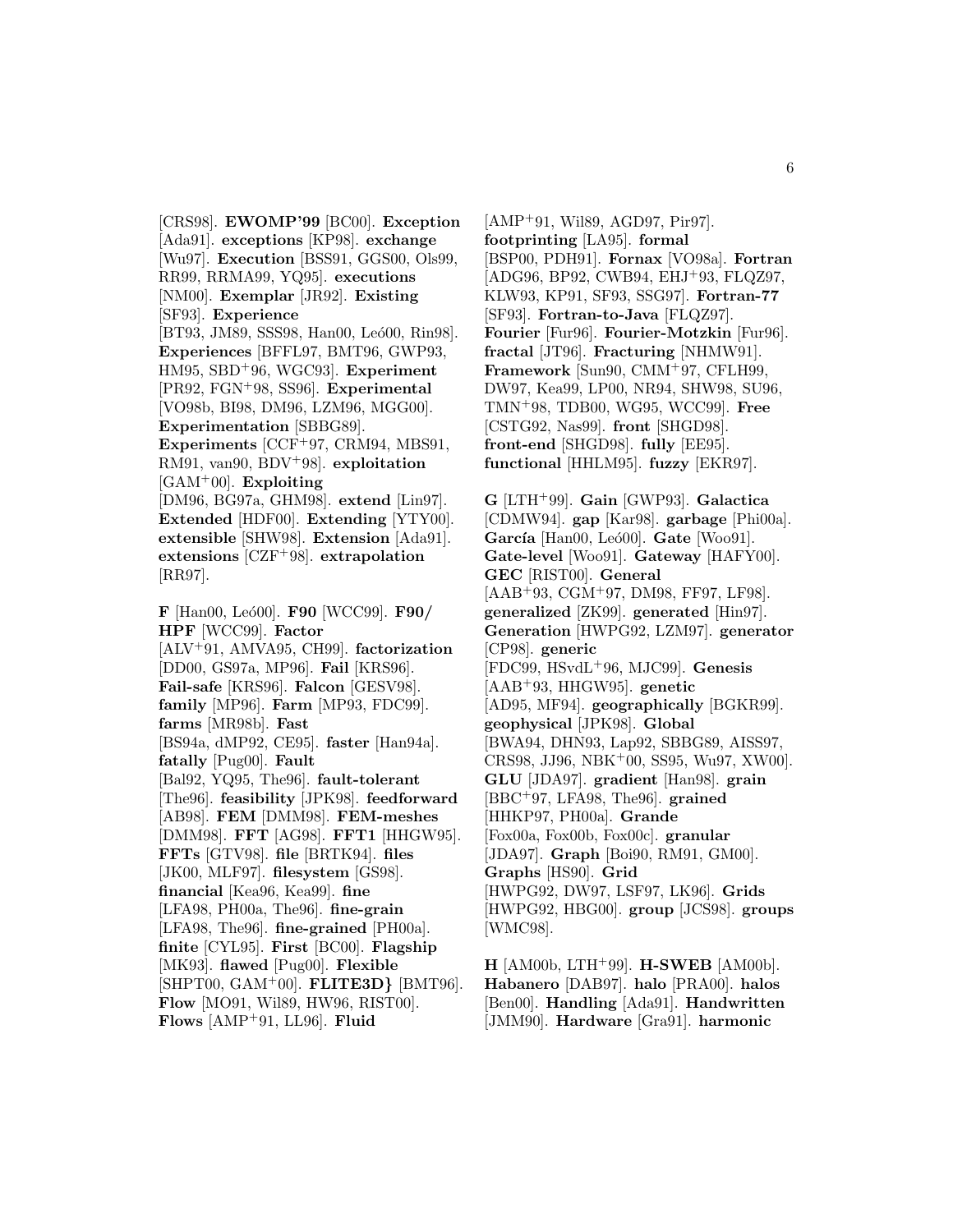[RG00]. **Harness** [CW91]. **HDF** [MLF97]. **health** [BCF<sup>+</sup>97]. **Heat** [MP93]. **Hector** [RRG<sup>+</sup>99]. **Hermitian** [WCB91]. **heterogeneity** [HS94]. **Heterogeneous** [BD93, NQ93, SMS00, HLA95, LAKL00, Lil95, MMV98, WB95b, WG95, YC97]. **heuristics** [CMF97]. **hiding** [Tog97]. **hierarchical** [AM00b, ZS94]. **High** [Dem91, FFH<sup>+</sup>93, GHM98, Gor93, HV93, HBKR96, ZS94, AFH98, BDOP95, BS94b, BGKR99, BSW<sup>+</sup>00, CL97a, Fox98, GFS99, HPPF94, JDA97, OP99, RGSB94, SBD<sup>+</sup>96, SSG97, YSP<sup>+</sup>98]. **High-level** [Gor93, BDOP95, JDA97, OP99]. **High-performance** [Dem91, FFH<sup>+</sup>93, GHM98, HV93, HBKR96, ZS94, BS94b, BGKR99, CL97a, Fox98, GFS99, HPPF94, YSP<sup>+</sup>98]. **Highly** [Zom92]. **Histogram** [GOJ89]. **Hopping** [Wu95]. **'HP** [CCF<sup>+</sup>97]. **HPC** [BCE<sup>+</sup>99]. **HPCC** [CFLH99]. **HPF** [Ben00, Bri00, OP99]. **HPJava***}* [CZF<sup>+</sup>98]. **hull** [DT98]. **hybrid** [ARS00, LZM96, NR00]. **Hybridizing** [PRA00]. **Hypercube** [ALV<sup>+</sup>91, BR89, Dun92, ZS94, ZK99]. **Hypercubes** [HR92, ZS93, Han94a, Wu97]. **hypothesize** [Lin97]. **hypothesize-verify-extend** [Lin97].

**I-WAY** [FGN<sup>+</sup>98]. **I/O** [WC00]. **IBGF** [BMAT97]. **IBM** [BFFL97, BRSR93]. **IceT** [GS97b]. **Identification** [BC91, LF91, Lin97]. **idling** [YQ95]. **II** [Fox97b, WWD92]. **III** [Gra91]. **Image** [CP92, FHC98, JT96, LZM97, MCB<sup>+</sup>99]. **image-processing** [FHC98]. **Images** [LF91, MT91, ND94]. **Imbalance** [MR91]. **implement** [KP98]. **Implementation** [ALV<sup>+</sup>91, AH91, CSTG92, CP92, EE95, MF93, ST92, WDW91, AHS93, AAFG94, ANH00, BS94a, BDL00, BS94b, BB00, CGM<sup>+</sup>97, DD00, IKY<sup>+</sup>00, LHMZ00, LRN97, Lin97, MCB<sup>+</sup>99, NASW98, SB99, SCL97, SU96, WJH<sup>+</sup>97]. **implementations**

[DT98, JT96, JL95, VO98b]. **implemented** [DAB97]. **implementing** [ACF99, DHS99, HW00]. **implicit** [BG97a]. **Incompressible** [AMP<sup>+</sup>91]. **incremental** [CLMP95]. **Index** [Ano95, Ano96, Ano97, Ano98, SS95]. **Indigo** [KAS98]. **Industrial** [vR89, Bak99b, BCE<sup>+</sup>99]. **information** [Kea96, SS97]. **infrastructure** [BKKK98, FGN<sup>+</sup>98]. **Initial** [ST92]. **injured** [Wu97]. **Inmos** [CW91]. **Inspection** [Mir91]. **inspired** [TDB00]. **instruction** [AGW97]. **Instructional** [LA95]. **Instrument** [DTY91]. **Instrumentation** [MO91]. **integer** [MRR<sup>+</sup>96, YTY00]. **integer-reference** [YTY00]. **Integrals** [Lap92]. **integrated** [CSS98]. **Integrating** [BR00, CF96, CFLH99]. **integration** [AA97, SBS93]. **Intel** [BH92, HLJTZ94, TFB94]. **intensity** [AW97]. **Interactive** [HNS97a, KMT93, CFLH99, Dav97]. **interactive-oriented** [Dav97]. **interconnected** [Lil95]. **Interconnection** [ZW93, The96, ZK99]. **Interface** [TDB00, Bak00, CFKL00, CvE00, FTT97]. **interface-based** [Bak00]. **interfaces** [WJH<sup>+</sup>97]. **Internet** [CCI<sup>+</sup>97, ZTLV98]. **Internet-based** [CCI<sup>+</sup>97]. **interoperability** [BDV<sup>+</sup>98]. **interpretation** [AGW97, ND94]. **Inverse** [BV00]. **Invocation** [RWB97, TTK98, vNMB<sup>+</sup>00]. **IPSC** [HHGW95, BH92, BR89]. **iPSC/2** [BR89]. **IPSC/860** [HHGW95, BH92]. **irregular** [Ben00, HASnP00, Wu95]. **Irregularly** [Yan00, EAK00]. **Issue** [Bak99c, Bak00, BC00, Fox00a, Fox00b, Fox00c, Yan00, Gue00]. **issues** [AISS97, NBK<sup>+</sup>00, PA95]. **Iterated** [HS90, RR99]. **Iterative** [ST92, CHMZ94].

**Jacobi** [GHvdGV97]. **Jacobians** [ZM92].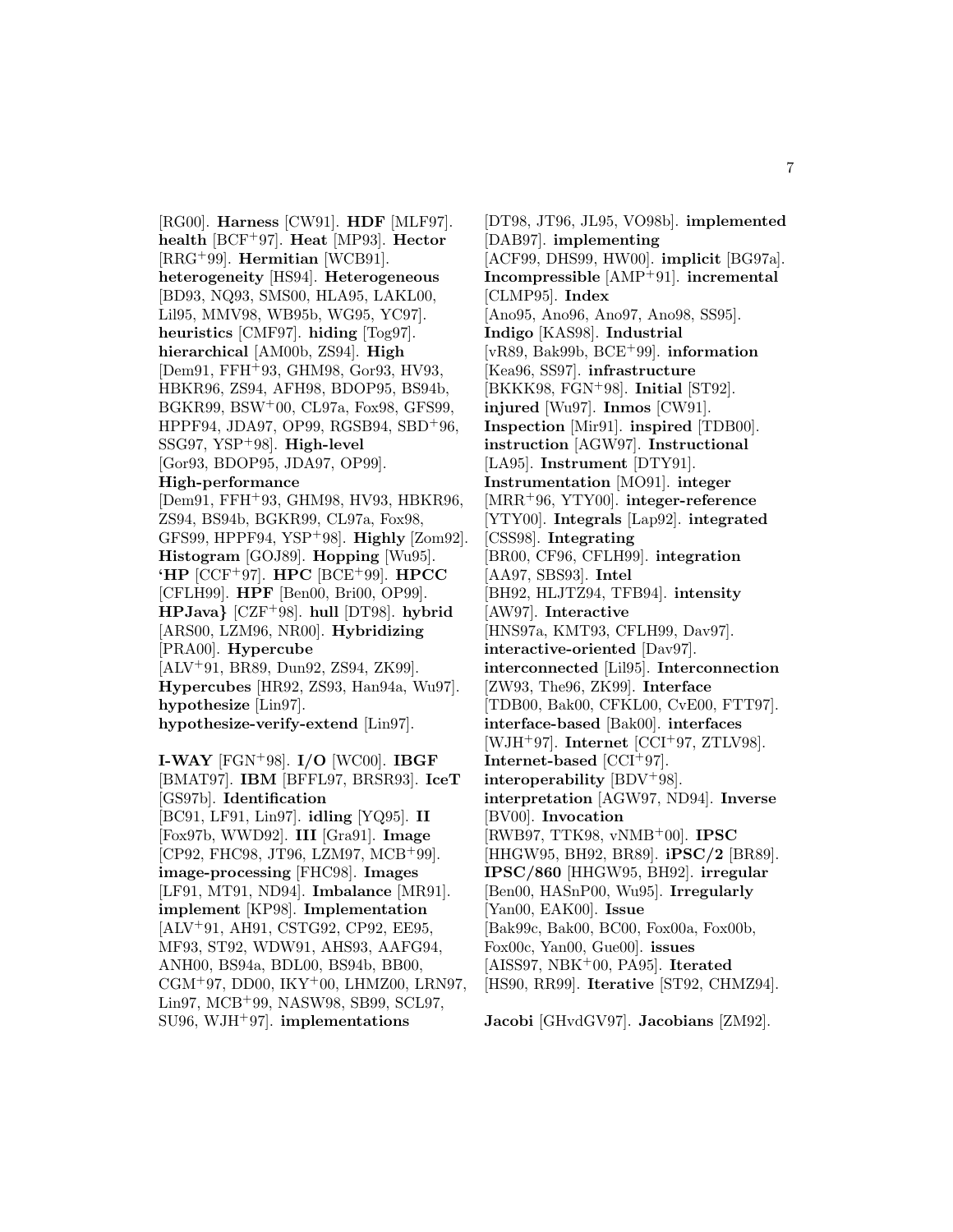**Jade** [Rin98]. **Jaguar** [WC00]. **Japanese** [JMM90]. **Java** [Fox00a, Fox00b, Fox00c, CCF<sup>+</sup>97, AFH98, AISS97, AGD97, ANH00, Bak00, BKKK98, BCF<sup>+</sup>97, BG97a, BVG97, BG97b, BSS98, BDP<sup>+</sup>98, BDV<sup>+</sup>98, BK97, BSW<sup>+</sup>00, CKV98, CZF<sup>+</sup>98, CGJ<sup>+</sup>00, CFKL00, CDD97, CCCL97, CvE00, CC97b, CCI<sup>+</sup>97, CL97a, CL97b, Cla97, Cow98, Dav97, Dem98, DF97, DAB97, EKR97, Fer98, FTT97, Fox97a, Fox97b, FF97, FLQZ97, Fox98, GHM98, GPO98, GTV98, GS97b, HNS97a, HW00, HN00, HYI98, HAKN97, HNS97b, IKY<sup>+</sup>00, ICB00, JPK98, JK00, KB98, KP98, MLF97, NM00, PH00a, PS00a, PZ97, PG00, PHN00, Pug00, RWB97, RBF98, RSH97, SHW98, SS98, SRW<sup>+</sup>00, SMS00, SGB97, SHGD98, Sta00, TMN<sup>+</sup>98, TDB00, VO98a, WCL97, WC00, YC98, YSP<sup>+</sup>98, YC97, YTY00, ZTLV98]. **Java-based** [AFH98, AISS97, DAB97, YC98]. **Java/ CORBA** [SRW<sup>+</sup>00]. **Java/CORBA-based** [SRW<sup>+</sup>00]. **Java/DSM** [YC97]. **Java/HPC** [BDV<sup>+</sup>98]. **JavaNOW** [TDB00]. **JavaParty** [PZ97, PH00b]. **javar** [BVG97]. **JavaScript** [DF97]. **JavaVM** [KG97]. **Javelin** [CCI<sup>+</sup>97, NBK<sup>+</sup>00]. **Javia** [CvE00]. **JET** [PSS97]. **JNI** [GGS00]. **JNI-wrapped** [GGS00]. **Job** [HS90, vL99]. **jobs** [YQ95]. **join** [ARS99, BMAT97]. **JPVM** [Fer98]. **JSPICE** [SHGD98]. **JTED** [Cow98]. **Just**

**Kan** [JS00]. **Kanerva** [HKSK97]. **Kernel** [CDL<sup>+</sup>93, ACF99, Dav97]. **Kernel-Kernel** [CDL<sup>+</sup>93]. **kernels** [MR98a]. **Kit** [CKH91]. **knapsack** [MRR<sup>+</sup>96]. **knowledge** [DM96]. **knowledge-based** [DM96]. **KSR1** [CB96]. **Kutta** [RR99].

[CL97a, KG97, IKY<sup>+</sup>00]. **Just-in-time** [CL97a, KG97, IKY<sup>+</sup>00]. **JWarp** [BSS98].

**L** [Han00, Le´o00, BDOP95]. **Label** [Mir91]. **Laboratory** [DF97]. **language** [BDOP95, FF97, GS98, Han94b, LAKL00,

LHMZ00, Per92, RR96, VNL98, vRvGS97]. **Languages** [DRW90, BR00, Phi00b, SU96]. **LAPACK** [Dem91]. **Large** [JPK98, JMM90, LL96, ST92, Wal90, WCB91, ASLV95, DD94, KSN97, MPR95]. **Large-scale** [JPK98, JMM90, LL96, ST92, Wal90, MPR95]. **latency** [CDMW94, Tog97, WRMB98]. **Lattice** [BRSR93]. **leaks** [PS00a]. **León** [Han00]. **Letter** [Han00]. **Level** [Bru92, Fox89, BDOP95, BG97b, Gor93, HHKP97, JDA97, KAS98, OP99, SCL97, Woo91, CGM<sup>+</sup>97]. **Levels** [MK93]. **libraries** [BDP<sup>+</sup>98, CDD97, GHM98, GGS00, Han00, HN00, Leó00, RSLG99. Library [Dem91, BSS98, PD99, PS00b, SGB97]. **like** [CGJ<sup>+</sup>00]. **limitations** [HN00]. **Linda** [BWA94, LA95, TDB00]. **line** [GESV98, ZM92]. **Linear** [Dem91, Fid97, Whe91, CDW96, CWB94, DD94, Han98, HW96, Kon99, TFB94]. **Link** [JM89]. **listen** [CRS98]. **Load** [Boi90, MR91, RR97, Wil91, AGMM94, BAGGB99, CYL95, CD99, HBE98, LL95, LLL98, LL99, MO95, MGG00, Nak99, SS95, SS97, SCL97, Tär94, Tog98, VO98b, WB95a, Wu97, XMLL95]. **load-balancing** [AGMM94, CYL95, WB95a, XMLL95]. **Local** [Ger90]. **localities** [CS95]. **Locality** [PH00b, TSH98]. **Locally** [DHN93]. **locking** [Nas99]. **logic** [SU96]. **Longitudinal** [TV90]. **Loop** [SF93, NHZ96]. **Loosely** [MF92, vL99]. **low** [HHKP97, KSK00, The96]. **low-cost** [The96]. **low-level** [HHKP97]. **LPVM** [ZG98]. **LU** [DD00, van90]. **LU-decomposition** [van90]. **Lyapunov** [CH99].

**Machine** [JM89, RM91, ANH00, WB95b, YTY00, AM91, Ber94, MT91, SW91, ZS93]. **Machines** [BSS91, ST92, TDD93, AGW97, CHB98, CP98, HHKP97, Han94a, LFA98, YC98].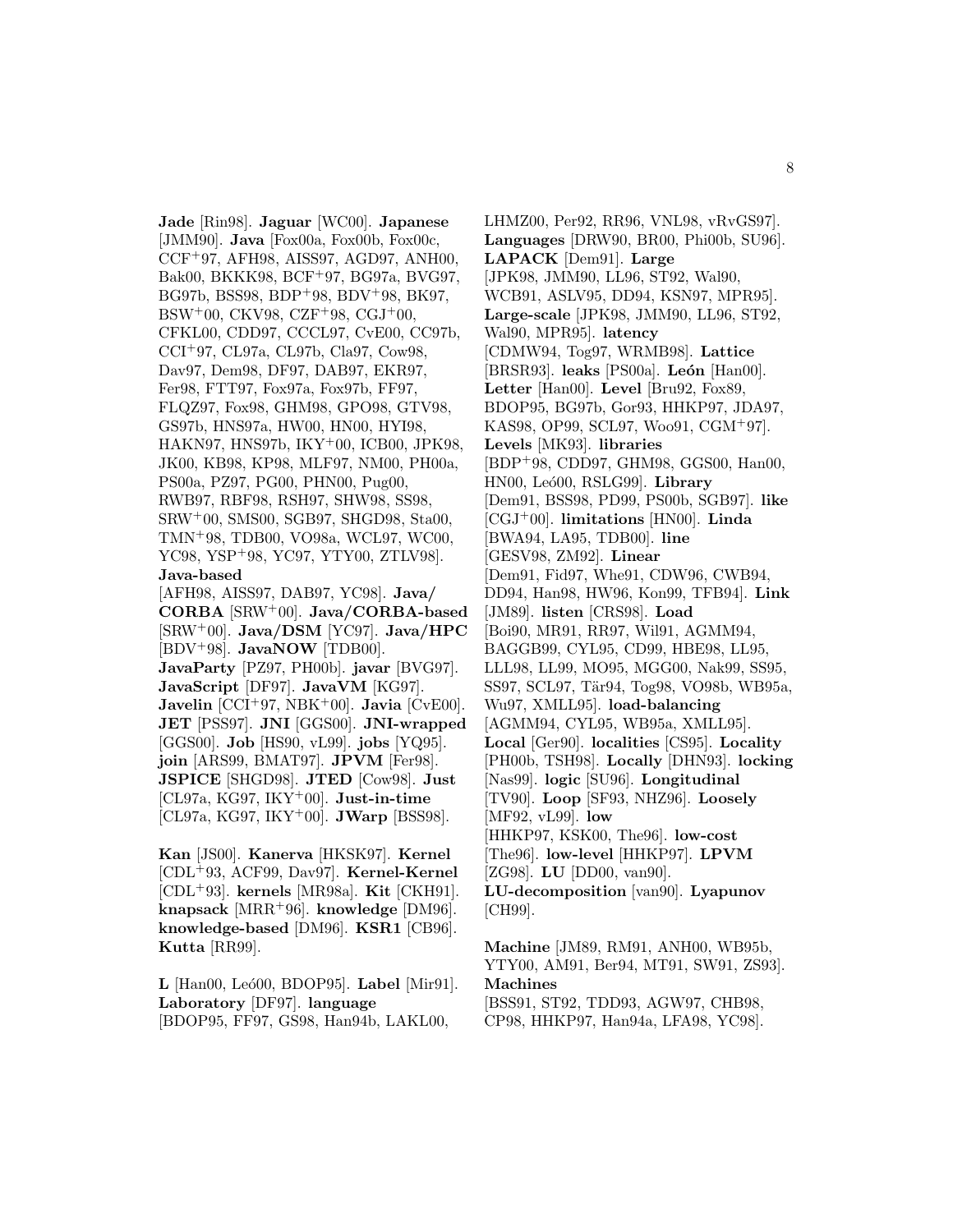**Macromolecular** [MRCH<sup>+</sup>93]. **magnetostatic** [LGFK99]. **management** [Ahm95b, Ahm95a, BFFL97, BSD94, CHMZ94, Hin97, TKKN94]. **Manager** [NR94]. **Managing** [BGKR99]. **Manifold** [AHS93]. **Manipulators** [MF93]. **manual** [MJC99]. **manufacturing** [AA97]. **many** [ZP99]. **mapping** [CE95, CMF97, HD96, PdOG99, UTS00, YTPS95]. **Mappings** [ZS93]. **Markov** [MR96]. **marshaling** [CFKL00]. **MARVIN** [RPB91]. **MasPar** [GS97a]. **Massive** [TSV94]. **Massively** [Hel93, dR93, GLV96, Kon99]. **matching** [AW97]. **math** [SGB97]. **Matrices** [WCB91, TSH98]. **Matrix** [CDW94, HLJTZ94, Cho98, LSF97, PRA00, SGB97, TSH98, vdGW97]. **Means** [Zim91, PH00b]. **measure** [SS96]. **Measurement** [SDT91, NM00]. **measurements** [MMV98]. **mechanism** [Nas99, RWB97]. **Mechatronics** [Epp91]. **Memory** [BP92, BSS91, GOJ89, LDP89, MR91, MRCH<sup>+</sup>93, MPS93, dMP92, AAB<sup>+</sup>93, CDL<sup>+</sup>93, CDW94, Cho98, CHMZ94, CP98, DD94, EE95, GOM00, HKSK97, HHGW95, JJ96, Kar98, KSN97, Lap92, LRN97, LZM96, LFA98, MF94, PA95, PS00a, Pir97, PS00b, Pug00, Tär94, XLD97, Tog98. **Mentat** [GWP93]. **Mesh** [Wil89, Wil91, CT00, GHvdGV97, MJC99, MMN95, SB99]. **meshes** [CYL95, DMM98, LK96, MO95, WB95a]. **Message** [AW97, CPV93, DHN93, DD97, KK90, BWM98, CGJ<sup>+</sup>00, CSS98, CH99, GGS00, Han00, Kar98, KSAC95, Leó00, LZM96, PS00b, RRMA99, RSLG99, WRMB98, Bak00, TDB00]. **Message-passing** [CPV93, DHN93, DD97, KK90, BWM98, CSS98, KSAC95, LZM96, PS00b, WRMB98].

**message-passing/shared-memory** [LZM96]. **metacomputer** [vL99]. **metacomputing** [ARS97, BFFL97, CKV98,

FGN<sup>+</sup>98, JCS98, PSS97]. **Method** [BRSR93, RWB97, WWD92, WD92, DD94, DM96, GHvdGV97, KSN97, TTK98, VSKN96, vNMB<sup>+</sup>00]. **Methodology** [FSDC99, Han93a, ST89, Han00, Leó00, RSLG99, XW00, AAB<sup>+</sup>93]. **Methods** [PDH91, PdOG99, RR97, RR99]. **Metrobridge** [RCZM91]. **micro** [ACF99]. **micro-kernel** [ACF99]. **microkernel** [AC98]. **Migrant** [MR98b]. **migratable** [TMN<sup>+</sup>98]. **Migration** [AMB<sup>+</sup>93, CP95, HBE98, SCL97]. **MIMD** [AB98, AGW97, AG98, CHMZ94, MRCH<sup>+</sup>93, ST92, TSV94]. **minimum** [PRA00]. **Mission** [DTY91]. **mixed** [SK00]. **mobile** [ICB00, XW00]. **Model** [FFH<sup>+</sup>93, Han93a, Han93b, BDV<sup>+</sup>98, Dav97, KSS<sup>+</sup>96, Kon99, LF98, MCB<sup>+</sup>99, Pug00, vNMB<sup>+</sup>00]. **modeling** [AGMM94, BMR<sup>+</sup>00, BWM98, Fox97a, Fox97b, FF97, GS97a]. **modelling** [NA96]. **Models** [BC91, RRMA99, Wal00]. **Monitor** [WJC93]. **Monitoring** [ZW93, GESV98]. **Monitors** [KP98]. **Monte** [MR96, SK00, VSKN96]. **Monte-Carlo** [MR96]. **motion** [KSK00]. **Motzkin** [Fur96]. **Movement** [BF92a]. **MOVIE** [FFH<sup>+</sup>93]. **MP** [CRM94, GS97a, RR96]. **MP-2** [GS97a]. **MPE** [BGL92]. **MPI** [TDB00, CGJ<sup>+</sup>00, CFKL00, Man98, PS00b, RRG<sup>+</sup>99, WO96, Wal00]. **MPI-like** [CGJ<sup>+</sup>00]. **MPJ** [CGJ<sup>+</sup>00]. **MPOOL** [PD99]. **MPP** [MR98a]. **Multi** [Bat91, BT93, HWPG92, JM89, MR91, MBS91, ARS99]. **Multi-block** [HWPG92]. **Multi-computers** [Bat91]. **multi-join** [ARS99]. **Multi-processor** [MR91, MBS91]. **Multi-scale** [Bat91]. **Multi-Transputer** [JM89, BT93]. **multibody** [PS96]. **multicast** [AC98]. **Multicomputer** [MF92, van90, DV94, GH95]. **Multicomputers** [Han93a, SBBG89, WJC93, MGG00, Tär94]. **Multidimensional** [Lap92, MT91, BV97].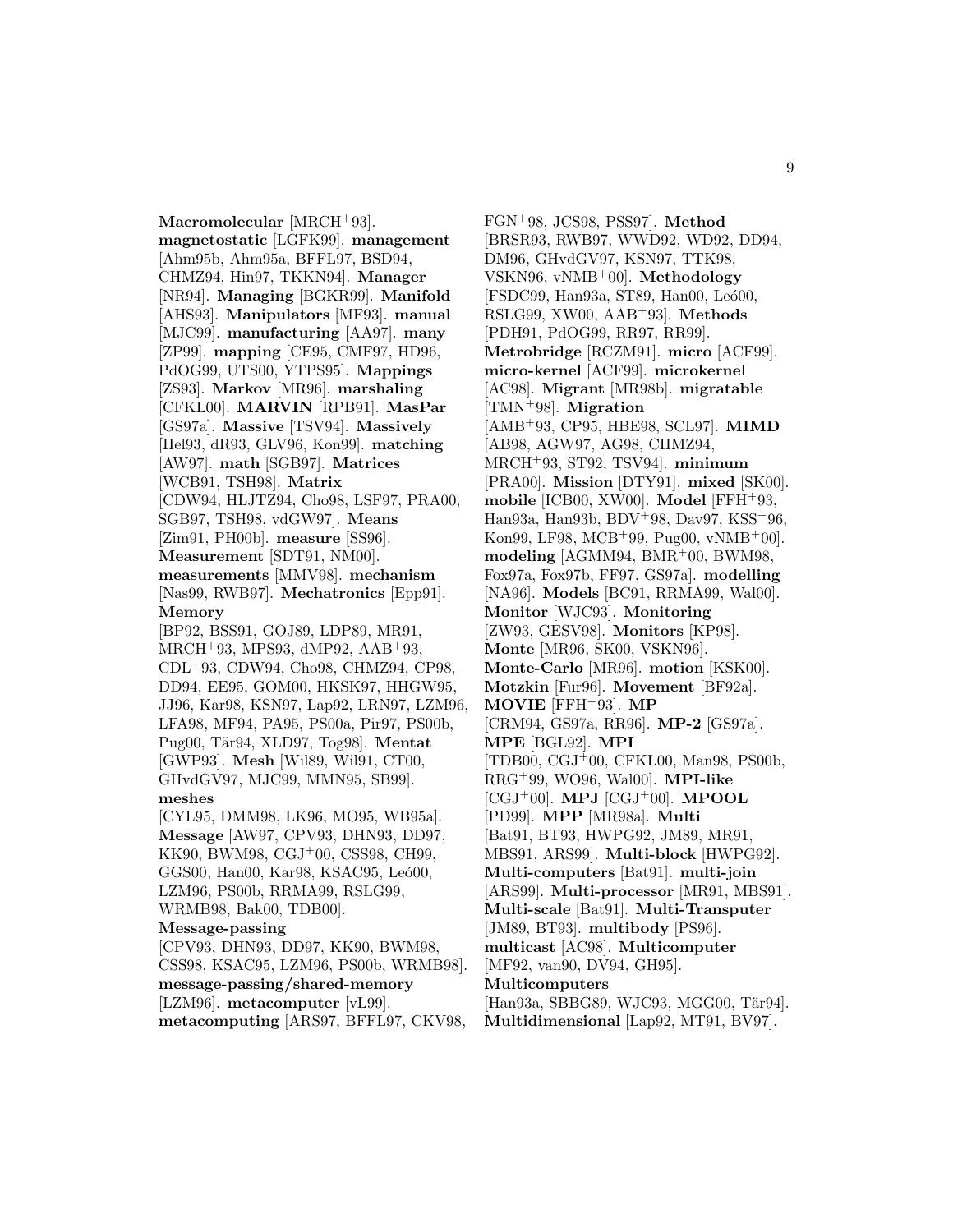**multidisciplinary** [KWB<sup>+</sup>99]. **Multilevel** [Gra91, BS94a, GAM<sup>+</sup>00]. **Multiparadigm** [FS98]. **multiple** [CS95, CF96, vL99]. **Multiplication** [CDW94, Cho98, HLJTZ94, LSF97, vdGW97]. **multiply** [TSH98]. **multiprocessing** [The96]. **Multiprocessor** [ABMR91, BP92, BR89, CDL+93, KK90, Lap92, LDP89, RPB91, ZW93, ARS99, ARS00, GOM00, YTPS95]. **Multiprocessors** [SBW91, Whe90, Whe91, dMP92, AG98, CH99, DD94, KSN97, MF94, XLD97]. **Multiprogramming** [LDP89]. **Multiresolution** [Nak99, LZM97]. **multistage** [The96]. **multithread** [CS95, ZG98]. **multithreaded** [BGZ97]. **MUSCL** [LL96].

**N** [HNS97a]. **N3S** [LL96]. **N3S-MUSCL** [LL96]. **NanosCompiler** [GAM<sup>+</sup>00]. **Native** [GS98, HSvdL<sup>+</sup>96, BG97b, GHM98]. **Native-language-based** [GS98]. **natural** [WF97]. **NCSA** [MLF97]. **NCUBE** [JMM90]. **nCUBE2** [GH95]. **Near** [Whe91]. **Nearest** [XMLL95]. **Nearest-neighbor** [XMLL95]. **neighbor** [XMLL95]. **nested** [PRA00]. **net** [CB96, CDMW94]. **Nets** [Gor93]. **Network** [GS92, HTM91, JMM90, MBS91, NQ93, The96, ZW93, Zim91, AB98, ARS00, BFFL97, BKKK98, Cor98, Fer98, Fox98, GS98, NA96, TSV94, TSS98, ZK99]. **Network-based** [GS92]. **networked**  $[CO95, HM95, RRG+99, WJH+97]$ . **Networks** [CPV93, AGMM94, BV00, CD99, DHS99, LAKL00, RGSB94, TDB00, Wei99]. **Neural** [CPV93, JMM90, AGMM94, CB96, TSV94]. **neutral** [RIST00]. **Nexus** [FTT97, TKKN94]. **Ninflet** [TMN<sup>+</sup>98]. **No** [GWP93]. **Nodes** [MF92]. **non** [BRTK94, SCM95, hSM97]. **non-clustering** [SCM95]. **non-periodic** [hSM97]. **non-volatile** [BRTK94]. **nonlinear** [LGFK99]. **notation** [BSP00]. **note**

[BG97b]. **Notebook** [WJH<sup>+</sup>97]. **NOWs** [BR00]. **numbers** [PG00]. **Numerical**  $[AMP<sup>+</sup>91, ES92, Pir97, BDP<sup>+</sup>98, CDD97,$ SS98, HS94].

**O** [WC00]. **Object**

[CFKL00, Epp91, Gue00, TBBK94, ACF99, BDV<sup>+</sup>98, CKH91, CSS98, HYI98, JS00, JCS98, Lin97, Phi00b, PD99, UTS00]. **Object-based** [TBBK94, CSS98]. **Object-oriented** [Epp91, Gue00, ACF99, CKH91, Phi00b, PD99]. **object-relational** [UTS00]. **Objects** [LF91, CE00, HW00, JA98, JL95, PZ97, TMN<sup>+</sup>98]. **observing** [JJ96]. **Occam** [Hoa91]. **Occam2** [ST89]. **ocean** [Wal00]. **OdinMP** [BB00]. **OdinMP/CCp** [BB00]. **On-line** [ZM92, GESV98]. **One** [Mes91]. **onto** [ZS93]. **Open** [FFH<sup>+</sup>93, Sta00]. **OpenMP** [ABC<sup>+</sup>00, BN00, Bri00, BC00, BB00, GAM<sup>+</sup>00, HASnP00, KPO00, SHPT00, SK00, Wal00]. **OpenMP/MPI** [SK00]. **Operating** [ABMR91, SBBG89, WHF<sup>+</sup>89, TKKN94, vL99]. **operation** [Cun97]. **operational** [SBD<sup>+</sup>96]. **operations** [BI98, HDF00]. **Optimal** [JH00, TV90, HBE98]. **optimisation** [CB98, GRS<sup>+</sup>97]. **Optimization** [KLW93, MF92, CMF97, HAKN97, LF98, PH00b, SS98]. **optimizations** [AMVA95, CL97a, IKY<sup>+</sup>00, WCC99]. **optimizer** [Cla97]. **Optimizing** [Ben00, BK97, CL97b]. **Opus** [LHMZ00]. **ordering** [PRA00]. **Ordinary** [Kon99]. **ordination** [Kea99, OP99, PD99]. **organization** [HD96]. **oriented** [ACF99, CKH91, Dav97, Epp91, Gue00, LRGS97, Phi00b, PD99]. **Origin2000** [Bri00]. **out-of-core** [DD00]. **Outer** [SF93, Cun97]. **outer-product** [Cun97]. **overheads** [SS94]. **overlap** [CDR99]. **overlapped** [KK90]. **overlapping** [GHSJ98]. **Overrelaxation** [dR93]. **overview** [AHS93, Per92].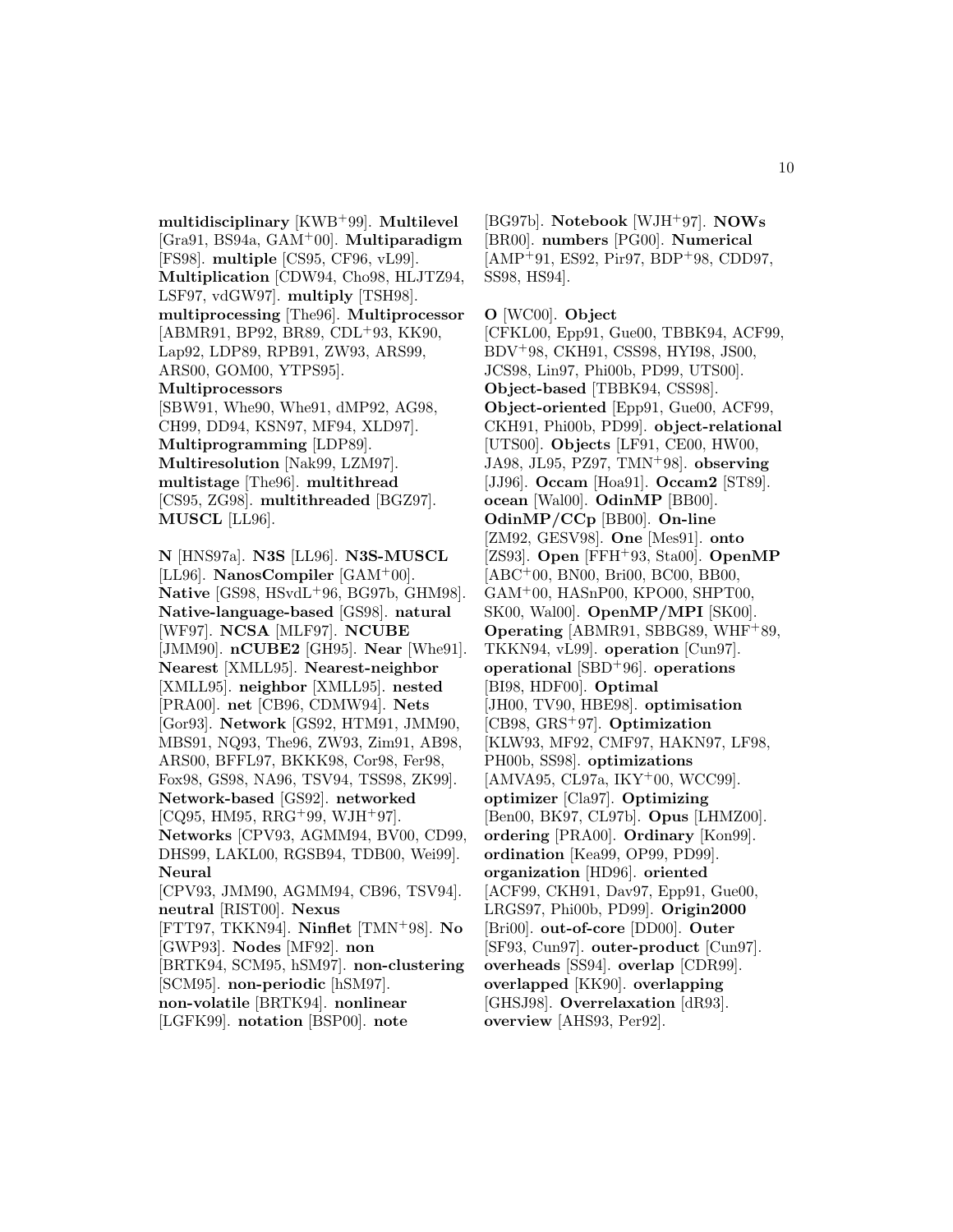**P** [LTH<sup>+</sup>99, BDOP95, Fah96]. **Package** [HS90, CSS98]. **Pain** [GWP93]. **pair** [Lil95]. **Paradigm** [Wil92, BBC<sup>+</sup>97]. **paradigms** [CF96]. **PARADOX** [WB95b]. **Paragon** [hSM97]. **Parallel** [AMB<sup>+</sup>93, AH91, AR94, BC91, Bal92, BKTJ92, BSD94, BV97, BH92, BMAT97, BS94b, Bru92, CPV93, CP92, CGM<sup>+</sup>97, CH99, CB96, Dag92, DRW90, DCGC92, DT98, DHN93, DMM98, FHC98, Fox89, Fox91a, GOM00, Gor93, HKSK97, Han93b, HS90, HWPG92, Hel93, Kea96, KMT93, KK90, KP91, LRN97, LGFK99, LZM96, LZM97, MPR95, MK93, MF93, MW98, Mes91, MPS93, MGG00, ND94, Per92, RM91, RR99, SBBG89, SB99, SSB92, Sun90, TDD93, Tog97, Tog98, TSH98, VBFW91, Wal90, WF97, WKE98, WCB91, Whe90, Wil89, ZP99, dR93, Ahm95b, Ahm95a, AW97, AAFG94, AG98, BDOP95, Bak00, BFFL97, BN00, BR00, BSS98, BCE<sup>+</sup>99, CP95, CC97a, CZF<sup>+</sup>98, CCCL97, CT00, CF96, CDW96, Cho98, CCI<sup>+</sup>97, CYL95, CD99, CWB94, CB98, Cow98, CQ95, Cun97, DD94, DD00]. **parallel** [DF97, DR99, DM98, DW97, EE95, Fah96, Fer98, FSDC99, FF97, GM00, GRS<sup>+</sup>97, GLV96, GHM98, GARR00, GJGC96, GESV98, Han94b, HHLM95, HD96, HG99, HSvdL<sup>+</sup>96, HM95, HHA96, ICB00, JPK98, JDA97, JJ96, KB98, KSS<sup>+</sup>96, KSK00, Kon99, LL96, LAKL00, LSF97, Lin97, LTH<sup>+</sup>99, LF98, MR98b, MP96, MRR<sup>+</sup>96, MCB<sup>+</sup>99, MJ96, NHZ96, NA96, NQ93, NASW98, PdOG99, Pir97, RPL96, RG00, SMS00, SSS98, SU96, hSM97, SS96, TMN<sup>+</sup>98, TDB00, TFB94, VNL98, Wad99, WG95, WDT<sup>+</sup>99, XMLL95, XLD97, XW00, YC98, vNMB<sup>+</sup>00, vRvGS97, CDW94, Gra91, JR92, ZHS99]. **Parallel-Processing** [SSB92]. **parallelisation** [MJC99]. **parallelising** [BMT96]. **Parallelism** [MBS91, RSLG99, Wil92, BG97a, BR00, DM96, GAM<sup>+</sup>00, HM98, KWB<sup>+</sup>99, LFA98, SHPT00, Han00, Leó00]. Parallelization

[LK96, SF93, BG98, CLMP95]. **parallelized** [HM98]. **Parallelizing** [VSKN96, WWD92, WD92, ADG96]. **parameterized** [Fur96]. **parameters** [SS97, ZP99]. **ParaPART** [CT00]. **PARLOG** [ST89]. **PARSE** [GJGC96]. **Part** [WWD92, Bak99b, AAB<sup>+</sup>93, HWPG92, HHGW95]. **partial** [TFB94]. **Particle** [BD93, Dag92, MO91, SMC92, Wal90]. **Particle-in-cell** [SMC92, Wal90]. **partitioned** [BMAT97]. **Partitioning** [HD96, Lil95, MO95, YTPS95, BS94a, CT00, CQ95, PA95, WG95]. **Passing** [TDB00, Bak00, BWM98, CGJ<sup>+</sup>00, CPV93, CSS98, CH99, DHN93, DD97, GGS00, Han00, Kar98, KSAC95, KK90, Leó00, PS00b, RRMA99, RSLG99, WRMB98]. **passing/shared** [LZM96]. **patterns** [EAK00, PS00a]. **PB** [CDW96]. **PB-BLAS** [CDW96]. **PDE** [WB95a]. **PDEs** [HHA96]. **6000** [BRSR93]. **860** [BH92, HHGW95]. **authentication** [Sch99]. **Balance** [AH91]. **C** [KPO00]. **CCp** [BB00]. **computation** [CDR99]. **CORBA-based** [SRW<sup>+</sup>00]. **DSM** [YC97]. **ESP** [WGC93]. **HPC** [BDV<sup>+</sup>98]. **HPF** [WCC99]. **IP** [DHS99]. **Java** [BBC<sup>+</sup>97]. **MPI** [SK00]. **NASA** [DTY91]. **shared-memory** [LZM96]. **Performance** [AB98, AGMM94, AH91, ARS00, BH92, BN00, BRTK94, BWM98, GS97a, Hel93, HN00, HYI98, JT96, JR92, LF98, NA96, NM00, PFS<sup>+</sup>93, SMC92, hSM97, WJC93, Wal90, WHF<sup>+</sup>89, Wil91, ALCG95, AFH98, AR94, BS94b, BDV<sup>+</sup>98, BGKR99, BSW<sup>+</sup>00, CL97a, CS97, DV94, Dem91, DBRF96, DD97, DM98, Fah96, Fox98, FFH<sup>+</sup>93, GHM98, GFS99, HV93, HPPF94, HBKR96, HASnP00, HHA96, JK00, JDZW99, MR98a, NHZ96, RPL96, SBD<sup>+</sup>96, SK00, SSG97, VNL98, WDT<sup>+</sup>99, YC98, YSP<sup>+</sup>98, ZS94]. **periodic** [EE95, hSM97]. **Person** [Mes91]. **Personal** [Hoa91, BV00, ZTLV98]. **Petri** [Gor93]. **Physical** [Fox91b, MF92]. **physics**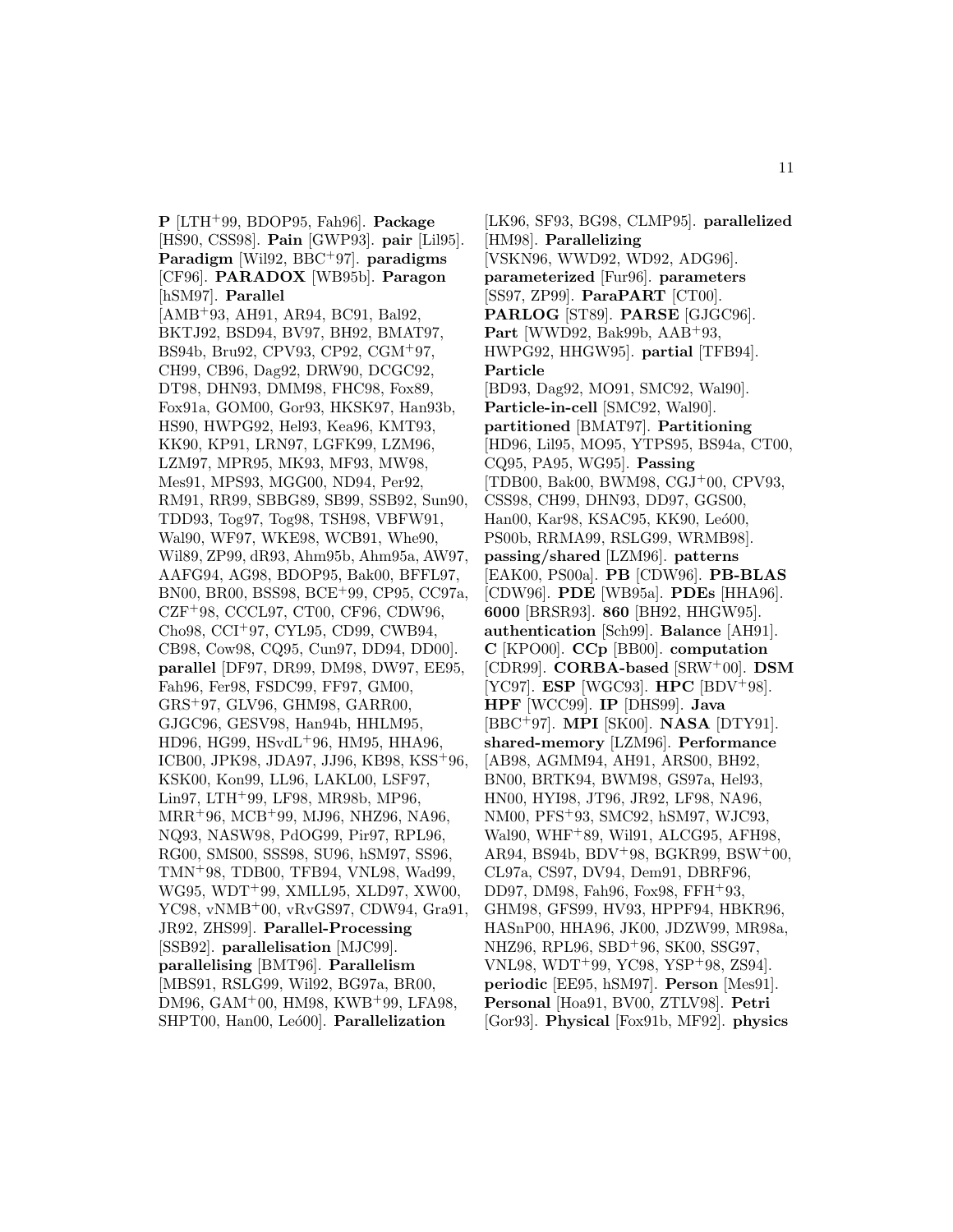[WCL97]. **PIC** [CC97a]. **Pipeline** [AMVA95]. **pipelined** [AGW97, KSAC95, NA96]. **pipelines** [FSDC99]. **placement** [KB98]. **Plasma** [SMC92, Wal90]. **platform** [HSvdL<sup>+</sup>96, HHA96, YC97]. **Pleiades** [WGC93]. **Pleiades/ESP** [WGC93]. **PNPACK** [RSH97]. **pointers** [Dem98]. **Poisson** [Boi90, dMP92]. **Policies** [PFS<sup>+</sup>93]. **policy** [SS95]. **poly** [LSF97]. **poly-algorithm** [LSF97]. **polyhedron** [Fur96]. **popular** [HYI98]. **Portability** [RPL96, GGS00]. **Portable** [AAFG94, ADG96, AG98, Dem91, KP91, Man98, BB00, CS97, MCB<sup>+</sup>99, Tär94, Wad99]. **Porting** [BP92, BCE<sup>+</sup>99, HASnP00]. **POST** [ABC<sup>+</sup>00]. **powerful** [VSKN96]. **PowerPC** [HSvdL<sup>+</sup>96]. **Practical** [JM89]. **Practice** [Han00, Leó00, BK97, LSS00, MMV98, MJC99, RPL96]. **PRAM** [LSS00, LRGS97]. **Preconditionings** [Bru92]. **predictability** [RPL96]. **Predictable** [DHS99]. **Predicting** [RRMA99, HHA96, WDT<sup>+</sup>99]. **prediction** [JDZW99, SBD<sup>+</sup>96]. **presence** [YTPS95]. **preservation** [LA95]. **Price** [PNRC90]. **Prime** [ALV<sup>+</sup>91, AMVA95]. **Primitives** [HR92, SBBG89]. **priority** [Man98]. **probabilities** [RSH97]. **Problem** [DCGC92, AD95, BA98, Ber94, CMF97,  $GRS+97$ ,  $MRR+96$ , NASW98, WLR+00]. **problem-solving** [WLR<sup>+</sup>00]. **problem-space** [AD95]. **Problems** [KABG<sup>+</sup>91, Yan00, Ahm95b, BS94a, LGFK99, Pir97, Wu95]. **process** [AA97, CP95, EAK00, HG99, LSF97, MR98b, WMC98]. **processes** [Ada91, KSS<sup>+</sup>96]. **Processing** [CP92, SBH95, SSB92, VBFW91, CD99, CQ95, FHC98, GTV98, HG99, Kea96, LZM97, MCB<sup>+</sup>99, MB99]. **Processor** [BKU91, ES92, LL95, MR91, MBS91, MMN95, NR94, PdOG99]. **processors** [CS95, GHvdGV97]. **Product** [Mir91, Cun97]. **profiling** [Tog97].

#### **Program**

[BP92, CRM94, DRW90, Gor93, Han93b, NHZ96, PA95, SRW<sup>+</sup>00, Tog97, Tog98]. **Programming** [Bal92, DRW90, DF97, Gue00, Han93a, HS90, KMT93, KSAC95, KP91, NQ93, AM00a, ACF99, Bak00, BSD94, BBC<sup>+</sup>97, BR00, CF96, CS97, GHM98, GARR00, HHLM95, HSvdL<sup>+</sup>96, HNS97b, JDA97, LAKL00, LSS00, LRGS97, MR98b, MCB<sup>+</sup>99, SSS98, Sta00, SS96, TBBK94, VNL98, vNMB<sup>+</sup>00, vRvGS97]. **Programs** [AH91, EHJ<sup>+</sup>93, Han93a, SF93, dR93, BWM98, CP95, CL97a, Fah96, GESV98, HD96, LTH<sup>+</sup>99, Ols99, PH00a, RRG<sup>+</sup>99, SSG97, Wei99, vRvGS97]. **project** [ABC<sup>+</sup>00, HS94, BCE<sup>+</sup>99]. **Promises** [HV93]. **Prophet** [Wei99]. **Propulsion** [HS94]. **Prospects** [Fox91a]. **Prospero** [NR94]. **Protocol** [SBS93]. **Protocols** [JJ92]. **Prototype** [JJ92, AGD97, BVG97, BG98, FLQZ97]. **prototypes** [JDZW99]. **prototyping** [AFH98]. **Providing** [PH00a]. **PSEs** [SRW<sup>+</sup>00]. **Psi** [MJ96]. **publication** [Han94b]. **PUMMA** [CDW94]. **purpose** [DM98]. **push** [XW00]. **PVaniM** [TSS98]. **PVM** [GS92, SCL97, Sun90, ZG98]. **Pyramid** [ZS93].

**QCD2** [HHGW95]. **QR** [DD00, MP96]. **Quadratic** [dR93]. **Quadrature** [Lap92]. **quantum** [SK00]. **queries** [ARS99, SBH95]. **Queues** [HS90, Man98].

**Radar** [BKU91]. **Radiation** [KABG<sup>+</sup>91]. **Radiative** [MP93]. **Radon** [HTM91]. **RAID** [JH00]. **ranking** [HHKP97]. **rapid** [AFH98]. **rate** [KSK00]. **Ray** [JR92, GH95, LRN97]. **RC5** [GPO98]. **reaching** [LP00]. **Real** [Bat91, CFMP91, TV90, VBFW91, GFS99]. **Real-time** [Bat91, CFMP91, TV90, VBFW91, GFS99]. **realizations** [HKSK97]. **Recognition**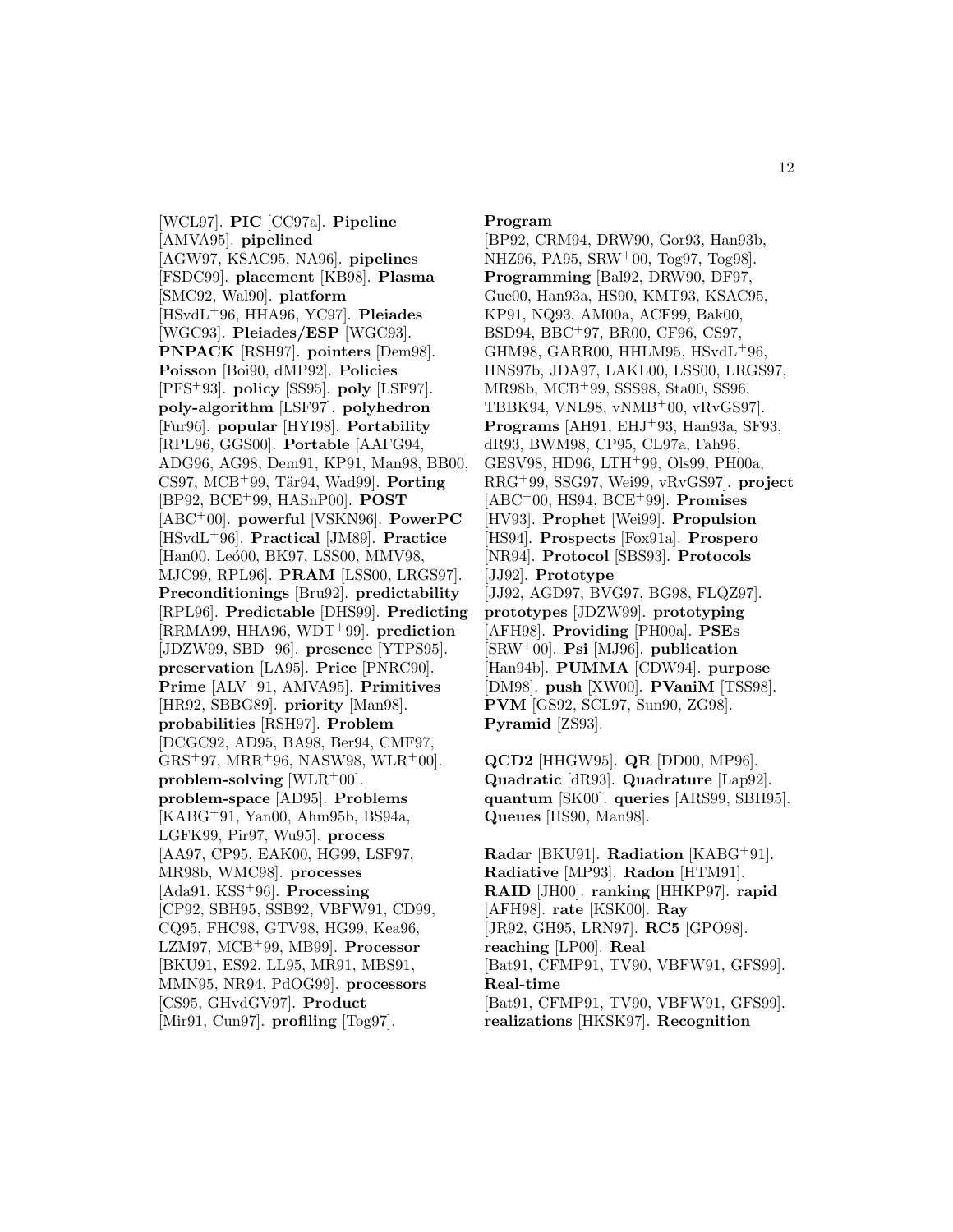[JMM90]. **Recognizer** [CFMP91]. **reconfigurable** [HBKR96]. **Reconfiguration** [JM89, FHC98]. **recursion** [Han00, Leó00, RSLG99]. **recursive** [BS94a, CE95, GHSJ98, SBH95]. **Recycling** [HS90]. **Redistribution** [WO96]. **Reduction** [RM91]. **reference** [PS00a, RIST00, YTY00]. **references** [Dem98, LP00]. **Reflective** [TTK98]. **Region** [TDD93]. **Region-to-Region** [TDD93]. **registers** [JK00]. **Regularity** [PNRC90]. **relational** [BMAT97, UTS00, WDT<sup>+</sup>99]. **Relativity** [AAB<sup>+</sup>93]. **relevance** [BCE<sup>+</sup>99]. **Reliable** [GJGC96]. **remapping** [XLD97]. **Remote** [PFS<sup>+</sup>93, RWB97, HAFY00, PZ97, TTK98, YQ95, vNMB<sup>+</sup>00]. **Rendering** [MPS93]. **Replication** [BKTJ92]. **representation** [NHZ96, Nak99]. **Reproducible** [Ols99]. **research** [AISS97]. **resolving** [LL95, LL99]. **Resource** [ARS97, Ahm95b, Ahm95a, NR94, Hin97]. **Resource-aware** [ARS97]. **resources** [HAFY00]. **Response** [Leó00]. **Restructuring** [EHJ<sup>+</sup>93, BVG97]. **Results** [AAB<sup>+</sup>93, BI98]. **RISC** [BRSR93]. **RMI** [BDV<sup>+</sup>98, PHN00, RBF98]. **Robot** [MF93, PDH91, Zom92, ZM92]. **Rock** [NHMW91]. **Rodríguez** [Han00]. **role** [CC97b]. **routines** [DD00]. **Routing** [CSTG92, CW91]. **row** [DD94]. **row-action** [DD94]. **RP3** [BF92a, BF92b]. **Run** [CP92, JM89, PA95, SBW91, OP99, RRG<sup>+</sup>99, SS97]. **Run-Time** [JM89, CP92, PA95, SBW91, OP99, SS97]. **Runge** [RR99]. **Runner'** [CFMP91]. **safe** [KRS96]. **Sande** [Han00, Le´o00]. **Santa**

[BA98]. **scalability** [NBK<sup>+</sup>00, SB99]. **Scalable** [GM00, KB98, Nas99, NR94, NR00, Wu95, vdGW97]. **ScaLAPACK** [DD00]. **scale** [ASLV95, Bat91, JPK98, JMM90, LL96,

MPR95, SBD<sup>+</sup>96, ST92, Wal90]. **Scanning**

[Fur96]. **SCHEDULE** [HS90]. **schedulers** [GFS99]. **Scheduling** [ARS99, AGW97, Ahm95b, Ahm95a, AM00b, CS95, HLA95, RG00, SCM95, SS95, WMC98, Wei99, Wu95]. **schemas** [UTS00]. **schemes** [RR97]. **Schooner** [HS94]. **SCI** [ZHS99]. **SCIDDLE** [ASLV95]. **Science** [Han93a, Han93b, Fox97a, Fox97b]. **Sciences** [SSB92]. **Scientific** [BSS91, BMR<sup>+</sup>00, DAB97, FF97, Han94b, JA98, KK97, WJH<sup>+</sup>97]. **SCIPVM** [ZHS99]. **Scivis** [KK98]. **SDSC** [Sch99]. **SEA** [Sch99]. **Seamless** [Bak99c, MKD99, CKV98]. **search** [ND94]. **Seismic** [AMB<sup>+</sup>93, MB99, MB99]. **SEL** [SU96]. **selection** [DM98, SS97]. **Self** [HBG00, HD96]. **Self-avoiding** [HBG00]. **self-organization** [HD96]. **semantic** [LA95]. **semaphore** [HDF00]. **semi** [vRvGS97]. **semi-automatic** [vRvGS97]. **Sensing** [PDH91]. **sensitivity** [WRMB98, ZP99]. **Sequence** [AM91]. **Sequent** [AH91]. **Sequent/Balance** [AH91]. **Sequential** [BC91, Ada91]. **serialization** [CFKL00, PHN00]. **server** [AM00b, Kar99]. **service** [HG99, RGSB94]. **Set** [MPS93, CDW96, hSM97]. **sets** [AGW97]. **shaped** [HKSK97]. **Shared** [BP92, CDL<sup>+</sup>93, PS00b, CSS98, GOM00, HW00, Kar98, KAS98, KSN97, LFA98]. **Shared-Memory** [BP92, CDL<sup>+</sup>93, PS00b, GOM00, LFA98]. **shared-variable** [CSS98]. **sharing** [CD99]. **ship** [BSD94]. **side** [Cla97]. **side-effect** [Cla97]. **signal** [GTV98]. **SIMD** [AGW97, Hel93, KLW93, Kon99]. **Similarity** [Hoc95]. **simple** [LP00]. **simplex** [CB98]. **Simulated** [PdOG99]. **Simulation** [AMP<sup>+</sup>91, BD93, Dag92, ES92, Gra91, MP93, NHMW91, SMC92, Wal90, WHF<sup>+</sup>89, Woo91, Zim91, AR94, BMR<sup>+</sup>00, Cow98, EKR97, Fox97a, Fox97b, FF97, GFS99, Pir97, PS96, RG00, RIST00, VO98a, HS94, JMM90].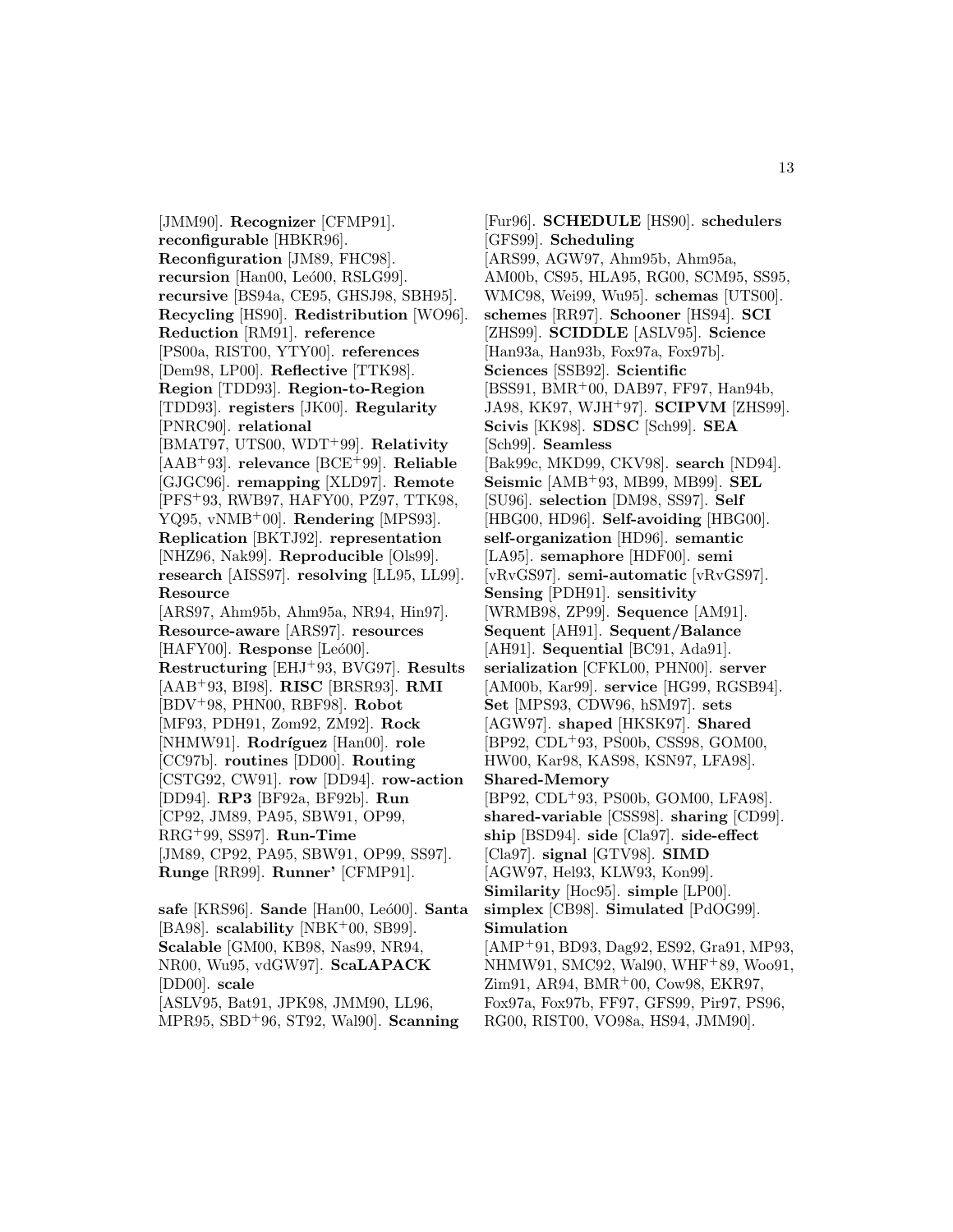**Simulations** [Epp91, AA97, BSS98, DW97, HNS97a, TSV94, WCL97]. **Simulator** [Zim91]. **Single** [BDL00]. **sites** [vL99]. **SLALOM** [WGC93]. **Slkye** [AH91]. **small** [LK96]. **Social** [SSB92]. **Software** [FGN<sup>+</sup>98, PR92, ST92, ALCG95, CF96, GJGC96, Kar99, TSH98, Wad99, WLR<sup>+</sup>00, WKE98]. **Solution** [DCGC92, KABG<sup>+</sup>91, dR93, CYL95, Han98, HW96, MPR95, NASW98, TFB94]. **solution-adaptive** [CYL95]. **solutions** [Ahm95b, LL96]. **solve** [BA98]. **Solver** [dMP92, EE95, LL96, NR00]. **solvers** [hSM97, WB95a]. **Solving** [Ber94, Yan00, CH99, DD94, GRS<sup>+</sup>97, HHA96, PS00a, WLR<sup>+</sup>00]. **sort** [Han94a]. **Sorting** [Dag92, Whe90, Whe91, DM98, NA96]. **SP** [BFFL97]. **SP-2** [BFFL97]. **SP2** [hSM97]. **space** [AD95, BDL00, KSN97, Nak99]. **Spar** [vRvGS97]. **SPARCstation** [MP93]. **Sparse** [ST92, CCCL97, DD94, HKSK97, NR00, PRA00, TSH98]. **Spatial** [Wil92, GRS<sup>+</sup>97]. **Special** [Bak99c, Bak00, BC00, Fox00a, Fox00b, Fox00c, Gue00, Yan00]. **specific** [RR96]. **Spectral** [WWD92, WD92, BS94a, KSS<sup>+</sup>96]. **Speech** [CFMP91]. **Speed** [Whe91, RGSB94, HHA96]. **Speed-up** [Whe91]. **Speeding** [BKTJ92]. **speedup** [Tog97]. **spelling** [Fid97]. **SPICE** [SHGD98]. **Spin** [BC91]. **SPMD** [BWM98, HG99, HNS97b, Sta00, Wal00, Wei99]. **SR** [Ols99]. **stage** [AH91]. **starvation** [Nas99]. **starvation-free** [Nas99]. **state** [LLL98]. **static** [Ahm95b, Fah96, PH00b, SCM95]. **Stations** [Chr91]. **steering** [GESV98]. **Step** [KK90, ZG98]. **Step-wise-overlapped** [KK90]. **stitching** [MW98]. **Stochastic** [AH91]. **stock** [NASW98]. **storm** [SBD<sup>+</sup>96]. **Story** [Hoa91]. **strategies** [CLMP95, MJC99, MMN95]. **strategy** [Lin97]. **striping** [JH00]. **Structural** [SDT91]. **Structure** [Wil92, CC97a].

**Structured** [Yan00, BDOP95, EAK00]. **structures** [LZM97, SHPT00, ZS94]. **Study** [ZS93, AGD97, AR94, Bri00, Cun97, GFS99, HHKP97, JPK98, MGG00, SCM95, UTS00, WRMB98]. **submissions** [vL99]. **subprograms** [CDW96]. **subscript** [LP00]. **subsystem** [BS94b]. **Successive** [dR93]. **suite** [BSW<sup>+</sup>00]. **SUMMA** [vdGW97]. **Supercomputer** [Fox89, TFB94]. **Supercomputers** [BD93, ZS94]. **supercomputing** [FTT97, vL99]. **SuperPascal** [Han94b]. **Supersonic** [Wil89]. **SuperWeb** [AISS97]. **Support** [BSS91, BDOP95, CCCL97, HG99, HS94, HAKN97, KAS98, LK96, LFA98, OP99]. **Supporting** [BGL92, ZTLV98, GAM<sup>+</sup>00]. **SUPRENUM** [AAB<sup>+</sup>93, HHGW95]. **surface** [NHZ96]. **survey** [Phi00b]. **SWEB** [AM00b]. **Switched** [HTM91]. **symbolic** [LTH<sup>+</sup>99]. **Symmetrical** [Wu95]. **synchronisation** [BWA94]. **Synchronization** [DR99, Dun92, MR91, DV94]. **Synchronous** [MF92]. **Synthesizing** [CE00]. **System** [ABMR91, HS94, KABG<sup>+</sup>91, KK90, MT91, MK93, RPB91, SBBG89, SDT91, WHF<sup>+</sup>89, WGC93, AM00b, BAGGB99, CKH91, CQ95, FSDC99, FTT97, GS92, HPPF94, HAFY00, JDA97, JS00, KRS96, LAKL00, LRGS97, LZM96, Lin97, PS96, Sch99, Sta00, TKKN94, BRSR93]. **System/6000** [BRSR93]. **Systems** [BKTJ92, DRW90, FFH<sup>+</sup>93, MR91, MRCH<sup>+</sup>93, Ahm95b, Ahm95a, BFFL97, BDL00, BSP00, BRTK94, CDR99, CRS98, CT00, CSS98, CHMZ94, DD94, DM96, DV94, HLA95, HW96, HHA96, Kea96, KSK00, MPR95, MMV98, MMN95, NR94, PA95, SS96, TBBK94].

**T** [Fah96]. **T3D** [BMT96]. **tale** [HW00]. **Task** [AD95, Lin97, BR00, PdOG99, PD99, SCM95]. **Tasks** [CP92, ARS99, Lil95, LLL98, OP99, SS95]. **TC2000** [SMC92]. **TCP** [DHS99]. **TCP/IP**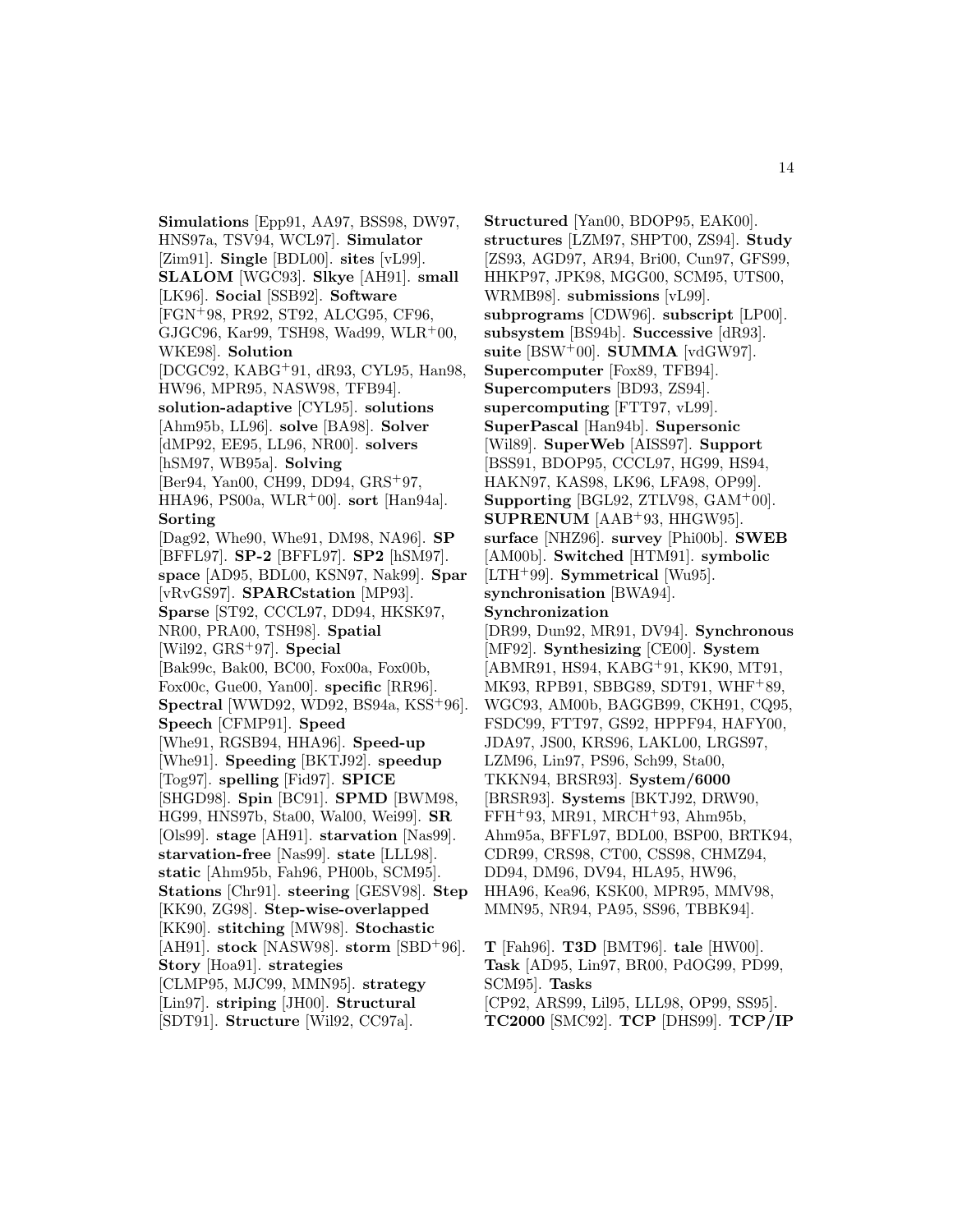[DHS99]. **technique** [GHSJ98, Kar99]. **Techniques** [BKTJ92, KLW93, CGM<sup>+</sup>97, HLA95, SCM95]. **Technologies** [FTT97, HYI98]. **templates** [FDC99, SSS98]. **Test** [Wol93, GOM00]. **tetrahedral** [SB99]. **theory** [BI98, BK97, GARR00, LSS00, MMV98]. **Thermal** [ES92]. **thinning** [MGG00]. **thrashing** [LL95]. **threading** [KPO00]. **threads** [MR98b]. **Three** [ES92, LL96, LGFK99, NA96]. **Three-dimensional** [ES92, LL96, LGFK99]. **Tightly** [Whe90, Whe91]. **Tiling** [CDR99]. **Time** [BSS91, JM89, TFB94, AR94, Bat91, CS95, CFMP91, CP92, CL97a, GFS99, KG97, OP99, PA95, RRMA99, SBW91, SS97, TV90, VBFW91,  $IKY^+00$ , WHF<sup>+</sup>89. **Time-parallel** [TFB94]. **Timing** [LF91, Woo91]. **TINA** [RPB91]. **Tiny** [CW91]. **Titanium** [YSP<sup>+</sup>98]. **Tmon** [WJC93]. **Toeplitz** [BV00]. **tolerance** [YQ95]. **Tolerant** [Bal92, The96]. **Tool** [KMT93, ASLV95, BFFL97, BSP00, BG98, CT00, EKR97, MR98a, MB99, SSG97, T¨ar94, TSS98, WDT<sup>+</sup>99]. **Toolkit** [BGL92, BCB00, HHLM95]. **Tools** [ABC<sup>+</sup>00, KP91, FSDC99, GARR00, Wad99]. **top** [SCL97]. **topologies** [LSF97]. **tori** [CYL95]. **Touchstone** [HLJTZ94, TFB94]. **TPVM** [FS98]. **Tracing** [JR92, GH95, LRN97]. **Tracking** [SDT91]. **trained** [AB98]. **training** [CB96]. **TRANS1** [HHGW95]. **Transfer** [MP93, SS95]. **Transform** [HTM91, WWD92, WD92]. **Transformation** [DRW90, KMT93, SBS93]. **transformations** [DR99]. **Translating** [ST89]. **Transparent** [RCZM91, PZ97]. **transport** [BS94b, KSS<sup>+</sup>96, RGSB94]. **Transputer** [BKU91, CW91, DTY91, HTM91, Hoa91, HW96, JM89, KABG<sup>+</sup>91, PDH91, RM91, WJC93, WDW91, Zim91, Zom92, ZM92, BT93, HSvdL<sup>+</sup>96, NA96, PS96].

**Transputer-based** [DTY91, KABG<sup>+</sup>91, RM91, WJC93]. **Transputers** [Chr91, Gra91, Mir91, RCZM91, Woo91, vR89, SBH95]. **tree** [HKSK97, Han94a]. **tree-shaped** [HKSK97]. **Triangulator** [CLMP95]. **tridiagonal** [EE95, hSM97]. **TRIO** [CPM00]. **TurboNet** [LZM96]. **Twisted** [Bru92]. **Two** [ALV<sup>+</sup>91, AH91, Bru92, HW00, LSF97, MMN95]. **two-dimensional** [LSF97, MMN95]. **Two-Level** [Bru92]. **Two-stage** [AH91]. **type** [PH00b].

**ubiquitous** [FTT97]. **UDP** [DHS99]. **UDP/IP** [DHS99]. **unconstrained** [CB98]. **Unification** [CRM94]. **uniform** [HAFY00]. **Universal** [CDW94, ZTLV98, vdGW97]. **Unix** [MB99]. **unpredictable** [DHS99]. **Unstructured** [Wil89, Wil91, BS94a, DMM98, HBG00, MO95, MJC99, SB99, WB95a]. **update** [CDMW94]. **Updating** [Ger90]. **usability** [SS96]. **Use** [NHMW91, LP00]. **used** [VBFW91]. **useful** [Fah96]. **Usefulness** [CD99]. **user** [KAS98]. **user-level** [KAS98]. **Using** [CRS98, Chr91, CPM00, DF97, HWPG92, HS94, Mir91, RRG<sup>+</sup>99, TDD93, AGMM94, AD95, BFFL97, Ben00, CCI<sup>+</sup>97, Cla97, Fur96, Gor93, GJGC96, GH95, HBKR96, HASnP00, JDZW99, LL96, LLL98, MLF97, MJ96, RBF98, SHW98, SBD<sup>+</sup>96, SS97, SMS00, SSS98, TMN<sup>+</sup>98, WO96, WCB91, vNMB<sup>+</sup>00]. **utilisation** [Tog98]. **uv** [Cun97].

**Variable** [AGW97, CSS98]. **Variables** [Ger90]. **variation** [WRMB98]. **various** [DD97]. **vector** [CS95, Cun97, TSH98]. **vectors** [LLL98]. **verify** [Lin97]. **versatility** [CC97a]. **versus** [KPO00, SCM95, Wal00]. **very** [KSK00]. **via** [PH00a, dR93]. **video** [KSK00]. **View** [Mes91]. **virtual** [ANH00, CvE00, JK00, KSN97, YC98, YTY00, DF97]. **Visibility** [GLV96, TDD93]. **Vision** [Bat91,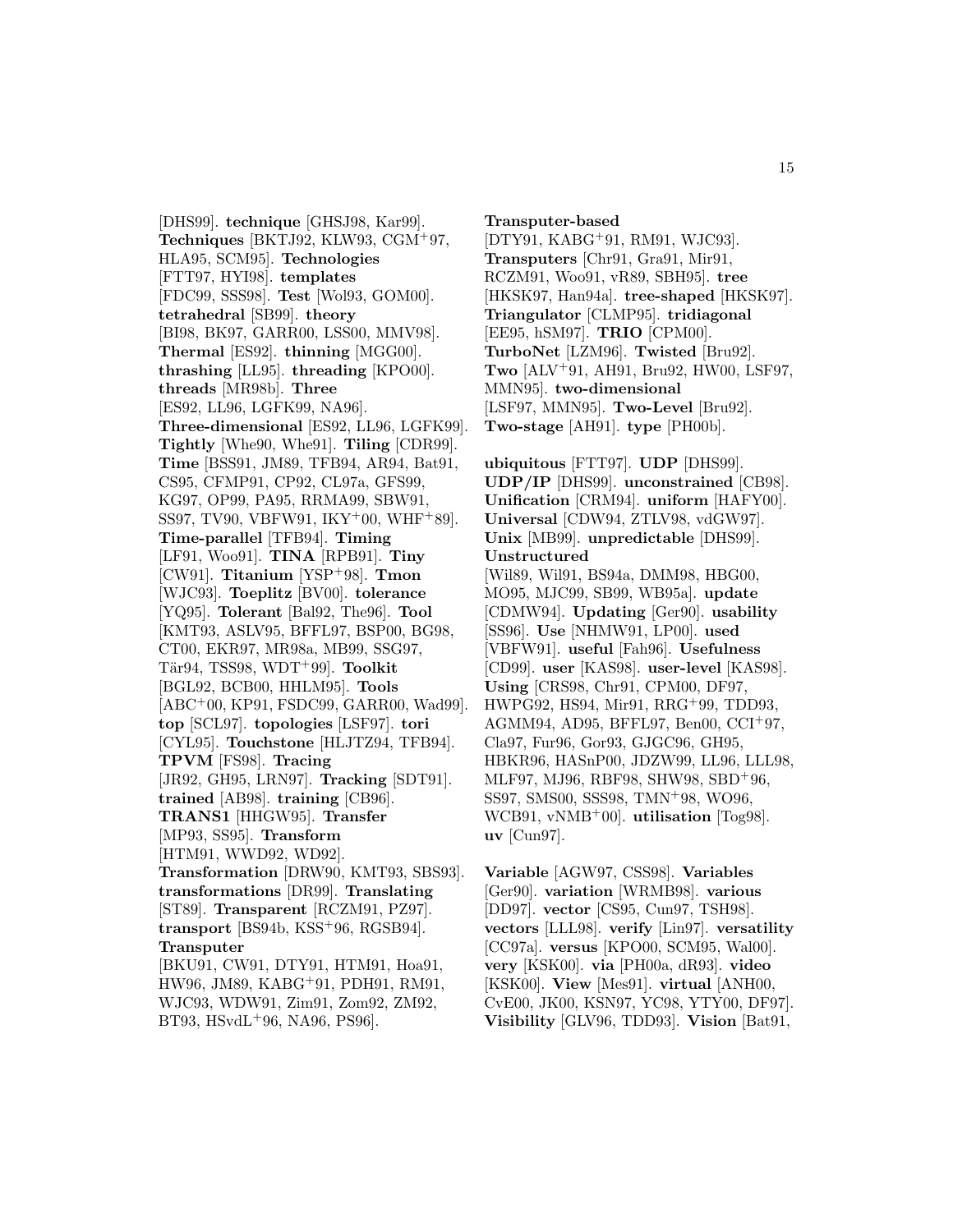#### *REFERENCES* 16

CP92, RPB91, ZS93, HHKP97, WB95b]. **VISO** [AM00a]. **Visual** [SDT91, Zim91, BBC<sup>+</sup>97, JDZW99, SRW<sup>+</sup>00]. **visualization** [ALCG95, CFLH99, JA98, KK97, RBF98, TSS98]. **Visualizing** [PS00a, ZW93]. **VLSI** [Chr91, GOM00]. **volatile** [BRTK94]. **Volumetric** [MPS93]. **volunteer** [SHW98]. **Voxel** [Wil92]. **voyage** [BSD94]. **vs** [BI98].

**W** [The96]. **W-Network** [The96]. **walks** [HBG00]. **Warp** [WHF<sup>+</sup>89]. **wavefront** [CH99]. **wavelet** [Nak99]. **WAY** [FGN<sup>+</sup>98]. **weather** [SBD<sup>+</sup>96]. **Web** [AA97, BBC<sup>+</sup>97, CMM<sup>+</sup>97, DF97, HNS97a, HAFY00, LCLL97, PSS97, VO98a, WKE98]. **Web-based** [CMM<sup>+</sup>97, DF97, LCLL97, PSS97, VO98a]. **Web/Java** [BBC<sup>+</sup>97]. **WebFlow** [BBC<sup>+</sup>97]. **WebSubmit** [MKD99]. **Wets** [AH91]. **Wide** [AA97, vNMB<sup>+</sup>00, BFFL97]. **Wide-area** [vNMB<sup>+</sup>00]. **windows** [AR94]. **wise** [KK90]. **WMPI** [SMS00]. **work** [Fah96]. **workload** [LL99]. **Workshop** [BC00]. **workstation** [Tog97, Tog98, Wei99, ZHS99]. **Workstations** [BRSR93, NQ93, CD99, Cor98, RRG<sup>+</sup>99, TDB00, YQ95]. **World** [AA97]. **wrapped** [GGS00]. **WWW**  $[AM00b, WJH+97]$ .

**Y-MP** [CRM94].

# **References**

#### **Adapalli:1997:WWW**

[AA97] Sridhar Adapalli and Krishna Addepalli. World Wide Web integration of manufacturing process simulations. Concurrency: Practice and Experience, 9(11):1341-1350, November 1997. CODEN CPEXEI. ISSN 1040-3108 (print), 10969128 (electronic). URL http: //www3.interscience.wiley. com/cgi-bin/abstract?ID=13844; http://www3.interscience. wiley.com/cgi-bin/fulltext? ID=13844&PLACEBO=IE.pdf. Special Issue: Java for computational science and engineering — simulation and modeling II.

#### **Addison:1993:GDB**

[AAB<sup>+</sup>93] Cliff Addison, James Allwright, Norman Binsted, Nigel Bishop, Bryan Carpenter, Peter Dalloz, David Gee, Vladimir Getov, Tony Hey, Roger Hockney, Max Lemke, John Merlin, Mark Pinches, Chris Scott, and Ivan Wolton. The Genesis distributed-memory benchmarks. Part 1: Methodology and general relativity benchmark with results for the SUPRENUM computer. Concurrency: Practice and Experience, 5(1):1–22, February 1993. CODEN CPEXEI. ISSN 1040- 3108 (print), 1096-9128 (electronic).

## **Averbuch:1994:PPI**

[AAFG94] A. Averbuch, D. Amitai, R. Friedman, and E. Gabber. Portable parallel implementation of BLAS 3. Concurrency: Practice and Experience, 6(5): 411–459, August 1994. CO-DEN CPEXEI. ISSN 1040-3108 (print), 1096-9128 (electronic).

#### **Abbas:1998:PBT**

[AB98] Hazem M. Abbas and Mohamed M. Bayoumi. Perfor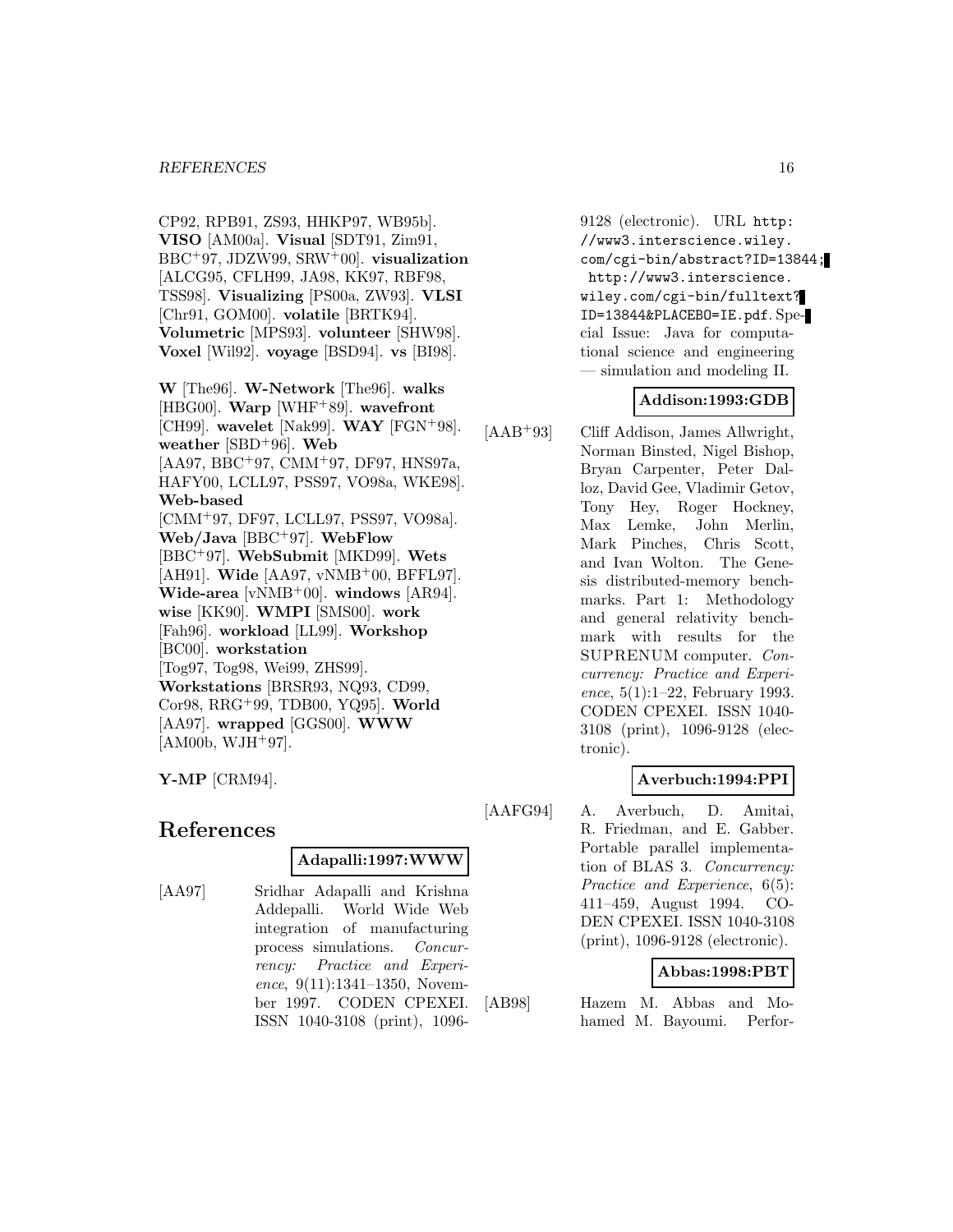mance of a backpropagation trained feedforward network on an MIMD architecture. Concurrency: Practice and Experience, 10(14):1223–1234, December 10, 1998. CODEN CPEXEI. ISSN 1040-3108 (print), 1096- 9128 (electronic). URL http: //www3.interscience.wiley. com/cgi-bin/abstract?ID=40005933; http://www3.interscience. wiley.com/cgi-bin/fulltext? ID=40005933&PLACEBO=IE.pdf.

# **Adhianto:2000:TOA**

[ABC<sup>+</sup>00] L. Adhianto, F. Bodin, B. Chapman, L. Hascoet, A. Kneer, D. Lancaster, I. Wolton, and M. Wirtz. Tools for OpenMP application development: the POST project. Concurrency: Practice and Experience, 12 (12):1177–1191, October 2000. CODEN CPEXEI. ISSN 1040-3108 (print), 1096-9128 (electronic). URL http:/ /www3.interscience.wiley. com/cgi-bin/abstract/76500357/ START; http://www3.interscience. wiley.com/cgi-bin/fulltext? ID=76500357&PLACEBO=IE.pdf.

## **Appiani:1991:EMO**

[ABMR91] E. Appiani, D. Bianco, L. Merlo, [AD95] and L. Roncarolo. The EMMA2 multiprocessor operating system. Concurrency: Practice and Experience, 3(6):541– 557, December 1991. CO-DEN CPEXEI. ISSN 1040-3108 (print), 1096-9128 (electronic).

## **Averbuch:1998:EMD**

[AC98] A. Averbuch and A. Cohen. Efficient multicast design in a microkernel environment. Concurrency: Practice and Experience, 10(7):497–548, June 1998. CODEN CPEXEI. ISSN 1040-3108 (print), 1096-9128 (electronic). URL http:/ /www3.interscience.wiley. com/cgi-bin/abstract?ID=10008691; http://www3.interscience. wiley.com/cgi-bin/fulltext? ID=10008691&PLACEBO=IE.pdf.

## **Armano:1999:CMK**

[ACF99] Giuliano Armano, Antonio Corradi, and Valeria Filippi. A communication micro-kernel for implementing object-oriented programming on closely coupled distributed architectures. Concurrency: Practice and Experience, 11(1):43–68, January 1999. CODEN CPEXEI. ISSN 1040-3108 (print), 1096- 9128 (electronic). URL http: //www3.interscience.wiley. com/cgi-bin/abstract?ID=40006535; http://www3.interscience. wiley.com/cgi-bin/fulltext? ID=40006535&PLACEBO=IE.pdf.

## **Ahmad:1995:TAU**

I. Ahmad and M. K. Dhodhi. Task assignment using a problem-space genetic algorithm. Concurrency: Practice and Experience, 7(5):411– 428, August 1995. CODEN CPEXEI. ISSN 1040-3108 (print), 1096-9128 (electronic).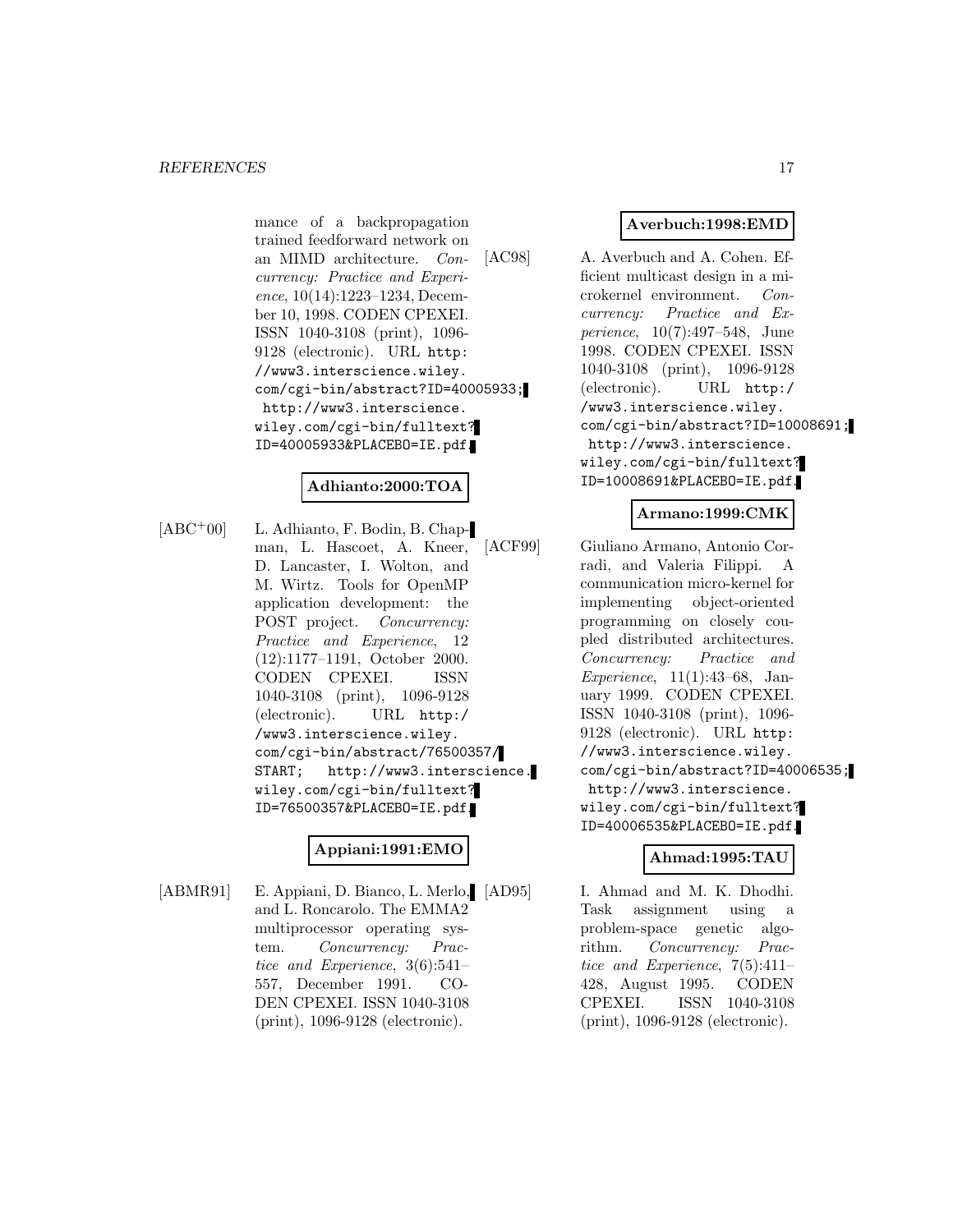# **Adamo:1991:EHC**

[Ada91] J. M. Adamo. Exception handling for a communicatingsequential-processes-based extension of C++. Concurrency: Practice and Experience, 3(1): 15–42, February 1991. CO-DEN CPEXEI. ISSN 1040-3108 (print), 1096-9128 (electronic).

# **Averbuch:1996:PPF**

[ADG96] A. Averbuch, R. Dekel, and E. Gabber. Portable parallelizing Fortran compiler. Concurrency: Practice and Experience, 8(2):91–123, March 1996. CODEN CPEXEI. ISSN 1040-3108 (print), 1096-9128 (electronic). URL http:/ /www3.interscience.wiley. com/cgi-bin/abstract?ID=23268.

## **Akarsu:1998:DJB**

- 
- [AFH98] Erol Akarsu, Geoffrey Fox, and Tomasz Haupt. DARP: Java-based data analysis and rapid prototyping environment for distributed high performance computations. Concurrency: Practice and Experience, 10(11–13):1097–1105, September 1998. CODEN CPEXEI. ISSN 1040-3108 (print), 1096- 9128 (electronic). URL http: //www3.interscience.wiley. com/cgi-bin/abstract?ID=10050424; http://www3.interscience. wiley.com/cgi-bin/fulltext? ID=10050424&PLACEBO=IE.pdf. Special Issue: Java for Highperformance Network Computing.

## **Averbuch:1998:PPF**

[AG98] Amir Averbuch and Eran Gabber. Portable parallel FFT for MIMD multiprocessors. Concurrency: Practice and Experience, 10(8):583–605, July 1998. CODEN CPEXEI. ISSN 1040-3108 (print), 1096-9128 (electronic). URL http:/ /www3.interscience.wiley. com/cgi-bin/abstract?ID=10008695; http://www3.interscience. wiley.com/cgi-bin/fulltext? ID=10008695&PLACEBO=IE.pdf.

# **Atwood:1997:PCF**

[AGD97] Christopher A. Atwood, Rajat P. Garg, and Dennis Deryke. A prototype computational fluid dynamics case study in Java. Concurrency: Practice and Experience, 9(11):1311–1318, November 1997. CODEN CPEXEI. ISSN 1040-3108 (print), 1096- 9128 (electronic). URL http: //www3.interscience.wiley. com/cgi-bin/abstract?ID=13842; http://www3.interscience. wiley.com/cgi-bin/fulltext? ID=13842&PLACEBO=IE.pdf. Special Issue: Java for computational science and engineering — simulation and modeling II.

## **Ahmad:1994:PML**

[AGMM94] I. Ahmad, A. Ghafoor, K. Mehrotra, and C. K. Mohan. Performance modeling of loadbalancing algorithms using neural networks. Concurrency: Practice and Experience, 6(5):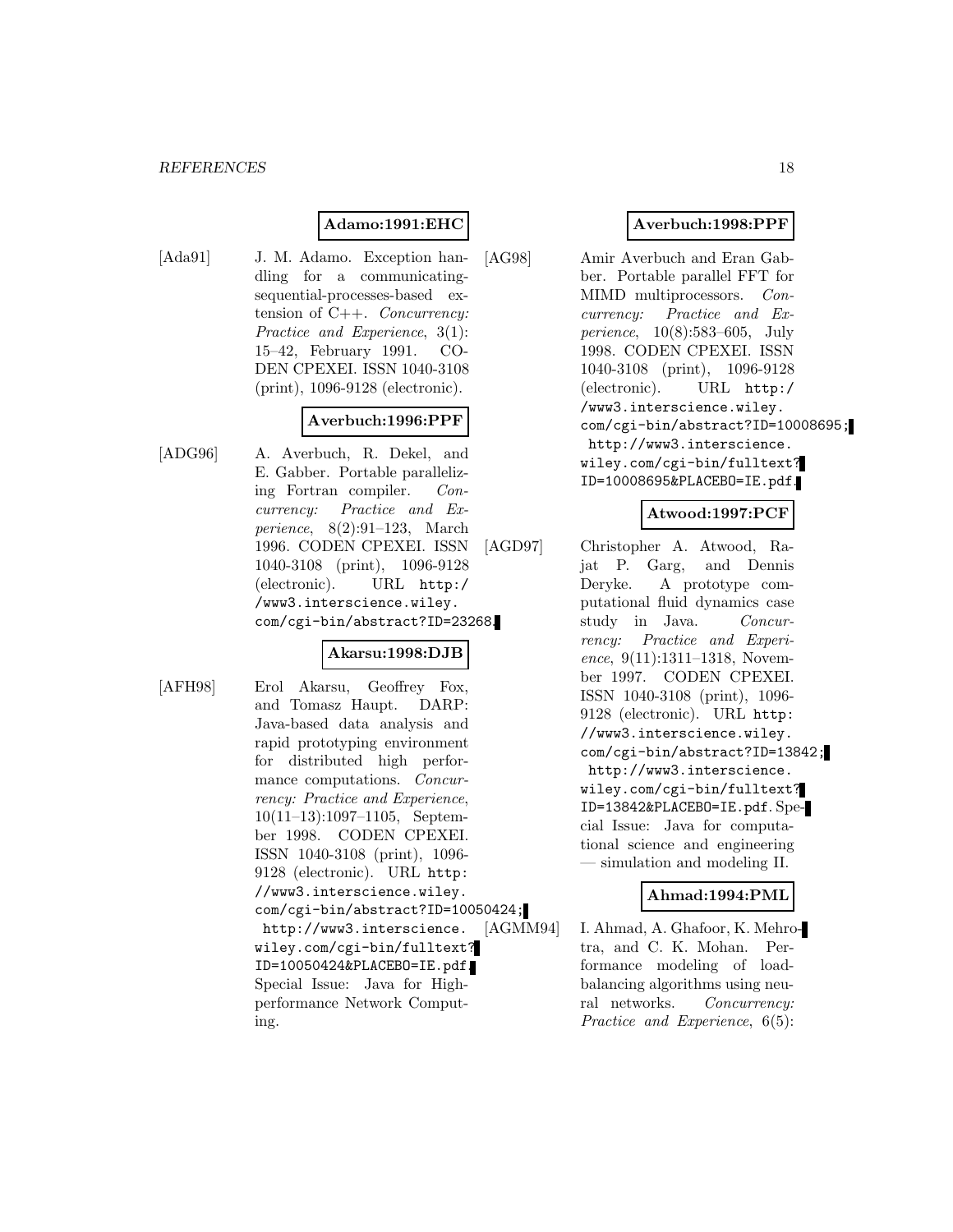393–409, August 1994. CO-DEN CPEXEI. ISSN 1040-3108 (print), 1096-9128 (electronic).

## **Abu-Ghazaleh:1997:VIS**

[AGW97] Nael B. Abu-Ghazaleh and Philip A. Wilsey. Variable instruction scheduling for MIMD interpretation on pipelined SIMD machines and for compositional instruction sets. Concurrency: Practice and Experience,  $9(1):21-39$ , January 1997. CODEN CPEXEI. ISSN 1040-3108 (print), 1096-9128 (electronic). URL http:/ /www3.interscience.wiley. com/cgi-bin/abstract?ID=138044 [1S93] http://www3.interscience. wiley.com/cgi-bin/fulltext? ID=13804&PLACEBO=IE.pdf.

#### **Ariyawansa:1991:PBP**

- 
- [AH91] K. A. Ariyawansa and D. D. Hudson. Performance of a benchmark parallel implementation of the Van Slkye and Wets algorithm for two-stage stochastic programs on the Sequent/Balance. Concurrency: Practice and Experience, 3(2): 109–128, April 1991. CO-DEN CPEXEI. ISSN 1040-3108 (print), 1096-9128 (electronic).

#### **Ahmad:1995:RMPb**

[Ahm95a] I. Ahmad. Resource management in parallel and distributed systems with dynamic scheduling: dynamic scheduling. Concurrency: Practice and Experience, 7(7):587–590, October 1995. CODEN CPEXEI.

ISSN 1040-3108 (print), 1096- 9128 (electronic).

## **Ahmad:1995:RMPa**

[Ahm95b] I. Ahmad. Resource management of parallel and distributed systems with static scheduling: challenges, solutions and new problems. *Concurrency:* Practice and Experience, 7(5): 339–347, August 1995. CO-DEN CPEXEI. ISSN 1040-3108 (print), 1096-9128 (electronic).

# **Arbab:1993:OMI**

F. Arbab, I. Herman, and P. Spilling. An overview of Manifold and its implementation. Concurrency: Practice and Experience, 5(1):23–70, February 1993. CODEN CPEXEI. ISSN 1040-3108 (print), 1096-9128 (electronic).

## **Alexandrov:1997:SRI**

[AISS97] Albert D. Alexandrov, Maximilian Ibel, Klaus E. Schauser, and Chris J. Scheiman. Super-Web: research issues in Javabased global computing. Concurrency: Practice and Experience, 9(6):535–553, June 1997. CODEN CPEXEI. ISSN 1040-3108 (print), 1096-9128 (electronic). URL http:/ /www3.interscience.wiley. com/cgi-bin/abstract?ID=13876; http://www3.interscience. wiley.com/cgi-bin/fulltext? ID=13876&PLACEBO=IE.pdf.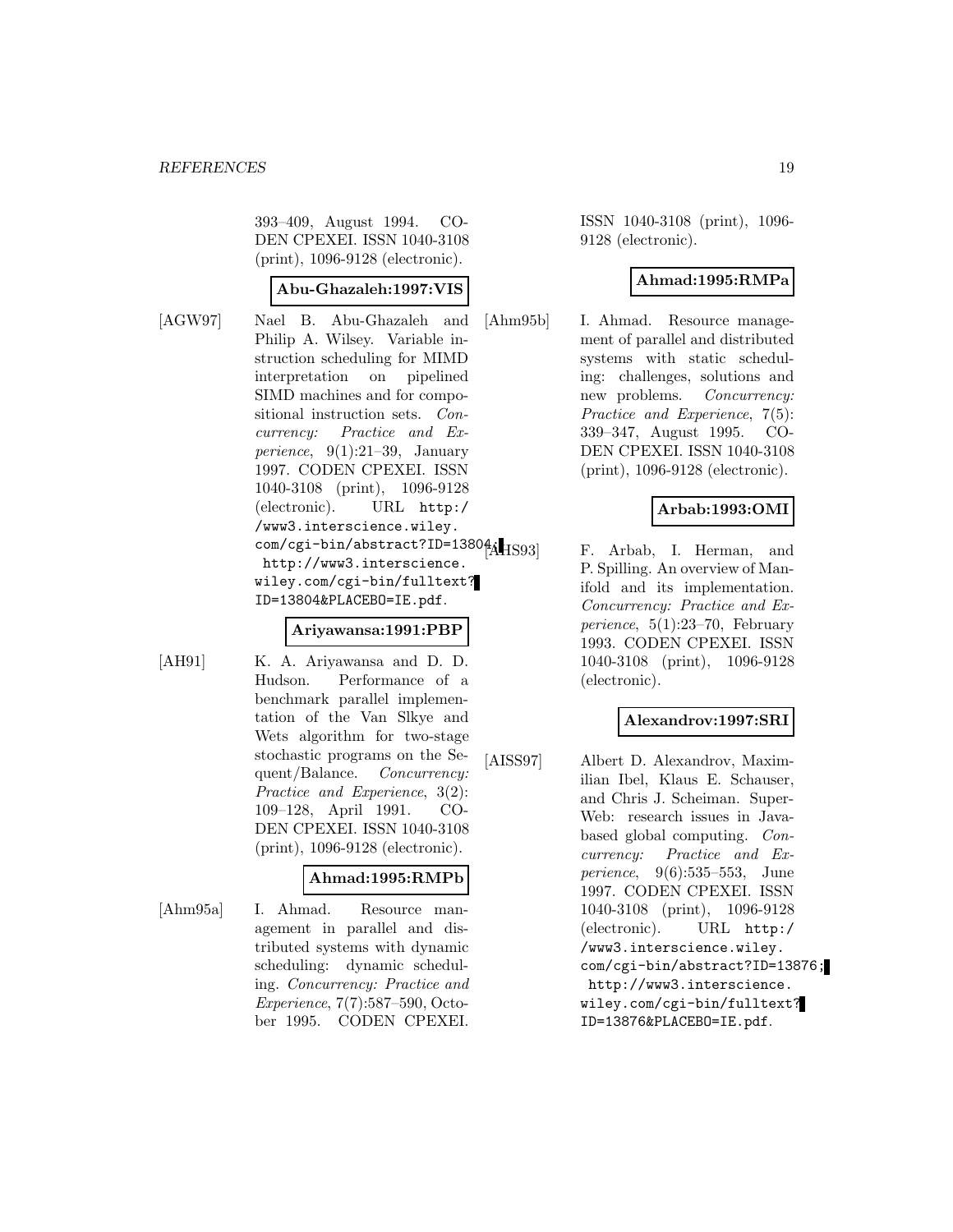#### **Abrams:1995:BSP**

[ALCG95] M. Abrams, T. J. Lee, H. T. Cadiz, and K. Ganugapati. Beyond software performance visualization. Concurrency: Practice and Experience, 7(8): 737–764, December 1995. CO-DEN CPEXEI. ISSN 1040-3108 (print), 1096-9128 (electronic).

# **Aloisio:1991:TAC**

[ALV<sup>+</sup>91] G. Aloisio, E. Lopinto, N. Veneziani, G. C. Fox, and J. S. Kim. Two approaches to the concurrent implementation of the prime factor algorithm on a hypercube. Concurrency: Practice and Experience, 3(5):483– 495, October 1991. CODEN CPEXEI. ISSN 1040-3108 (print), 1096-9128 (electronic).

## **Atallah:1991:SCC**

[AM91] M. J. Atallah and S. McFaddin. Sequence comparison on the Connection Machine. Concurrency: Practice and Experience, 3(2):89–107, April 1991. CO-DEN CPEXEI. ISSN 1040-3108 (print), 1096-9128 (electronic).

## **Al-Mulhem:2000:CPV**

[AM00a] Muhammed S. Al-Mulhem. Concurrent programming in VISO. Concurrency: Practice and Experience, 12(5): 281–288, April 25, 2000. CODEN CPEXEI. ISSN 1040-3108 (print), 1096-9128 (electronic). URL http:/ /www3.interscience.wiley. com/cgi-bin/abstract/72509233/ START; http://www3.interscience. wiley.com/cgi-bin/fulltext? ID=72509233&PLACEBO=IE.pdf.

## **Andresen:2000:HSH**

[AM00b] Daniel Andresen and Timothy McCune. H-SWEB: a hierarchical scheduling system for distributed WWW server clusters. Concurrency: Practice and Experience, 12(2-3): 189–210, February–March 2000. CODEN CPEXEI. ISSN 1040-3108 (print), 1096-9128 (electronic). URL http:/ /www3.interscience.wiley. com/cgi-bin/abstract/72504941/ START; http://www3.interscience. wiley.com/cgi-bin/fulltext? ID=72504941&PLACEBO=IE.pdf.

## **Almasi:1993:PDS**

[AMB<sup>+</sup>93] G. S. Almasi, T. McLucki, J. Bell, A. Gordon, and D. Hale. Parallel distributed seismic migration. Concurrency: Practice and Experience, 5(2):105–131, April 1993. CODEN CPEXEI. ISSN 1040-3108 (print), 1096- 9128 (electronic).

## **Anagnostou:1991:NSI**

[AMP<sup>+</sup>91] G. Anagnostou, Y. Maday, A. T. Patera, P. F. Fischer, and E. M. Renquist. Numerical simulation of incompressible fluid flows. Concurrency: Practice and Experience, 3(6): 667–685, December 1991. CO-DEN CPEXEI. ISSN 1040-3108 (print), 1096-9128 (electronic).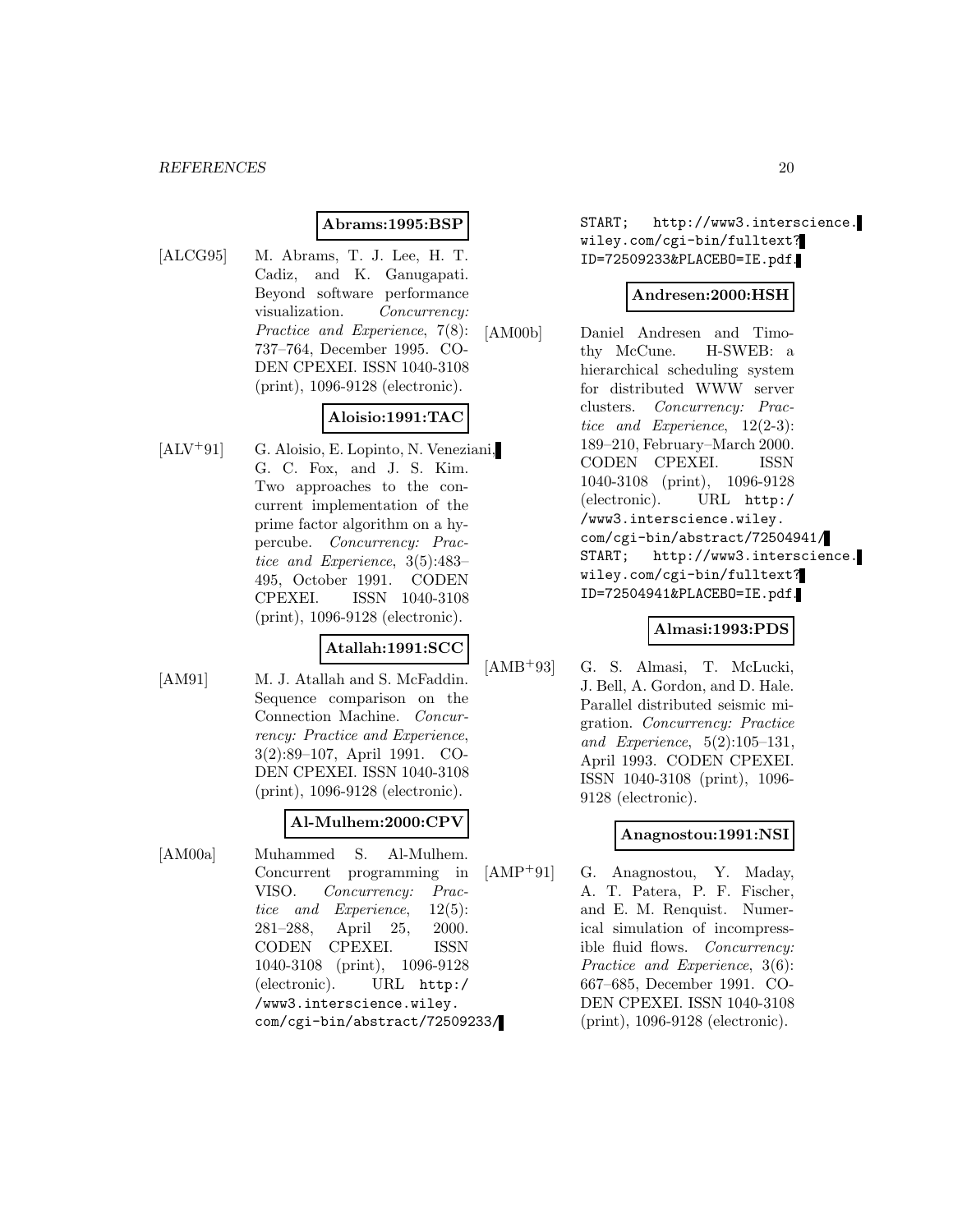## **Albrizio:1995:POP**

[AMVA95] R. Albrizio, A. Mazzone, N. Veneziani, and G. Aloisio. Pipeline optimizations for the prime factor algorithm. Concurrency: Practice and Experience,  $7(1):29-41$ , February 1995. CODEN CPEXEI. ISSN 1040-3108 (print), 1096-9128 (electronic).

#### **Azevedo:2000:AAJ**

[ANH00] Ana Azevedo, Alex Nicolau, and Joe Hummel. An annotation-aware Java virtual machine implementation. Concurrency: Practice and Experience, 12(6):423–444, May 2000. CODEN CPEXEI. ISSN 1040-3108 (print), 1096-9128 (electronic). URL http:/ /www3.interscience.wiley. com/cgi-bin/abstract/72515731/ START; http://www3.interscience. wiley.com/cgi-bin/fulltext? ID=72515731&PLACEBO=IE.pdf.

#### **Anonymous:1995:AI**

[Ano95] Anonymous. Author index. Concurrency: Practice and Experience, 7(8):823, December 1995. CODEN CPEXEI. ISSN 1040-3108 (print), 1096-9128 (electronic).

#### **Anonymous:1996:AI**

[Ano96] Anonymous. Author index. Concurrency: Practice and Experience, 8(10):813, December 1996. CODEN CPEXEI. ISSN 1040-3108 (print), 1096-9128 (electronic).

## **Anonymous:1997:AI**

[Ano97] Anonymous. Author index. Concurrency: Practice and Experience, 9(12):1407–1408, December 1997. CODEN CPEXEI. ISSN 1040-3108 (print), 1096-9128 (electronic).

## **Anonymous:1998:AI**

[Ano98] Anonymous. Author index. Concurrency: Practice and Experience, 10(15):1343–1344, December 1998. CODEN CPEXEI. ISSN 1040-3108 (print), 1096-9128 (electronic).

#### **Ayani:1994:PSB**

[AR94] R. Ayani and H. Rajaei. Parallel simulation based on conservative time windows: a performance study. Concurrency: Practice and Experience, 6(2): 119–142, April 1994. CO-DEN CPEXEI. ISSN 1040-3108 (print), 1096-9128 (electronic).

## **Acharya:1997:RAM**

[ARS97] Anurag Acharya, M. Ranganathan, and Joel Saltz. Resource-aware metacomputing. Concurrency: Practice and Experience, 9(6):649–674, June 1997. CODEN CPEXEI. ISSN 1040-3108 (print), 1096- 9128 (electronic). URL http: //www3.interscience.wiley. com/cgi-bin/abstract?ID=13881; http://www3.interscience. wiley.com/cgi-bin/fulltext? ID=13881&PLACEBO=IE.pdf.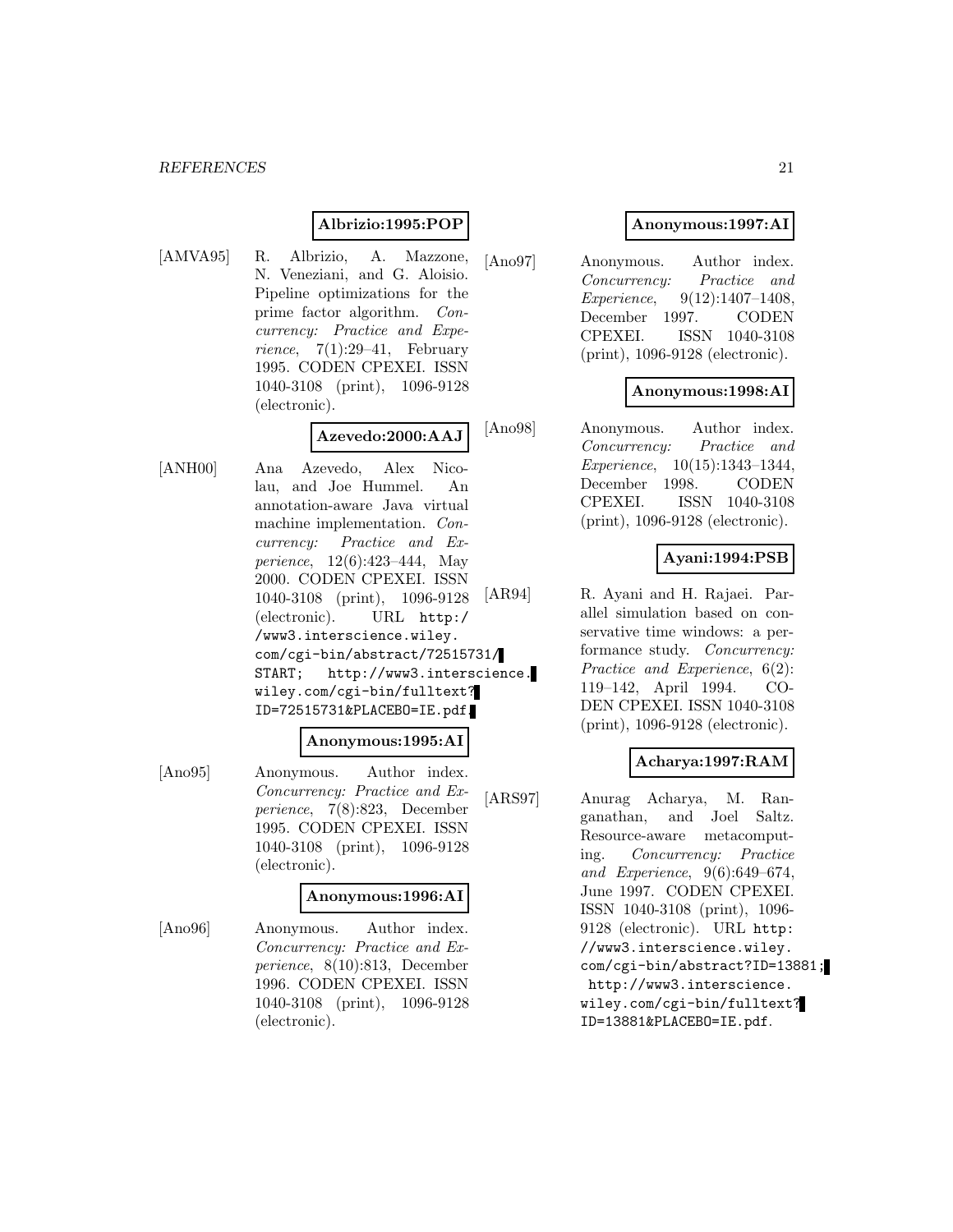## **Averbuch:1999:STM**

[ARS99] A. Averbuch, Y. Roditty, and B. Shoham. Scheduling tasks of multi-join queries in a multiprocessor. Concurrency: Practice and Experience, 11(5):247–279, April 25, 1999. CODEN CPEXEI. ISSN 1040-3108 (print), 1096- 9128 (electronic). URL http: //www3.interscience.wiley. com/cgi-bin/abstract?ID=61004076; http://www3.interscience. wiley.com/cgi-bin/fulltext? ID=61004076&PLACEBO=IE.pdf.

## **Averbuch:2000:PAH**

[ARS00] A. Averbuch, Y. Roditty, and B. Shoham. Performance analysis of hybrid network multiprocessor architecture. Concurrency: Practice and Experience, 12(9):821–844, August 10, 2000. CODEN CPEXEI. ISSN 1040-3108 (print), 1096- 9128 (electronic). URL http: //www3.interscience.wiley. com/cgi-bin/abstract/72516483/ START; http://www3.interscience. wiley.com/cgi-bin/fulltext? ID=72516483&PLACEBO=IE.pdf.

#### **Arbenz:1995:STL**

[ASLV95] P. Arbenz, C. Sprenger, H. P. Luethi, and S. Vogel. SCID-DLE: A tool for large scale distributed computing. Concurrency: Practice and Experience, 7(2):121–146, April 1995. CO-DEN CPEXEI. ISSN 1040-3108 (print), 1096-9128 (electronic).

## **Austin:1997:MBC**

[AW97] W. J. Austin and A. M. Wallace. Message based cooperation between parallel depth and intensity matching algorithms. Concurrency: Practice and Experience, 9(2):141–162, February 1997. CODEN CPEXEI. ISSN 1040-3108 (print), 1096- 9128 (electronic). URL http: //www3.interscience.wiley. com/cgi-bin/abstract?ID=13853; http://www3.interscience. wiley.com/cgi-bin/fulltext? ID=13853&PLACEBO=IE.pdf.

#### **Ben-Ari:1998:HSS**

[BA98] Mordechai Ben-Ari. How to solve the Santa Claus problem. Concurrency: Practice and Experience, 10(6):485–496, May 1998. CODEN CPEXEI. ISSN 1040-3108 (print), 1096- 9128 (electronic). URL http: //www3.interscience.wiley. com/cgi-bin/abstract?ID=5390; http://www3.interscience. wiley.com/cgi-bin/fulltext? ID=5390&PLACEBO=IE.pdf.

#### **Bozyigit:1999:LBD**

M. Bozyigit, J. Al-Ghamdi, M. Ghouseuddin, and H. Barada. A load balanced distributed computing system. Concurrency: Practice and Experience, 11(12):753–771, October 1999. CODEN CPEXEI. ISSN 1040-3108 (print), 1096- 9128 (electronic). URL http: //www3.interscience.wiley. com/cgi-bin/abstract/66002641/ START; http://www3.interscience.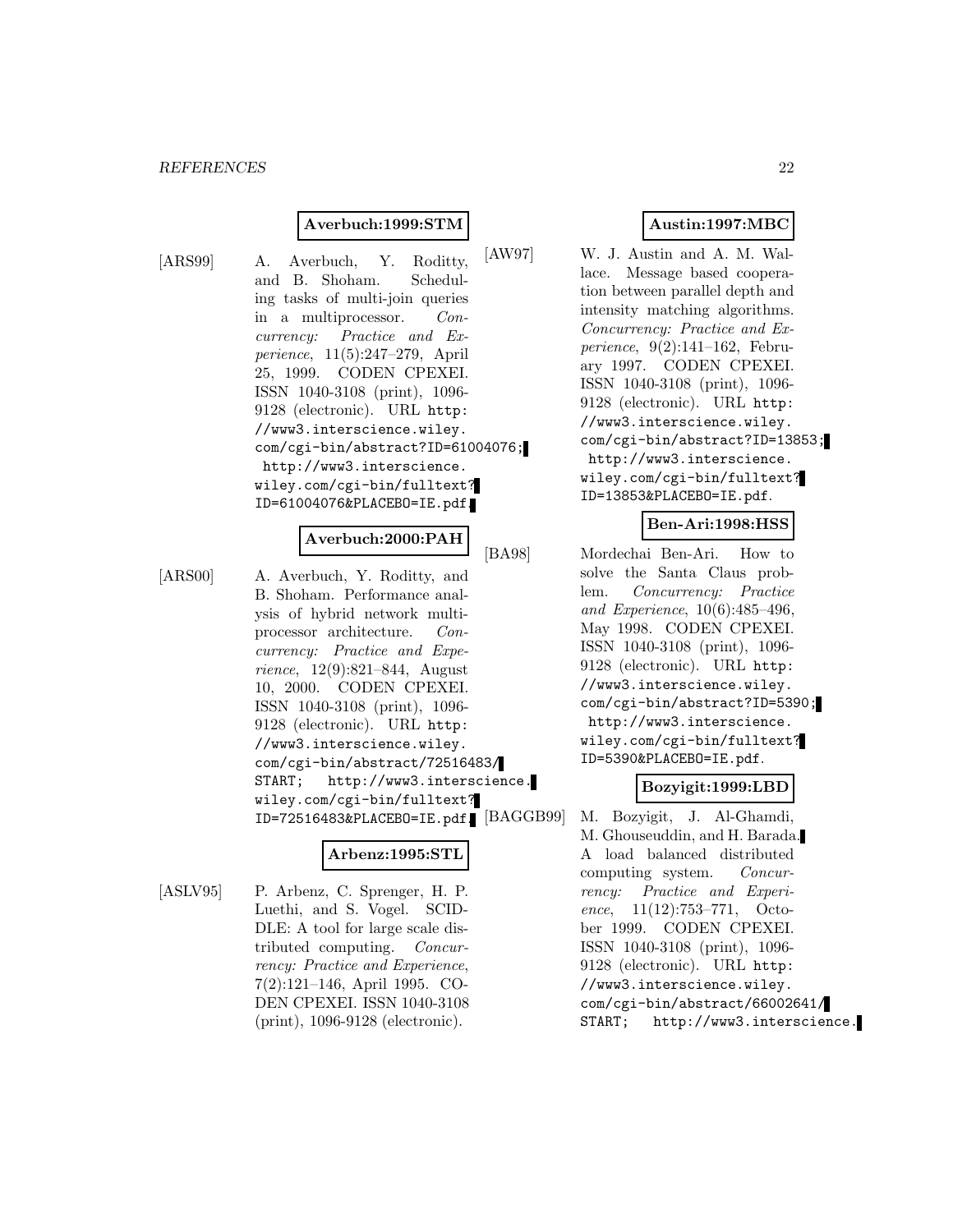wiley.com/cgi-bin/fulltext? ID=66002641&PLACEBO=IE.pdf.

## **Baker:1996:E**

[Bak96] Mark Baker. Editorial. Concurrency: Practice and Experience, 8(10):729–730, December 1996. CODEN CPEXEI. ISSN 1040-3108 (print), 1096- 9128 (electronic). URL http: //www3.interscience.wiley. com/cgi-bin/abstract?ID=23266.

# **Baker:1999:EAD**

[Bak99a] Mark Baker. Editorial: Applications of distributed computing environments. Concurrency: Practice and Experience, 11(4):167–168, April 10, 1999. CODEN CPEXEI. ISSN 1040-3108 (print), 1096- 9128 (electronic). URL http: //www3.interscience.wiley. com/cgi-bin/abstract?ID=61004079; http://www3.interscience. wiley.com/cgi-bin/fulltext? ID=61004079&PLACEBO=IE.pdf. Special Issue: Applications of Distributed Computing Environments.

#### **Baker:1999:ECI**

[Bak99b] Mark Baker. Editorial: commercial and industrial applications: part 2. Concurrency: Practice and Experience, 11(2):69, February 1999. CODEN CPEXEI. ISSN 1040-3108 (print), 1096-9128 (electronic). URL http:/ /www3.interscience.wiley. com/cgi-bin/abstract?ID=61004055; http://www3.interscience.

wiley.com/cgi-bin/fulltext? ID=61004055&PLACEBO=IE.pdf.

#### **Baker:1999:ESI**

[Bak99c] Mark Baker. Editorial: Special issue: Aspects of seamless computing. Concurrency: Practice and Experience, 11(15):885, December 25, 1999. CODEN CPEXEI. ISSN 1040-3108 (print), 1096- 9128 (electronic). URL http: //www3.interscience.wiley. com/cgi-bin/abstract/71005729/ START; http://www3.interscience. wiley.com/cgi-bin/fulltext? ID=71005729&PLACEBO=IE.pdf.

#### **Baker:2000:SIM**

[Bak00] Mark Baker. Special issue: Message passing interfacebased parallel programming with Java. Concurrency: Practice and Experience, 12(11): 1017–1018, September 2000. CODEN CPEXEI. ISSN 1040-3108 (print), 1096-9128 (electronic). URL http:/ /www3.interscience.wiley. com/cgi-bin/abstract/76000190/ START; http://www3.interscience. wiley.com/cgi-bin/fulltext? ID=76000190&PLACEBO=IE.pdf.

#### **Bal:1992:FTP**

[Bal92] H. E. Bal. Fault tolerant parallel programming in Argus. Concurrency: Practice and  $$ ary 1992. CODEN CPEXEI. ISSN 1040-3108 (print), 1096- 9128 (electronic).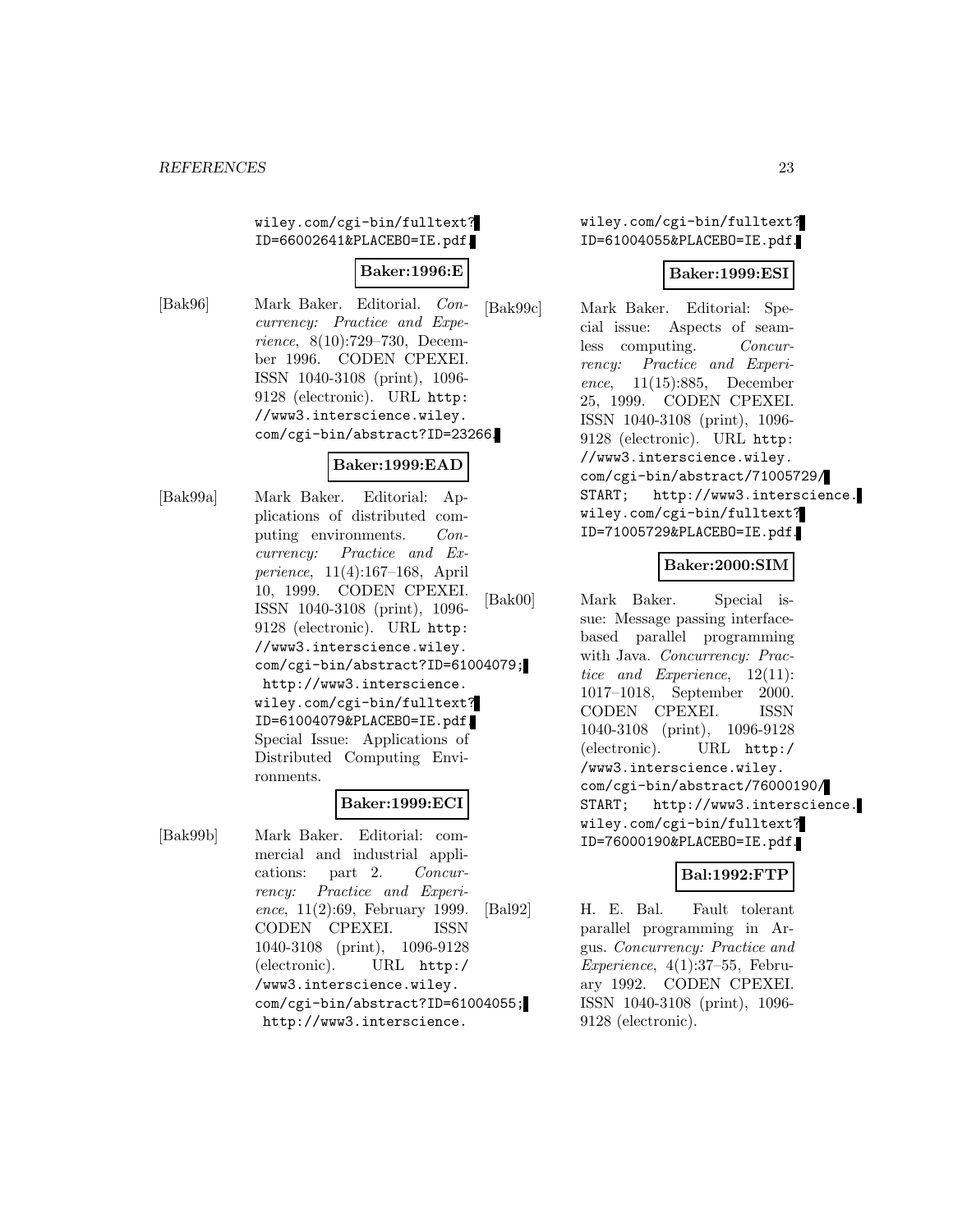#### **Battiti:1991:RMV**

[Bat91] R. Battiti. Real-time multiscale vision on multi-computers. Concurrency: Practice and Experience, 3(2):55–87, April 1991. CODEN CPEXEI. ISSN 1040-3108 (print), 1096-9128 (electronic).

#### **Brunschen:2000:OCP**

[BB00] Christian Brunschen and Mats Brorsson. OdinMP/CCp a portable implementation of OpenMP for C. Concurrency: Practice and Experience, 12(12):1193–1203, October 2000. CODEN CPEXEI. ISSN 1040-3108 (print), 1096- 9128 (electronic). URL http: //www3.interscience.wiley. com/cgi-bin/abstract/76500347/ START; http://www3.interscience. wiley.com/cgi-bin/fulltext? ID=76500347&PLACEBO=IE.pdf.

## **Bhatia:1997:WVP**

[BBC<sup>+</sup>97] Dimple Bhatia, Vanco Burzevski, Maja Camuseva, Geoffrey Fox, Wojtek Furmanski, and Girish Premchandran. WebFlow — a visual programming paradigm for Web/Java based coarse grain distributed computing. Concurrency: Practice and Experience, 9(6):555–577, June 1997. CODEN CPEXEI. ISSN 1040-3108 (print), 1096-9128 (electronic). URL http:/ /www3.interscience.wiley. com/cgi-bin/abstract?ID=13877; http://www3.interscience. wiley.com/cgi-bin/fulltext? ID=13877&PLACEBO=IE.pdf.

# **Baillie:1991:CIA**

[BC91] C. F. Baillie and P. D. Coddington. Cluster identification algorithms for spin models — sequential and parallel. Concurrency: Practice and Experience, 3(2):129–144, April 1991. CO-DEN CPEXEI. ISSN 1040-3108 (print), 1096-9128 (electronic).

## **Brorsson:2000:SIE**

[BC00] Mats Brorsson and Barbara Chapman. Special issue: EWOMP'99 — First European Workshop on OpenMP. Concurrency: Practice and Experience, 12(12):1117–1119, October 2000. CODEN CPEXEI. ISSN 1040-3108 (print), 1096- 9128 (electronic). URL http: //www3.interscience.wiley. com/cgi-bin/abstract/76500352/ START; http://www3.interscience. wiley.com/cgi-bin/fulltext? ID=76500352&PLACEBO=IE.pdf.

#### **Burdette:2000:DBT**

[BCB00] Steven Burdette, Tracy Camp, and Bill Bynum. Distributed BACI: a toolkit for distributed applications. Concurrency: Practice and Experience,  $12(1):35-52$ , January 2000. CODEN CPEXEI. ISSN 1040-3108 (print), 1096-9128 (electronic). URL http:/ /www3.interscience.wiley. com/cgi-bin/abstract/72504927/ START; http://www3.interscience. wiley.com/cgi-bin/fulltext? ID=72504927&PLACEBO=IE.pdf.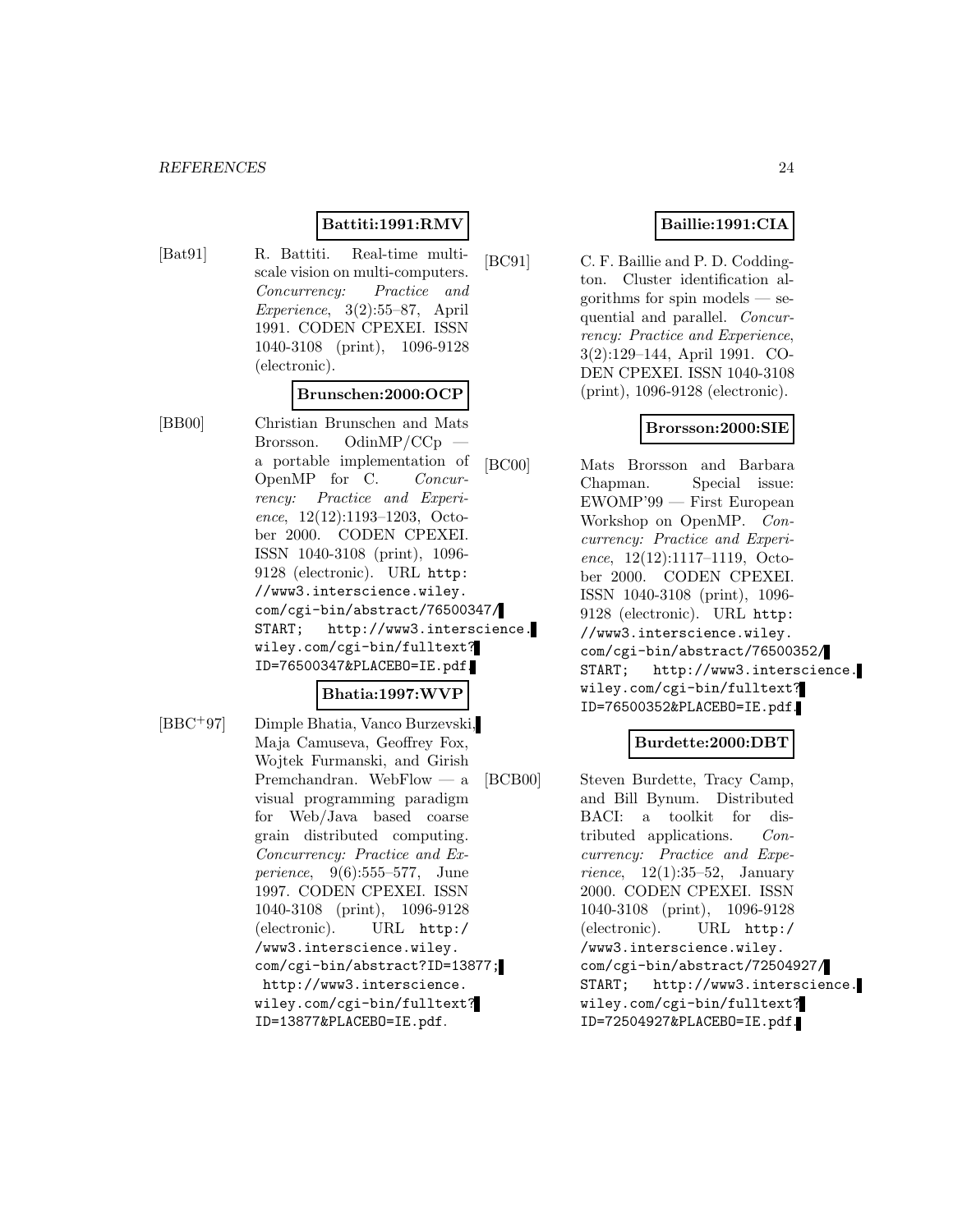# **Brindle:1999:EPP**

[BCE<sup>+</sup>99] Stephen Brindle, Adrian Colbrook, John Elliott, Daron Green, and Francis Wray. The European Porting Project demonstrating industrial relevance of parallel HPC. Concurrency: Practice and Experience, 11(2):93–108, February 1999. CODEN CPEXEI. ISSN 1040-3108 (print), 1096- 9128 (electronic). URL http: //www3.interscience.wiley. com/cgi-bin/abstract?ID=61004053; http://www3.interscience. wiley.com/cgi-bin/fulltext? ID=61004053&PLACEBO=IE.pdf.

#### **Beca:1997:JEC**

[BCF<sup>+</sup>97] Lukasz Beca, Gang Cheng, Geoffrey C. Fox, Tomasz Jurga, Konrad Olszewski, Marek Podgorny, Piotr Sokolowski, and Krzysztof Walczak. Java enabling collaborative education, health care, and computing. Concurrency: Practice and Experience, 9(6):521–533, June 1997. CODEN CPEXEI. ISSN 1040-3108 (print), 1096- 9128 (electronic). URL http: //www3.interscience.wiley. com/cgi-bin/abstract?ID=13875; DP+98] http://www3.interscience. wiley.com/cgi-bin/fulltext? ID=13875&PLACEBO=IE.pdf.

#### **Becker:1993:PSH**

[BD93] J. C. Becker and L. Dagum. Particle simulation on heterogeneous distributed supercomputers. Concurrency: Practice and Experience, 5(4):367–377, June 1993. CODEN CPEXEI. ISSN 1040-3108 (print), 1096- 9128 (electronic).

## **Bartoli:2000:SAS**

[BDL00] Alberto Bartoli, Gianluca Dini, and Lanfranco Lopriore. Single address space implementation in distributed systems. Concurrency: Practice and Experience, 12(4):251–280, April 10, 2000. CODEN CPEXEI. ISSN 1040-3108 (print), 1096- 9128 (electronic). URL http: //www3.interscience.wiley. com/cgi-bin/abstract/72504932/ START; http://www3.interscience. wiley.com/cgi-bin/fulltext? ID=72504932&PLACEBO=IE.pdf.

#### **Bacci:1995:PSH**

[BDOP95] B. Bacci, M. Danelutto, S. Orlando, and S. Pelagatti.  $P^3L$ : a structured high-level parallel language, and its structured support. Concurrency: Practice and Experience, 7(3):225–255, May 1995. CODEN CPEXEI. ISSN 1040-3108 (print), 1096- 9128 (electronic).

#### **Boisvert:1998:DNL**

Ronald F. Boisvert, Jack J. Dongarra, Roldan Pozo, Karin A. Remington, and G. W. Stewart. Developing numerical libraries in Java. Concurrency: Practice and Experience, 10(11–13):1117–1129, September 1998. CODEN CPEXEI. ISSN 1040-3108 (print), 1096- 9128 (electronic). URL http: //www3.interscience.wiley.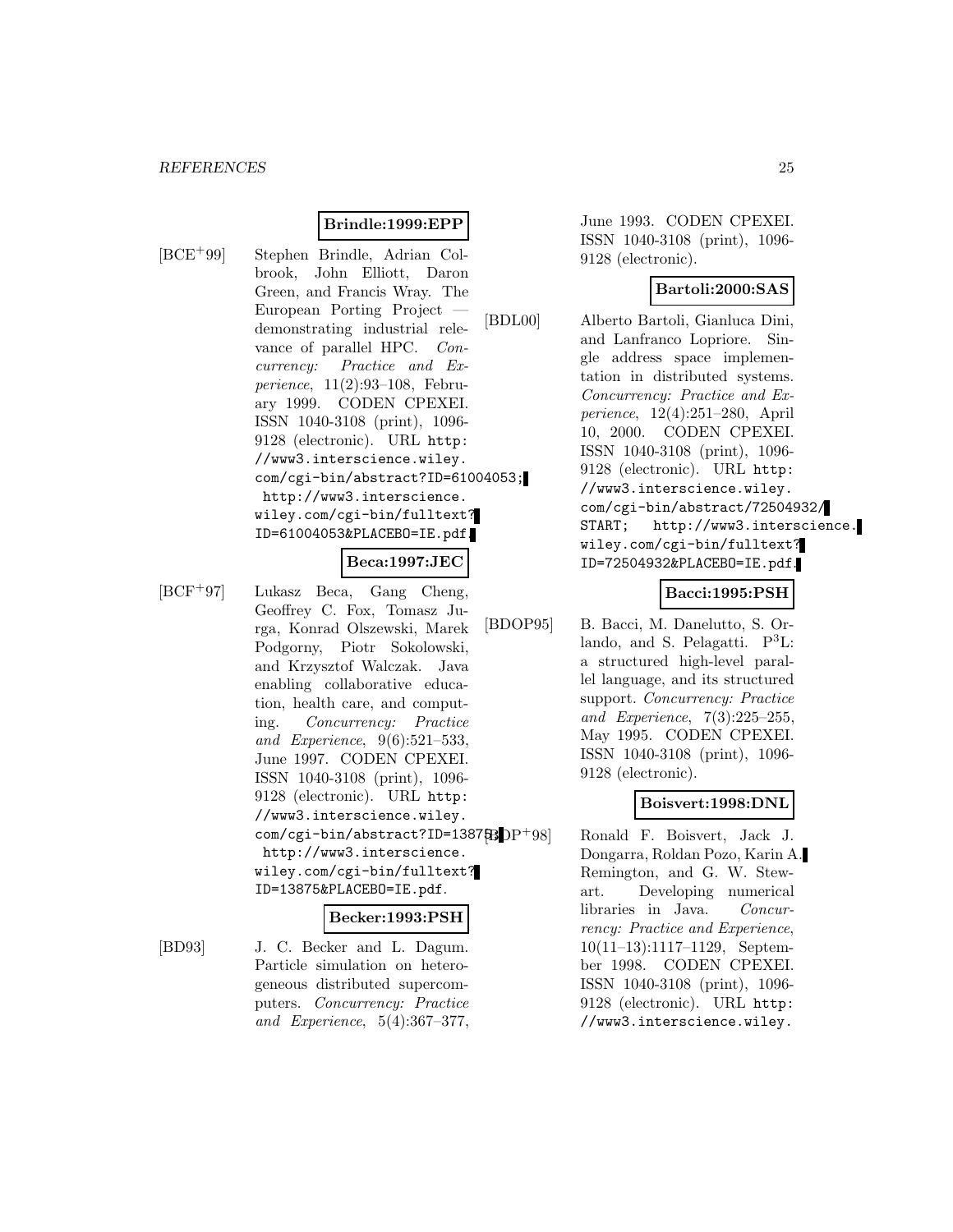com/cgi-bin/abstract?ID=10050395; http://www3.interscience. wiley.com/cgi-bin/fulltext? ID=10050395&PLACEBO=IE.pdf. Special Issue: Java for Highperformance Network Computing.

## **Breg:1998:JRP**

Juan Villacis, Jayashree Balasubramanian, Esra Akman, and Dennis Gannon. Java RMI performance and object model interoperability: experiments with  $Java/HPC++.$  Concurrency: Practice and Experience, 10(11–13):941–955, September 1998. CODEN CPEXEI. ISSN

[BDV<sup>+</sup>98] Fabian Breg, Shridhar Diwan,

1040-3108 (print), 1096-9128 (electronic). URL http:/ /www3.interscience.wiley. com/cgi-bin/abstract?ID=10050400;<br>http://www3.interscience [BF92b] http://www3.interscience. wiley.com/cgi-bin/fulltext? ID=10050400&PLACEBO=IE.pdf. Special Issue: Java for Highperformance Network Computing.

## **Benkner:2000:OIH**

[Ben00] Siegfried Benkner. Optimizing irregular HPF applications using halos. Concurrency: Practice and Experience, 12 (2-3):137–155, February–March 2000. CODEN CPEXEI. ISSN 1040-3108 (print), 1096-9128 (electronic). URL http:/ /www3.interscience.wiley. com/cgi-bin/abstract/72504938/ START; http://www3.interscience. wiley.com/cgi-bin/fulltext? ID=72504938&PLACEBO=IE.pdf.

#### **Berggren:1994:SAP**

[Ber94] M. Berggren. Solving an advection-diffusion problem on the Connection Machine. Concurrency: Practice and Experience,  $6(1):55-68$ , February 1994. CODEN CPEXEI. ISSN 1040-3108 (print), 1096-9128 (electronic).

## **Brochard:1992:CDM**

[BF92a] L. Brochard and A. Freau. Computation and data movement on RP3. Concurrency: Practice and Experience, 4(1): 57–78, February 1992. CO-DEN CPEXEI. ISSN 1040-3108 (print), 1096-9128 (electronic).

## **Brochard:1992:DAR**

L. Brochard and A. Freau. Designing algorithms on RP3. Concurrency: Practice and Experience, 4(1):79–106, February 1992. CODEN CPEXEI. ISSN 1040-3108 (print), 1096- 9128 (electronic).

## **Baraglia:1997:EWA**

[BFFL97] R. Baraglia, G. Faieta, M. Formica, and D. Laforenza. Experiences with a wide area network metacomputing management tool using IBM SP-2 parallel systems. Concurrency: Practice and Experience, 9(3):223–239, March 1997. CODEN CPEXEI. ISSN 1040-3108 (print), 1096- 9128 (electronic). URL http: //www3.interscience.wiley.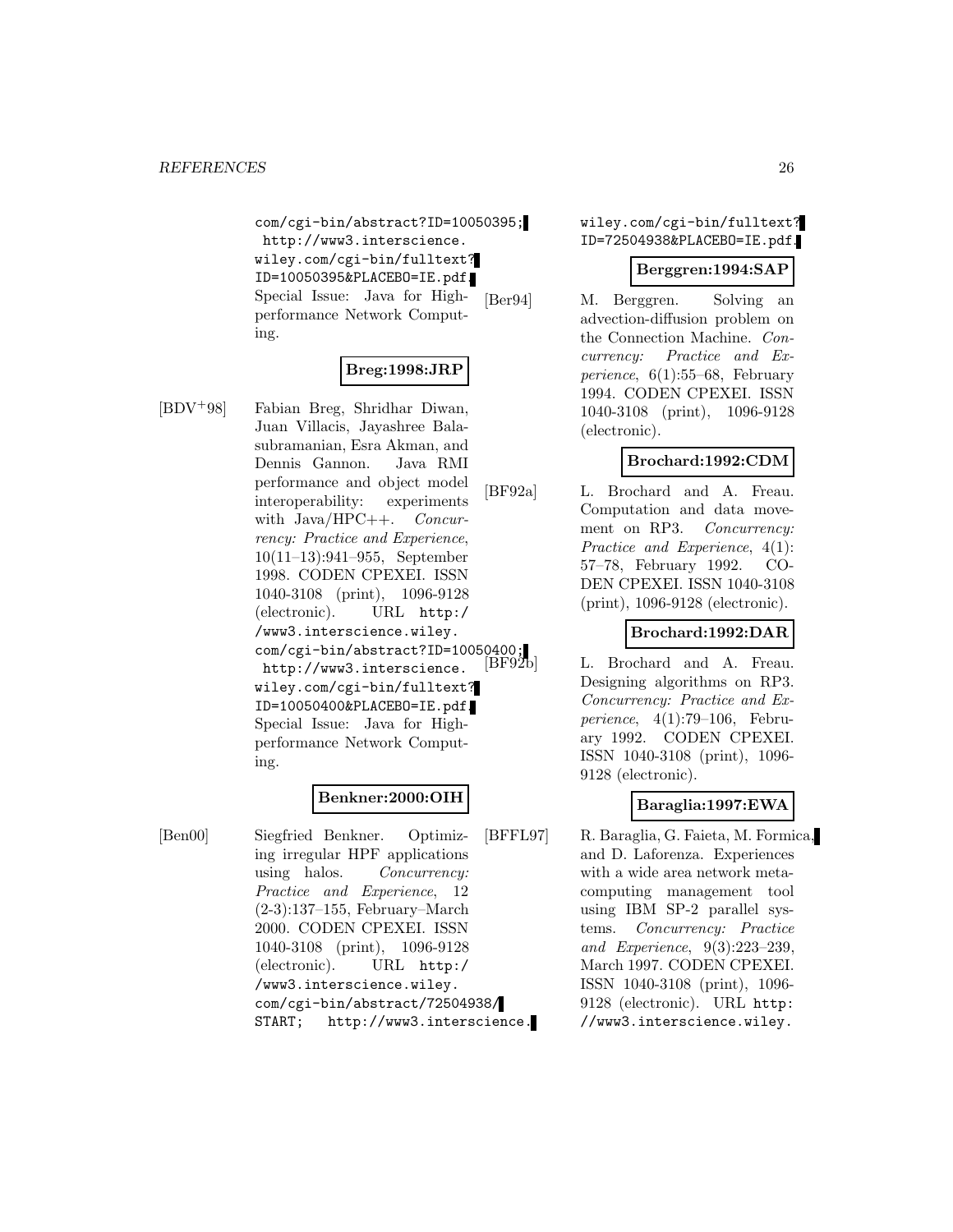com/cgi-bin/abstract?ID=13858; http://www3.interscience. wiley.com/cgi-bin/fulltext? ID=13858&PLACEBO=IE.pdf.

# **Bik:1997:AEI**

[BG97a] Aart J. C. Bik and Dennis B. Gannon. Automatically exploiting implicit parallelism in Java. Concurrency: Practice and Experience, 9(6):579–619, June 1997. CODEN CPEXEI. ISSN 1040-3108 (print), 1096- 9128 (electronic). URL http: //www3.interscience.wiley. com/cgi-bin/abstract?ID=13878; http://www3.interscience. wiley.com/cgi-bin/fulltext? ID=13878&PLACEBO=IE.pdf.

#### **Bik:1997:NNL**

[BG97b] Aart J. C. Bik and Dennis B. Gannon. A note on native level 1 BLAS in Java. Concurrency: Practice and Experience, 9(11):1091-1099, November 1997. CODEN CPEXEI. ISSN 1040-3108 (print), 1096- 9128 (electronic). URL http: //www3.interscience.wiley. com/cgi-bin/abstract?ID=13826; http://www3.interscience. wiley.com/cgi-bin/fulltext? ID=13826&PLACEBO=IE.pdf. Special Issue: Java for computational science and engineering — simulation and modeling II.

# **Bik:1998:PBP**

[BG98] Aart J. C. Bik and Dennis B. Gannon. A prototype bytecode parallelization tool. Concurrency: Practice and Experience,

10(11–13):879–885, September 1998. CODEN CPEXEI. ISSN 1040-3108 (print), 1096-9128 (electronic). URL http:/ /www3.interscience.wiley. com/cgi-bin/abstract?ID=10050417; http://www3.interscience. wiley.com/cgi-bin/fulltext? ID=10050417&PLACEBO=IE.pdf. Special Issue: Java for Highperformance Network Computing.

## **Brune:1999:MCG**

[BGKR99] Matthias Brune, Jörn Gehring, Axel Keller, and Alexander Reinefeld. Managing clusters of geographically distributed highperformance computers. Concurrency: Practice and Experience, 11(15):887–911, December 25, 1999. CODEN CPEXEI. ISSN 1040-3108 (print), 1096- 9128 (electronic). URL http: //www3.interscience.wiley. com/cgi-bin/abstract/71005733/ START; http://www3.interscience. wiley.com/cgi-bin/fulltext? ID=71005733&PLACEBO=IE.pdf.

## **Barak:1992:MTS**

[BGL92] A. Barak, S. Guday, and R. Laor. The MPE toolkit for supporting distributed applications. Concurrency: Practice and Experience, 4(6):459– 480, September 1992. CO-DEN CPEXEI. ISSN 1040-3108 (print), 1096-9128 (electronic).

#### **Bednorz:1997:CDA**

[BGZ97] M. Bednorz, A. Gwozdowski, and K. Zieliński. Contextual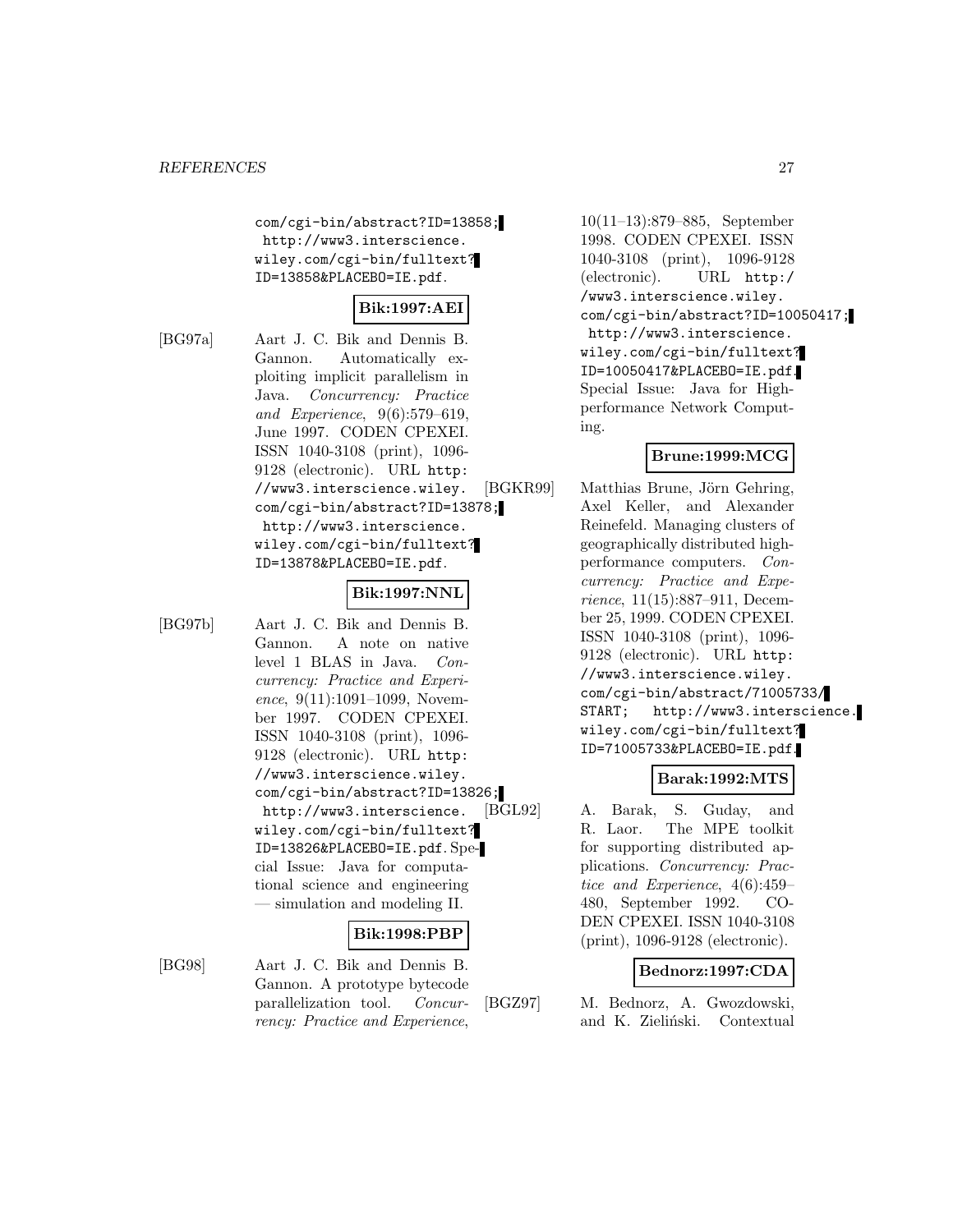debugging and analysis of multithreaded applications. Concurrency: Practice and Experience, 9(2):123–139, February 1997. CODEN CPEXEI. ISSN 1040-3108 (print), 1096- 9128 (electronic). URL http: //www3.interscience.wiley. com/cgi-bin/abstract?ID=13852; http://www3.interscience. wiley.com/cgi-bin/fulltext? ID=13852&PLACEBO=IE.pdf.

## **Berrendorf:1992:EBP**

[BH92] R. Berrendorf and J. Helin. Evaluating the basic performance of the Intel iPSC/860 parallel computer. Concurrency: Practice and Experience, 4(3):223–240, May 1992. CO-DEN CPEXEI. ISSN 1040-3108 (print), 1096-9128 (electronic).

#### **Bernaschi:1998:CCO**

[BI98] Massimo Bernaschi and Giulio Iannello. Collective communication operations: experimental results vs. theory. Concurrency: Practice and Experience, 10(5):359–386, April 25, 1998. CODEN CPEXEI. ISSN 1040-3108 (print), 1096- 9128 (electronic). URL http: //www3.interscience.wiley. com/cgi-bin/abstract?ID=5383; http://www3.interscience. wiley.com/cgi-bin/fulltext? ID=5383&PLACEBO=IE.pdf.

#### **Budimlic:1997:OJT**

[BK97] Zoran Budimlic and Ken Kennedy. Optimizing Java: theory and practice. Con-

currency: Practice and Experience, 9(6):445–463, June 1997. CODEN CPEXEI. ISSN 1040-3108 (print), 1096-9128 (electronic). URL http:/ /www3.interscience.wiley. com/cgi-bin/abstract?ID=13870; http://www3.interscience. wiley.com/cgi-bin/fulltext? ID=13870&PLACEBO=IE.pdf.

# **Baratloo:1998:INC**

[BKKK98] Arash Baratloo, Mehmet Karaul, Holger Karl, and Zvi M. Kedem. An infrastructure for network computing with Java applets. Concurrency: Practice and Experience, 10 (11–13):1029–1041, September 1998. CODEN CPEXEI. ISSN 1040-3108 (print), 1096-9128 (electronic). URL http:/ /www3.interscience.wiley. com/cgi-bin/abstract?ID=10050421; http://www3.interscience. wiley.com/cgi-bin/fulltext? ID=10050421&PLACEBO=IE.pdf. Special Issue: Java for Highperformance Network Computing.

# **Bal:1992:RTS**

[BKTJ92] H. E. Bal, M. F. Kaashoek, A. S. Tanenbaum, and J. Jansen. Replication techniques for speeding up parallel applications on distributed systems. Concurrency: Practice and Experience, 4(5):337–355, August 1992. CODEN CPEXEI. ISSN 1040-3108 (print), 1096-9128 (electronic).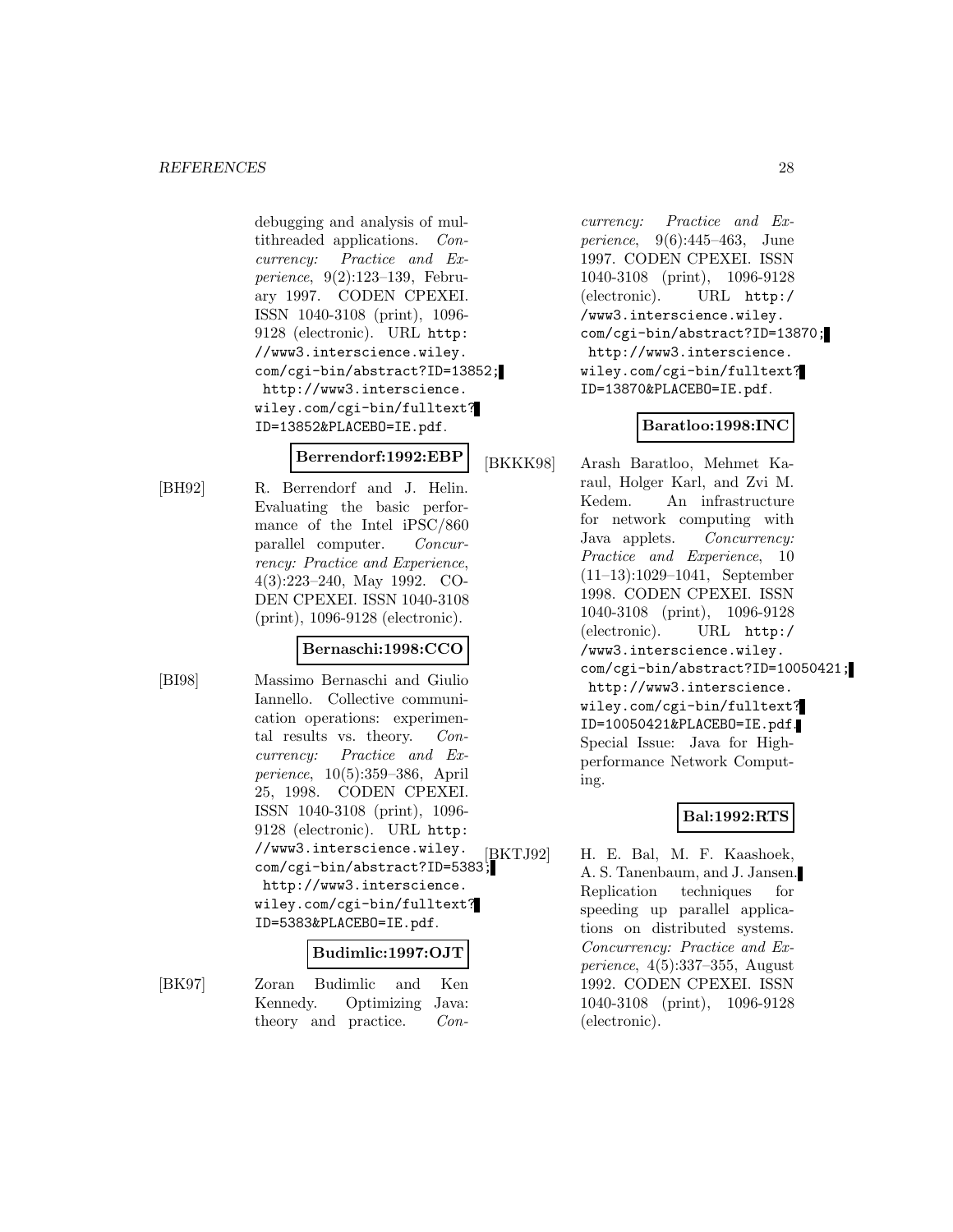# **Beton:1991:TRE**

[BKU91] R. Beton, J. Kingdon, and C. Upstill. A transputer radar ESM data processor. Concurrency: Practice and Experience, 3(4):303–313, August 1991. CODEN CPEXEI. ISSN 1040-3108 (print), 1096-9128 (electronic).

# **Bozyigit:1997:PJI**

[BMAT97] M. Bozyigit, S. A. Mohammed, and M. Al-Tayyeb. Parallel join for IBGF partitioned relational databases. Concurrency: Practice and Experience, 9(8):821–836, August 1997. CODEN CPEXEI. ISSN 1040-3108 (print), 1096- 9128 (electronic). URL http: //www3.interscience.wiley. com/cgi-bin/abstract?ID=13891; http://www3.interscience. wiley.com/cgi-bin/fulltext? ID=13891&PLACEBO=IE.pdf.

#### **Boloni:2000:ABS**

[BMR<sup>+</sup>00] L. Bölöni, D. C. Marinescu, J. R. Rice, P. Tsompanopoulou, and E. A. Vavalis. Agent based scientific simulation and modeling. Concurrency: Practice and Experience, 12(9): 845–861, August 10, 2000. CODEN CPEXEI. ISSN 1040-3108 (print), 1096-9128 (electronic). URL http:/ /www3.interscience.wiley. com/cgi-bin/abstract/72516484/ START; http://www3.interscience. wiley.com/cgi-bin/fulltext? ID=72516484&PLACEBO=IE.pdf.

## **Baxter:1996:EPF**

[BMT96] Robert M. Baxter, Killian D. Murphy, and Shari M. Trewin. Experiences in parallelising FLITE3D on the Cray T3D. Concurrency: Practice and Experience, 8(10):741–755, December 1996. CODEN CPEXEI. ISSN 1040-3108 (print), 1096- 9128 (electronic). URL http: //www3.interscience.wiley. com/cgi-bin/abstract?ID=23263.

#### **Berrendorf:2000:PCO**

[BN00] Rudolf Berrendorf and Guido Nieken. Performance characteristics for OpenMP constructs on different parallel computer architectures. Concurrency: Practice and Experience, 12(12):1261–1273, October 2000. CODEN CPEXEI. ISSN 1040-3108 (print), 1096- 9128 (electronic). URL http: //www3.interscience.wiley. com/cgi-bin/abstract/76500355/ START; http://www3.interscience. wiley.com/cgi-bin/fulltext? ID=76500355&PLACEBO=IE.pdf.

#### **Boillat:1990:LBP**

[Boi90] J. E. Boillat. Load balancing and Poisson equation in a graph. Concurrency: Practice and Experience, 2(4):289– 314, December 1990. CO-DEN CPEXEI. ISSN 1040-3108 (print), 1096-9128 (electronic).

#### **Beavis:1992:PDD**

Andy Beavis and Chris Phillips. Porting a dusty deck Fortran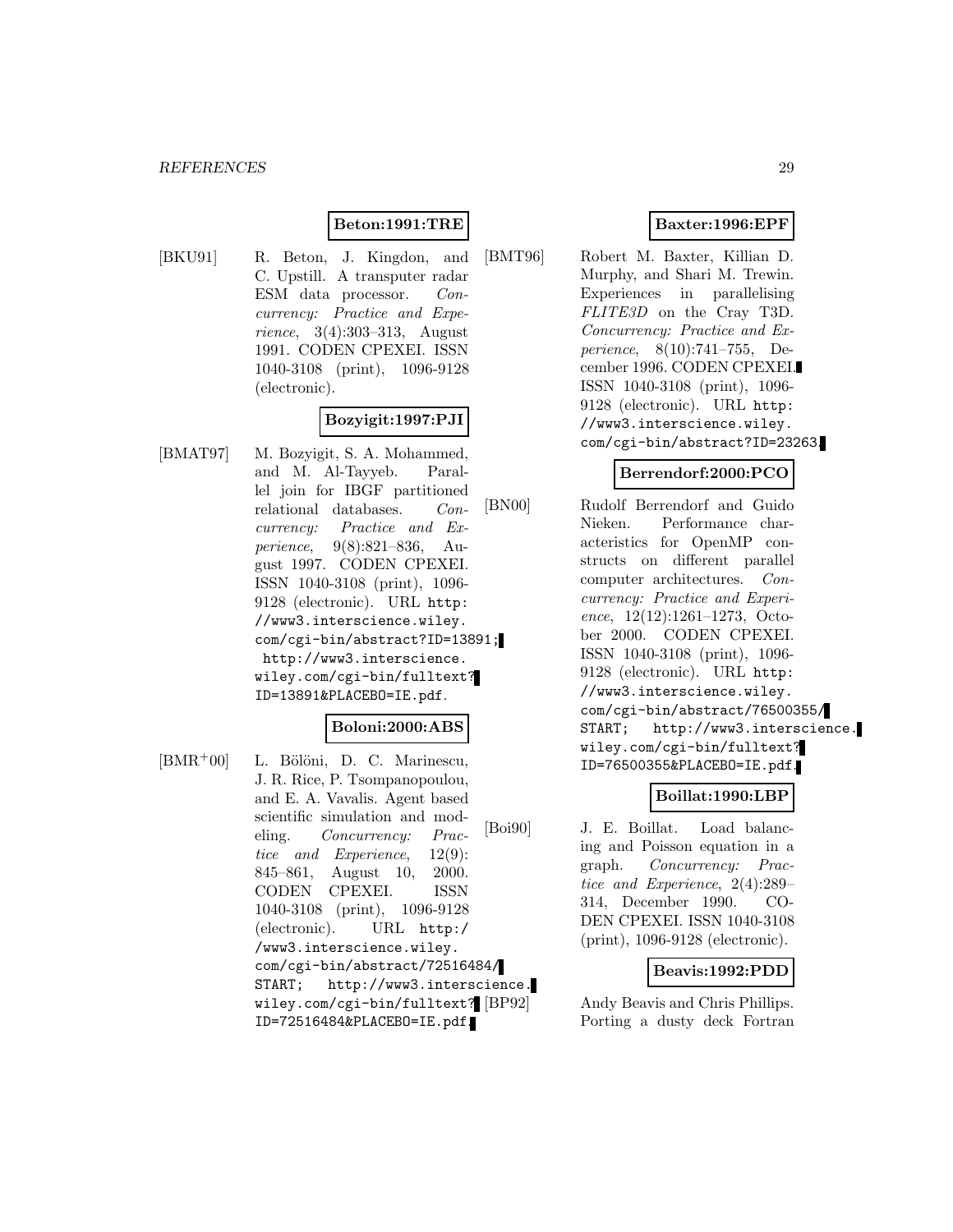program to a shared-memory multiprocessor. Concurrency: Practice and Experience, 4(8): 575–587, December 1992. CO-DEN CPEXEI. ISSN 1040-3108 (print), 1096-9128 (electronic).

1040-3108 (print), 1096-9128

#### **Bomans:1989:BIH**

[BR89] L. Bomans and D. Roose. Benchmarking the iPSC/2 hypercube multiprocessor. Concurrency: Practice and Experience, 1(1):3–18, September 1989. CODEN CPEXEI. ISSN

(electronic).

# **Binu:2000:ITP**

[BR00] K. J. Binu and D. Janaki Ram. Integrating task parallelism in data parallel languages for parallel programming on NOWs. Concurrency: Practice and Experience, 12(13):1291–1315, November 2000. CODEN CPEXEI. ISSN 1040-3108 (print), 1096-9128 (electronic). URL http:/ /www3.interscience.wiley. com/cgi-bin/abstract/76500625/ START; http://www3.interscience. wiley.com/cgi-bin/fulltext? ID=76500625&PLACEBO=IE.pdf.

## **Brieger:2000:HOO**

[Bri00] Leesa Brieger. HPF to OpenMP on the Origin2000: a case study. Concurrency: Practice and Experience, 12(12):1147–1154, October 2000. CODEN CPEXEI. ISSN 1040-3108 (print), 1096- 9128 (electronic). URL http: //www3.interscience.wiley.

com/cgi-bin/abstract/76500351/ START; http://www3.interscience. wiley.com/cgi-bin/fulltext? ID=76500351&PLACEBO=IE.pdf.

## **Betello:1993:LBM**

[BRSR93] G. Betello, G. Richelli, S. Succi, and F. Ruello. Lattice Boltzmann method on a cluster of IBM RISC System/6000 workstations. Concurrency: Practice and Experience, 5(4):359–366, June 1993. CODEN CPEXEI. ISSN 1040-3108 (print), 1096- 9128 (electronic).

## **Biswas:1994:PBN**

[BRTK94] P. Biswas, K. K. Ramakrishnan, D. Towsley, and C. M. Krishna. Performance benefits of non-volatile caches in distributed file systems. Concurrency: Practice and Experience, 6(4):289–323, June 1994. CO-DEN CPEXEI. ISSN 1040-3108 (print), 1096-9128 (electronic).

# **Brugnano:1992:TTP**

[Bru92] L. Brugnano. Two-level twisted preconditionings for parallel computers. Concurrency: Practice and Experience, 4(2):107– 117, April 1992. CODEN CPEXEI. ISSN 1040-3108 (print), 1096-9128 (electronic).

## **Barnard:1994:FMI**

[BS94a] S. T. Barnard and H. D. Simon. Fast multilevel implementation of recursive spectral bisection for partitioning unstructured problems. Concurrency: Practice and Experience,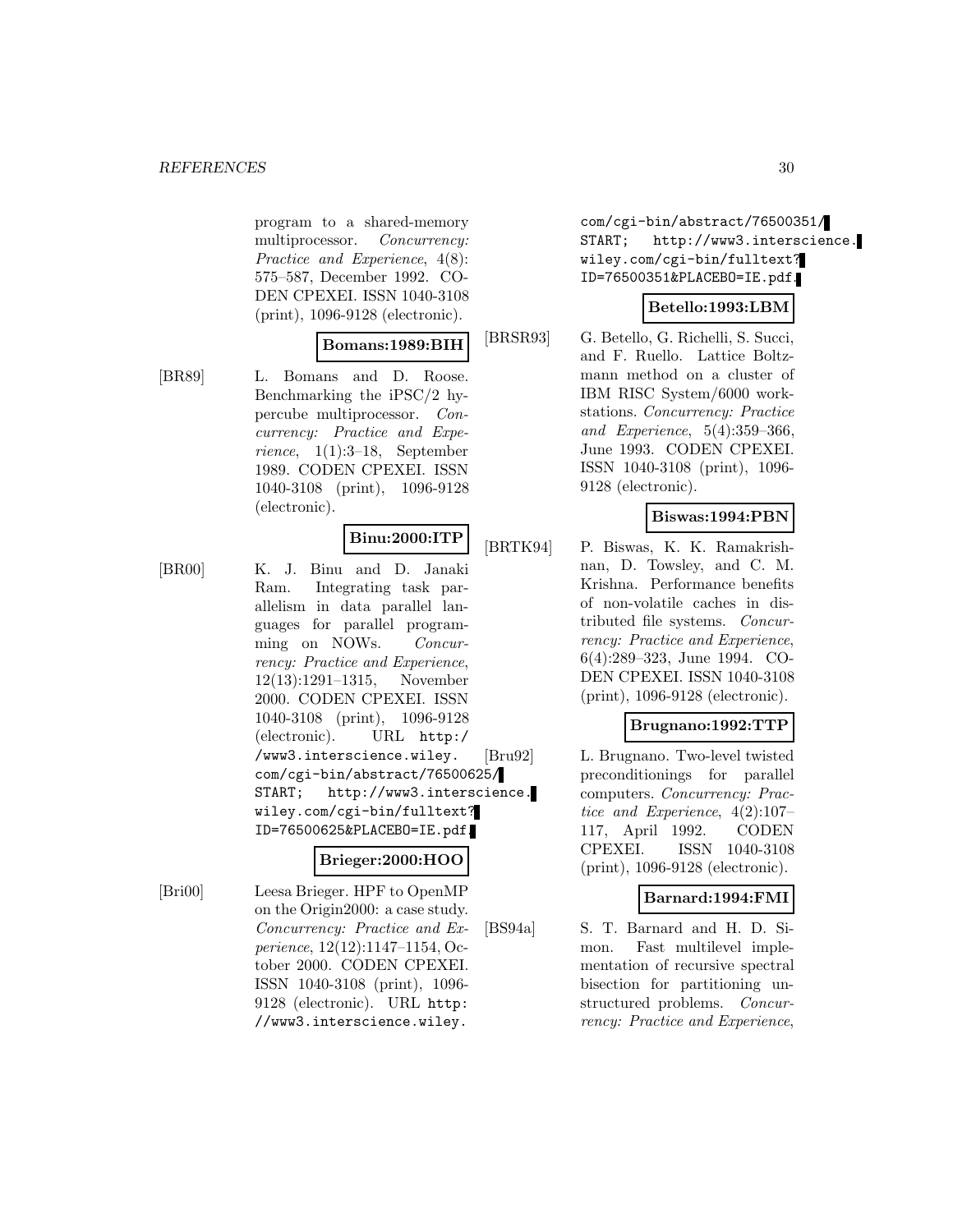6(2):101–117, April 1994. CO-DEN CPEXEI. ISSN 1040-3108 (print), 1096-9128 (electronic).

# **Braun:1994:PTS**

[BS94b] T. Braun and C. Schmidt. Parallel transport subsystem implementation for high-performance communication. Concurrency: Practice and Experience, 6(4): 375–391, June 1994. CO-DEN CPEXEI. ISSN 1040-3108 (print), 1096-9128 (electronic).

#### **Barbier:1994:PDP**

[BSD94] C. Barbier, P. Sen, and M. Downie. Parallel dynamic programming and ship voyage management. Concurrency: Practice and Experience, 6(8): 673–696, December 1994. CO-DEN CPEXEI. ISSN 1040-3108 (print), 1096-9128 (electronic).

#### **Bastide:2000:FNT**

[BSP00] Rémi Bastide, Ousmane Sy, and Philippe Palanque. A formal notation and tool for the engineering of CORBA systems. Concurrency: Practice and Experience, 12(14): 1379–1403, December 10, 2000. CODEN CPEXEI. ISSN 1040-3108 (print), 1096-9128 (electronic). URL http:/ /www3.interscience.wiley. com/cgi-bin/abstract/76500720/ START; http://www3.interscience. wiley.com/cgi-bin/fulltext? ID=76500720&PLACEBO=IE.pdf.

## **Berryman:1991:ETS**

[BSS91] H. Berryman, J. Saltz, and J. Scroggs. Execution time support for adaptive scientific algorithms on distributed memory machines. Concurrency: Practice and Experience, 3(3): 159–178, June 1991. CO-DEN CPEXEI. ISSN 1040-3108 (print), 1096-9128 (electronic).

## **Bizarro:1998:JJL**

[BSS98] Pedro Bizarro, Luís M. Silva, and Jo˜ao Gabriel Silva. JWarp: a Java library for parallel discrete-event simulations. Concurrency: Practice and Experience, 10(11–13):999– 1005, September 1998. CO-DEN CPEXEI. ISSN 1040- 3108 (print), 1096-9128 (electronic). URL http://www3. interscience.wiley.com/cgibin/abstract?ID=10050415; http://www3.interscience. wiley.com/cgi-bin/fulltext? ID=10050415&PLACEBO=IE.pdf. Special Issue: Java for Highperformance Network Computing.

#### **Bull:2000:BSH**

 $[BSW^+00]$  J. M. Bull, L. A. Smith, M. D. Westhead, D. S. Henty, and R. A. Davey. A benchmark suite for high performance Java. Concurrency: Practice and Experience, 12(6):375–388, May 2000. CODEN CPEXEI. ISSN 1040-3108 (print), 1096- 9128 (electronic). URL http: //www3.interscience.wiley. com/cgi-bin/abstract/72515724/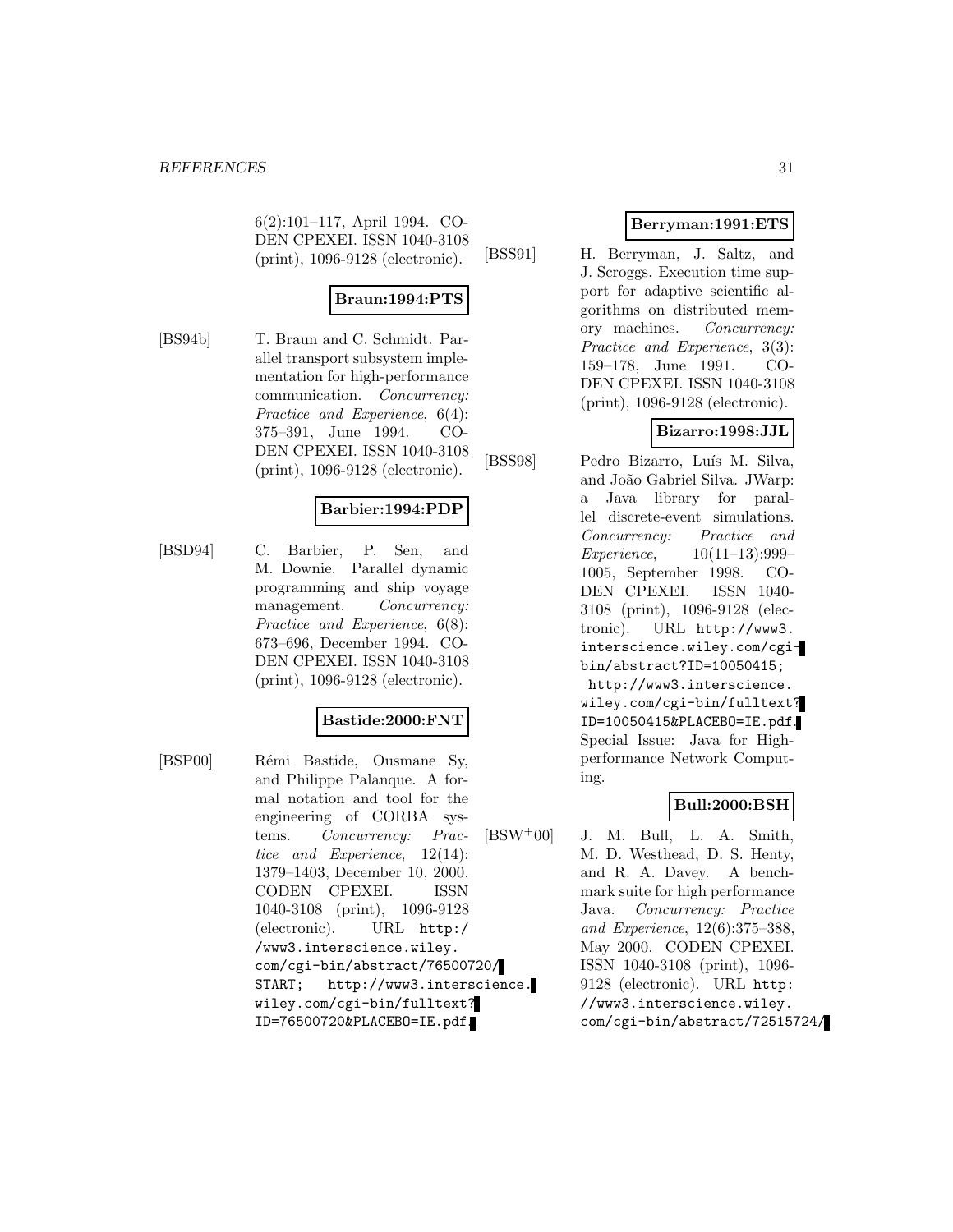START; http://www3.interscience. wiley.com/cgi-bin/fulltext?  $ID=72515724\&PLACEBO=IE.pdf$   $[BVG97]$ 

#### **Bishop:1993:EMA**

[BT93] J. M. Bishop and K. S. Thomas. Experience with multi-transputer Ada. Concurrency: Practice and Experience, 5(2):133–151, April 1993. CO-DEN CPEXEI. ISSN 1040-3108 (print), 1096-9128 (electronic).

#### **Baritompa:1997:PMB**

[BV97] William Baritompa and Sami Viitanen. Parallel multidimensional bisection. Concurrency: Practice and Experience, 9(2):113–121, February 1997. CODEN CPEXEI. ISSN 1040-3108 (print), 1096- 9128 (electronic). URL http: //www3.interscience.wiley. com/cgi-bin/abstract?ID=13851; http://www3.interscience. wiley.com/cgi-bin/fulltext? ID=13851&PLACEBO=IE.pdf.

## **Badia:2000:ITE**

[BV00] J. M. Badía and A. M. Vidal. Inverse Toeplitz eigenproblem on personal computer networks. Concurrency: Practice and Experience, 12(13): 1275–1290, November 2000. CODEN CPEXEI. ISSN 1040-3108 (print), 1096-9128 (electronic). URL http:/ /www3.interscience.wiley. com/cgi-bin/abstract/76500624/ START; http://www3.interscience. wiley.com/cgi-bin/fulltext? ID=76500624&PLACEBO=IE.pdf.

# **Bik:1997:JPJ**

Aart J. C. Bik, Juan E. Villacis, and Dennis B. Gannon. javar: A prototype Java restructuring compiler. Concurrency: Practice and Experience, 9(11):1181–1191, November 1997. CODEN CPEXEI. ISSN 1040-3108 (print), 1096- 9128 (electronic). URL http: //www3.interscience.wiley. com/cgi-bin/abstract?ID=13819; http://www3.interscience. wiley.com/cgi-bin/fulltext? ID=13819&PLACEBO=IE.pdf. Special Issue: Java for computational science and engineering — simulation and modeling II.

## **Butcher:1994:GSL**

[BWA94] P. Butcher, A. Wood, and M. Atkins. Global synchronisation in Linda. Concurrency: Practice and Experience, 6(6): 505–516, September 1994. CO-DEN CPEXEI. ISSN 1040-3108 (print), 1096-9128 (electronic).

## **Brehm:1998:PMS**

[BWM98] Jürgen Brehm, Patrick H. Worley, and Manish Madhukar. Performance modeling for SPMD messagepassing programs. Concurrency: Practice and Experience, 10(5):333–357, April 25, 1998. CODEN CPEXEI. ISSN 1040-3108 (print), 1096- 9128 (electronic). URL http: //www3.interscience.wiley. com/cgi-bin/abstract?ID=5382; http://www3.interscience.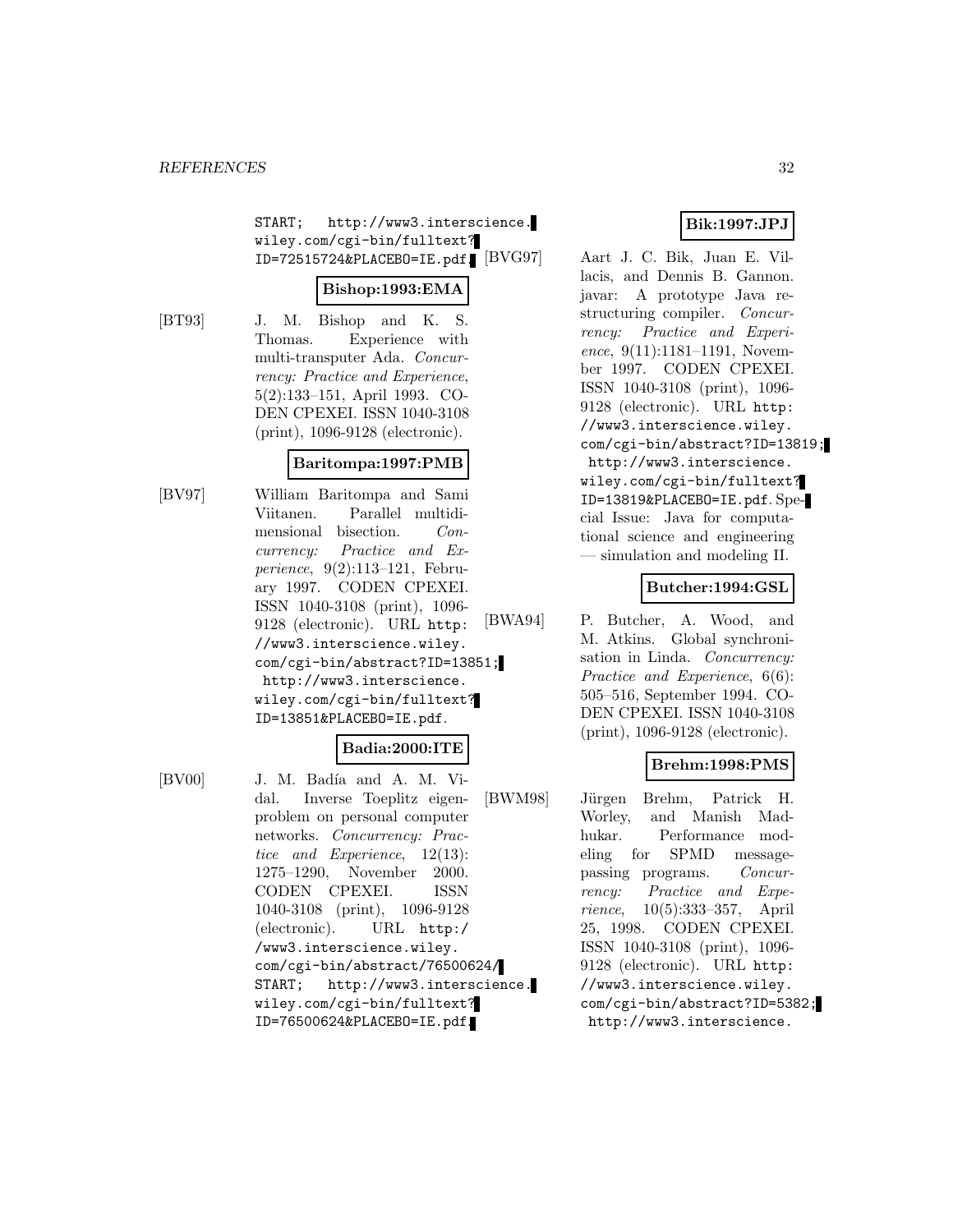wiley.com/cgi-bin/fulltext? ID=5382&PLACEBO=IE.pdf.

#### **Coetzee:1996:PNN**

[CB96] Louis Coetzee and Elizabeth C. Botha. Parallel neural net training on the KSR1. Concurrency: Practice and Experience, 8(8):617–638, October 1996. CODEN CPEXEI. ISSN 1040-3108 (print), 1096- 9128 (electronic). URL http: //www3.interscience.wiley. com/cgi-bin/abstract?ID=23300.

#### **Coetzee:1998:PDS**

[CB98] Louis Coetzee and Elizabeth C. Botha. The parallel downhill simplex algorithm for unconstrained optimisation. Concurrency: Practice and Experience, 10(2):121–137, February 1998. CODEN CPEXEI. ISSN 1040-3108 (print), 1096- 9128 (electronic). URL http: //www3.interscience.wiley. com/cgi-bin/abstract?ID=5369; http://www3.interscience. wiley.com/cgi-bin/fulltext? ID=5369&PLACEBO=IE.pdf.

#### **Carmona:1997:PPV**

[CC97a] Edward A. Carmona and Leon J. Chandler. On parallel PIC versatility and the structure of parallel PIC approaches. Concurrency: Practice and Experience, 9(12): 1377–1405, December 1997. CODEN CPEXEI. ISSN 1040-3108 (print), 1096-9128 (electronic). URL http:/ /www3.interscience.wiley.

com/cgi-bin/abstract?ID=13848; http://www3.interscience. wiley.com/cgi-bin/fulltext? ID=13848&PLACEBO=IE.pdf.

## **Chen:1997:JRD**

[CC97b] Marina Chen and James Cowie. Java's role in distributed collaboration. Concurrency: Practice and Experience, 9(6):509–519, June 1997. CODEN CPEXEI. ISSN 1040-3108 (print), 1096- 9128 (electronic). URL http: //www3.interscience.wiley. com/cgi-bin/abstract?ID=13874; http://www3.interscience. wiley.com/cgi-bin/fulltext? ID=13874&PLACEBO=IE.pdf.

#### **Chang:1997:TAS**

[CCCL97] Rong-Guey Chang, Cheng-Wei Chen, Tyng-Ruey Chuang, and Jenq Kuen Lee. Towards automatic support of parallel sparse computation in Java with continuous compilation. Concurrency: Practice and Experience, 9(11):1101-1111, November 1997. CODEN CPEXEI. ISSN 1040-3108 (print), 1096- 9128 (electronic). URL http: //www3.interscience.wiley. com/cgi-bin/abstract?ID=13827; http://www3.interscience. wiley.com/cgi-bin/fulltext? ID=13827&PLACEBO=IE.pdf. Special Issue: Java for computational science and engineering — simulation and modeling II.

#### **Carpenter:1997:EHJ**

[CCF<sup>+</sup>97] Bryan Carpenter, Yuh-Jye Chang, Geoffrey Fox, Donald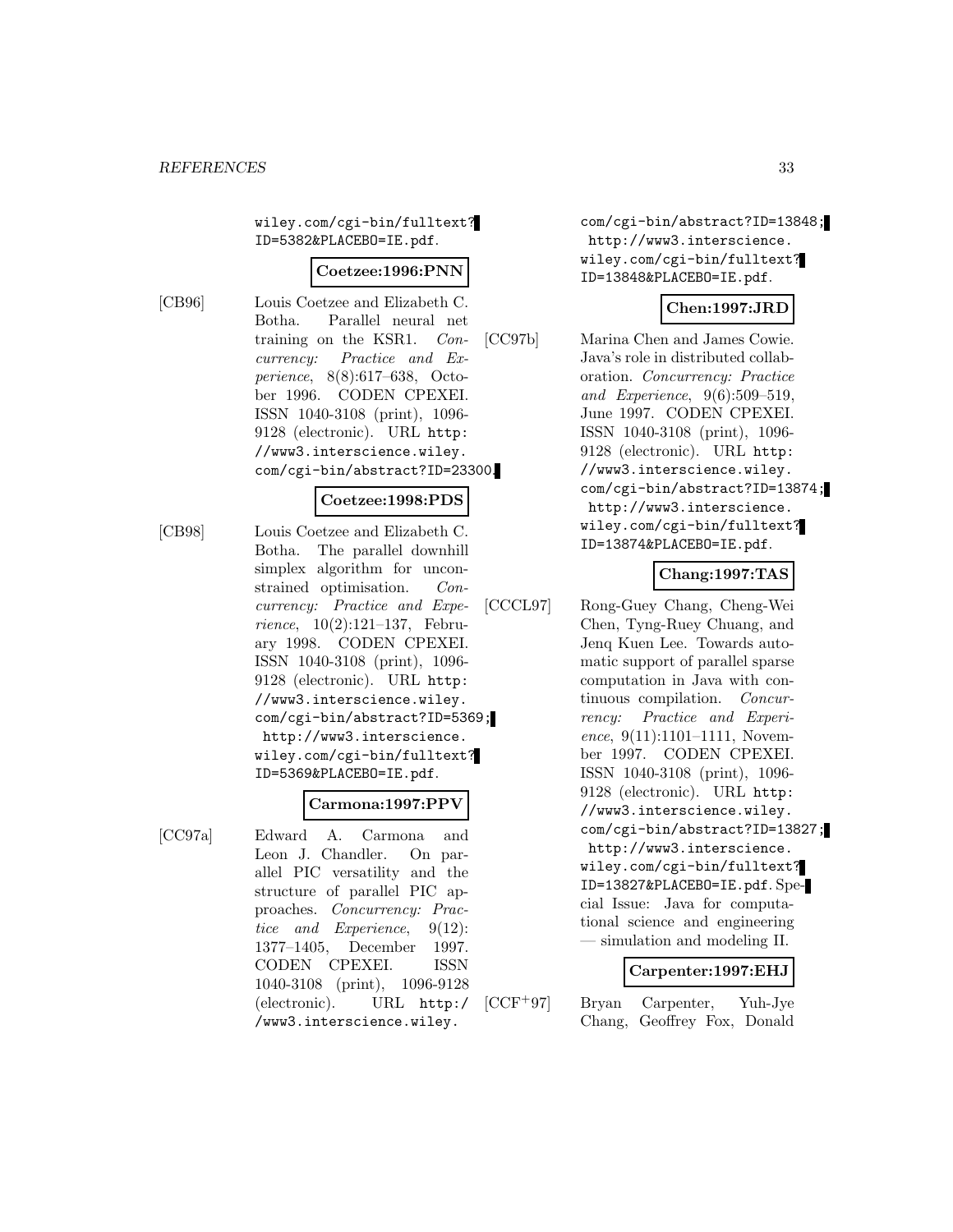Leskiw, and Xiaoming Li. Experiments with 'HP Java'. Concurrency: Practice and Experience, 9(6):633–648, June 1997. CODEN CPEXEI. ISSN 1040-3108 (print), 1096-9128 (electronic). URL http:/ /www3.interscience.wiley. com/cgi-bin/abstract?ID=13880; http://www3.interscience. wiley.com/cgi-bin/fulltext? ID=13880&PLACEBO=IE.pdf.

#### **Christiansen:1997:JIB**

[CCI<sup>+</sup>97] Bernd O. Christiansen, Peter Cappello, Mihai F. Ionescu, Michael O. Neary, Klaus E. Schauser, and Daniel Wu. Javelin: Internet-based parallel computing using Java. Concurrency: Practice and Experience, 9(11):1139–1160, November 1997. CODEN CPEXEI. ISSN 1040-3108 (print), 1096- 9128 (electronic). URL http: //www3.interscience.wiley. com/cgi-bin/abstract?ID=13833; http://www3.interscience. wiley.com/cgi-bin/fulltext? [CDL+93] ID=13833&PLACEBO=IE.pdf. Special Issue: Java for computational science and engineering — simulation and modeling II.

# **Clarke:1999:UAL**

[CD99] Sheldon Clarke and Sivarama P. Dandamudi. Usefulness of adaptive load sharing for parallel processing on networks of workstations. Concurrency: Practice and Experience, 11(8):387–405, July 1999. CODEN CPEXEI. ISSN

1040-3108 (print), 1096-9128 (electronic). URL http:/ /www3.interscience.wiley. com/cgi-bin/abstract?ID=63000995; http://www3.interscience. wiley.com/cgi-bin/fulltext? ID=63000995&PLACEBO=IE.pdf.

## **Casanova:1997:JAN**

[CDD97] Henri Casanova, Jack Dongarra, and David M. Doolin. Java access to numerical libraries. Concurrency: Practice and Experience, 9(11): 1279–1291, November 1997. CODEN CPEXEI. ISSN 1040-3108 (print), 1096-9128 (electronic). URL http:/ /www3.interscience.wiley. com/cgi-bin/abstract?ID=13823; http://www3.interscience. wiley.com/cgi-bin/fulltext? ID=13823&PLACEBO=IE.pdf. Special Issue: Java for computational science and engineering — simulation and modeling II.

# **Chaves:1993:KCS**

E. M. Chaves, Jr., P. C. Das, T. J. Leblanc, B. D. Marsh, and M. L. Scott. Kernel-kernel communication in a shared-memory multiprocessor. Concurrency: Practice and Experience, 5(3): 171–191, May 1993. CO-DEN CPEXEI. ISSN 1040-3108 (print), 1096-9128 (electronic).

## **Clayton:1994:DUL**

[CDMW94] S. Clayton, R. J. Duckworth, W. Michalson, and A. Wilson. Determining update latency bounds in Galactica Net.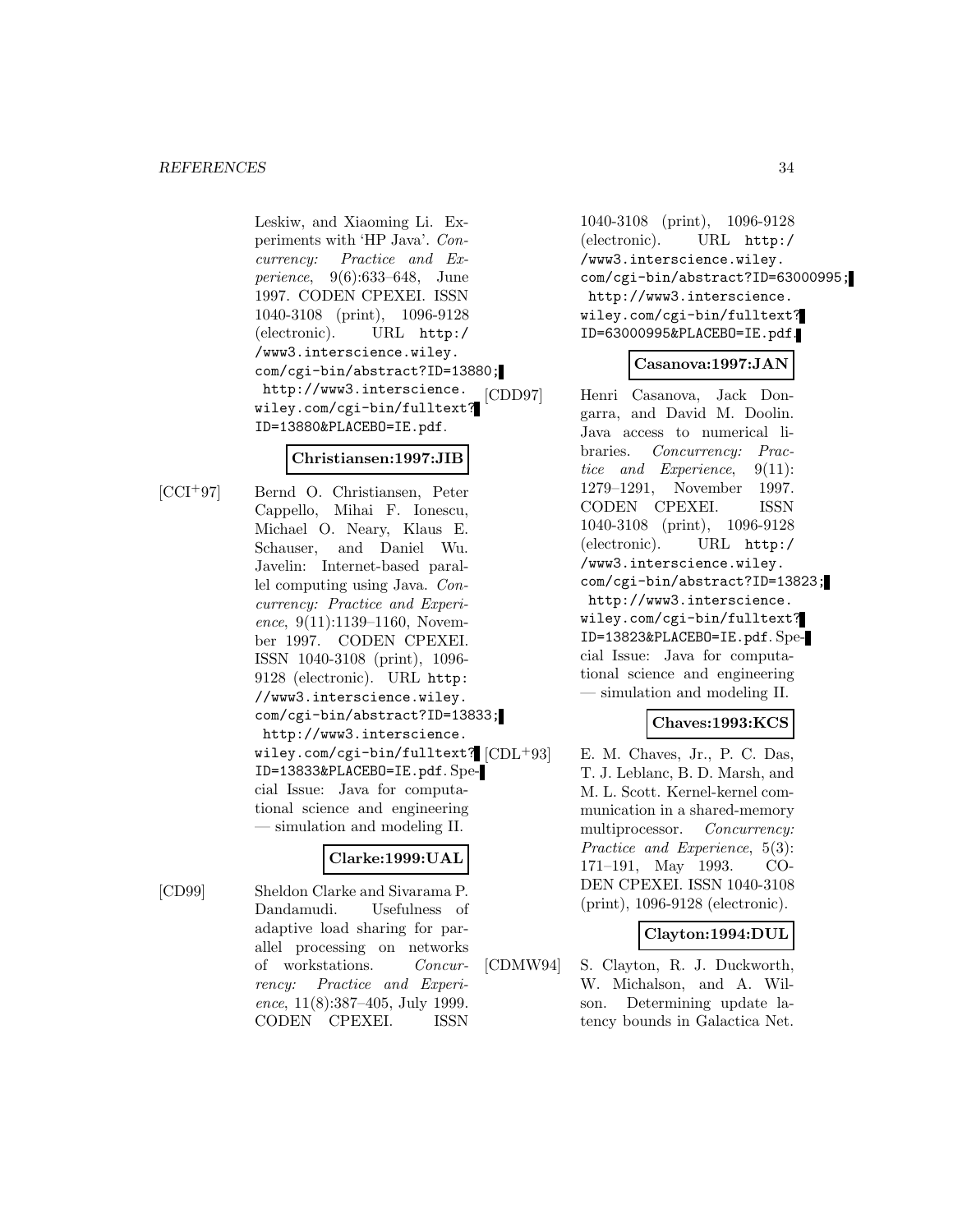Concurrency: Practice and Experience, 6(7):595–611, October 1994. CODEN CPEXEI. ISSN 1040-3108 (print), 1096- 9128 (electronic).

## **Calland:1999:TSC**

[CDR99] Pierre-Yves Calland, Jack Dongarra, and Yves Robert. Tiling on systems with communication/computation overlap. Concurrency: Practice and Experience, 11(3):139–153, March 1999. CODEN CPEXEI. ISSN 1040-3108 (print), 1096-9128 (electronic). URL http:/ /www3.interscience.wiley. com/cgi-bin/abstract?ID=61003665; http://www3.interscience. wiley.com/cgi-bin/fulltext? ID=61003665&PLACEBO=IE.pdf.

**Choi:1994:PPU**

[CDW94] Jaeyoung Choi, Jack J. Dongarra, and David W. Walker. PUMMA: Parallel Universal Matrix Multiplication Algorithms on distributed memory concurrent computers. Concurrency: Practice and Experience, 6(7):543–570, October 1994. CODEN CPEXEI. ISSN 1040-3108 (print), 1096- 9128 (electronic). URL http:// www.netlib.org/utk/people/ JackDongarra/PAPERS/PUMMA-Parallel-Universal-Matrix-Multiplication-Algorithms. pdf.

## **Choi:1996:PBS**

[CDW96] Jaeyoung Choi, Jack J. Dongarra, and David W. Walker. PB-BLAS: a set of parallel block basic linear algebra subprograms. Concurrency: Practice and Experience, 8(7):517–535, September 1996. CODEN CPEXEI. ISSN 1040-3108 (print), 1096- 9128 (electronic). URL http: //www3.interscience.wiley. com/cgi-bin/abstract?ID=23295.

## **Chen:1995:FRM**

[CE95] S. Chen and M. M. Eshaghian. A fast recursive mapping algorithm. Concurrency: Practice and Experience, 7(5):391– 409, August 1995. CODEN CPEXEI. ISSN 1040-3108 (print), 1096-9128 (electronic).

## **Czarnecki:2000:SO**

[CE00] Krzysztof Czarnecki and Ulrich W. Eisenecker. Synthesizing objects. Concurrency: Practice and Experience, 12(14):1347–1377, December 10, 2000. CODEN CPEXEI. ISSN 1040-3108 (print), 1096- 9128 (electronic). URL http: //www3.interscience.wiley. com/cgi-bin/abstract/76500719/ START; http://www3.interscience. wiley.com/cgi-bin/fulltext? ID=76500719&PLACEBO=IE.pdf.

## **Cheng:1996:IMP**

[CF96] Gang Cheng and Geoffrey C. Fox. Integrating multiple parallel programming paradigms in a dataflow-based software environment. Concurrency: Practice and Experience, 8 (9):667–684, November 1996.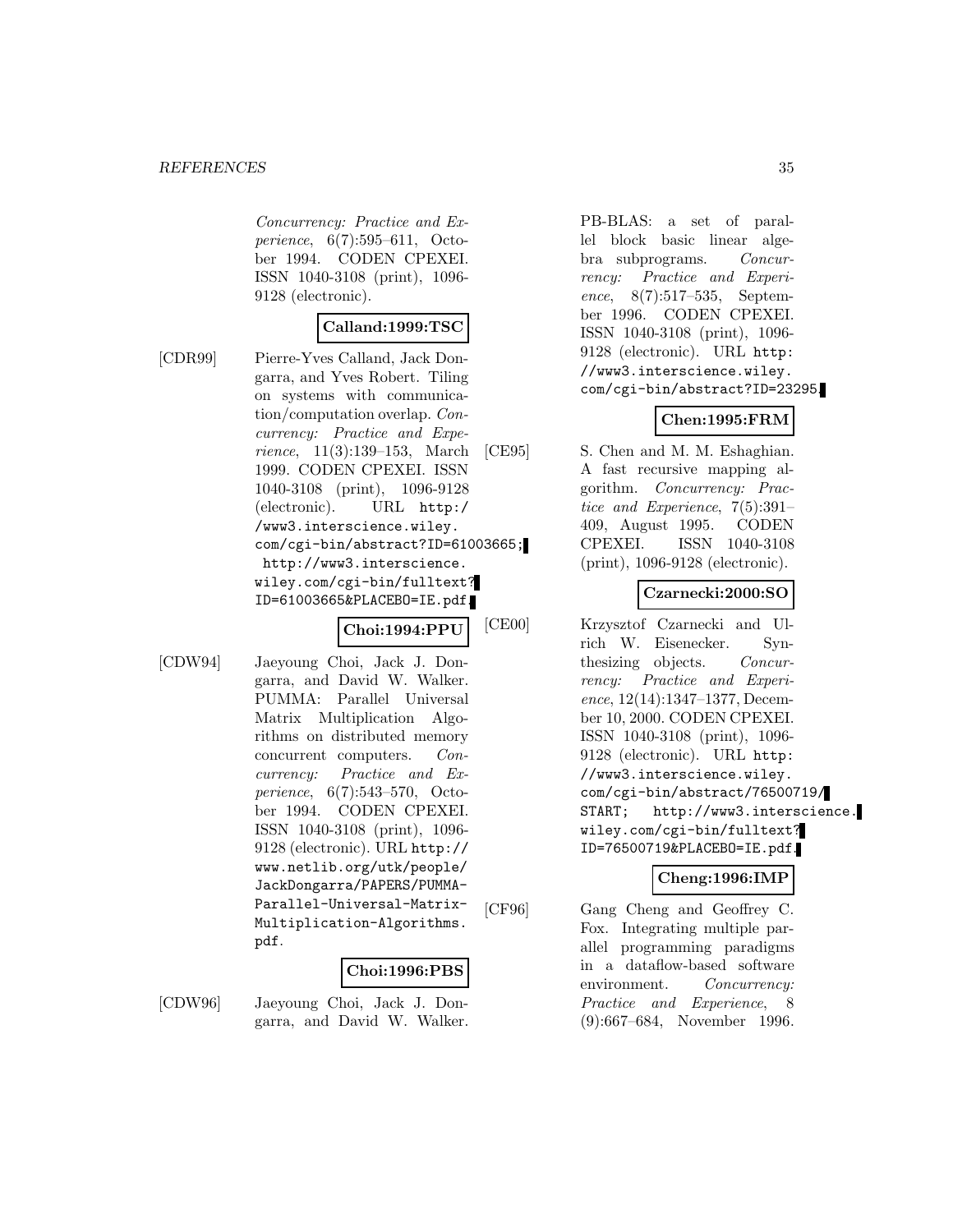CODEN CPEXEI. ISSN 1040-3108 (print), 1096-9128 (electronic). URL http:/ /www3.interscience.wiley. com/cgi-bin/abstract?ID=23303.

#### **Carpenter:2000:OSM**

[CFKL00] Bryan Carpenter, Geoffrey Fox, Sung Hoon Ko, and Sang Lim. Object serialization for marshaling data in a Java interface to MPI. Concurrency: Practice and Experience, 12(7):539–553, May 2000. CODEN CPEXEI. ISSN 1040-3108 (print), 1096- 9128 (electronic). URL http: //www3.interscience.wiley. com/cgi-bin/abstract/72516217/ START; http://www3.interscience. wiley.com/cgi-bin/fulltext? ID=72516217&PLACEBO=IE.pdf.

## **Cheng:1999:CFI**

[CFLH99] Gang Cheng, Geoffrey C. Fox, Tseng-Hui Lin, and Tomasz Haupt. A computing framework for integrating interactive visualization in HPCC applications. Concurrency: Practice and Experience, 11(2):71–92, February 1999. CODEN CPEXEI. ISSN 1040-3108 (print), 1096- 9128 (electronic). URL http: //www3.interscience.wiley. com/cgi-bin/abstract?ID=61004056; http://www3.interscience. wiley.com/cgi-bin/fulltext? ID=61004056&PLACEBO=IE.pdf.

#### **Chong:1991:BRR**

[CFMP91] M. Chong, F. Fallside, T. Marsland, and R. Prager. 'Blade Runner': a real-time speech recognizer. Concurrency: Practice and Experience, 3(3):145–157, June 1991. CODEN CPEXEI. ISSN 1040-3108 (print), 1096- 9128 (electronic).

#### **Carpenter:2000:MML**

[CGJ<sup>+</sup>00] Bryan Carpenter, Vladimir Getov, Glenn Judd, Anthony Skjellum, and Geoffrey Fox. MPJ: MPI-like message passing for Java. Concurrency: Practice and Experience, 12(11): 1019–1038, September 2000. CODEN CPEXEI. ISSN 1040-3108 (print), 1096-9128 (electronic). URL http:/ /www3.interscience.wiley. com/cgi-bin/abstract/76000188/ START; http://www3.interscience. wiley.com/cgi-bin/fulltext? ID=76000188&PLACEBO=IE.pdf.

#### **Chtchelkanova:1997:PIB**

[CGM<sup>+</sup>97] Almadena Chtchelkanova, John Gunnels, Greg Morrow, James Overfelt, and Robert A. van de Geijn. Parallel implementation of BLAS: general techniques for Level 3 BLAS. Concurrency: Practice and Experience, 9(9): 837–857, September 1997. CO-DEN CPEXEI. ISSN 1040- 3108 (print), 1096-9128 (electronic). URL http://www. cs.utexas.edu/users/rvdg/ papers/sB\_BLAS.ps; http: //www3.interscience.wiley. com/cgi-bin/abstract?ID=13893; http://www3.interscience. wiley.com/cgi-bin/fulltext? ID=13893&PLACEBO=IE.pdf.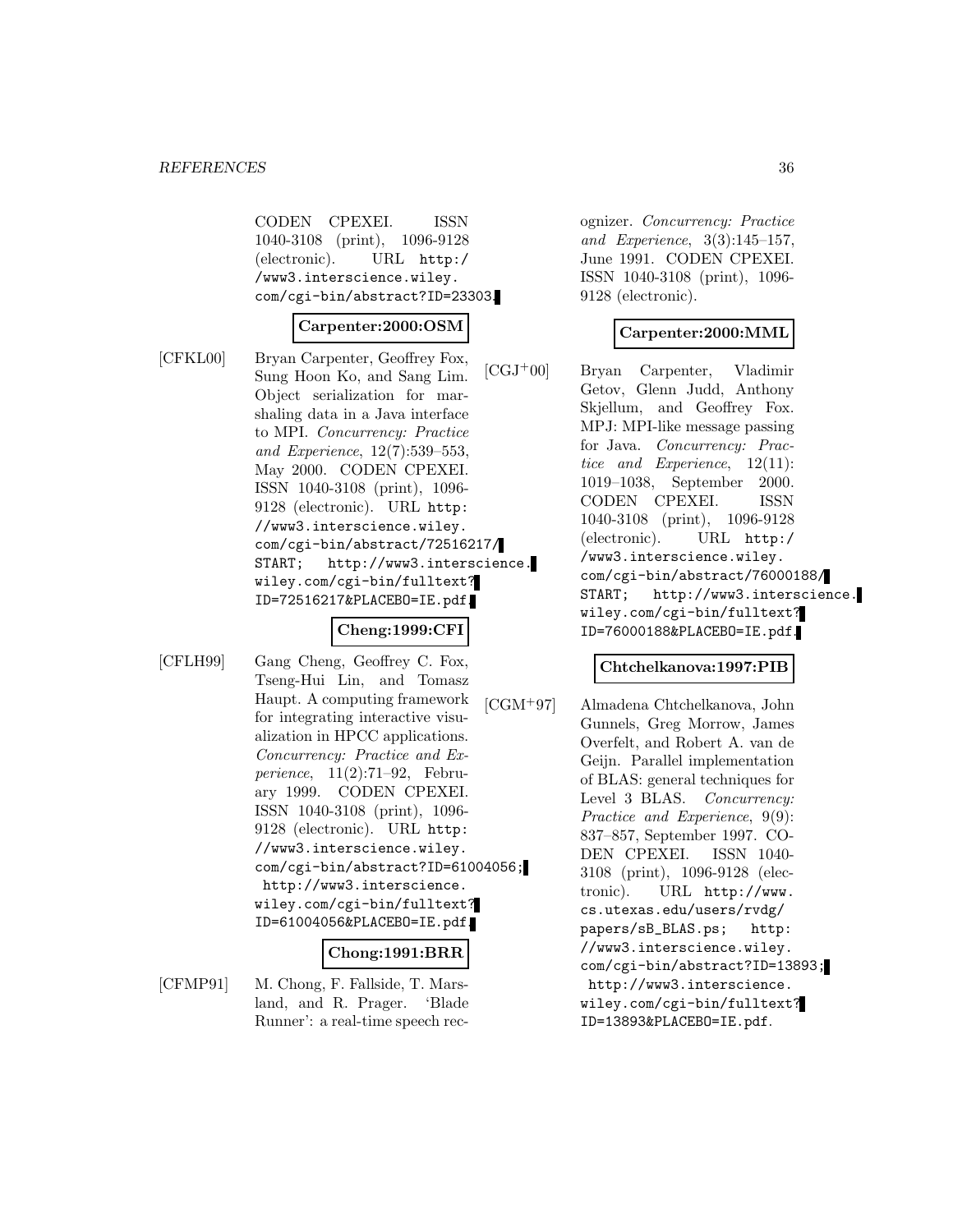## **Claver:1999:PAW**

[CH99] Jose M. Claver and Vicente Hernandez. Parallel adaptive wavefront algorithms solving Lyapunov equations for the Cholesky factor on message passing multiprocessors. Concurrency: Practice and Experience, 11(14):849–862, December 10, 1999. CODEN CPEXEI. ISSN 1040-3108 (print), 1096- 9128 (electronic). URL http: //www3.interscience.wiley. com/cgi-bin/abstract/67501483/ START; http://www3.interscience. wiley.com/cgi-bin/fulltext? ID=67501483&PLACEBO=IE.pdf.

## **Cai:1998:DEB**

[CHB98] F. F. Cai, M. E. C. Hull, and D. A. Bell. The design and evaluation of a buffer algorithm for database machines. Concurrency: Practice and Experience, 10(15):1291–1316, December 25, 1998. CODEN CPEXEI. ISSN 1040-3108 (print), 1096- 9128 (electronic). URL http: //www3.interscience.wiley. com/cgi-bin/abstract?ID=40005933; http://www3.interscience. wiley.com/cgi-bin/fulltext? ID=40005938&PLACEBO=IE.pdf.

#### **Cornea-Hasegan:1994:DMC**

[CHMZ94] M. C. Cornea-Hasegan, D. C. Marinescu, and Z. Zhang. Data management for a class of iterative computations on distributed-memory MIMD systems. Concurrency: Practice and Experience, 6(3):205–229, May 1994. CODEN CPEXEI.

ISSN 1040-3108 (print), 1096- 9128 (electronic).

#### **Choi:1998:NPM**

[Cho98] Jaeyoung Choi. A new parallel matrix multiplication algorithm on distributed-memory concurrent computers. Concurrency: Practice and Experience, 10(8):655–670, July 1998. CODEN CPEXEI. ISSN 1040-3108 (print), 1096-9128 (electronic). URL http:/ /www3.interscience.wiley. com/cgi-bin/abstract?ID=10008698; http://www3.interscience. wiley.com/cgi-bin/fulltext? ID=10008698&PLACEBO=IE.pdf.

#### **Christian:1991:VDS**

[Chr91] S. Christian. VLSI design stations using transputers. Concurrency: Practice and Experience, 3(4):435–443, August 1991. CODEN CPEXEI. ISSN 1040-3108 (print), 1096-9128 (electronic).

#### **Chatterjee:1991:EOD**

A. Chatterjee, A. Khanna, and Y. Hung. ES-Kit: an objectoriented distributed system. Concurrency: Practice and Experience, 3(6):525–539, December 1991. CODEN CPEXEI. ISSN 1040-3108 (print), 1096- 9128 (electronic).

#### **Caromel:1998:TSC**

[CKV98] Denis Caromel, Wilfried Klauser, and Julien Vayssière. Towards seamless computing and metacomputing in Java. Concur-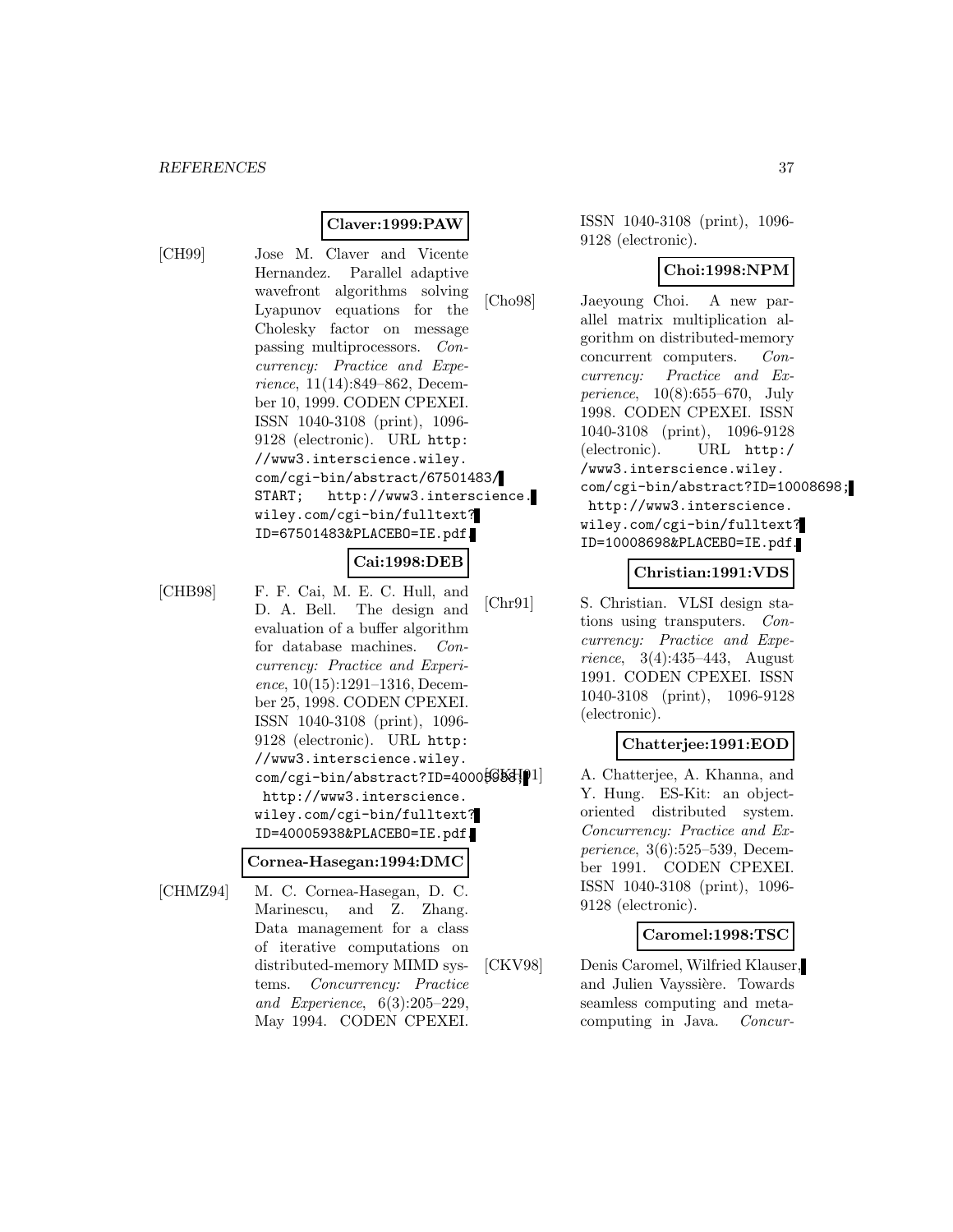rency: Practice and Experience, 10(11–13):1043–1061, September 1998. CODEN CPEXEI. ISSN 1040-3108 (print), 1096- 9128 (electronic). URL http: //www3.interscience.wiley. com/cgi-bin/abstract?ID=10050422; http://www3.interscience. wiley.com/cgi-bin/fulltext? ID=10050422&PLACEBO=IE.pdf. Special Issue: Java for Highperformance Network Computing.

## **Cierniak:1997:JTO**

[CL97a] Michał Cierniak and Wei Li. Just-in-time optimizations for high-performance Java programs. Concurrency: Practice and Experience, 9(11): 1063–1073, November 1997. CODEN CPEXEI. ISSN 1040-3108 (print), 1096-9128 (electronic). URL http:/ /www3.interscience.wiley. com/cgi-bin/abstract?ID=13828; http://www3.interscience. wiley.com/cgi-bin/fulltext? ID=13828&PLACEBO=IE.pdf. Special Issue: Java for computational science and engineering — simulation and modeling II.

## **Cierniak:1997:OJB**

[CL97b] Michał Cierniak and Wei Li. Optimizing Java bytecodes. Concurrency: Practice and Experience, 9(6):427–444, June 1997. CODEN CPEXEI. ISSN 1040-3108 (print), 1096-9128 (electronic). URL http:/ /www3.interscience.wiley. com/cgi-bin/abstract?ID=13869;

http://www3.interscience. wiley.com/cgi-bin/fulltext? ID=13869&PLACEBO=IE.pdf.

## **Clausen:1997:JBO**

[Cla97] Lars R. Clausen. A Java bytecode optimizer using sideeffect analysis. Concurrency: Practice and Experience, 9(11): 1031–1045, November 1997. CODEN CPEXEI. ISSN 1040-3108 (print), 1096-9128 (electronic). URL http:/ /www3.interscience.wiley. com/cgi-bin/abstract?ID=13838; http://www3.interscience. wiley.com/cgi-bin/fulltext? ID=13838&PLACEBO=IE.pdf. Special Issue: Java for computational science and engineering — simulation and modeling II.

# **Cignoni:1995:EPS**

[CLMP95] P. Cignoni, D. Laforenza, C. Montani, and R. Perego. Evaluation of parallelization strategies for an incremental Delaunay Triangulator in  $E^3$ . Concurrency: Practice and Experience,  $7(1):61-80$ , February 1995. CODEN CPEXEI. ISSN 1040-3108 (print), 1096-9128 (electronic).

# **Chrisochoides:1997:COH**

[CMF97] Nikos Chrisochoides, Nashat Mansour, and Geoffrey Fox. A comparison of optimization heuristics for the data mapping problem. Concurrency: Practice and Experience, 9(5):319–343, May 1997. CODEN CPEXEI. ISSN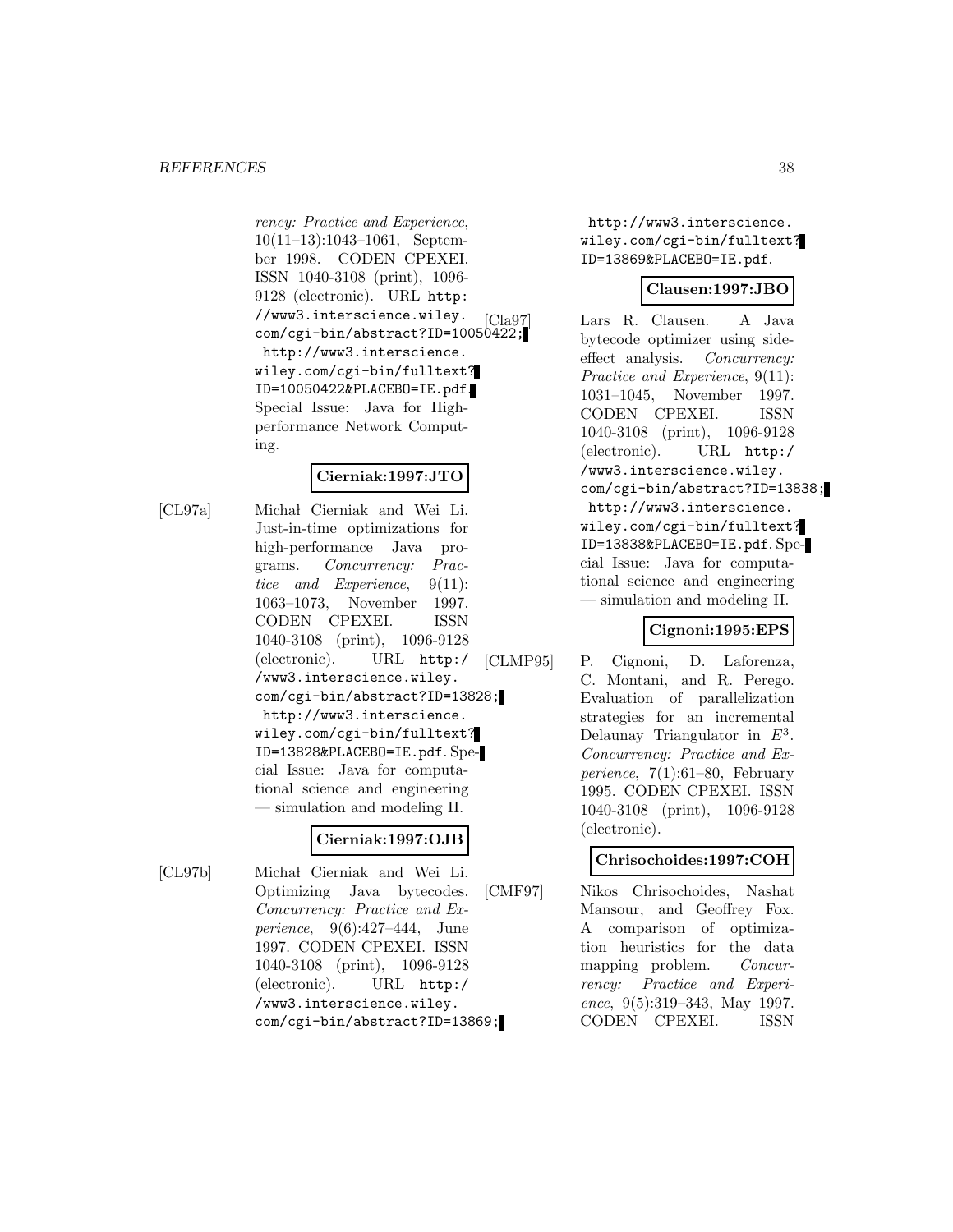1040-3108 (print), 1096-9128 (electronic). URL http:/ /www3.interscience.wiley. com/cgi-bin/abstract?ID=13864; http://www3.interscience. wiley.com/cgi-bin/fulltext? ID=13864&PLACEBO=IE.pdf.

## **Chen:1997:WBF**

[CMM<sup>+</sup>97] Zhikai Chen, Kurt Maly, Piyush Mehrotra, Praveen K. Vangala, and Mohammad Zubair. Web-based framework for distributed computing. Concurrency: Practice and Experience, 9(11):1175–1180, November 1997. CODEN CPEXEI. ISSN 1040-3108 (print), 1096- 9128 (electronic). URL http: //www3.interscience.wiley. com/cgi-bin/abstract?ID=13839; http://www3.interscience. wiley.com/cgi-bin/fulltext? ID=13839&PLACEBO=IE.pdf. Special Issue: Java for computational science and engineering — simulation and modeling II.

#### **Corana:1998:CCD**

[Cor98] Angelo Corana. Computing the correlation dimension on a network of workstations. Concurrency: Practice and Experience, 10(10):737–762, August 25, 1998. CODEN CPEXEI. ISSN 1040-3108 (print), 1096- 9128 (electronic). URL http: //www3.interscience.wiley. com/cgi-bin/abstract?ID=10006461; http://www3.interscience. wiley.com/cgi-bin/fulltext? ID=10006461&PLACEBO=IE.pdf.

## **Cowie:1998:JPD**

[Cow98] James Cowie. JTED: parallel discrete-event simulation in Java. Concurrency: Practice and Experience, 10(11– 13):993–997, September 1998. CODEN CPEXEI. ISSN 1040-3108 (print), 1096-9128 (electronic). URL http:/ /www3.interscience.wiley. com/cgi-bin/abstract?ID=10050414; http://www3.interscience. wiley.com/cgi-bin/fulltext? ID=10050414&PLACEBO=IE.pdf. Special Issue: Java for Highperformance Network Computing.

## **Choudhary:1992:RDD**

[CP92] A. N. Choudhary and R. Ponnusamy. Run-time data decomposition for parallel implementation of image processing and computer vision tasks. Concurrency: Practice and Experience, 4(4):313–334, June 1992. CO-DEN CPEXEI. ISSN 1040-3108 (print), 1096-9128 (electronic).

## **Candlin:1995:DBP**

[CP95] R. Candlin and J. Phillips. The dynamic behaviour of parallel programs under process migration. Concurrency: Practice and Experience, 7(7):591– 613, October 1995. CODEN CPEXEI. ISSN 1040-3108 (print), 1096-9128 (electronic).

## **Crooks:1998:ADD**

[CP98] P. Crooks and R. H. Perrott. An automatic data distribution generator for distributed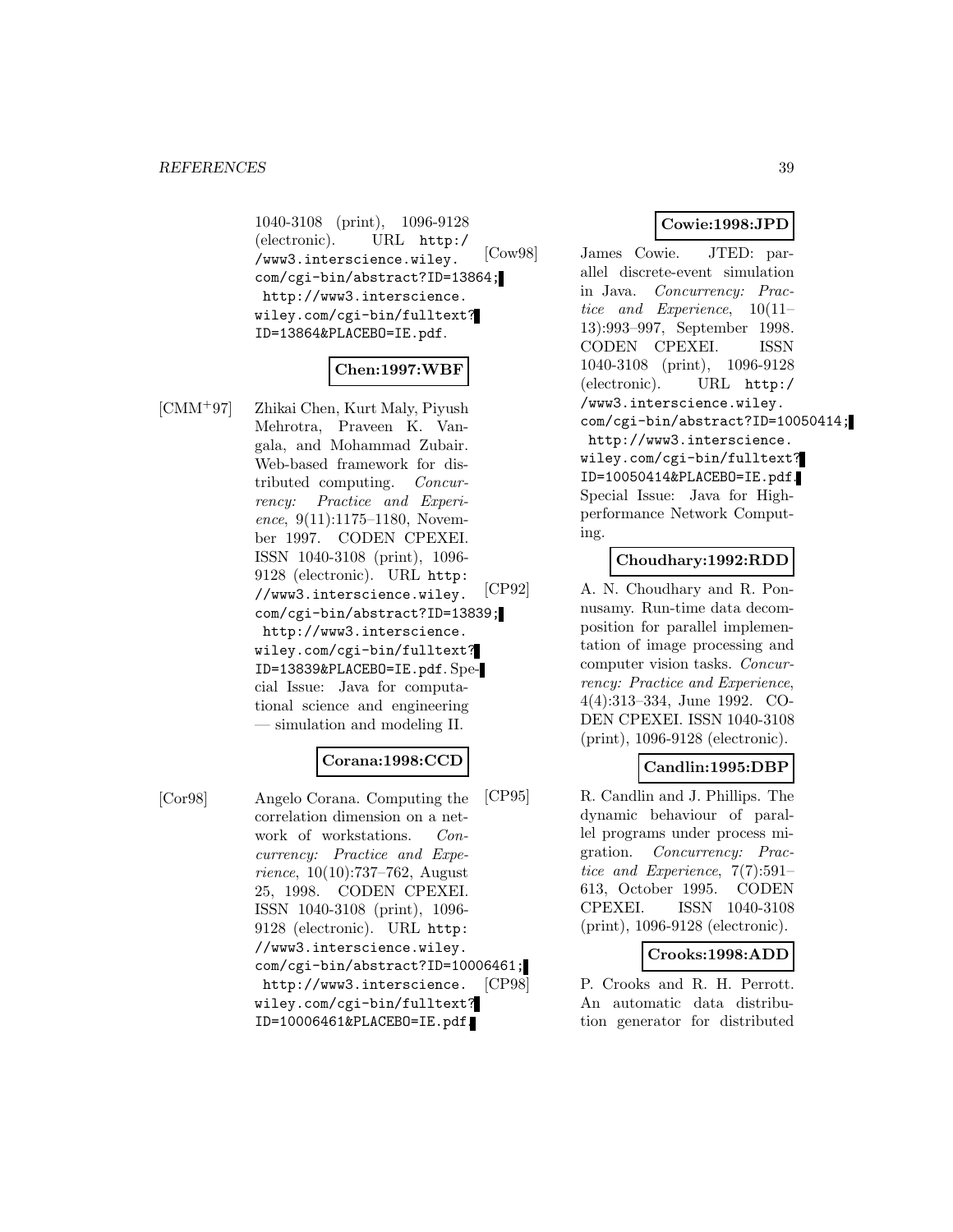memory machines. Concurrency: Practice and Experience, 10(8):607–629, July 1998. CODEN CPEXEI. ISSN 1040-3108 (print), 1096-9128 (electronic). URL http:/ /www3.interscience.wiley. com/cgi-bin/abstract?ID=10008686; http://www3.interscience. wiley.com/cgi-bin/fulltext? ID=10008696&PLACEBO=IE.pdf.

#### **Coen-Porisini:2000:UTD**

[CPM00] Alberto Coen-Porisini and Dino Mandrioli. Using TRIO for designing a CORBA-based application. Concurrency: Practice and Experience, 12(10): 981–1015, August 25, 2000. CODEN CPEXEI. ISSN 1040-3108 (print), 1096-9128 (electronic). URL http:/ /www3.interscience.wiley. com/cgi-bin/abstract/73000574/ START; http://www3.interscience. wiley.com/cgi-bin/fulltext? ID=73000574&PLACEBO=IE.pdf.

#### **Ceccarelli:1993:CNN**

[CPV93] M. Ceccarelli, A. Petrosino, and R. Vaccaro. Competitive neural networks on message-passing parallel computers. Concurrency: Practice and Experience, 5(6):449–470, September 1993. CODEN CPEXEI. ISSN 1040- 3108 (print), 1096-9128 (electronic).

#### **Crandall:1995:PAS**

[CQ95] P. E. Crandall and M. J. Quinn. A partitioning advisory system for networked data-parallel processing. Concurrency: Practice and Experience, 7(5):479– 495, August 1995. CODEN CPEXEI. ISSN 1040-3108 (print), 1096-9128 (electronic).

## **Chuang:1994:EPU**

L.-Y. Chuang, V. Rego, and A. Mathur. Experiments with program unification on the Cray Y-MP. Concurrency: Practice and Experience, 6(1):33– 53, February 1994. CODEN CPEXEI. ISSN 1040-3108 (print), 1096-9128 (electronic).

# **Chandy:1998:UAL**

[CRS98] K. Mani Chandy, Adam Rifkin, and Eve Schooler. Using announce-listen with global events to develop distributed control systems. Concurrency: Practice and Experience, 10(11–13):1021–1027, September 1998. CODEN CPEXEI. ISSN 1040-3108 (print), 1096- 9128 (electronic). URL http: //www3.interscience.wiley. com/cgi-bin/abstract?ID=10050420; http://www3.interscience. wiley.com/cgi-bin/fulltext? ID=10050420&PLACEBO=IE.pdf. Special Issue: Java for Highperformance Network Computing.

## **Chang:1995:CSM**

[CS95] C.-Y. Chang and J.-P. Sheu. Compile-time scheduling of multithread with data localities on multiple vector processors. Concurrency: Practice and Experience, 7(5):349–369, August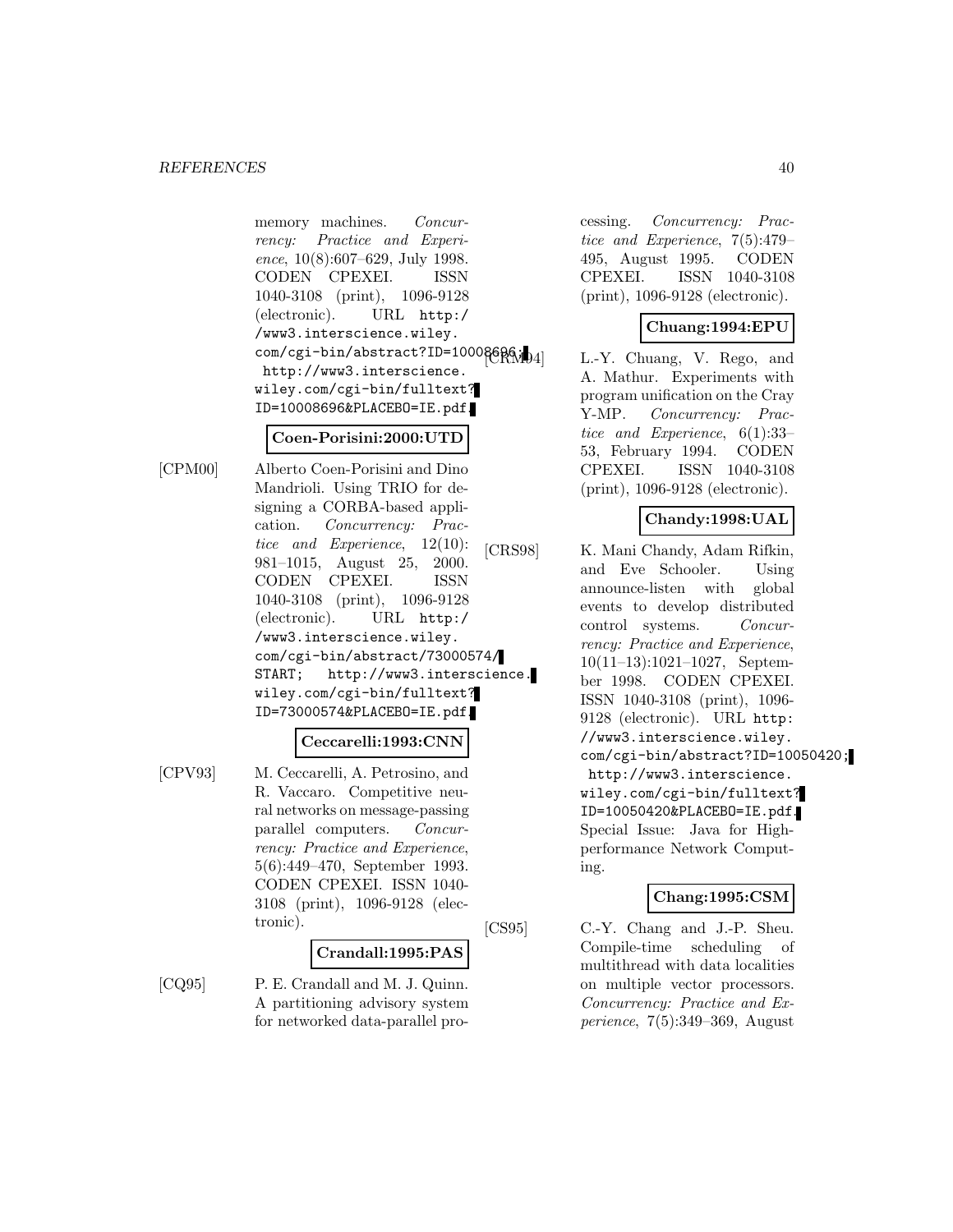1995. CODEN CPEXEI. ISSN 1040-3108 (print), 1096-9128 (electronic).

#### **Cierniak:1997:PBP**

[CS97] Michał Cierniak and Suresh Srinivas. A portable browser for performance programming. Concurrency: Practice and Experience, 9(11):1243–1248, November 1997. CODEN CPEXEI. ISSN 1040-3108 (print), 1096-9128 (electronic). URL http://www3.interscience. wiley.com/cgi-bin/abstract? ID=13815; http://www3.interscience. wiley.com/cgi-bin/fulltext? ID=13815&PLACEBO=IE.pdf. Special Issue: Java for computational science and engineering — simulation and modeling II.

#### **Chrobot:1998:AIP**

[CSS98] Stanislaw Chrobot, Agata Stras, and Robert Stras. ARS: an integrated package for shared-variable and messagepassing computations in objectbased systems. Concurrency: Practice and Experience, 10 (15):1271–1290, December 25, 1998. CODEN CPEXEI. ISSN 1040-3108 (print), 1096-9128 (electronic). URL http:/ /www3.interscience.wiley. com/cgi-bin/abstract?ID=40005937; http://www3.interscience. wiley.com/cgi-bin/fulltext? ID=40005937&PLACEBO=IE.pdf.

#### **Cannataro:1992:DIE**

[CSTG92] M. Cannataro, G. Spezzano, D. Talia, and E. Gallizzi. Design, implementation and evaluation of a deadlock-free routing algorithm for concurrent computers. Concurrency: Practice and Experience, 4(2):143–161, April 1992. CODEN CPEXEI. ISSN 1040-3108 (print), 1096- 9128 (electronic).

## **Chen:2000:PPM**

[CT00] Jian Chen and Valerie E. Taylor. ParaPART: parallel mesh partitioning tool for distributed systems. Concurrency: Practice and Experience, 12 (2-3):111–123, February–March 2000. CODEN CPEXEI. ISSN 1040-3108 (print), 1096-9128 (electronic). URL http:/ /www3.interscience.wiley. com/cgi-bin/abstract/72504934/ START; http://www3.interscience. wiley.com/cgi-bin/fulltext? ID=72504934&PLACEBO=IE.pdf.

## **Cunha:1997:BSB**

[Cun97] Rudnei Dias Da Cunha. A benchmark study based on the parallel computation of the vector outer-product A  $=$  uv<sup>T</sup> operation. Concurrency: Practice and Experience, 9(8):803–819, August 1997. CODEN CPEXEI. ISSN 1040-3108 (print), 1096-9128 (electronic). URL http:/ /www3.interscience.wiley. com/cgi-bin/abstract?ID=13890; http://www3.interscience. wiley.com/cgi-bin/fulltext? ID=13890&PLACEBO=IE.pdf.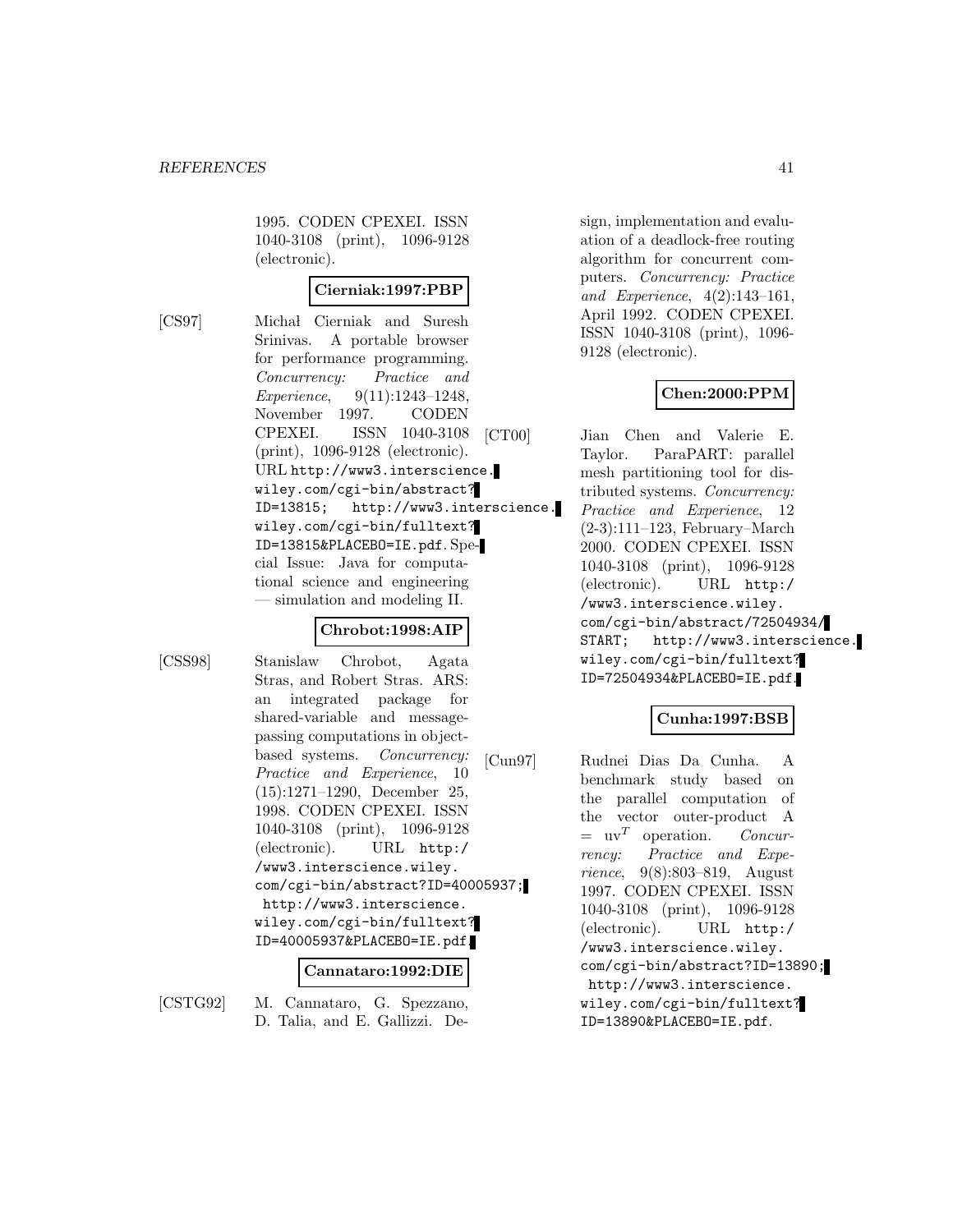# **Chang:2000:JJI**

[CvE00] Chi-Chao Chang and Thorsten von Eicken. Javia: A Java interface to the virtual interface architecture. Concurrency: Practice and Experience, 12(7):573–593, May 2000. CODEN CPEXEI. ISSN 1040-3108 (print), 1096-9128 (electronic). URL http:/ /www3.interscience.wiley. com/cgi-bin/abstract/72516214/ START; http://www3.interscience. wiley.com/cgi-bin/fulltext? ID=72516214&PLACEBO=IE.pdf.

#### **Clarke:1991:TER**

[CW91] L. Clarke and G. Wilson. Tiny: an efficient routing harness for the Inmos transputer. Concurrency: Practice and Experience, 3(3):221–245, June 1991. CO-DEN CPEXEI. ISSN 1040-3108 (print), 1096-9128 (electronic).

## **Clint:1994:CPF**

[CWB94] M. Clint, J. S. Weston, and C. W. Bleakney. Comparison of parallel Fortran environments on the AMT DAP510 for a linear algebra application. Concurrency: Practice and Experience, 6(3):193–204, May 1994. CODEN CPEXEI. ISSN 1040- 3108 (print), 1096-9128 (electronic).

#### **Chung:1995:PDL**

[CYL95] Y.-C. Chung, Y.-J. Yeh, and J.-S Liu. A parallel dynamic load-balancing algorithm for solution-adaptive finite element meshes on 2D tori. Concurrency: Practice and Experience, 7(7):615–631, October 1995. CODEN CPEXEI. ISSN 1040-3108 (print), 1096- 9128 (electronic).

#### **Carpenter:1998:HDP**

[CZF<sup>+</sup>98] Bryan Carpenter, Guansong Zhang, Geoffrey Fox, Xinying Li, and Yuhong Wen. HPJava: data parallel extensions to Java. Concurrency: Practice and Experience, 10(11–13):873–877, September 1998. CODEN CPEXEI. ISSN 1040-3108 (print), 1096-9128 (electronic). URL http:/ /www3.interscience.wiley. com/cgi-bin/abstract?ID=10050411; http://www3.interscience. wiley.com/cgi-bin/fulltext? ID=10050411&PLACEBO=IE.pdf. Special Issue: Java for Highperformance Network Computing.

#### **Driggers:1997:DCE**

[DAB97] Brent Driggers, Jay Alameda, and Ken Bishop. Distributed collaboration for engineering and scientific applications implemented in Habanero, a Javabased environment. Concurrency: Practice and Experience, 9(11):1269–1277, November 1997. CODEN CPEXEI. ISSN 1040-3108 (print), 1096- 9128 (electronic). URL http: //www3.interscience.wiley. com/cgi-bin/abstract?ID=13841; http://www3.interscience. wiley.com/cgi-bin/fulltext?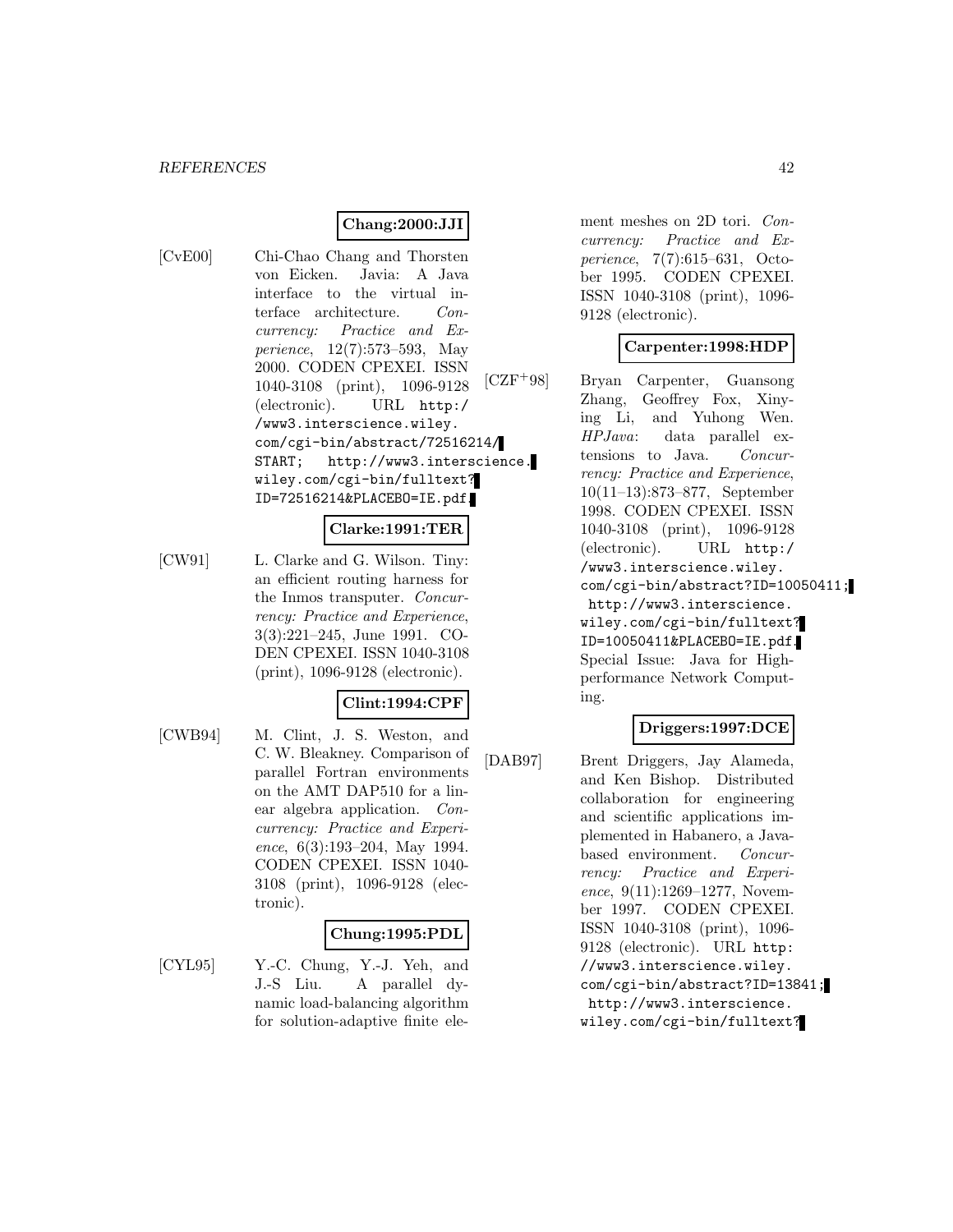ID=13841&PLACEBO=IE.pdf. Special Issue: Java for computational science and engineering — simulation and modeling II.

# **Dagum:1992:DPS**

[Dag92] L. Dagum. Data parallel sorting for particle simulation. Concurrency: Practice and Experience, 4(3):241–255, May 1992. CO-DEN CPEXEI. ISSN 1040-3108 (print), 1096-9128 (electronic).

## **David:1997:KAI**

[Dav97] Olaf David. A kernel approach for interactive-oriented model construction in Java. Concurrency: Practice and Experience, 9(11):1319-1326, November 1997. CODEN CPEXEI. ISSN 1040-3108 (print), 1096- 9128 (electronic). URL http: //www3.interscience.wiley. com/cgi-bin/abstract?ID=13836; http://www3.interscience. wiley.com/cgi-bin/fulltext? ID=13836&PLACEBO=IE.pdf. Special Issue: Java for computational science and engineering — simulation and modeling II.

# **Dincer:1996:BCC**

[DBRF96] Kivanc Dincer, Zeki Bozkus, Sanjay Ranka, and Geoffrey Fox. Benchmarking the computation and communication performance of the CM-5. Concurrency: Practice and Experience, 8(1):47–69, January 1996. CODEN CPEXEI. ISSN 1040-3108 (print), 1096-9128 (electronic). URL http:/

/www3.interscience.wiley. com/cgi-bin/abstract?ID=23258.

## **Davis:1992:PAS**

[DCGC92] N. J. Davis IV, B. A. Carpenter, C. W. Glover, and J. C. Culioli. Parallel approaches to the solution of the assignment problem. Concurrency: Practice and Experience, 4(2):163–184, April 1992. CODEN CPEXEI. ISSN 1040-3108 (print), 1096- 9128 (electronic).

# **DApuzzo:1994:PBR**

[DD94] M. D'Apuzzo and M. A. De Rosa. A parallel block rowaction method for solving large sparse linear systems on distributed memory multiprocessors. Concurrency: Practice and Experience, 6(1):69– 84, February 1994. CODEN CPEXEI. ISSN 1040-3108 (print), 1096-9128 (electronic).

# **Dongarra:1997:MPP**

[DD97] Jack J. Dongarra and Tom Dunigan. Message-passing performance of various computers. Concurrency: Practice and Experience, 9(10):915–926, October 1997. CODEN CPEXEI. ISSN 1040-3108 (print), 1096- 9128 (electronic). URL http: //www3.interscience.wiley. com/cgi-bin/abstract?ID=13808; http://www3.interscience. wiley.com/cgi-bin/fulltext? ID=13808&PLACEBO=IE.pdf.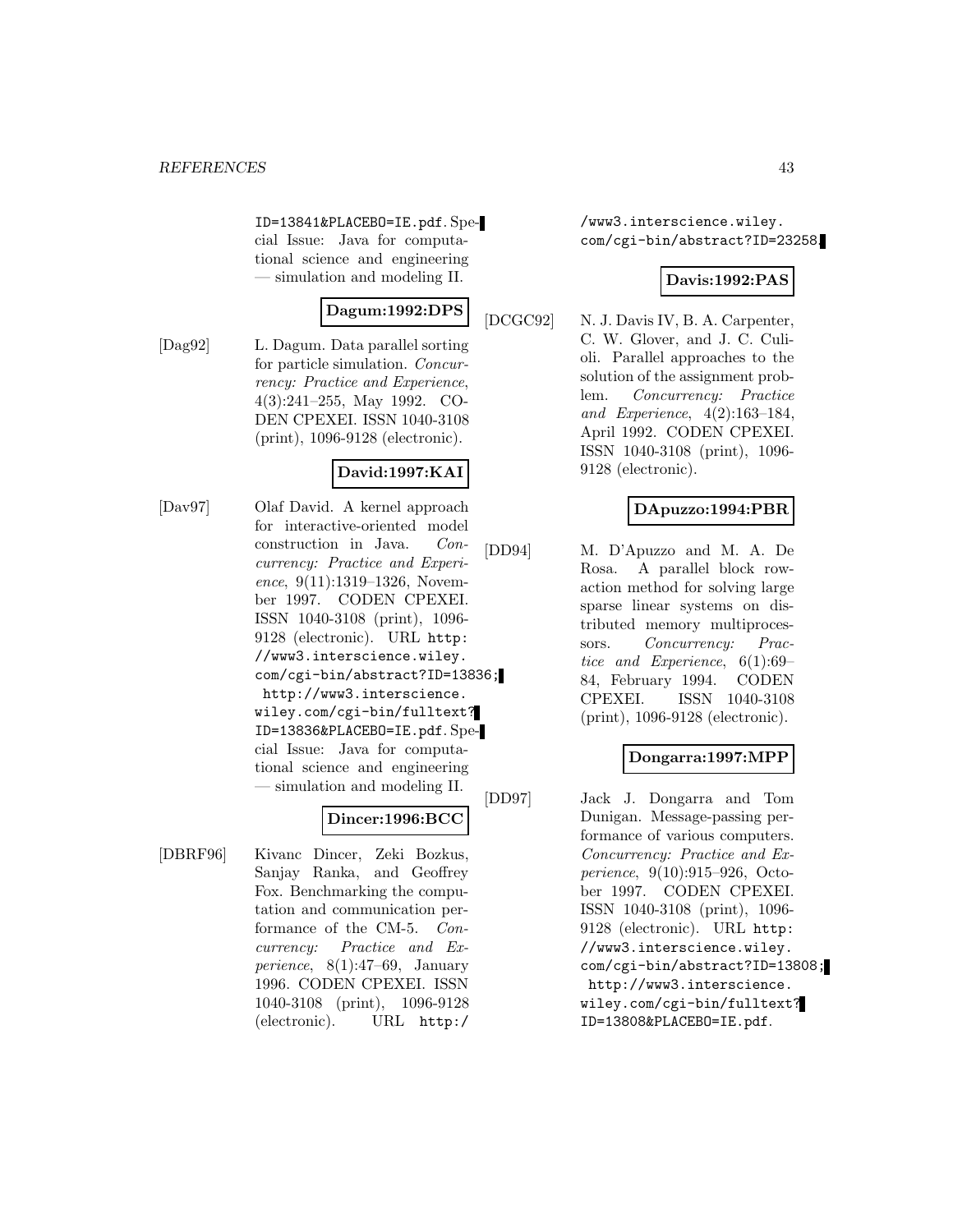## **DAzevedo:2000:DIP**

[DD00] Eduardo D'Azevedo and Jack Dongarra. The design and implementation of the parallel out-of-core ScaLAPACK LU, QR, and Cholesky factorization routines. Concurrency: Practice and Experience, 12(15):1481–1493, December 25, 2000. CODEN CPEXEI. ISSN 1040-3108 (print), 1096- 9128 (electronic). URL http: //www3.interscience.wiley. com/cgi-bin/abstract/76505648/ START; http://www3.interscience. wiley.com/cgi-bin/fulltext? ID=76505648&PLACEBO=IE.pdf.

#### **Demmel:1991:LPL**

[Dem91] J. Demmel. LAPACK: A portable linear algebra library for high-performance computers. Concurrency: Practice and Experience, 3(6):655– 666, December 1991. CO-DEN CPEXEI. ISSN 1040-3108 (print), 1096-9128 (electronic).

#### **Demaine:1998:CJC**

[Dem98] Erik D. Demaine. C to Java: converting pointers into references. Concurrency: Practice and Experience, 10(11– 13):851–861, September 1998. CODEN CPEXEI. ISSN 1040-3108 (print), 1096-9128 (electronic). URL http:/ /www3.interscience.wiley. com/cgi-bin/abstract?ID=10050394; http://www3.interscience. wiley.com/cgi-bin/fulltext? ID=10050394&PLACEBO=IE.pdf.

Special Issue: Java for Highperformance Network Computing.

#### **Dincer:1997:UJJ**

[DF97] Kivanc Dincer and Geoffrey C. Fox. Using Java and JavaScript in the Virtual Programming Laboratory: a Web-based parallel programming environment. Concurrency: Practice and Experience, 9(6):485–508, June 1997. CODEN CPEXEI. ISSN 1040-3108 (print), 1096-9128 (electronic). URL http:/ /www3.interscience.wiley. com/cgi-bin/abstract?ID=13873; http://www3.interscience. wiley.com/cgi-bin/fulltext? ID=13873&PLACEBO=IE.pdf.

#### **Debbage:1993:GCL**

[DHN93] M. Debbage, M. B. Hill, and D. A. Nicole. Global communications on locally connected message-passing parallel computers. Concurrency: Practice and Experience, 5(6):491– 509, September 1993. CO-DEN CPEXEI. ISSN 1040-3108 (print), 1096-9128 (electronic).

## **Donaldson:1999:PCU**

[DHS99] Stephen R. Donaldson, Jonathan M. D. Hill, and David B. Skillicorn. Predictable communication on unpredictable networks: implementing BSP over TCP/IP and UDP/IP. Concurrency: Practice and Experience, 11(11):687–700, September 1999. CODEN CPEXEI. ISSN 1040-3108 (print), 1096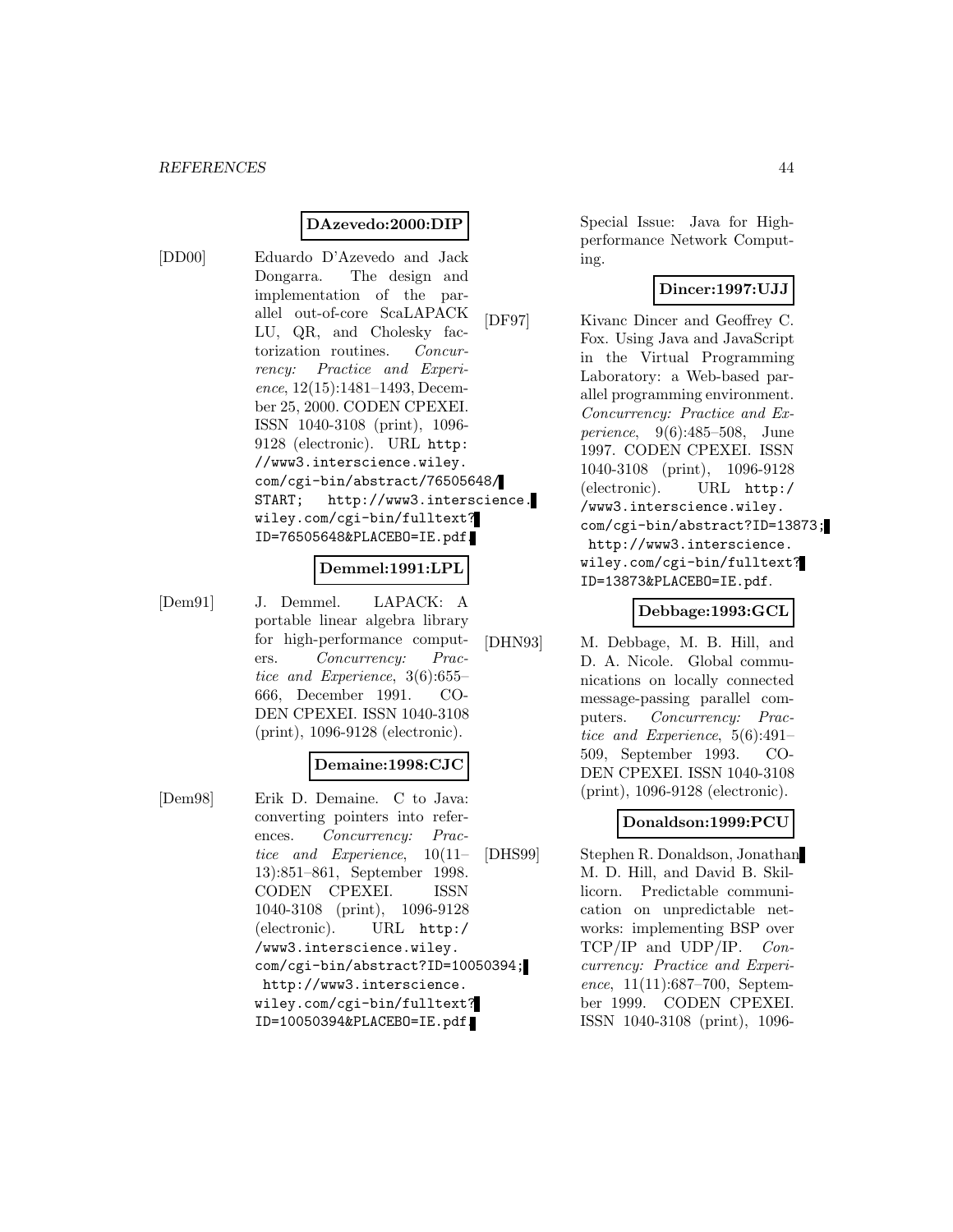9128 (electronic). URL http: //www3.interscience.wiley. com/cgi-bin/abstract?ID=64500095; http://www3.interscience. wiley.com/cgi-bin/fulltext? ID=64500095&PLACEBO=IE.pdf.

#### **Daniel:1996:EAP**

[DM96] J. W. H. Daniel and M. R. Moulding. Exploiting application parallelism in knowledgebased systems: an experimental method. Concurrency: Practice and Experience, 8(1):1–18, January 1996. CODEN CPEXEI. ISSN 1040-3108 (print), 1096- 9128 (electronic). URL http: //www3.interscience.wiley. com/cgi-bin/abstract?ID=23256.

#### **Dowsing:1998:PSS**

[DM98] R. D. Dowsing and W. S. Martins. The performance of a selection of sorting algorithms on a general purpose parallel computer. Concurrency: Practice and Experience, 10(4):315–332, April 10, 1998. CODEN CPEXEI. ISSN 1040-3108 (print), 1096- 9128 (electronic). URL http: //www3.interscience.wiley. com/cgi-bin/abstract?ID=5380 $\beta$ <sub>DR99</sub> http://www3.interscience. wiley.com/cgi-bin/fulltext? ID=5380&PLACEBO=IE.pdf.

#### **Diekmann:1998:PDU**

[DMM98] Ralf Diekmann, Derk Meyer, and Burkhard Monien. Parallel decomposition of unstructured FEM-meshes. Concurrency: Practice and Expe-

rience,  $10(1):53-72$ , January 1998. CODEN CPEXEI. ISSN 1040-3108 (print), 1096-9128 (electronic). URL http:/ /www3.interscience.wiley. com/cgi-bin/abstract?ID=5365; http://www3.interscience. wiley.com/cgi-bin/fulltext? ID=5365&PLACEBO=IE.pdf.

#### **diSerafino:1992:FPS**

[dMP92] D. di Serafino, A. Murli, and F. Perla. A fast Poisson solver for distributed memory multiprocessors. Concurrency: Practice and Experience, 4(7): 499–508, October 1992. CO-DEN CPEXEI. ISSN 1040-3108 (print), 1096-9128 (electronic).

#### **deLeone:1993:MPS**

[dR93] R. de Leone and M. A. Tork Roth. Massively parallel solution of quadratic programs via successive overrelaxation. Concurrency: Practice and Experience, 5(8):623–634, December 1993. CODEN CPEXEI. ISSN 1040-3108 (print), 1096- 9128 (electronic).

## **Diniz:1999:STP**

Pedro C. Diniz and Martin C. Rinard. Synchronization transformations for parallel computing. Concurrency: Practice and Experience, 11(13):773–802, November 1999. CODEN CPEXEI. ISSN 1040-3108 (print), 1096- 9128 (electronic). URL http: //www3.interscience.wiley. com/cgi-bin/abstract/67500119/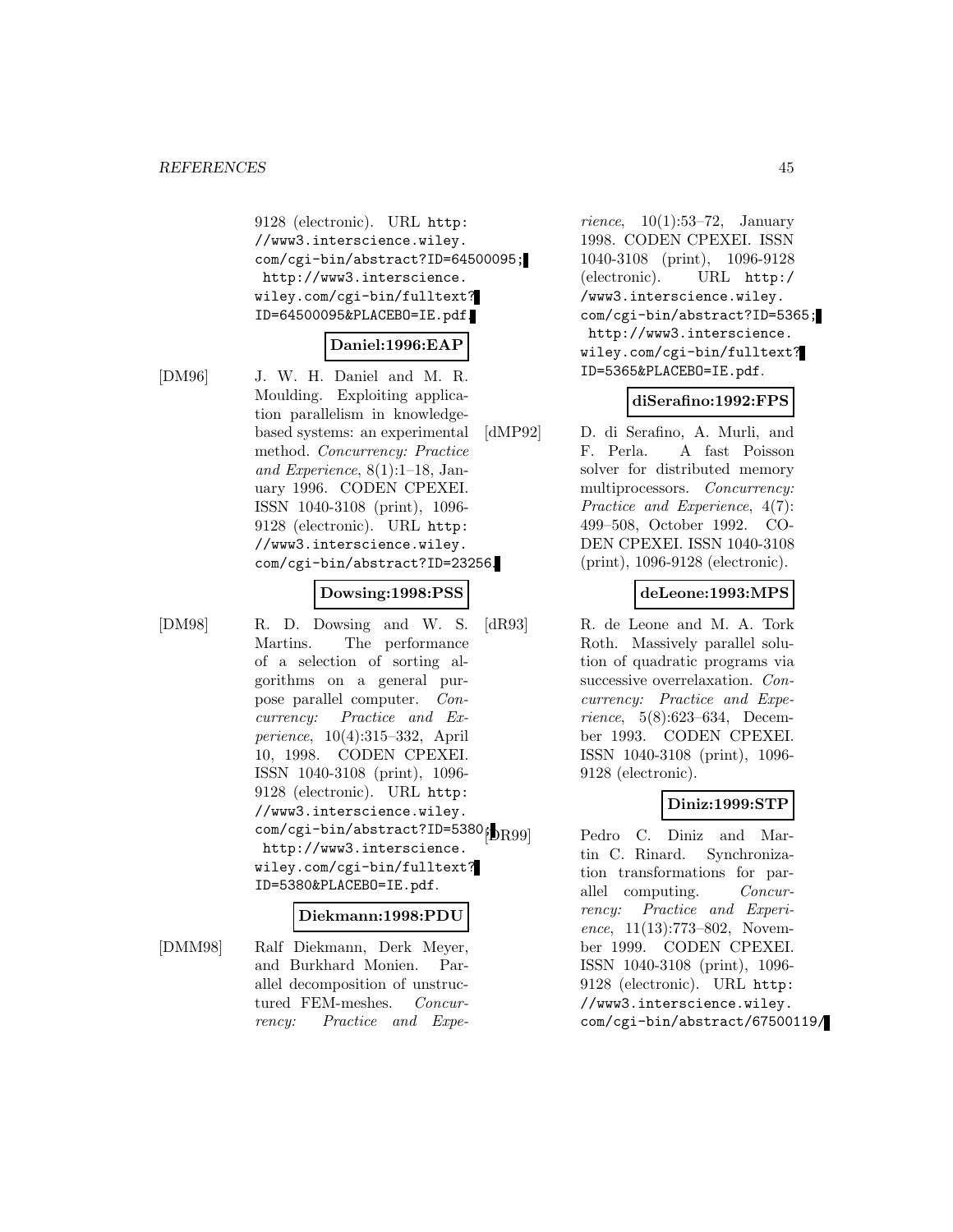START; http://www3.interscience. wiley.com/cgi-bin/fulltext? ID=67500119&PLACEBO=IE.pdf.

## **Darlington:1990:DLP**

[DRW90] J. Darlington, M. Reeve, and S. Wright. Declarative languages and program transformation for programming parallel systems. Concurrency: Practice and Experience, 2(3):149– 170, September 1990. CO-DEN CPEXEI. ISSN 1040-3108 (print), 1096-9128 (electronic).

# **Day:1998:PID**

[DT98] A. M. Day and D. Tracey. Parallel implementations for determining the 2D convex hull. Concurrency: Practice and Experience, 10(6):449–466, May 1998. CODEN CPEXEI. ISSN 1040-3108 (print), 1096- 9128 (electronic). URL http: //www3.interscience.wiley. com/cgi-bin/abstract?ID=5388; http://www3.interscience. wiley.com/cgi-bin/fulltext? ID=5388&PLACEBO=IE.pdf.

## **Dunford:1991:TIE**

[DTY91] C. M. Dunford, J. A. Thompson, and K. H. Yearby. A transputer-based instrument for the ESA/NASA cluster mission. Concurrency: Practice and Experience, 3(4):293–302, August 1991. CODEN CPEXEI. ISSN 1040-3108 (print), 1096-9128 (electronic).

# **Dunigan:1992:HCS**

T. H. Dunigan. Hypercube clock synchronization. Concurrency: Practice and Experience, 4(3):257–268, May 1992. CO-DEN CPEXEI. ISSN 1040-3108 (print), 1096-9128 (electronic).

## **DePietro:1994:CSA**

[DV94] G. De Pietro and U. Villano. A clock synchronization algorithm for the performance analysis of multicomputer systems. Concurrency: Practice and Experience, 6(8):653–671, December 1994. CODEN CPEXEI. ISSN 1040-3108 (print), 1096- 9128 (electronic).

## **Dwyer:1997:FPA**

[DW97] Matthew B. Dwyer and Virgil Wallentine. A framework for parallel adaptive grid simulations. Concurrency: Practice and Experience, 9(11):1293–1310, November 1997. CODEN CPEXEI. ISSN 1040-3108 (print), 1096- 9128 (electronic). URL http: //www3.interscience.wiley. com/cgi-bin/abstract?ID=13824; http://www3.interscience. wiley.com/cgi-bin/fulltext? ID=13824&PLACEBO=IE.pdf. Special Issue: Java for computational science and engineering — simulation and modeling II.

#### **Everaars:2000:DPC**

[EAK00] C. T. H. Everaars, F. Arbab, and B. Koren. Dynamic process composition and com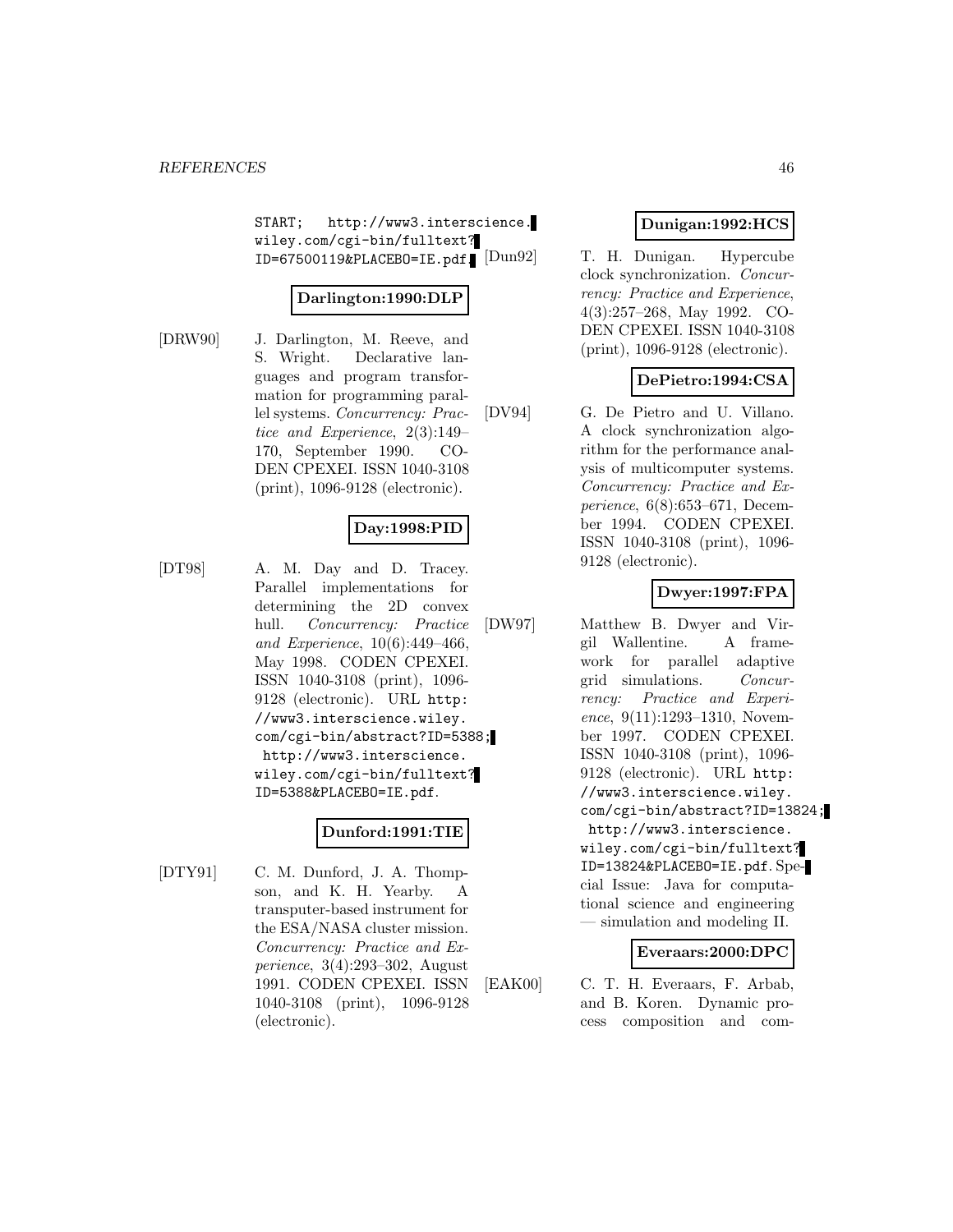munication patterns in irregularly structured applications. Concurrency: Practice and Experience, 12(2-3): 157–174, February–March 2000. CODEN CPEXEI. ISSN 1040-3108 (print), 1096-9128 (electronic). URL http:/ /www3.interscience.wiley. com/cgi-bin/abstract/72504935/ START; http://www3.interscience. wiley.com/cgi-bin/fulltext? ID=72504935&PLACEBO=IE.pdf.

**Eidson:1995:IFB**

[EE95] T. M. Eidson and G. Er-

lebacher. Implementation of a fully balanced periodic tridiagonal solver on a parallel distributed memory architecture. Concurrency: Practice and Experience, 7(4):273–302, June 1995. CODEN CPEXEI. ISSN 1040-3108 (print), 1096-9128 (electronic).

## **Eigenmann:1993:RFP**

[EHJ<sup>+</sup>93] R. Eigenmann, J. Hoeflinger, G. Jaxon, Z. Li, and D. Padua. Restructuring Fortran programs for Cedar. Concurrency: Practice and Experience, 5(7): 553–573, October 1993. CO-DEN CPEXEI. ISSN 1040-3108 (print), 1096-9128 (electronic).

## **Egan:1997:JST**

[EKR97] M. A. Egan, M. Krishnamoorthy, and K. Rajan. A Java simulation tool for fuzzy clustering. Concurrency: Practice and Experience, 9(11): 1327–1332, November 1997.

CODEN CPEXEI. ISSN 1040-3108 (print), 1096-9128 (electronic). URL http:/ /www3.interscience.wiley. com/cgi-bin/abstract?ID=13837; http://www3.interscience. wiley.com/cgi-bin/fulltext? ID=13837&PLACEBO=IE.pdf. Special Issue: Java for computational science and engineering — simulation and modeling II.

# **Eppinger:1991:OSM**

[Epp91] A. Eppinger. Object-oriented simulations in mechatronics. Concurrency: Practice and Experience, 3(4):387–397, August 1991. CODEN CPEXEI. ISSN 1040-3108 (print), 1096-9128 (electronic).

# **Erhard:1992:NST**

[ES92] W. Erhard and M. Schafer. Numerical simulation of threedimensional thermal convection on the array processor DAP 510. Concurrency: Practice and Experience,  $4(1):19-35$ , February 1992. CODEN CPEXEI. ISSN 1040-3108 (print), 1096- 9128 (electronic).

# **Fahringer:1996:EUW**

[Fah96] Thomas Fahringer. On estimating the useful work distribution of parallel programs under P<sup>3</sup> T: a static performance estimator. Concurrency: Practice and Experience, 8(4):261–282, May 1996. CODEN CPEXEI. ISSN 1040-3108 (print), 1096- 9128 (electronic). URL http: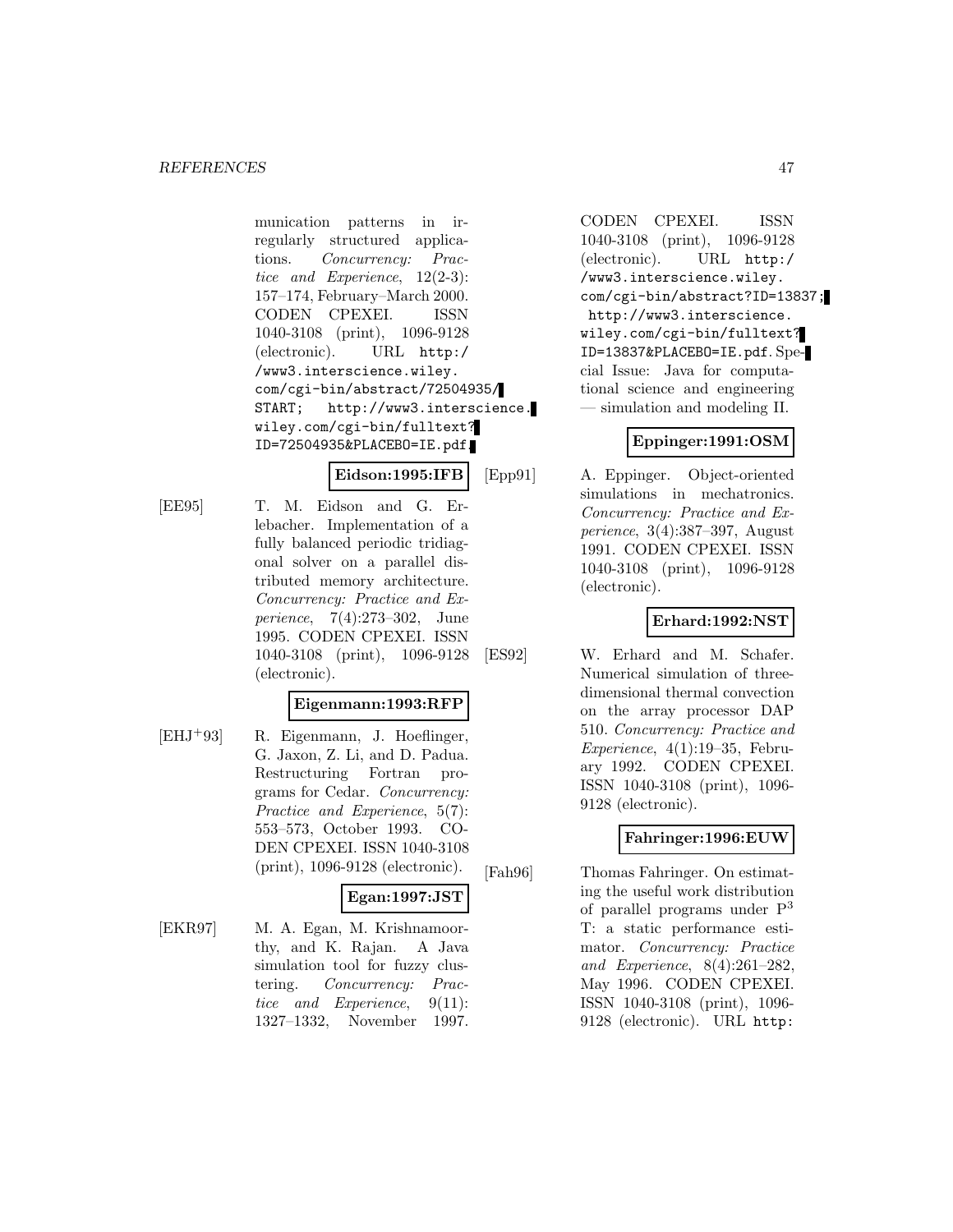//www3.interscience.wiley. com/cgi-bin/abstract?ID=23278.

## **Fleury:1999:CGD**

[FDC99] M. Fleury, A. C. Downton, and A. F. Clark. Constructing generic data-farm templates. Concurrency: Practice and Experience, 11(9):509–528, August 10, 1999. CODEN CPEXEI. ISSN 1040-3108 (print), 1096- 9128 (electronic). URL http: //www3.interscience.wiley. com/cgi-bin/abstract?ID=63001743; http://www3.interscience. wiley.com/cgi-bin/fulltext? ID=63001743&PLACEBO=IE.pdf.

#### **Ferrari:1998:JNP**

[Fer98] Adam Ferrari. JPVM: network parallel computing in Java. Concurrency: Practice and Experience, 10(11– 13):985–992, September 1998. CODEN CPEXEI. ISSN 1040-3108 (print), 1096-9128 (electronic). URL http:/ /www3.interscience.wiley. com/cgi-bin/abstract?ID=10050413; http://www3.interscience. wiley.com/cgi-bin/fulltext? ID=10050413&PLACEBO=IE.pdf. Special Issue: Java for Highperformance Network Computing.

## **Fox:1997:JPC**

[FF97] Geoffrey C. Fox and Wojtek Furmanski. Java for parallel computing and as a general language for scientific and engineering simulation and modeling. Concurrency: Practice

and Experience, 9(6):415–425, June 1997. CODEN CPEXEI. ISSN 1040-3108 (print), 1096- 9128 (electronic). URL http: //www3.interscience.wiley. com/cgi-bin/abstract?ID=13868; http://www3.interscience. wiley.com/cgi-bin/fulltext? ID=13868&PLACEBO=IE.pdf.

#### **Furmanski:1993:MMO**

[FFH<sup>+</sup>93] W. Furmanski, C. Faigle, T. Haupt, J. Niemiec, M. Podgorny, and D. Simoni. MOVIE model for open systems based high-performance distributed computing. Concurrency: Practice and Experience, 5(4):287– 308, June 1993. CODEN CPEXEI. ISSN 1040-3108 (print), 1096-9128 (electronic).

## **Foster:1998:SIW**

[FGN<sup>+</sup>98] Ian Foster, Jonathan Geisler, Bill Nickless, Warren Smith, and Steven Tuecke. Software infrastructure for the I-WAY metacomputing experiment. Concurrency: Practice and Experience, 10(7):567–581, June 1998. CODEN CPEXEI. ISSN 1040-3108 (print), 1096- 9128 (electronic). URL http: //www3.interscience.wiley. com/cgi-bin/abstract?ID=10008693; http://www3.interscience. wiley.com/cgi-bin/fulltext? ID=10008693&PLACEBO=IE.pdf.

## **Fleury:1998:PRI**

[FHC98] M. Fleury, L. Hayat, and A. F. Clark. Parallel reconfiguration in an image-processing context.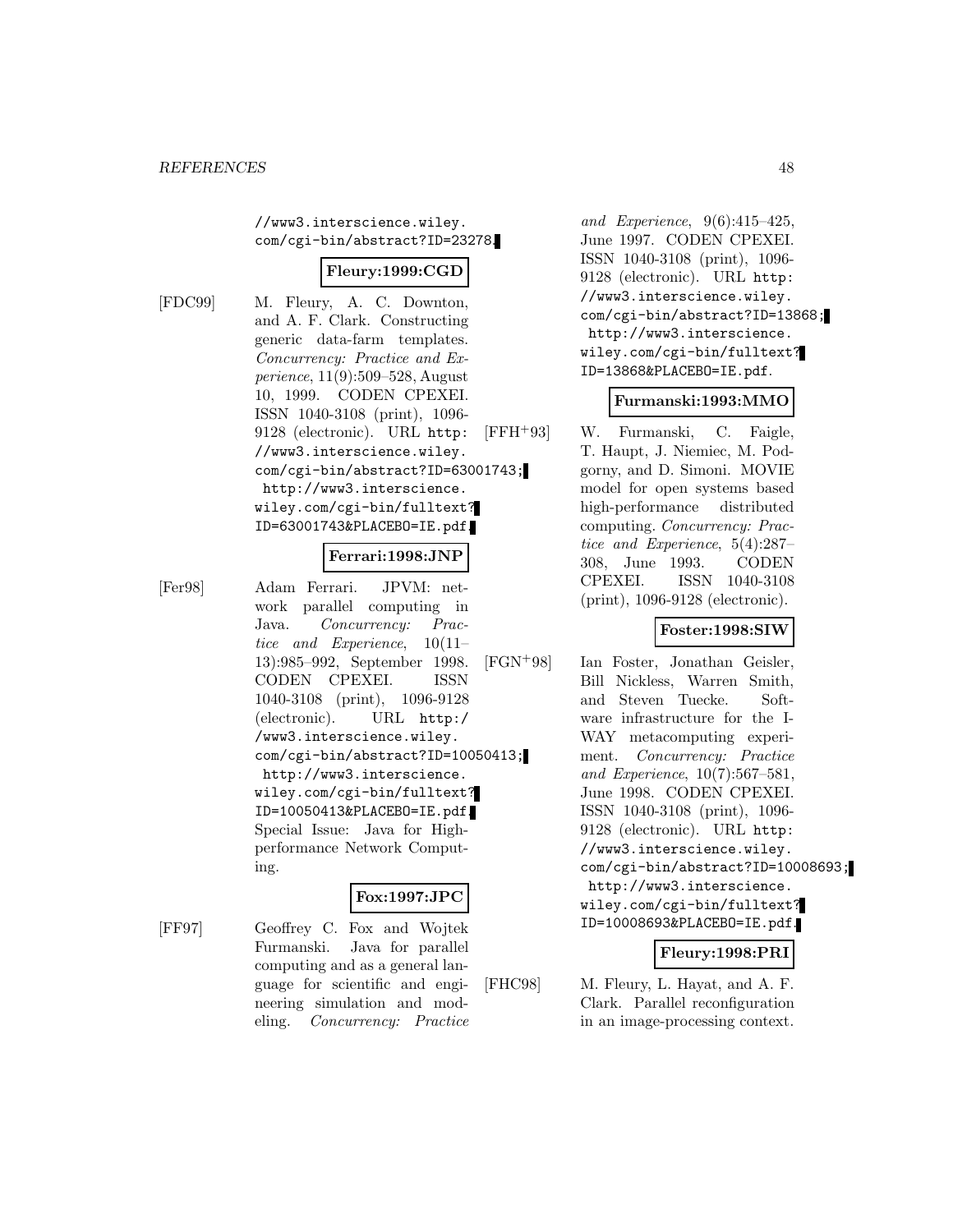#### *REFERENCES* 49

Concurrency: Practice and Experience, 10(4):249–263, April 10, 1998. CODEN CPEXEI. ISSN 1040-3108 (print), 1096- 9128 (electronic). URL http: //www3.interscience.wiley. com/cgi-bin/abstract?ID=5377; http://www3.interscience. wiley.com/cgi-bin/fulltext? ID=5377&PLACEBO=IE.pdf.

## **Fidanova:1997:LAS**

[Fid97] Stefka Fidanova. Linear array for spelling correction. Concurrency: Practice and Experience, 9(10):967–973, October 1997. CODEN CPEXEI. ISSN 1040-3108 (print), 1096- 9128 (electronic). URL http: //www3.interscience.wiley. com/cgi-bin/abstract?ID=13811; http://www3.interscience. wiley.com/cgi-bin/fulltext? ID=13811&PLACEBO=IE.pdf.

## **Fox:1997:PFJ**

[FLQZ97] Geoffrey Fox, Xiaoming Li, Zheng Qiang, and Wu Zhigang. A prototype of Fortranto-Java converter. Concurrency: Practice and Experience,  $9(11):1047-1061$ , November 1997. CODEN CPEXEI. ISSN 1040-3108 (print), 1096- 9128 (electronic). URL http: //www3.interscience.wiley. com/cgi-bin/abstract?ID=13832; http://www3.interscience. wiley.com/cgi-bin/fulltext? ID=13832&PLACEBO=IE.pdf. Special Issue: Java for computational science and engineering — simulation and modeling II.

## **Fox:1989:PCC**

[Fox89] G. C. Fox. Parallel computing comes of age: Supercomputer level parallel computations at Caltech. Concurrency: Practice and Experience, 1(1): 63–103, September 1989. CO-DEN CPEXEI. ISSN 1040-3108 (print), 1096-9128 (electronic).

# **Fox:1991:APP**

[Fox91a] G. C. Fox. Achievements and prospects for parallel computing. Concurrency: Practice and Experience, 3(6):725– 739, December 1991. CO-DEN CPEXEI. ISSN 1040-3108 (print), 1096-9128 (electronic).

# **Fox:1991:PC**

[Fox91b] G. C. Fox. Physical computation. Concurrency: Practice and Experience, 3(6):627– 653, December 1991. CO-DEN CPEXEI. ISSN 1040-3108 (print), 1096-9128 (electronic).

## **Fox:1997:EJC**

[Fox97a] Geoffrey Fox. Editorial: Java for computational science and engineering — simulation and modeling. Concurrency: Practice and Experience, 9(6):413–414, June 1997. CODEN CPEXEI. ISSN 1040-3108 (print), 1096-9128 (electronic). URL http:/ /www3.interscience.wiley. com/cgi-bin/abstract?ID=13882; http://www3.interscience. wiley.com/cgi-bin/fulltext? ID=13882&PLACEBO=IE.pdf.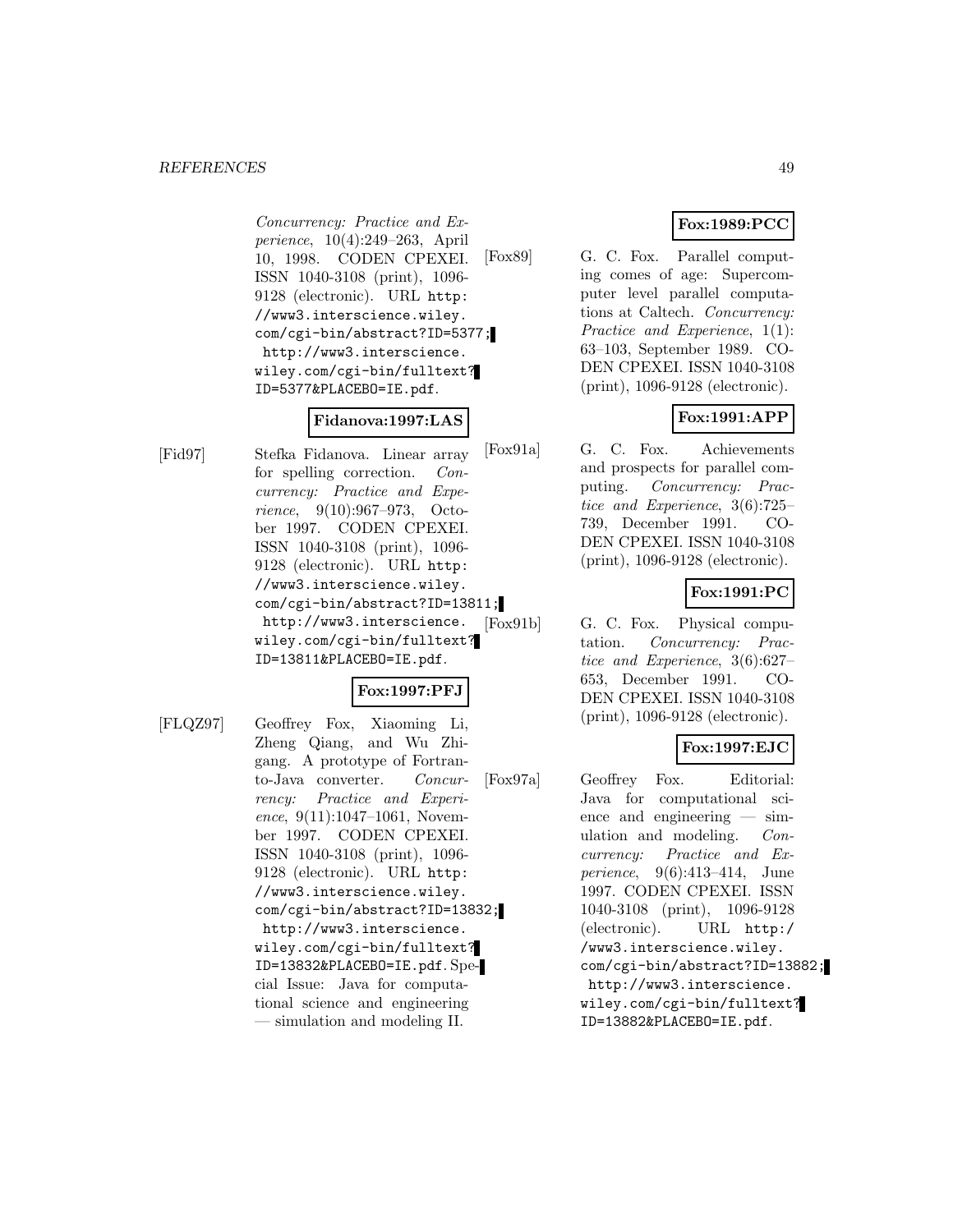## **Fox:1997:JCS**

[Fox97b] Geoffrey Fox. Java for computational science and engineering — simulation and modeling II. Concurrency: Practice and Experience, 9(11): 1001–1002, November 1997. CODEN CPEXEI. ISSN 1040-3108 (print), 1096-9128 (electronic). URL http:/ /www3.interscience.wiley. com/cgi-bin/abstract?ID=13845; http://www3.interscience. wiley.com/cgi-bin/fulltext? ID=13845&PLACEBO=IE.pdf. Special Issue: Java for computational science and engineering — simulation and modeling II.

## **Fox:1998:EJH**

[Fox98] Geoffrey Fox. Editorial: Java for high-performance network computing. Concurrency: Practice and Experience, 10(11– 13):821–824, September 1998. CODEN CPEXEI. ISSN 1040-3108 (print), 1096-9128 (electronic). URL http:/ /www3.interscience.wiley. com/cgi-bin/abstract?ID=10050427; http://www3.interscience. wiley.com/cgi-bin/fulltext? ID=10050427&PLACEBO=IE.pdf. Special Issue: Java for Highperformance Network Computing.

## **Fox:2000:ESIa**

[Fox00a] Geoffrey Fox. Editorial: Special issue: ACM 1999 Java Grande Conference. Concurrency: Practice and Experience, 12(6):341–342, May

2000. CODEN CPEXEI. ISSN 1040-3108 (print), 1096-9128 (electronic). URL http:/ /www3.interscience.wiley. com/cgi-bin/abstract/72515722/ START; http://www3.interscience. wiley.com/cgi-bin/fulltext? ID=72515722&PLACEBO=IE.pdf.

## **Fox:2000:ESIb**

[Fox00b] Geoffrey Fox. Editorial: Special issue: ACM 1999 Java Grande Conference. Concurrency: Practice and Experience, 12(7):493–494, May 2000. CODEN CPEXEI. ISSN 1040-3108 (print), 1096-9128 (electronic). URL http:/ /www3.interscience.wiley. com/cgi-bin/abstract/72516216/ START; http://www3.interscience. wiley.com/cgi-bin/fulltext? ID=72516216&PLACEBO=IE.pdf.

## **Fox:2000:ESIc**

[Fox00c] Geoffrey Fox. Editorial: Special issue: ACM 1999 Java Grande Conference. Concurrency: Practice and Experience, 12(8):611–612, July 2000. CODEN CPEXEI. ISSN 1040-3108 (print), 1096-9128 (electronic). URL http:/ /www3.interscience.wiley. com/cgi-bin/abstract/72516225/ START; http://www3.interscience. wiley.com/cgi-bin/fulltext? ID=72516225&PLACEBO=IE.pdf.

#### **Ferrari:1998:MDC**

[FS98] Adam Ferrari and V. S. Sunderam. Multiparadigm distributed computing with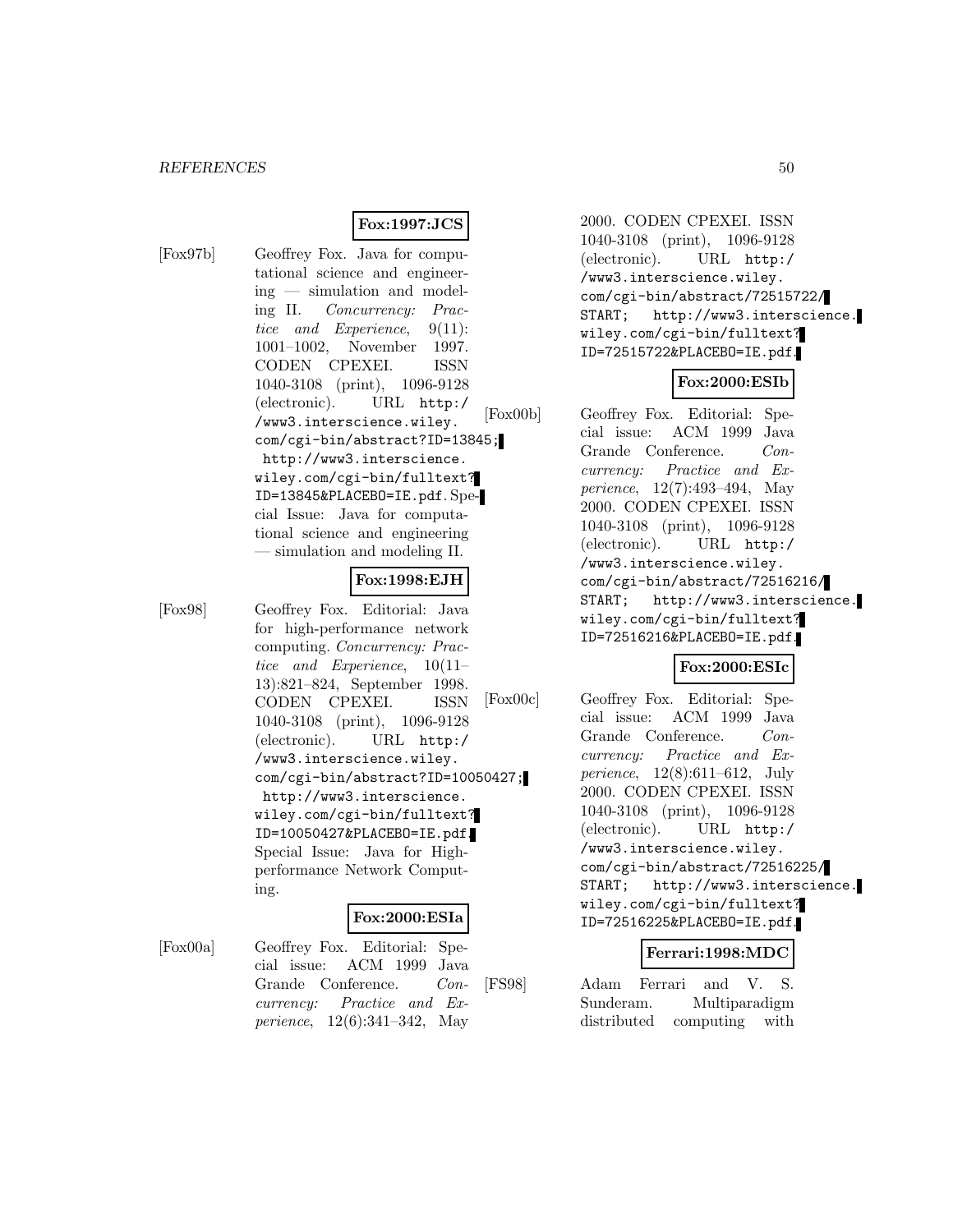TPVM. Concurrency: Practice and Experience, 10(3):199–228, March 1998. CODEN CPEXEI. ISSN 1040-3108 (print), 1096- 9128 (electronic). URL http: //www3.interscience.wiley. com/cgi-bin/abstract?ID=5374; http://www3.interscience. wiley.com/cgi-bin/fulltext? ID=5374&PLACEBO=IE.pdf.

# **Fleury:1999:MTS**

[FSDC99] M. Fleury, N. Sarvan, A. C. Downton, and A. F. Clark. Methodology and tools for system analysis of parallel pipelines. Concurrency: Practice and Experience, 11(11): 655–670, September 1999. CODEN CPEXEI. ISSN 1040-3108 (print), 1096-9128 (electronic). URL http:/ /www3.interscience.wiley. com/cgi-bin/abstract?ID=64500090; http://www3.interscience. wiley.com/cgi-bin/fulltext? ID=64500090&PLACEBO=IE.pdf.

## **Foster:1997:TUS**

[FTT97] Ian Foster, George K. Thiruvathukal, and Steven Tuecke. Technologies for ubiquitous supercomputing: a Java interface to the Nexus communication system. Concurrency: Practice and Experience, 9(6):465–475, June 1997. CODEN CPEXEI. ISSN 1040-3108 (print), 1096- 9128 (electronic). URL http: //www3.interscience.wiley. com/cgi-bin/abstract?ID=13871; http://www3.interscience.

wiley.com/cgi-bin/fulltext? ID=13871&PLACEBO=IE.pdf.

#### **Fur:1996:SPP**

[Fur96] Marc Le Fur. Scanning parameterized polyhedron using Fourier-Motzkin elimination. Concurrency: Practice and Experience, 8(6):445–460, July 1996. CODEN CPEXEI. ISSN 1040-3108 (print), 1096- 9128 (electronic). URL http: //www3.interscience.wiley. com/cgi-bin/abstract?ID=23287.

#### **Gonzalez:2000:NSF**

 $[GAM<sup>+</sup>00]$  Marc Gonzàlez, Eduard Ayguadé, Xavier Martorell, Jesús Labarta, Nacho Navarro, and José Oliver. NanosCompiler: supporting flexible multilevel parallelism exploitation in OpenMP. Concurrency: Practice and Experience, 12(12):1205–1218, October 2000. CODEN CPEXEI. ISSN 1040-3108 (print), 1096- 9128 (electronic). URL http: //www3.interscience.wiley. com/cgi-bin/abstract/76500358/ START; http://www3.interscience. wiley.com/cgi-bin/fulltext? ID=76500358&PLACEBO=IE.pdf.

## **Gonzalez:2000:TTP**

[GARR00] D. González, F. Almeida, J. Roda, and C. Rodríguez. From the theory to the tools: parallel dynamic programming. Concurrency: Practice and Experience, 12(1):21–34, January 2000. CODEN CPEXEI. ISSN 1040-3108 (print), 1096- 9128 (electronic). URL http: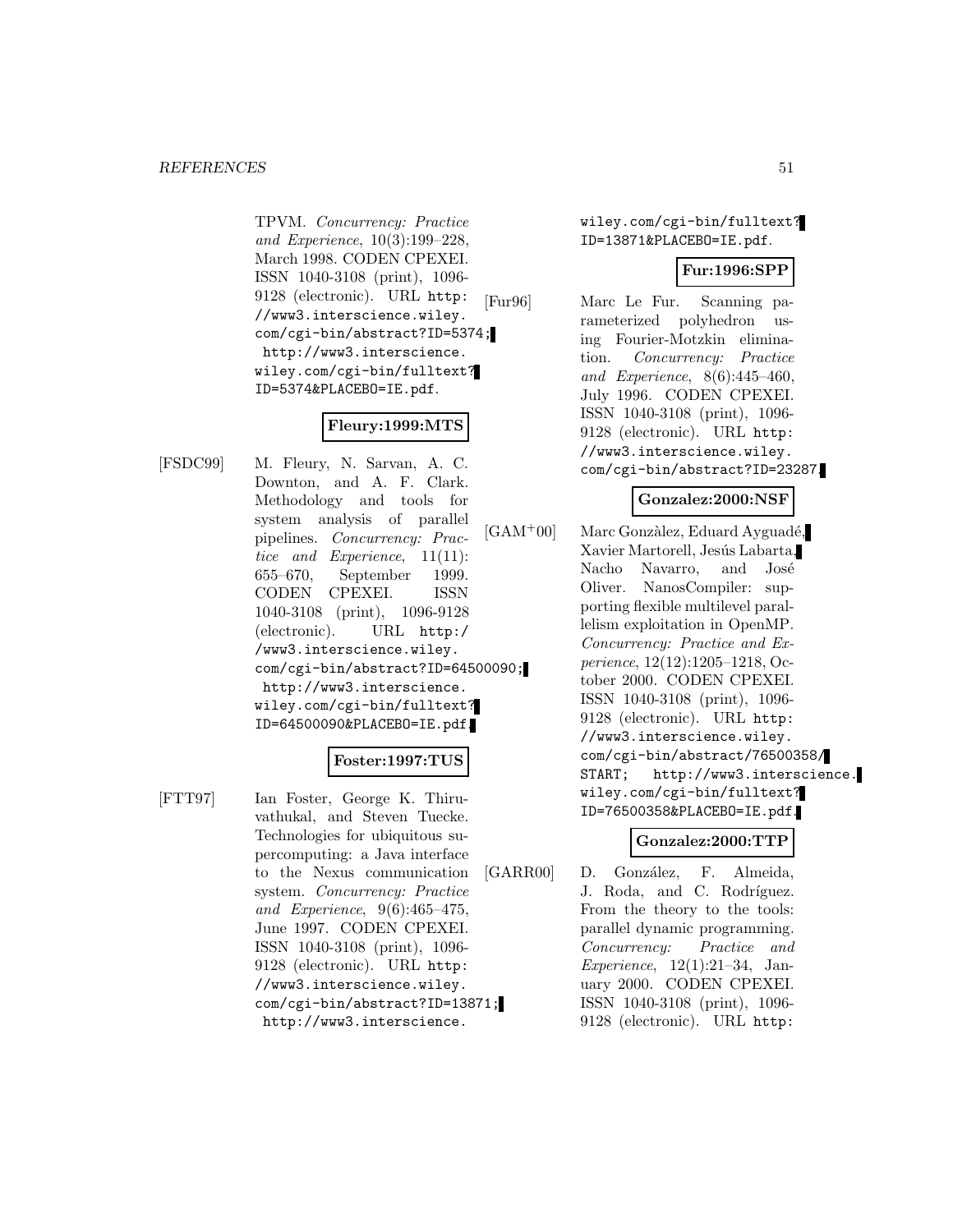//www3.interscience.wiley. com/cgi-bin/abstract/72504925/ START; http://www3.interscience. wiley.com/cgi-bin/fulltext? ID=72504925&PLACEBO=IE.pdf.

#### **Gerndt:1990:UDV**

[Ger90] M. Gerndt. Updating distributed variables in local computations. Concurrency: Practice and Experience, 2(3):171– 193, September 1990. CO-DEN CPEXEI. ISSN 1040-3108 (print), 1096-9128 (electronic).

## **Gu:1998:FLM**

[GESV98] Weiming Gu, Greg Eisenhauer, Karsten Schwan, and Jeffrey Vetter. Falcon: Online monitoring for steering parallel programs. Concurrency: Practice and Experience,  $10(9):699-736$ , August 10, 1998. CODEN CPEXEI. ISSN 1040-3108 (print), 1096- 9128 (electronic). URL http: //www3.interscience.wiley. com/cgi-bin/abstract?ID=10008704; http://www3.interscience. wiley.com/cgi-bin/fulltext? ID=10008704&PLACEBO=IE.pdf.

## **Ghosh:1999:CHP**

[GFS99] Kaushik Ghosh, Richard M. Fujimoto, and Karsten Schwan. Composing high-performance schedulers: a case study from real-time simulation. Concurrency: Practice and Experience, 11(5):221–245, April 25, 1999. CODEN CPEXEI. ISSN 1040-3108 (print), 1096- 9128 (electronic). URL http:

//www3.interscience.wiley. com/cgi-bin/abstract?ID=61004077; http://www3.interscience. wiley.com/cgi-bin/fulltext? ID=61004077&PLACEBO=IE.pdf.

## **Getov:2000:APD**

[GGS00] Vladimir S. Getov, Paul A. Gray, and Vaidy S. Sunderam. Aspects of portability and distributed execution for JNIwrapped message passing libraries. Concurrency: Practice and Experience, 12(11): 1039–1050, September 2000. CODEN CPEXEI. ISSN 1040-3108 (print), 1096-9128 (electronic). URL http:/ /www3.interscience.wiley. com/cgi-bin/abstract/76000191/ START; http://www3.interscience. wiley.com/cgi-bin/fulltext? ID=76000191&PLACEBO=IE.pdf.

#### **Grimstead:1995:ART**

[GH95] I. J. Grimstead and S. Hurley. Accelerated ray tracing using an nCUBE2 multicomputer. Concurrency: Practice and Experience, 7(6):571–586, September 1995. CODEN CPEXEI. ISSN 1040-3108 (print), 1096- 9128 (electronic).

## **Getov:1998:HPP**

[GHM98] Vladimir Getov, Susan Flynn Hummel, and Sava Mintchev. High-performance parallel programming in Java: exploiting native libraries. Concurrency: Practice and Experience, 10(11–13):863–872, September 1998. CODEN CPEXEI. ISSN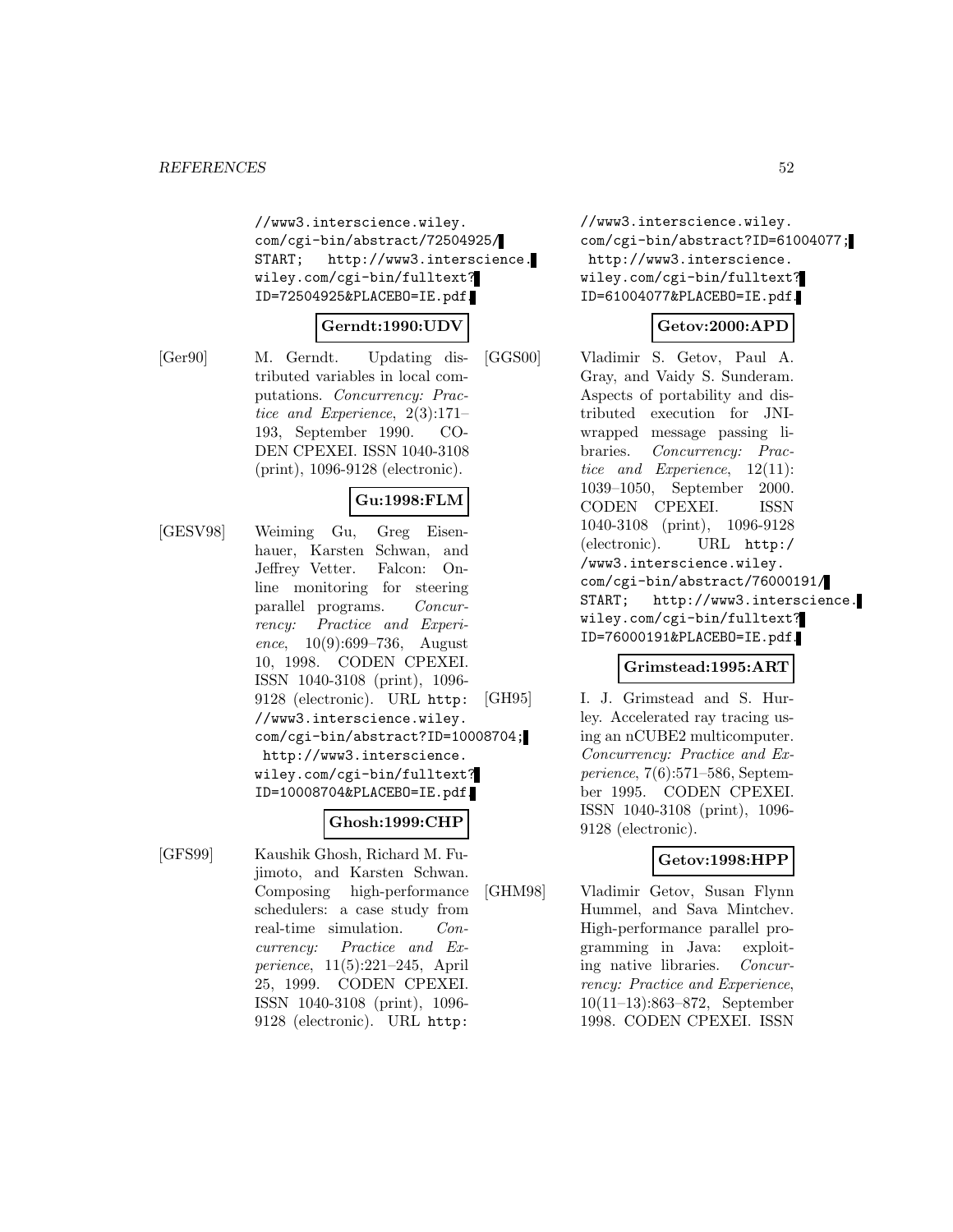1040-3108 (print), 1096-9128 (electronic). URL http:/ /www3.interscience.wiley. com/cgi-bin/abstract?ID=10050396; http://www3.interscience. wiley.com/cgi-bin/fulltext? ID=10050396&PLACEBO=IE.pdf. Special Issue: Java for Highperformance Network Computing.

# **Gupta:1998:TOC**

[GHSJ98] S. K. S. Gupta, C.-H. Huang, P. Sadayappan, and R. W. Johnson. A technique for overlapping computation and communication for block recursive algorithms. Concurrency: Practice and Experience,  $10(2):73-90$ , February 1998. CODEN CPEXEI. ISSN 1040-3108 (print), 1096-9128 (electronic). URL http:/ /www3.interscience.wiley. com/cgi-bin/abstract?ID=5367; http://www3.interscience. wiley.com/cgi-bin/fulltext? ID=5367&PLACEBO=IE.pdf.

# **Gimenez:1997:BJM**

[GHvdGV97] D. Giménez, V. Hernández, R. van de Geijn, and A. M. Vidal. A block Jacobi method on a mesh of processors. Concurrency: Practice and Experience, 9(5):391–411, May 1997. CODEN CPEXEI. ISSN 1040-3108 (print), 1096-9128 (electronic). URL http:/ /www3.interscience.wiley. com/cgi-bin/abstract?ID=13866; http://www3.interscience.

wiley.com/cgi-bin/fulltext? ID=13866&PLACEBO=IE.pdf.

## **Gorton:1996:RPS**

Ian Gorton, Innes Jelly, Jonathan Gray, and Toong Shoon Chan. Reliable parallel software construction using PARSE. Concurrency: Practice and Experience, 8(2):125–146, March 1996. CODEN CPEXEI. ISSN 1040-3108 (print), 1096-9128 (electronic). URL http:/ /www3.interscience.wiley. com/cgi-bin/abstract?ID=23269.

## **Germain:1996:VAM**

[GLV96] Daniel Germain, Denis Laurendeau, and Guy Vézina. Visibility analysis on a massively data-parallel computer. Concurrency: Practice and Experience, 8(6):475–487, July 1996. CODEN CPEXEI. ISSN 1040-3108 (print), 1096-9128 (electronic). URL http:/ /www3.interscience.wiley. com/cgi-bin/abstract?ID=23288.

## **Gebremedhin:2000:SPG**

[GM00] Assefaw Hadish Gebremedhin and Fredrik Manne. Scalable parallel graph coloring algorithms. Concurrency: Practice and Experience, 12 (12):1131–1146, October 2000. CODEN CPEXEI. ISSN 1040-3108 (print), 1096-9128 (electronic). URL http:/ /www3.interscience.wiley. com/cgi-bin/abstract/76500356/ START; http://www3.interscience.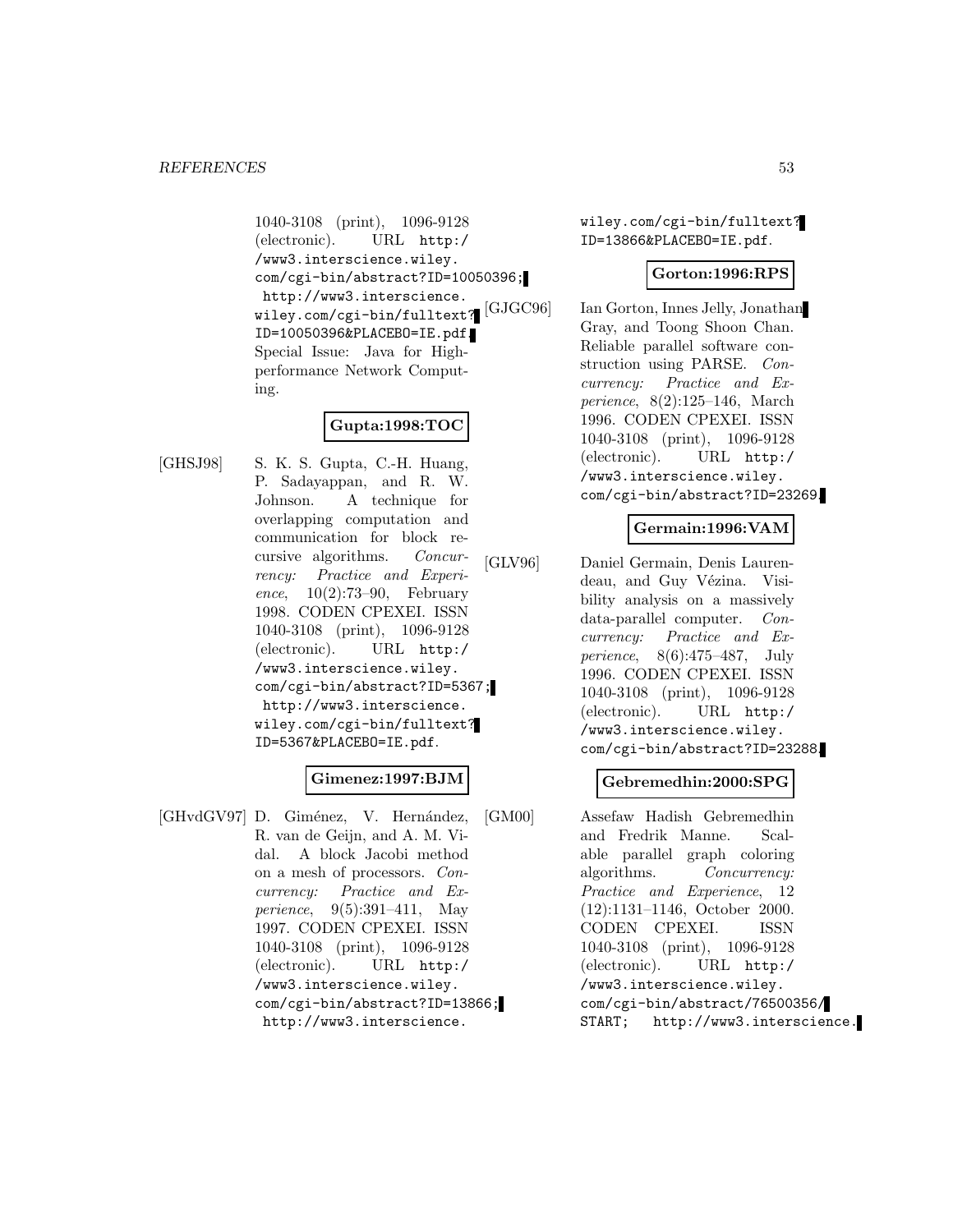wiley.com/cgi-bin/fulltext? ID=76500356&PLACEBO=IE.pdf.

#### **Gerogiannis:1989:HCD**

[GOJ89] D. C. Gerogiannis, S. C. Orphanoudakis, and S. L. Johnsson. Histogram computation on distributed memory architectures. Concurrency: Practice and Experience, 1(2):219– 238, December 1989. CO-DEN CPEXEI. ISSN 1040-3108 (print), 1096-9128 (electronic).

# **Gil:2000:PVT**

[GOM00] C. Gil, J. Ortega, and M. G. Montoya. Parallel VLSI test in a shared-memory multiprocessor. Concurrency: Practice and Experience, 12(5): 311–326, April 25, 2000. CODEN CPEXEI. ISSN 1040-3108 (print), 1096-9128 (electronic). URL http:/ /www3.interscience.wiley. com/cgi-bin/abstract/72509236/ START; http://www3.interscience. wiley.com/cgi-bin/fulltext?  $\left[GRS^{+}97\right]$ ID=72509236&PLACEBO=IE.pdf.

## **Gorton:1993:PPD**

[Gor93] I. Gorton. Parallel program design using high-level Petri nets. Concurrency: Practice and Experience, 5(2):87–107, April 1993. CODEN CPEXEI. ISSN 1040-3108 (print), 1096- 9128 (electronic).

#### **Gladychev:1998:CRJ**

[GPO98] Pavel Gladychev, Ahmed Patel, and Donal O'Mahony. Cracking RC5 with Java applets. Concurrency: Practice and Experience, 10(11–13):1165–1171, September 1998. CODEN CPEXEI. ISSN 1040-3108 (print), 1096- 9128 (electronic). URL http: //www3.interscience.wiley. com/cgi-bin/abstract?ID=10050408; http://www3.interscience. wiley.com/cgi-bin/fulltext? ID=10050408&PLACEBO=IE.pdf. Special Issue: Java for Highperformance Network Computing.

## **Grabienski:1991:DPM**

[Gra91] P. Grabienski. DACAPO-III: Parallel multilevel hardware simulation on transputers. Concurrency: Practice and Experience, 3(4):381–386, August 1991. CODEN CPEXEI. ISSN 1040-3108 (print), 1096- 9128 (electronic).

#### **George:1997:ASS**

Felicity George, Nicholas Radcliffe, Mark Smith, Mark Birkin, and Martin Clarke. Algorithms for solving a spatial optimisation problem on a parallel computer. Concurrency: Practice and Experience, 9(8):753–780, August 1997. CODEN CPEXEI. ISSN 1040-3108 (print), 1096- 9128 (electronic). URL http: //www3.interscience.wiley. com/cgi-bin/abstract?ID=13888; http://www3.interscience. wiley.com/cgi-bin/fulltext? ID=13888&PLACEBO=IE.pdf.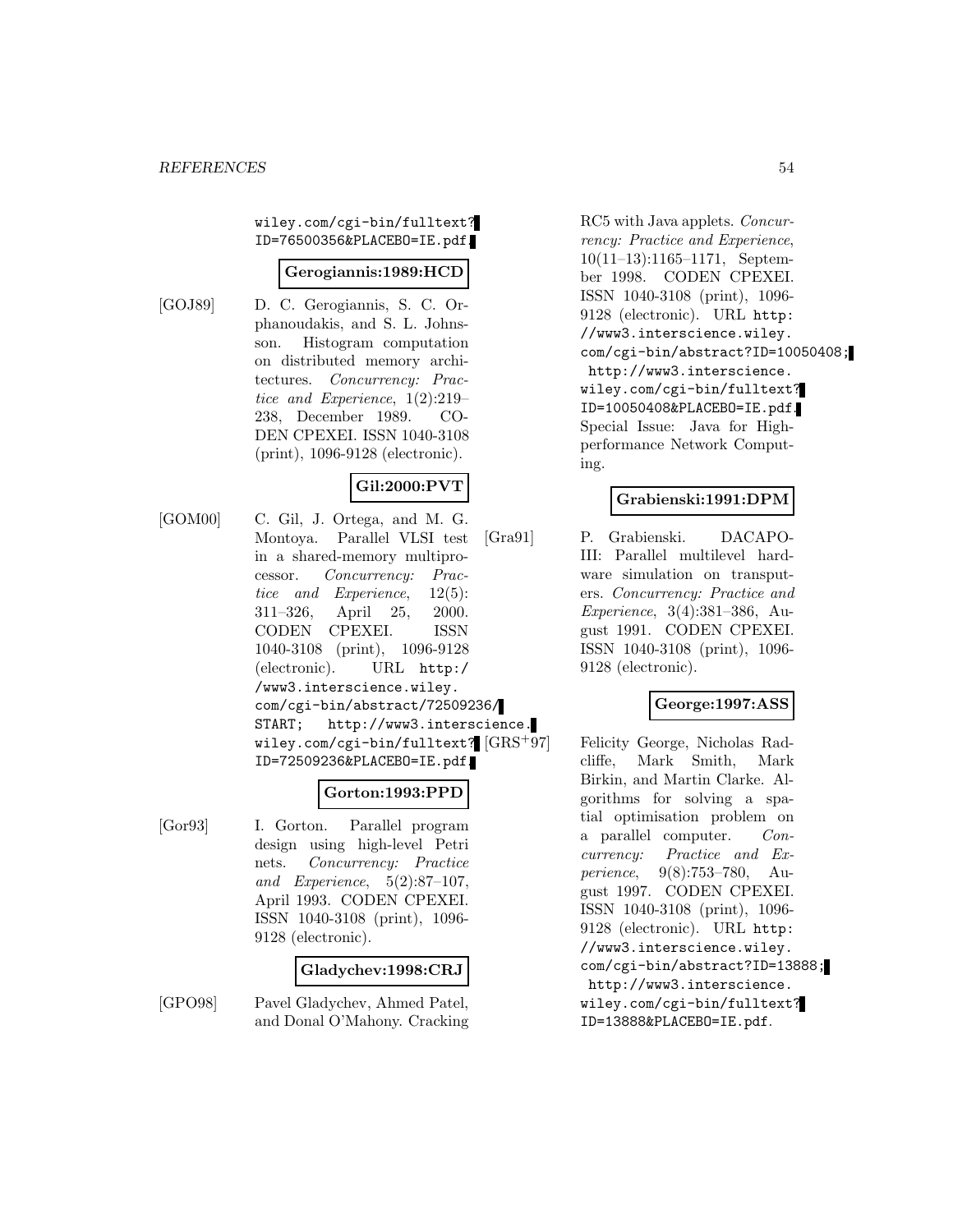## **Geist:1992:NBC**

- 
- [GS92] G. A. Geist and V. S. Sunderam. Network-based concurrent computing on the PVM system. Concurrency: Practice and Experience, 4(4):293–311, June 1992. CODEN CPEXEI. ISSN 1040-3108 (print), 1096- 9128 (electronic).

## **Garg:1997:PMD**

[GS97a] V. Garg and D. E. Schimmel. Performance modeling of dense Cholesky factorization on the MasPar MP-2. Concurrency: Practice and Experience, 9(7):697–719, July 1997. CODEN CPEXEI. ISSN 1040-3108 (print), 1096-9128 (electronic). URL http:/ /www3.interscience.wiley. com/cgi-bin/abstract?ID=1388fGTV98 http://www3.interscience. wiley.com/cgi-bin/fulltext? ID=13885&PLACEBO=IE.pdf.

## **Gray:1997:IDC**

[GS97b] Paul A. Gray and Vaidy S. Sunderam. IceT: distributed computing and Java. Concurrency: Practice and Experience,  $9(11):1161-1167$ , November 1997. CODEN CPEXEI. ISSN 1040-3108 (print), 1096- 9128 (electronic). URL http: //www3.interscience.wiley. com/cgi-bin/abstract?ID=13820; http://www3.interscience. wiley.com/cgi-bin/fulltext? ID=13820&PLACEBO=IE.pdf. Special Issue: Java for computational science and engineering — simulation and modeling II.

## **Gray:1998:NLB**

[GS98] Paul A. Gray and Vaidy S. Sunderam. Native-languagebased distributed computing across network and filesystem boundaries. Concurrency: Practice and Experience, 10(11–13):901–909, September 1998. CODEN CPEXEI. ISSN 1040-3108 (print), 1096-9128 (electronic). URL http:/ /www3.interscience.wiley. com/cgi-bin/abstract?ID=10050397; http://www3.interscience. wiley.com/cgi-bin/fulltext? ID=10050397&PLACEBO=IE.pdf. Special Issue: Java for Highperformance Network Computing.

## **Glossner:1998:JSP**

John Glossner, Jesse Thilo, and Stamatis Vassiliadis. Java signal processing: FFTs with bytecodes. Concurrency: Practice and Experience, 10(11–13): 1173–1178, September 1998. CODEN CPEXEI. ISSN 1040-3108 (print), 1096-9128 (electronic). URL http:/ /www3.interscience.wiley. com/cgi-bin/abstract?ID=10050412; http://www3.interscience. wiley.com/cgi-bin/fulltext? ID=10050412&PLACEBO=IE.pdf. Special Issue: Java for Highperformance Network Computing.

#### **Guerraoui:2000:SIE**

[Gue00] Rachid Guerraoui. Special issue: European Conference on Object-oriented Program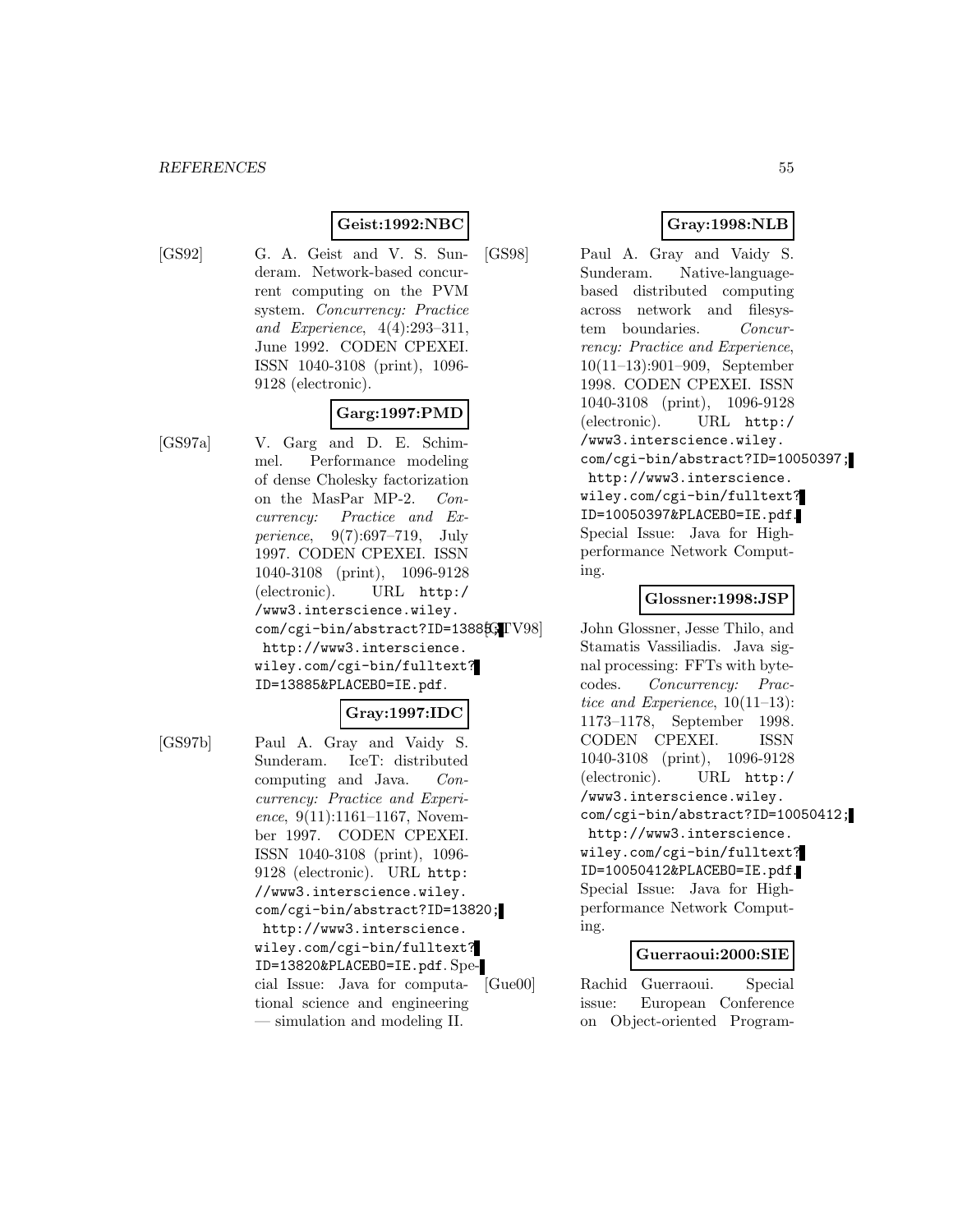ming 1999. Concurrency: Practice and Experience, 12 (14):1345, December 10, 2000. CODEN CPEXEI. ISSN 1040-3108 (print), 1096-9128 (electronic). URL http:/ /www3.interscience.wiley. com/cgi-bin/abstract/76500718/ START; http://www3.interscience. wiley.com/cgi-bin/fulltext? ID=76500718&PLACEBO=IE.pdf.

#### **Grimshaw:1993:NPG**

[GWP93] A. S. Grimshaw, E. A. West, and W. R. Pearson. No pain and gain! — experiences with Mentat on a biological application. Concurrency: Practice and Experience, 5(4):309–328, June 1993. CODEN CPEXEI. ISSN 1040-3108 (print), 1096- 9128 (electronic).

## **Haupt:2000:GSU**

[HAFY00] Tomasz Haupt, Erol Akarsu, Geoffrey Fox, and Choon-Han Youn. The Gateway system: uniform Web based access to remote resources. Concurrency: Practice and Experience, 12(8):629–642, July 2000. CODEN CPEXEI. ISSN 1040-3108 (print), 1096-9128 (electronic). URL http:/ /www3.interscience.wiley. com/cgi-bin/abstract/72516219/ START; http://www3.interscience. wiley.com/cgi-bin/fulltext? ID=72516219&PLACEBO=IE.pdf.

**Hummel:1997:AJB**

[HAKN97] Joseph Hummel, Ana Azevedo, David Kolson, and Alexandru Nicolau. Annotating the Java bytecodes in support of optimization. Concurrency: Practice and Experience, 9(11):1003-1016, November 1997. CODEN CPEXEI. ISSN 1040-3108 (print), 1096- 9128 (electronic). URL http: //www3.interscience.wiley. com/cgi-bin/abstract?ID=13830; http://www3.interscience. wiley.com/cgi-bin/fulltext? ID=13830&PLACEBO=IE.pdf. Special Issue: Java for computational science and engineering — simulation and modeling II.

## **Hansen:1993:MPC**

[Han93a] Per Brinch Hansen. Model programs for computational science: A programming methodology for multicomputers. Concurrency: Practice and Experience, 5(5):407–423, August 1993. CODEN CPEXEI. ISSN 1040-3108 (print), 1096-9128 (electronic).

# **Hansen:1993:PCA**

[Han93b] Per Brinch Hansen. Parallel cellular automata: A model program for computational science. Concurrency: Practice and Experience, 5(5):425–448, August 1993. CODEN CPEXEI. ISSN 1040-3108 (print), 1096-9128 (electronic).

## **Hansen:1994:DHS**

[Han94a] P. Brinch Hansen. Do hypercubes sort faster than tree machines? Concurrency: Practice and Experience, 6(2):143–151,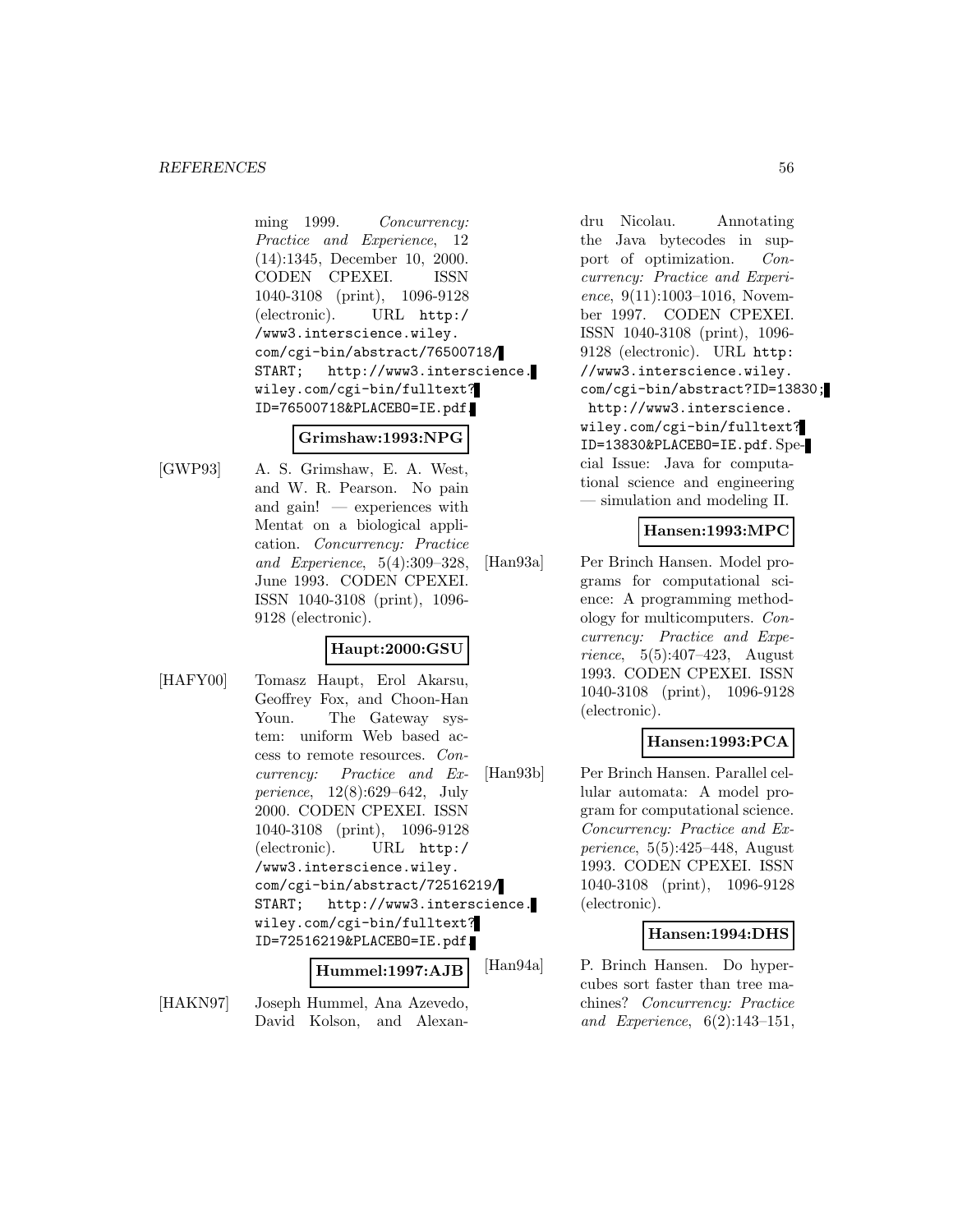April 1994. CODEN CPEXEI. ISSN 1040-3108 (print), 1096- 9128 (electronic).

#### **Hansen:1994:SPL**

[Han94b] P. Brinch Hansen. SuperPas $cal - a$  publication language for parallel scientific computing. Concurrency: Practice and Experience, 6(5):461–483, August 1994. CODEN CPEXEI. ISSN 1040-3108 (print), 1096- 9128 (electronic).

## **Hansen:1998:CGS**

[Han98] Per Brinch Hansen. Conjugate gradient solution of linear equations. Concurrency: Practice and Experience, 10(2):139–156, February 1998. CODEN CPEXEI. ISSN 1040-3108 (print), 1096- 9128 (electronic). URL http: //www3.interscience.wiley. com/cgi-bin/abstract?ID=5370; http://www3.interscience. wiley.com/cgi-bin/fulltext? ID=5370&PLACEBO=IE.pdf.

#### **Hansen:2000:LEP**

[Han00] Per Brinch Hansen. Letter to the Editor: 'Parallelism and recursion in message passing libraries: An efficient methodology', C. Rodríguez, F. de Sande, C. León and L. García, Concurrency: Practice and Experience 1999; 11(7):355–365. Concurrency: Practice and Experience, 12(15):1511–1513, December 25, 2000. CODEN CPEXEI. ISSN 1040-3108 (print), 1096- 9128 (electronic). URL http:

//www3.interscience.wiley. com/cgi-bin/abstract/76505649/ START; http://www3.interscience. wiley.com/cgi-bin/fulltext? ID=76505649&PLACEBO=IE.pdf. See [RSLG99, Leó00].

## **Hisley:2000:PPE**

[HASnP00] Dixie Hisley, Gagan Agrawal, Punyam Satya-narayana, and Lori Pollock. Porting and performance evaluation of irregular codes using OpenMP. Concurrency: Practice and Experience, 12(12):1241–1259, October 2000. CODEN CPEXEI. ISSN 1040-3108 (print), 1096- 9128 (electronic). URL http: //www3.interscience.wiley. com/cgi-bin/abstract/76500349/ START; http://www3.interscience. wiley.com/cgi-bin/fulltext? ID=76500349&PLACEBO=IE.pdf.

## **Hu:1998:OMA**

[HBE98] Y. F. Hu, R. J. Blake, and D. R. Emerson. An optimal migration algorithm for dynamic load balancing. Concurrency: Practice and Experience, 10(6):467–483, May 1998. CODEN CPEXEI. ISSN 1040-3108 (print), 1096- 9128 (electronic). URL http: //www3.interscience.wiley. com/cgi-bin/abstract?ID=5389; http://www3.interscience. wiley.com/cgi-bin/fulltext? ID=5389&PLACEBO=IE.pdf.

#### **Heber:2000:SAW**

[HBG00] Gerd Heber, Rupak Biswas, and Guang R. Gao. Selfavoiding walks over adaptive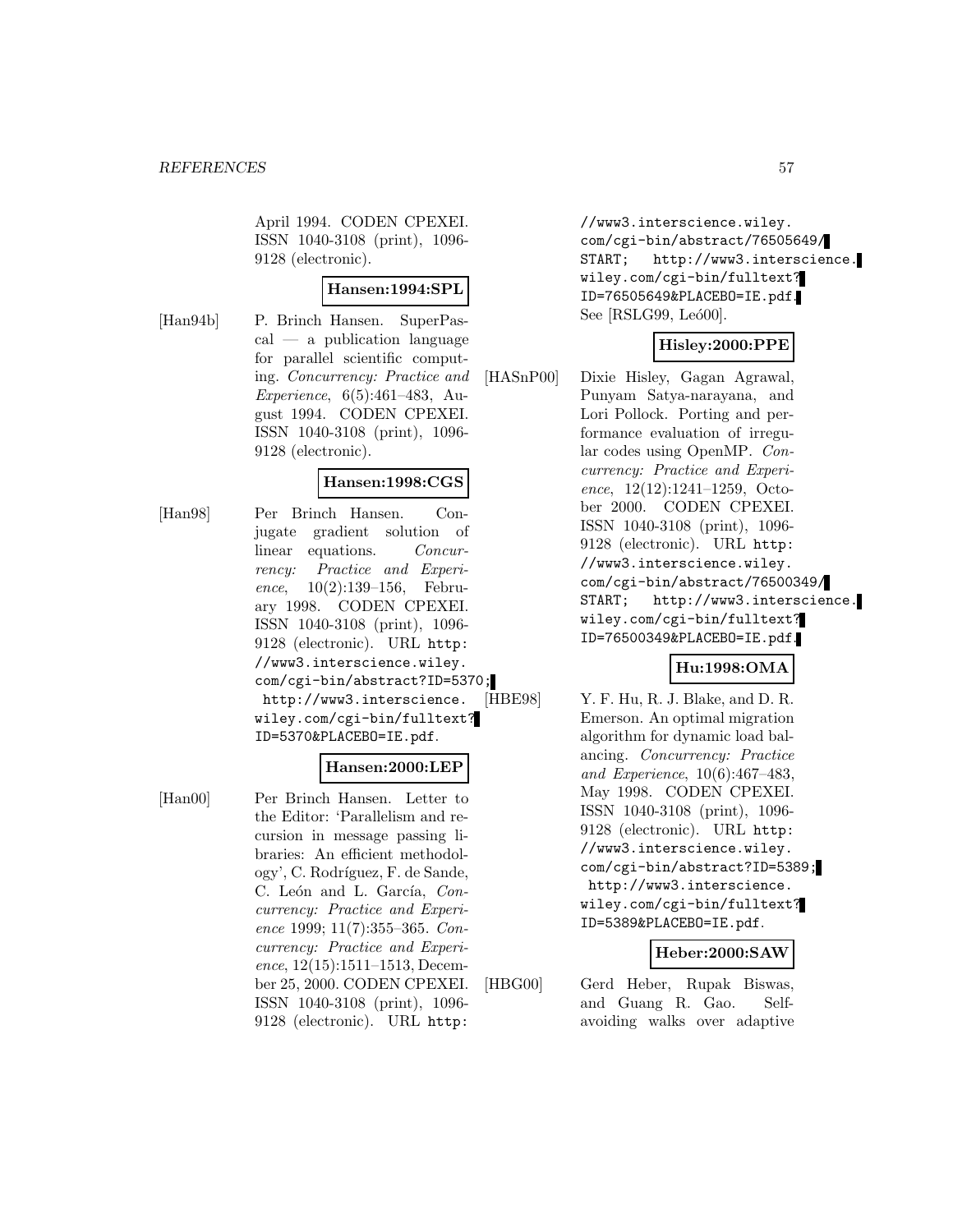unstructured grids. Concurrency: Practice and Experience, 12(2-3):85–109, February– March 2000. CODEN CPEXEI. ISSN 1040-3108 (print), 1096- 9128 (electronic). URL http: //www3.interscience.wiley. com/cgi-bin/abstract/72504929/ START; http://www3.interscience. wiley.com/cgi-bin/fulltext? ID=72504929&PLACEBO=IE.pdf.

## **Hartenstein:1996:HPC**

[HBKR96] Reiner W. Hartenstein, Jürgen Becker, Rainer Kress, and Helmut Reinig. High-performance computing using a reconfigurable accelerator. Concurrency: Practice and Experience, 8(6):429–443, July 1996. CODEN CPEXEI. ISSN 1040-3108 (print), 1096-9128 (electronic). URL http:/ /www3.interscience.wiley. com/cgi-bin/abstract?ID=23286.

## **Heiss:1996:PMP**

[HD96] Hans-Ulrich Heiss and Marcus Dormanns. Partitioning and mapping of parallel programs by self-organization. Concurrency: Practice and Experience, 8(9):685–706, November 1996. CODEN CPEXEI. ISSN 1040-3108 (print), 1096- 9128 (electronic). URL http: //www3.interscience.wiley. com/cgi-bin/abstract?ID=23304.

#### **Hodgson:2000:ESO**

[HDF00] S. Hodgson, N. Dunstan, and I. Fris. Extended semaphore operations. Concurrency: Prac-

tice and Experience, 12(15): 1495–1509, December 25, 2000. CODEN CPEXEI. ISSN 1040-3108 (print), 1096-9128 (electronic). URL http:/ /www3.interscience.wiley. com/cgi-bin/abstract/76505646/ START; http://www3.interscience. wiley.com/cgi-bin/fulltext? ID=76505646&PLACEBO=IE.pdf.

## **Helin:1993:PAC**

[Hel93] Jukka Helin. Performance analysis of the CM-2, a massively parallel SIMD computer. Concurrency: Practice and Experience,  $5(1):71-85$ , February 1993. CODEN CPEXEI. ISSN 1040-3108 (print), 1096-9128 (electronic).

#### **Hobbs:1999:CPC**

[HG99] M. Hobbs and A. Goscinski. A concurrent process creation service to support SPMD based parallel processing on COWs. Concurrency: Practice and Experience, 11(13):803–821, November 1999. CODEN CPEXEI. ISSN 1040-3108 (print), 1096- 9128 (electronic). URL http: //www3.interscience.wiley. com/cgi-bin/abstract/67500118/ START; http://www3.interscience. wiley.com/cgi-bin/fulltext? ID=67500118&PLACEBO=IE.pdf.

## **Hui:1996:SPP**

[HHA96] Chi-Chung Hui, Mounir Hamdi, and Ishfaq Ahmad. SPEED: A parallel platform for solving and predicting the performance of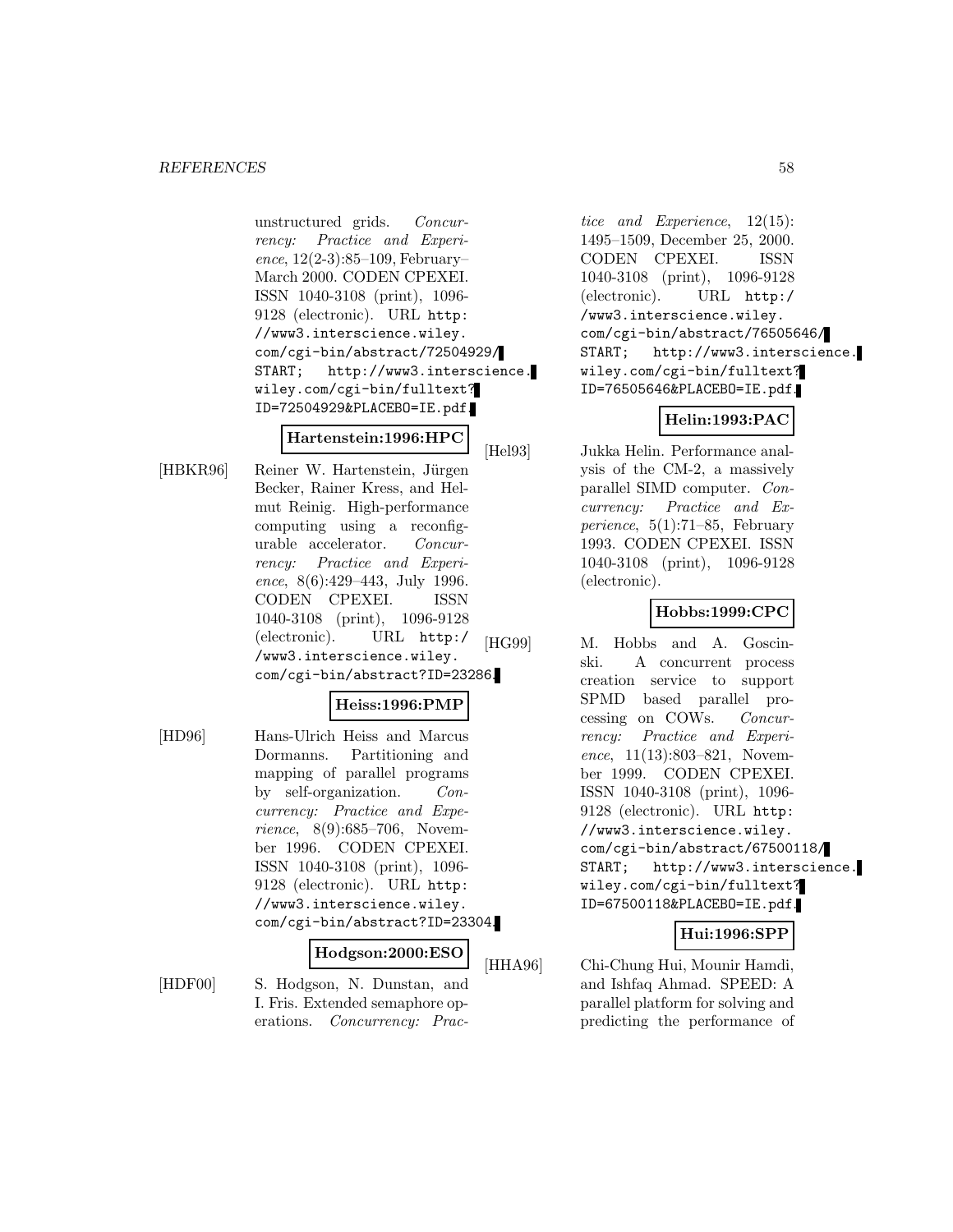PDEs on distributed systems. Concurrency: Practice and Experience, 8(7):537–568, September 1996. CODEN CPEXEI. ISSN 1040-3108 (print), 1096- 9128 (electronic). URL http: //www3.interscience.wiley. com/cgi-bin/abstract?ID=23294.

# **Hey:1995:GDM**

[HHGW95] A. J. G. Hey, R. Hockney, V. Getov, and I. Wolton. The Genesis distributed memory benchmarks. Part 2: COMMS1, TRANS1, FFT1 and QCD2 benchmarks on the SUPRENUM and IPSC/860 computers. Concurrency: Practice and Experience, 7(6):543–570, September 1995. CODEN CPEXEI. ISSN 1040-3108 (print), 1096- 9128 (electronic).

## **Hameed:1997:CRC**

[HHKP97] F. Hameed, S. E. Hambrusch, A. A. Khokhar, and J. N. Patel. Contour ranking on coarse grained machines: a case study for low-level vision computations. Concurrency: Practice and Experience, 9(3):203–221, March 1997. CODEN CPEXEI. ISSN 1040-3108 (print), 1096- 9128 (electronic). URL http: //www3.interscience.wiley. com/cgi-bin/abstract?ID=13857; http://www3.interscience. wiley.com/cgi-bin/fulltext? ID=13857&PLACEBO=IE.pdf.

# **Hartel:1995:TPF**

[HHLM95] P. H. Hartel, R. F. H. Hofman, K. G. Langendoen, and H. L. Muller. A toolkit for parallel functional programming. Concurrency: Practice and Experience, 7(8):765–793, December 1995. CODEN CPEXEI. ISSN 1040-3108 (print), 1096- 9128 (electronic).

# **Hinrichs:1997:CRM**

[Hin97] S. Hinrichs. Connection resource management for compilergenerated communication. Concurrency: Practice and Experience, 9(2):85–112, February 1997. CODEN CPEXEI. ISSN 1040-3108 (print), 1096- 9128 (electronic). URL http: //www3.interscience.wiley. com/cgi-bin/abstract?ID=13850; http://www3.interscience. wiley.com/cgi-bin/fulltext? ID=13850&PLACEBO=IE.pdf.

## **Hamalainen:1997:PRK**

[HKSK97] Timo Hämäläinen, Harri Klapuri, Jukka Saarinen, and Kimmo Kaski. Parallel realizations of Kanerva's sparse distributed memory on a treeshaped computer. *Concur*rency: Practice and Experience, 9(9):877–896, September 1997. CODEN CPEXEI. ISSN 1040-3108 (print), 1096- 9128 (electronic). URL http: //www3.interscience.wiley. com/cgi-bin/abstract?ID=13895; http://www3.interscience. wiley.com/cgi-bin/fulltext? ID=13895&PLACEBO=IE.pdf.

# **Hamidzadeh:1995:DST**

[HLA95] B. Hamidzadeh, D. J. Lilja,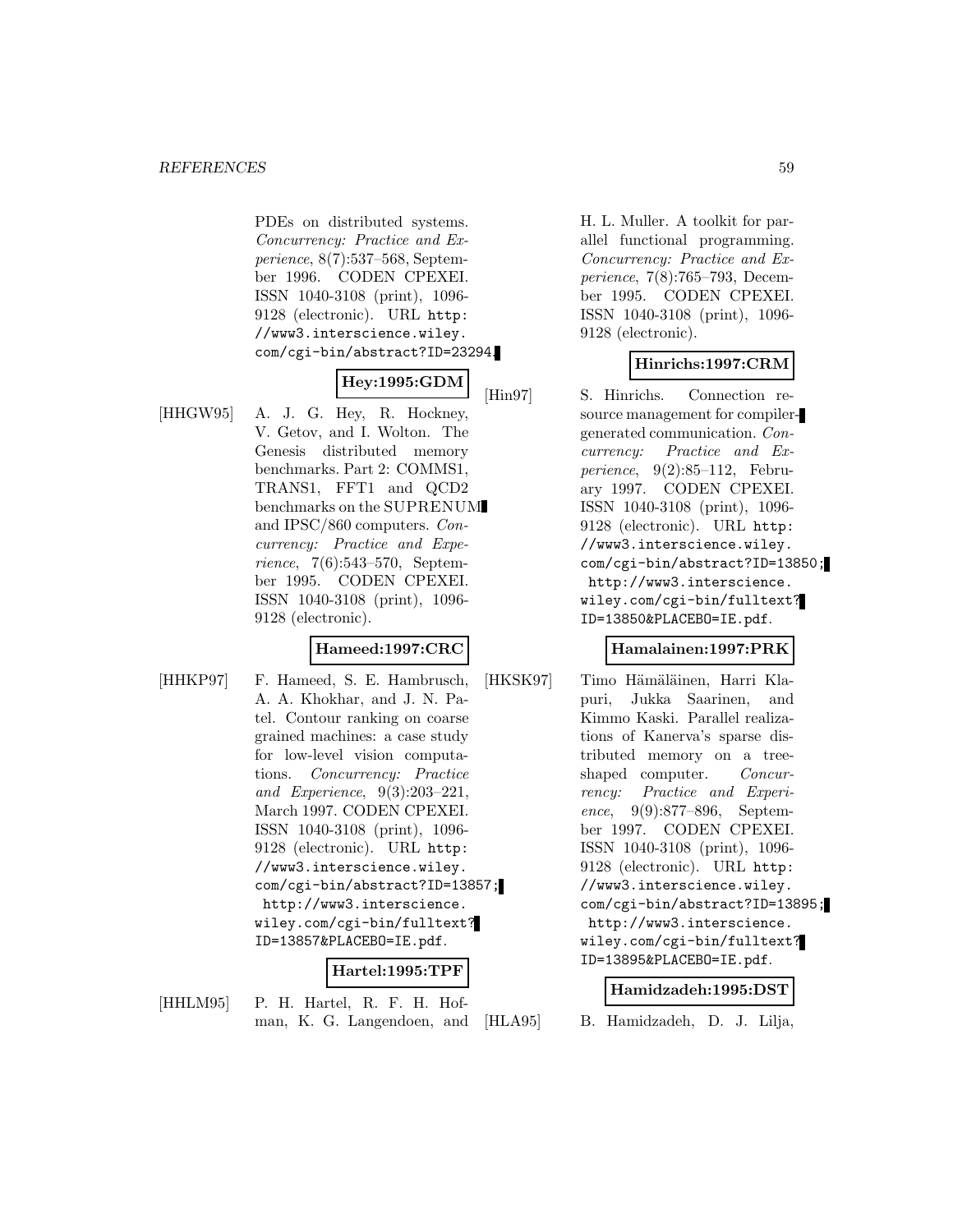and Y. Atif. Dynamic scheduling techniques for heterogeneous computing systems. Concurrency: Practice and Experience, 7(7):633–652, October 1995. CODEN CPEXEI. ISSN 1040-3108 (print), 1096- 9128 (electronic).

#### **Huss-Lederman:1994:MMI**

[HLJTZ94] S. Huss-Lederman, E. M. Jacobson, A. Tsao, and G. Zhang. Matrix multiplication on the Intel Touchstone Delta. Concurrency: Practice and Experience, 6(7):571–594, October 1994. CODEN CPEXEI. ISSN 1040-3108 (print), 1096- 9128 (electronic).

#### **Hoogerbrugge:1995:ENP**

[HM95] P. Hoogerbrugge and R. Mirchandaney. Experiences with networked parallel computing. Concurrency: Practice and Experience,  $7(1):1-16$ , February 1995. CODEN CPEXEI. ISSN 1040-3108 (print), 1096-9128 (electronic).

## **Hall:1998:APC**

[HM98] Mary W. Hall and Margaret Martonosi. Adaptive parallelism in compiler-parallelized code. Concurrency: Practice and Experience, 10(14): 1235–1250, December 10, 1998. CODEN CPEXEI. ISSN 1040-3108 (print), 1096-9128 (electronic). URL http:/ /www3.interscience.wiley. com/cgi-bin/abstract?ID=40005934; http://www3.interscience.

wiley.com/cgi-bin/fulltext? ID=40005934&PLACEBO=IE.pdf.

#### **Heydon:2000:PLJ**

[HN00] Allan Heydon and Marc Najork. Performance limitations of the Java core libraries. Concurrency: Practice and Experience, 12(6):363–373, May 2000. CODEN CPEXEI. ISSN 1040-3108 (print), 1096-9128 (electronic). URL http:/ /www3.interscience.wiley. com/cgi-bin/abstract/72515723/ START; http://www3.interscience. wiley.com/cgi-bin/fulltext? ID=72515723&PLACEBO=IE.pdf.

#### **Hardwick:1997:ISW**

[HNS97a] Jonathan C. Hardwick, Girija Narlikar, and Jay Sipelstein. Interactive simulations on the Web: compiling N ESL into Java. Concurrency: Practice and Experience, 9(11):1075-1089, November 1997. CODEN CPEXEI. ISSN 1040-3108 (print), 1096- 9128 (electronic). URL http: //www3.interscience.wiley. com/cgi-bin/abstract?ID=13829; http://www3.interscience. wiley.com/cgi-bin/fulltext? ID=13829&PLACEBO=IE.pdf. Special Issue: Java for computational science and engineering — simulation and modeling II.

## **Hummel:1997:SPJ**

[HNS97b] Susan Flynn Hummel, Ton Ngo, and Harini Srinivasan. SPMD programming in Java. Concurrency: Practice and Ex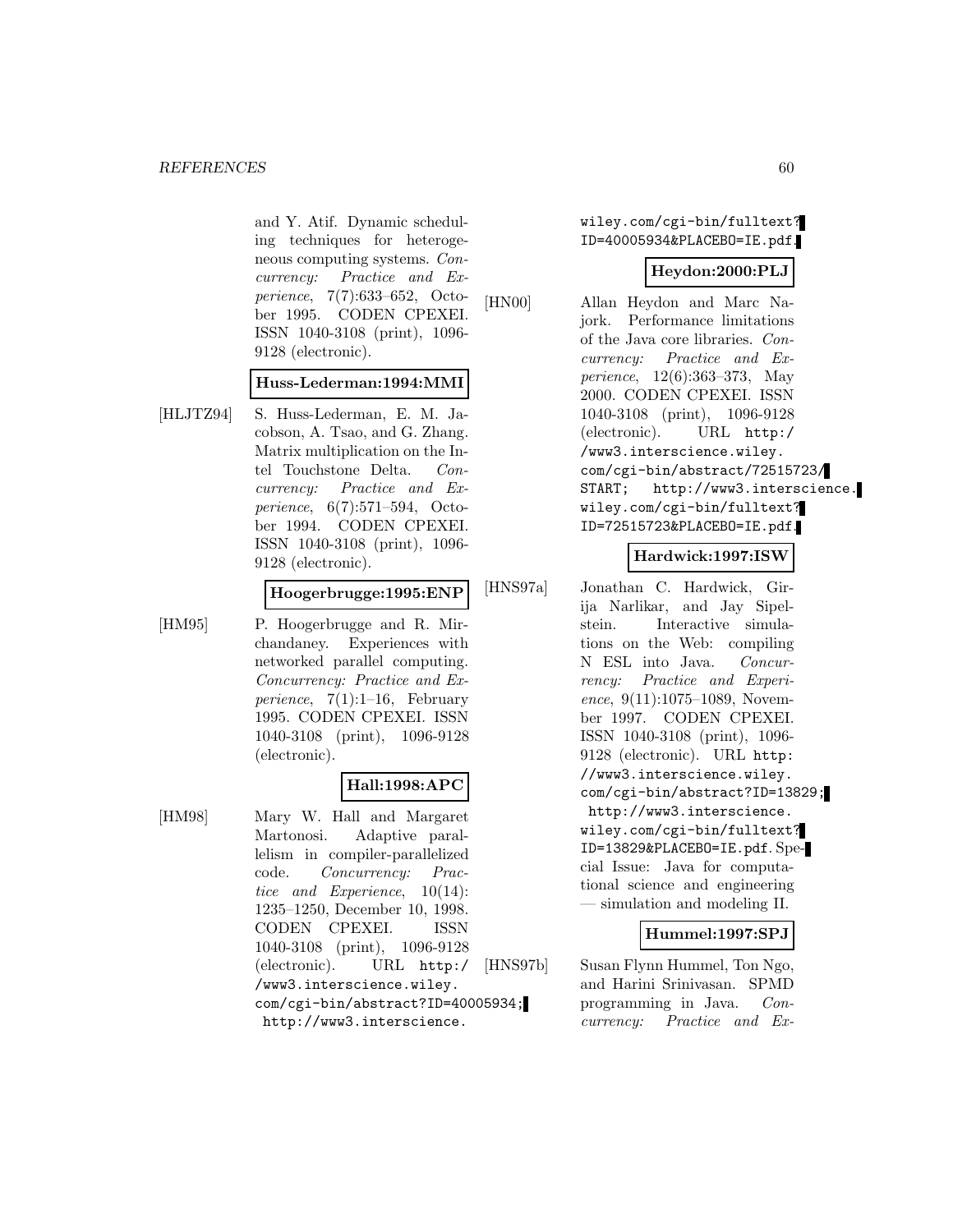perience, 9(6):621–631, June 1997. CODEN CPEXEI. ISSN 1040-3108 (print), 1096-9128 (electronic). URL http:/ /www3.interscience.wiley. com/cgi-bin/abstract?ID=13879;<br>http://www.interacionee [HS90] http://www3.interscience. wiley.com/cgi-bin/fulltext? ID=13879&PLACEBO=IE.pdf.

# **Hoare:1991:TOP**

[Hoa91] C. A. R. Hoare. The transputer and occam: A personal story. Concurrency: Practice and Experience, 3(4):249–264, August 1991. CODEN CPEXEI. ISSN 1040-3108 (print), 1096-9128 (electronic).

### **Hockney:1995:CS**

[Hoc95] R. W. Hockney. Computational similarity. Concurrency: Practice and Experience, 7(2): 147–166, April 1995. CO-DEN CPEXEI. ISSN 1040-3108 (print), 1096-9128 (electronic).

## **Hariri:1994:CSH**

[HPPF94] S. Hariri, J.-B. Park, M. Parashar, and G. C. Fox. Communication system for high-performance distributed computing. Concurrency: Practice and Experience, 6(4):251–270, June 1994. CO-DEN CPEXEI. ISSN 1040-3108 (print), 1096-9128 (electronic).

# **Ho:1992:ECP**

[HR92] C.-T. Ho and M. T. Raghunath. Efficient communication primitives on hypercubes. Concurrency: Practice and Experience, 4(6):427–457, September 1992. CODEN CPEXEI. ISSN 1040- 3108 (print), 1096-9128 (electronic).

# **Hanson:1990:SPP**

F. B. Hanson and D. C. Sorensen. The SCHEDULE parallel programming package with recycling job queues and iterated dependency graphs. Concurrency: Practice and Experience, 2(1):33–54, March 1990. CODEN CPEXEI. ISSN 1040-3108 (print), 1096-9128 (electronic).

## **Homer:1994:USS**

[HS94] P. T. Homer and R. D. Schlichting. Using Schooner to support distribution and heterogeneity in the Numerical Propulsion System Simulation project. Concurrency: Practice and Experience, 6(4):271–287, June 1994. CODEN CPEXEI. ISSN 1040-3108 (print), 1096-9128 (electronic).

## **Sun:1997:PCS**

[hSM97] Xian he Sun and Stuti Moitra. Performance comparison of a set of periodic and non-periodic tridiagonal solvers on SP2 and Paragon parallel computers. Concurrency: Practice and Experience, 9(8):781–801, August 1997. CODEN CPEXEI. ISSN 1040-3108 (print), 1096- 9128 (electronic). URL http: //www3.interscience.wiley. com/cgi-bin/abstract?ID=13889; http://www3.interscience.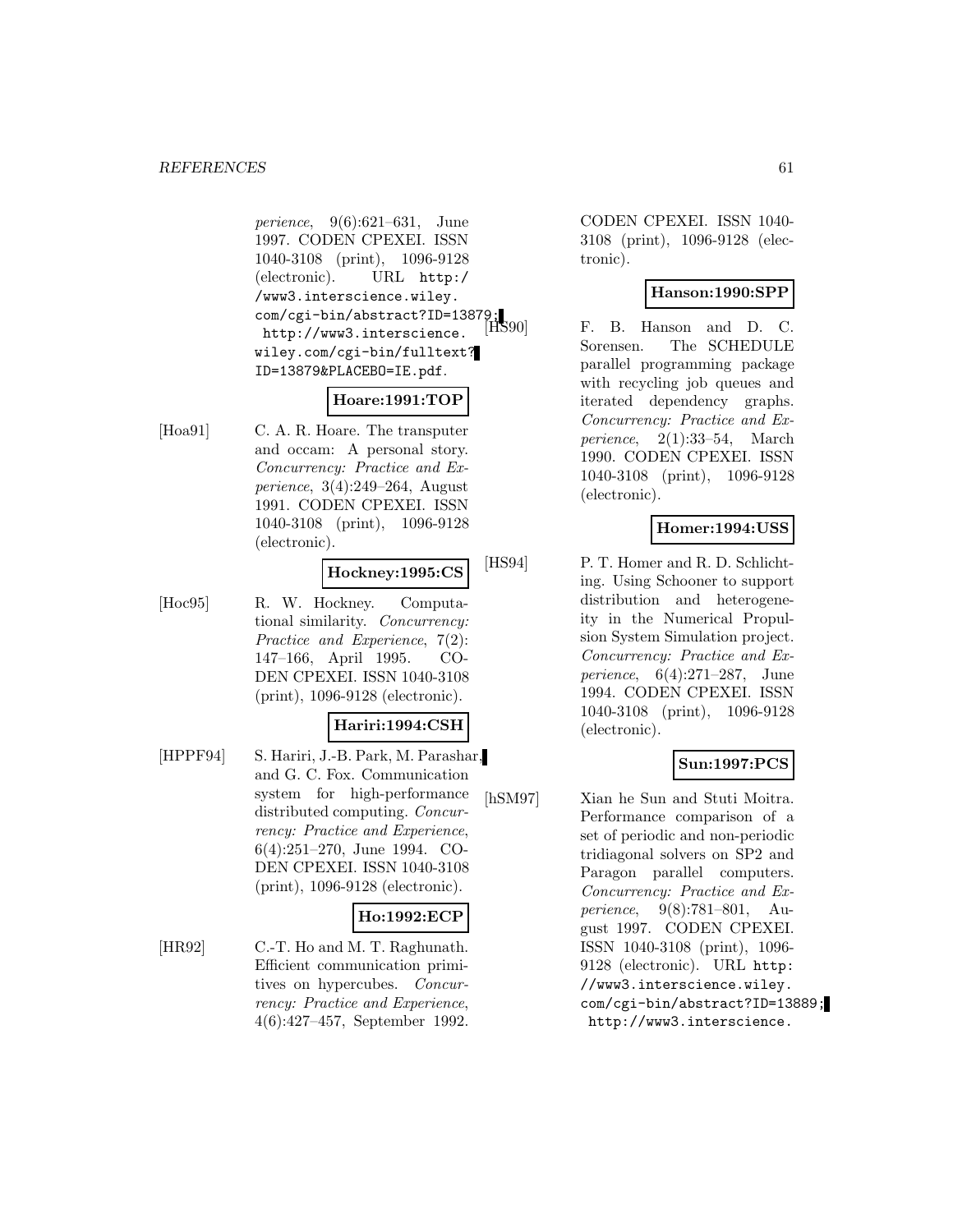wiley.com/cgi-bin/fulltext? ID=13889&PLACEBO=IE.pdf.

# **Hoekstra:1996:NGP**

 $[HSvdL+96]$  A. G. Hoekstra, P. M. A. Sloot, F. van der Linden, M. van Muiswinkel, J. J. J. Vesseur, and L. O. Hertzberger. Native and generic parallel programming environments on a transputer and a PowerPC platform. Concurrency: Practice and Experience, 8(1):19– 46, January 1996. CODEN CPEXEI. ISSN 1040-3108 (print), 1096-9128 (electronic). URL http://www.fwi.uva. nl/fwi/research/vg4/pwrs/ papers/archive/Hoekstra95\_ 1.ps.gz; http://www3.interscience. wiley.com/cgi-bin/abstract? ID=23257.

# **Hall:1991:RTD**

[HTM91] G. Hall, T. J. Terrell, and L. M. Murphy. The Radon transform on a dynamically switched transputer network. Concurrency: Practice and Experience, 3(4):315–323, August 1991. CODEN CPEXEI. ISSN 1040-3108 (print), 1096-9128 (electronic).

# **Hariri:1993:HDC**

[HV93] S. Hariri and A. Varma. Highperformance distributed computing: Promises and challenges. Concurrency: Practice and Experience, 5(4):233–238, June 1993. CODEN CPEXEI. ISSN 1040-3108 (print), 1096- 9128 (electronic).

# **Hopkins:1996:TDF**

[HW96] Tim Hopkins and Peter Welch. Transputer data-flow solution for systems of linear equations. Concurrency: Practice and Experience, 8(8):569–580, October 1996. CODEN CPEXEI. ISSN 1040-3108 (print), 1096- 9128 (electronic). URL http: //www3.interscience.wiley. com/cgi-bin/abstract?ID=23298.

# **Herlihy:2000:TTD**

[HW00] Maurice Herlihy and Michael P. Warres. A tale of two directories: implementing distributed shared objects in Java. Concurrency: Practice and Experience, 12(7):555–572, May 2000. CODEN CPEXEI. ISSN 1040-3108 (print), 1096-9128 (electronic). URL http:/ /www3.interscience.wiley. com/cgi-bin/abstract/72516215/ START; http://www3.interscience. wiley.com/cgi-bin/fulltext? ID=72516215&PLACEBO=IE.pdf.

# **Hauser:1992:PCA**

[HWPG92] J. Häuser, H. Wong, H. G. Paap, and W. Gentzsch. Parallel computing in aerospace using multi-block grids. Part 1: Application to grid generation. Concurrency: Practice and Experience, 4(5):357–376, August 1992. CODEN CPEXEI. ISSN 1040-3108 (print), 1096-9128 (electronic).

# **Hirano:1998:PEP**

[HYI98] Satoshi Hirano, Yoshiji Yasu, and Hirotaka Igarashi. Per-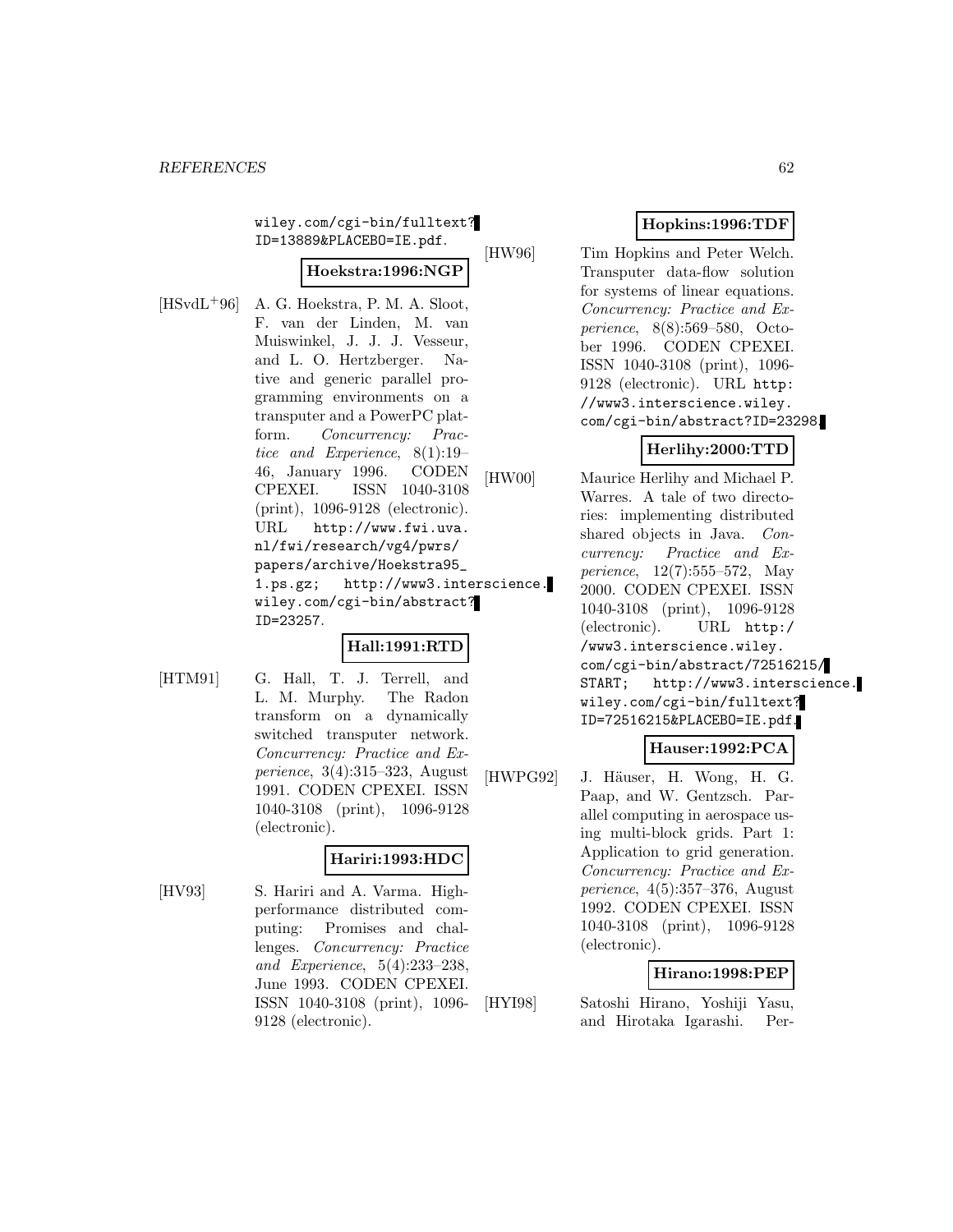formance evaluation of popular distributed object technologies for Java. Concurrency: Practice and Experience, 10(11–13):927–940, September 1998. CODEN CPEXEI. ISSN 1040-3108 (print), 1096-9128 (electronic). URL http:/ /www3.interscience.wiley. com/cgi-bin/abstract?ID=10050399; http://www3.interscience. wiley.com/cgi-bin/fulltext? ID=10050399&PLACEBO=IE.pdf. Special Issue: Java for Highperformance Network Computing.

## **Izatt:2000:ATE**

[ICB00] Matthew Izatt, Patrick Chan, and Tim Brecht. Ajents: towards an environment for parallel, distributed and mobile Java applications. Concurrency: Practice and Experience, 12(8):667–685, July 2000. CODEN CPEXEI. ISSN 1040-3108 (print), 1096-9128 (electronic). URL http:/ /www3.interscience.wiley. com/cgi-bin/abstract/72516221/ START; http://www3.interscience. wiley.com/cgi-bin/fulltext? ID=72516221&PLACEBO=IE.pdf.

# **Ishizaki:2000:DIE**

[IKY<sup>+</sup>00] Kazuaki Ishizaki, Motohiro Kawahito, Toshiaki Yasue, Mikio Takeuchi, Takeshi Ogasawara, Toshio Suganuma, Tamiya Onodera, Hideaki Komatsu, and Toshio Nakatani. Design, implementation, and evaluation of optimizations in a Java $^{TM}$  Just-In-Time compiler. Concurrency: Practice and Experience, 12(6):457–475, May 2000. CODEN CPEXEI. ISSN 1040-3108 (print), 1096- 9128 (electronic). URL http: //www3.interscience.wiley. com/cgi-bin/abstract/72515728/ START; http://www3.interscience. wiley.com/cgi-bin/fulltext? ID=72515728&PLACEBO=IE.pdf.

# **Jain:1998:DDO**

[JA98] Lalit Kumar Jain and Mark Abbott. DOVE: distributed objects based scientific visualization environment. Concurrency: Practice and Experience, 10(11–13):1087–1095, September 1998. CODEN CPEXEI. ISSN 1040-3108 (print), 1096- 9128 (electronic). URL http: //www3.interscience.wiley. com/cgi-bin/abstract?ID=10050410; http://www3.interscience. wiley.com/cgi-bin/fulltext? ID=10050410&PLACEBO=IE.pdf. Special Issue: Java for Highperformance Network Computing.

## **Judd:1998:DDO**

[JCS98] Glenn Judd, Mark Clement, and Quinn Snell. DOGMA: distributed object group metacomputing architecture. Concurrency: Practice and Experience, 10(11–13):977–983, September 1998. CODEN CPEXEI. ISSN 1040-3108 (print), 1096-9128 (electronic). URL http:/ /www3.interscience.wiley. com/cgi-bin/abstract?ID=10050409;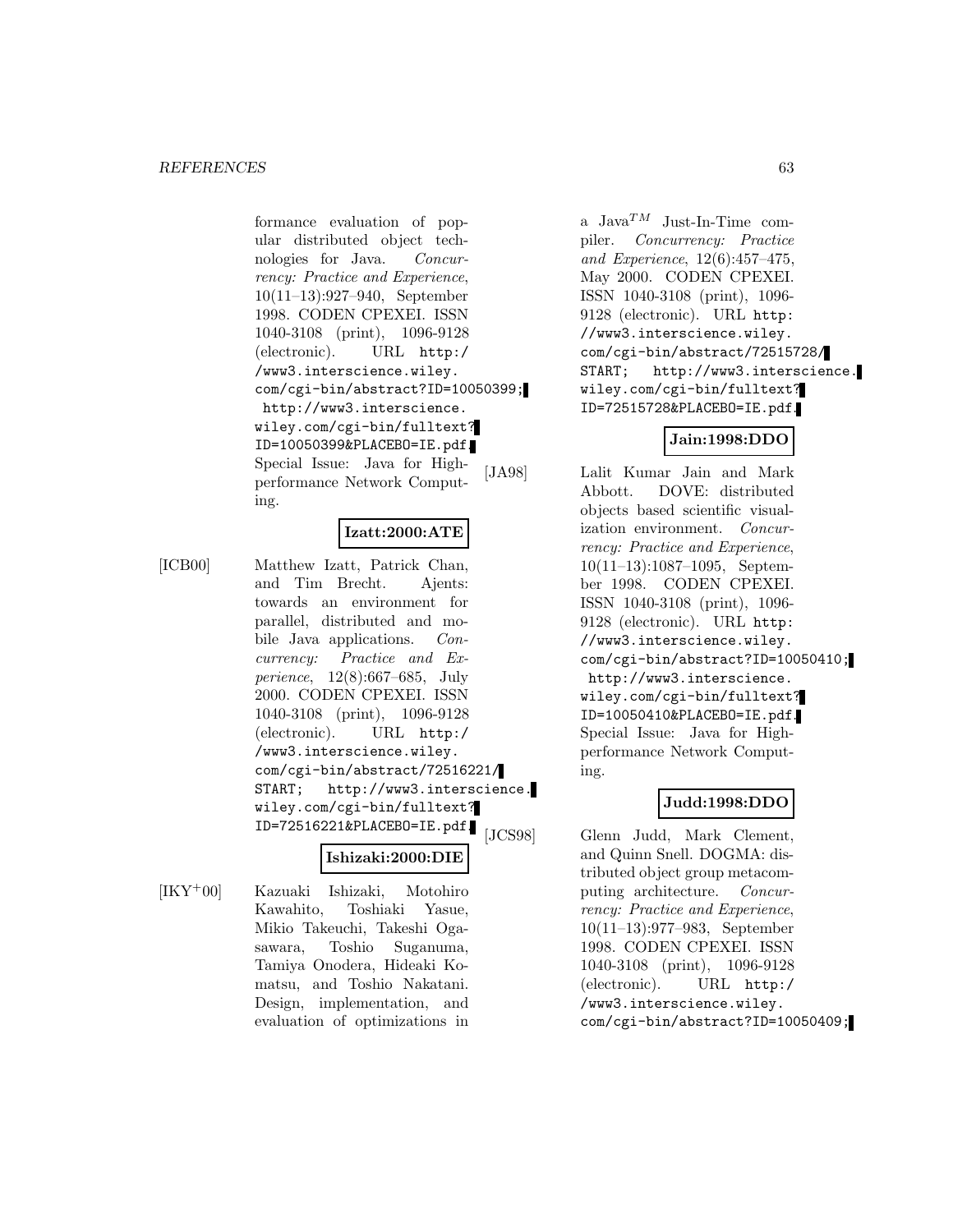http://www3.interscience. wiley.com/cgi-bin/fulltext? ID=10050409&PLACEBO=IE.pdf. Special Issue: Java for Highperformance Network Computing.

#### **Jagannathan:1997:GHL**

- 
- [JDA97] R. Jagannathan, C. Dodd, and I. Agi. GLU: A highlevel system for granular dataparallel programming. Concurrency: Practice and Experience, 9(1):63–83, January 1997. CODEN CPEXEI. ISSN 1040-3108 (print), 1096-9128 (electronic). URL http:/ /www3.interscience.wiley. com/cgi-bin/abstract?ID=13806; http://www3.interscience. wiley.com/cgi-bin/fulltext? ID=13806&PLACEBO=IE.pdf.

## **Justo:1999:APP**

[JDZW99] G. R. Ribeiro Justo, T. Delaitre, M. J. Zemerly, and S. C. Winter. Accurate performance prediction using visual prototypes. Concurrency: Practice and Experience,  $11(11):615-634$ , September 1999. CODEN CPEXEI. ISSN 1040-3108 (print), 1096- 9128 (electronic). URL http: //www3.interscience.wiley. com/cgi-bin/abstract?ID=64500092; http://www3.interscience. wiley.com/cgi-bin/fulltext? ID=64500092&PLACEBO=IE.pdf.

# **Jin:2000:OSR**

[JH00] Hai Jin and Kai Hwang. Optimal striping in RAID archi-

tecture. Concurrency: Practice and Experience, 12(10): 909–916, August 25, 2000. CODEN CPEXEI. ISSN 1040-3108 (print), 1096-9128 (electronic). URL http:/ /www3.interscience.wiley. com/cgi-bin/abstract/73000569/ START; http://www3.interscience. wiley.com/cgi-bin/fulltext? ID=73000569&PLACEBO=IE.pdf.

#### **Jard:1992:EEC**

 $[JJ92]$  C. Jard and J.-M. Jézéquel. Echidna, an Estelle compiler to prototype protocols on distributed computers. Concurrency: Practice and Experience, 4(5):377–397, August 1992. CODEN CPEXEI. ISSN 1040-3108 (print), 1096-9128 (electronic).

## **Jezequel:1996:BGC**

[JJ96] Jean-Marc Jézéquel and Claude Jard. Building a global clock for observing computations in distributed memory parallel computers. Concurrency: Practice and Experience, 8(1):71–89, January 1996. CODEN CPEXEI. ISSN 1040-3108 (print), 1096-9128 (electronic). URL http:/ /www3.interscience.wiley. com/cgi-bin/abstract?ID=23259.

## **Jones:2000:AJC**

Joel Jones and Samuel Kamin. Annotating Java class files with virtual registers for performance. Concurrency: Practice and Experience, 12(6):389–406,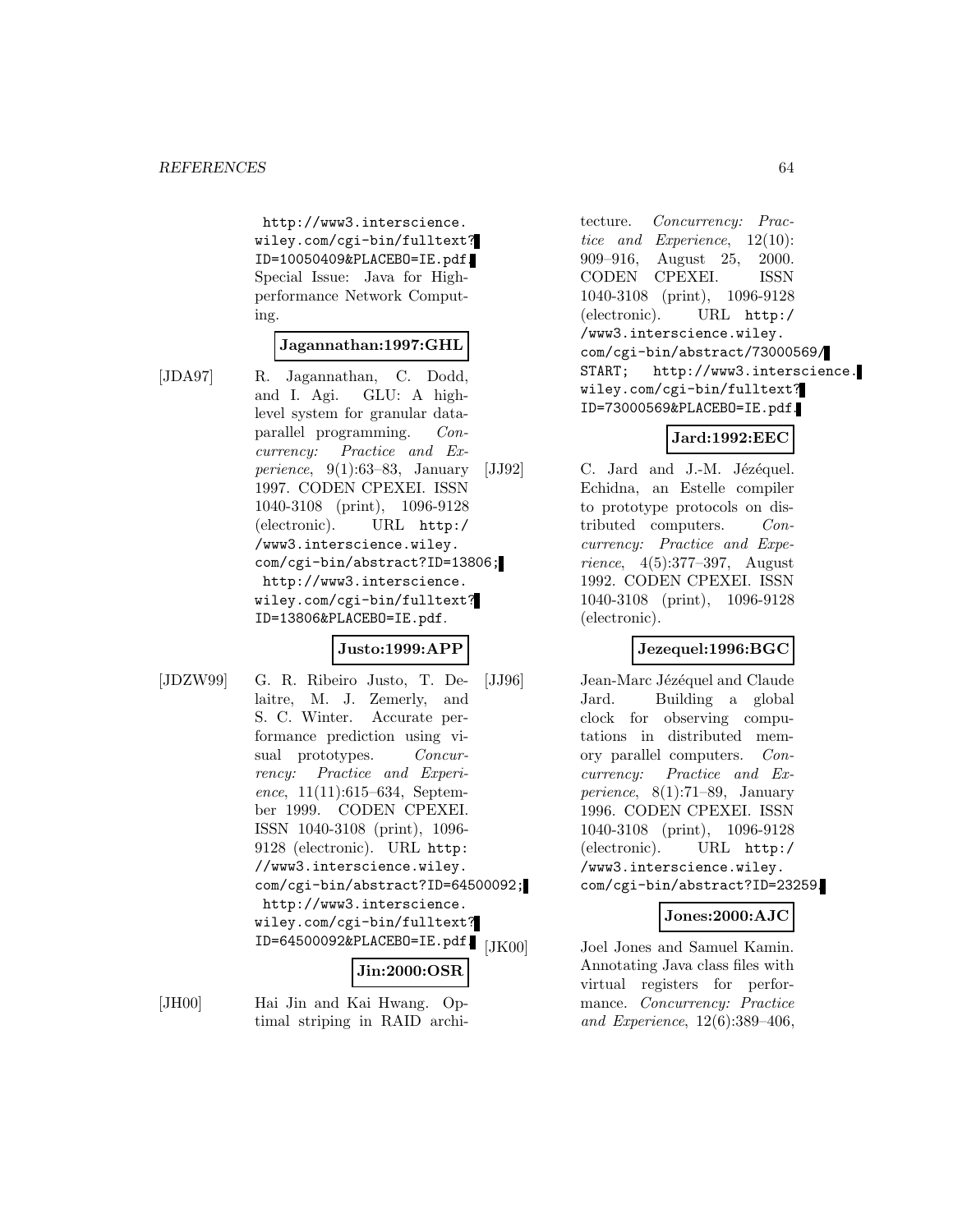May 2000. CODEN CPEXEI. ISSN 1040-3108 (print), 1096- 9128 (electronic). URL http: //www3.interscience.wiley. com/cgi-bin/abstract/72515727/ START; http://www3.interscience. wiley.com/cgi-bin/fulltext? ID=72515727&PLACEBO=IE.pdf.

#### **Jia:1995:DIC**

[JL95] W. Jia and G. Libert. Distributed implementations of communicating objects. Concurrency: Practice and Experience, 7(6):515–541, September 1995. CODEN CPEXEI. ISSN 1040-3108 (print), 1096- 9128 (electronic).

# **Jones:1989:PER**

[JM89] P. Jones and A. Murta. Practical experience of run-time link reconfiguration in a multitransputer machine. Concurrency: Practice and Experience, 1(2):171–190, December 1989. CODEN CPEXEI. ISSN 1040- 3108 (print), 1096-9128 (electronic).

# **Joe:1990:CLN**

[JMM90] K. Joe, Y. Mori, and S. Miyake. Construction of a large-scale neural network: Simulation of handwritten Japanese character recognition on NCUBE. Concurrency: Practice and Experience, 2(2):79–108, June 1990. CODEN CPEXEI. ISSN 1040- 3108 (print), 1096-9128 (electronic).

## **Jacob:1998:LSP**

[JPK98] Matthias Jacob, Michael Philippsen, and Martin Karrenbach. Largescale parallel geophysical algorithms in Java: a feasibility study. Concurrency: Practice and Experience, 10 (11–13):1143–1153, September 1998. CODEN CPEXEI. ISSN 1040-3108 (print), 1096-9128 (electronic). URL http:/ /www3.interscience.wiley. com/cgi-bin/abstract?ID=10050403; http://www3.interscience. wiley.com/cgi-bin/fulltext? ID=10050403&PLACEBO=IE.pdf; http://wwwipd.ira.uka.de/ ~phlipp/veltran.ps.gz. Special Issue: Java for Highperformance Network Computing.

## **Jensen:1992:PAE**

[JR92] D. W. Jensen and D. A. Reed. A performance analysis exemplar: Parallel ray tracing. Concurrency: Practice and Experience, 4(2):119–141, April 1992. CO-DEN CPEXEI. ISSN 1040-3108 (print), 1096-9128 (electronic).

## **James:2000:DKD**

[JS00] Jerry James and Ambuj Singh. Design of the Kan distributed object system. Concurrency: Practice and Experience, 12(8):755–797, July 2000. CODEN CPEXEI. ISSN 1040-3108 (print), 1096-9128 (electronic). URL http:/ /www3.interscience.wiley. com/cgi-bin/abstract/72516222/ START; http://www3.interscience.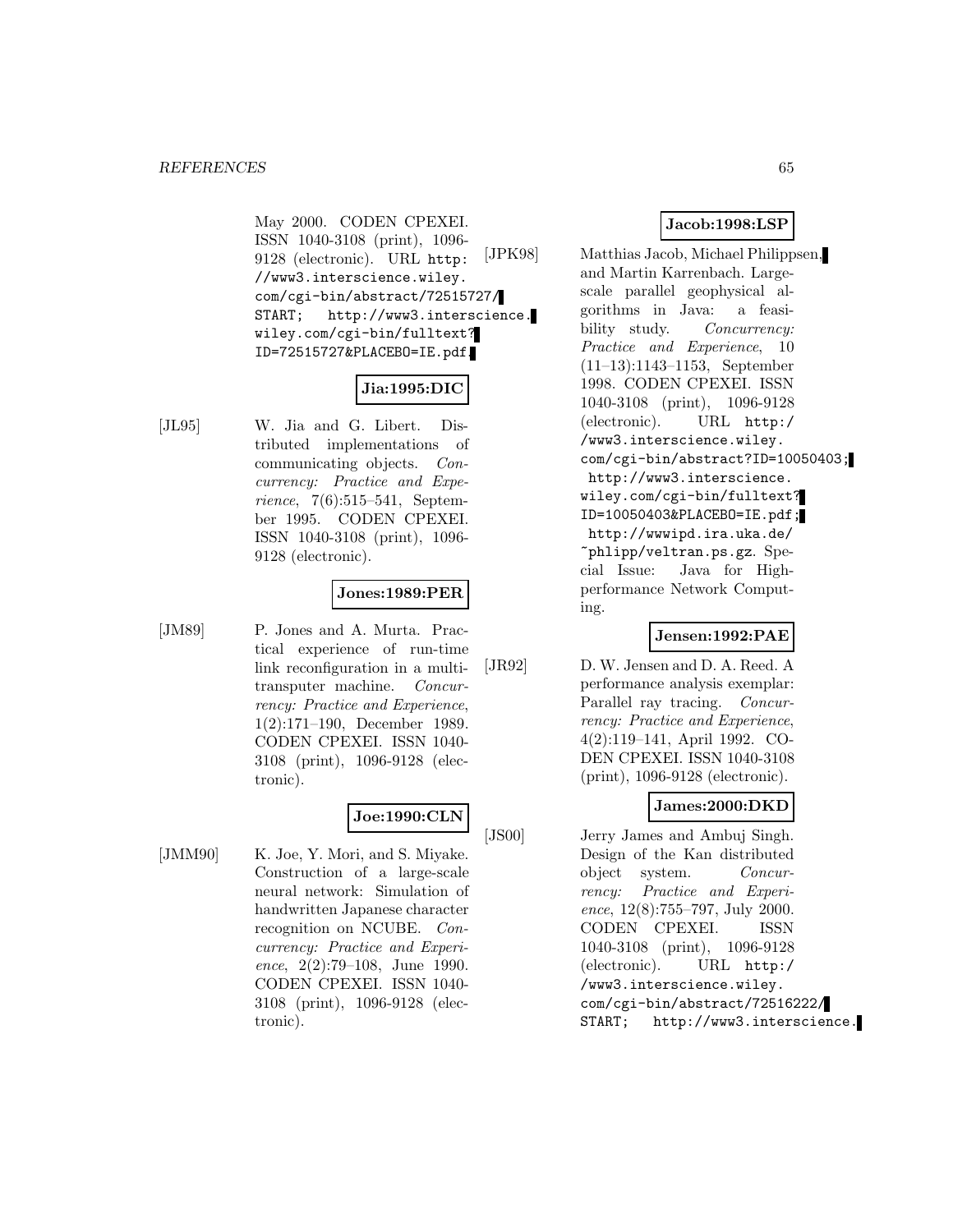wiley.com/cgi-bin/fulltext? ID=72516222&PLACEBO=IE.pdf.

#### **Jackson:1996:PAD**

[JT96] David Jeff Jackson and Greg Scott Tinney. Performance analysis of distributed implementations of a fractal image compression algorithm. Concurrency: Practice and Experience, 8(5):357–386, June 1996. CODEN CPEXEI. ISSN 1040-3108 (print), 1096- 9128 (electronic). URL http: //www3.interscience.wiley. com/cgi-bin/abstract?ID=23284.

#### **Khaddaj:1991:SRE**

[KABG<sup>+</sup>91] S. A. Khaddaj, H. Al-Bahadili, A. J. H. Goddard, C. R. E. de Oliveira, and J. Wood. The solution of radiation engineering problems on a transputerbased system. *Concurrency:* Practice and Experience, 3(4): 423–434, August 1991. CO-DEN CPEXEI. ISSN 1040-3108 (print), 1096-9128 (electronic).

# **Karl:1998:BGB**

[Kar98] Holger Karl. Bridging the gap between distributed shared memory and message passing. Concurrency: Practice and Experience, 10(11– 13):887–900, September 1998. CODEN CPEXEI. ISSN 1040-3108 (print), 1096-9128 (electronic). URL http:/ /www3.interscience.wiley. com/cgi-bin/abstract?ID=100504259; http://www3.interscience. wiley.com/cgi-bin/fulltext? ID=10050425&PLACEBO=IE.pdf.

Special Issue: Java for Highperformance Network Computing.

## **Karimi:1999:SDT**

[Kar99] Jahangir Karimi. A software design technique for clientserver applications. *Concur*rency: Practice and Experience,  $11(1):21-42$ , January 1999. CODEN CPEXEI. ISSN 1040-3108 (print), 1096-9128 (electronic). URL http:/ /www3.interscience.wiley. com/cgi-bin/abstract?ID=40006534; http://www3.interscience. wiley.com/cgi-bin/fulltext? ID=40006534&PLACEBO=IE.pdf.

## **Kohli:1998:IUL**

[KAS98] Prince Kohli, Mustaque Ahamad, and Karsten Schwan. Indigo: user-level support for building distributed shared abstractions. Concurrency: Practice and Experience, 10(1):1– 29, January 1998. CODEN CPEXEI. ISSN 1040-3108 (print), 1096-9128 (electronic). URL http://www.cc.gatech. edu/grads/k/Prince.Kohli/ indigo\_jour.ps.gz; http: //www3.interscience.wiley. com/cgi-bin/abstract?ID=5363; http://www3.interscience. wiley.com/cgi-bin/fulltext? ID=5363&PLACEBO=IE.pdf.

#### **Keren:1998:APP**

Arie Keren and Amnon Barak. Adaptive placement of parallel Java agents in a scalable computing cluster. Concur-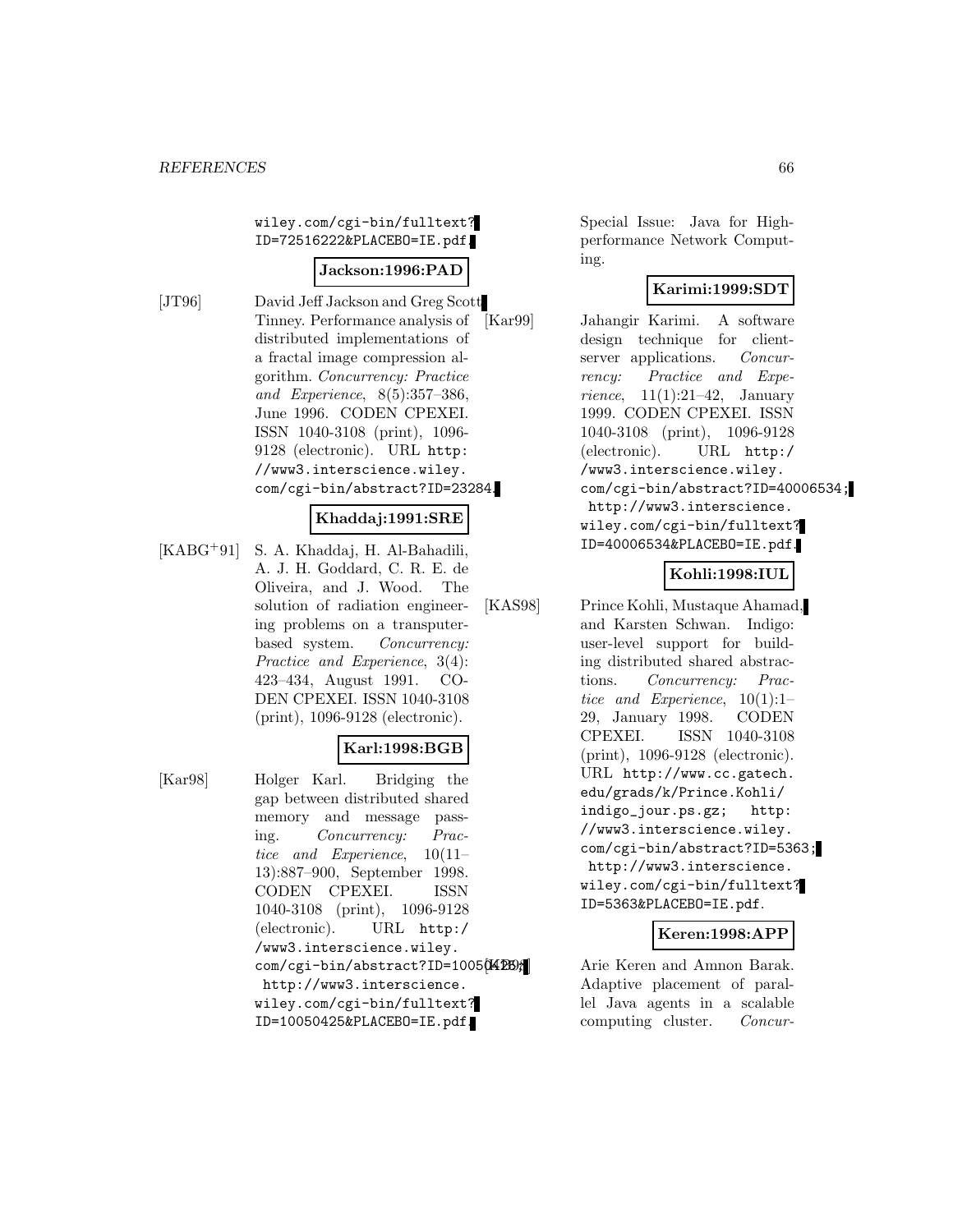#### *REFERENCES* 67

rency: Practice and Experience, 10(11–13):971–976, September 1998. CODEN CPEXEI. ISSN 1040-3108 (print), 1096-9128 (electronic). URL http:/ /www3.interscience.wiley. com/cgi-bin/abstract?ID=10050404; http://www3.interscience. wiley.com/cgi-bin/fulltext? ID=10050404&PLACEBO=IE.pdf. Special Issue: Java for Highperformance Network Computing.

#### **Keane:1996:PSF**

[Kea96] J. A. Keane. Parallel systems in financial information processing. Concurrency: Practice and Experience, 8(10):757–768, December 1996. CODEN CPEXEI. ISSN 1040-3108 (print), 1096- 9128 (electronic). URL http: //www3.interscience.wiley. com/cgi-bin/abstract?ID=23262.

#### **Keane:1999:COF**

[Kea99] J. A. Keane. A co-ordination framework for distributed financial applications. Concurrency: Practice and Experience, 11(4):205–219, April 10, 1999. CODEN CPEXEI. ISSN 1040-3108 (print), 1096- 9128 (electronic). URL http: //www3.interscience.wiley. com/cgi-bin/abstract?ID=61004081; http://www3.interscience. wiley.com/cgi-bin/fulltext? ID=61004081&PLACEBO=IE.pdf.

# **Krall:1997:CBJ**

[KG97] Andreas Krall and Reinhard

Grafl. CACAO — A 64 bit JavaVM just-in-time compiler. Concurrency: Practice and Experience, 9(11): 1017–1030, November 1997. CODEN CPEXEI. ISSN 1040-3108 (print), 1096-9128 (electronic). URL http:/ /www3.interscience.wiley. com/cgi-bin/abstract?ID=13831; http://www3.interscience. wiley.com/cgi-bin/fulltext? ID=13831&PLACEBO=IE.pdf. Special Issue: Java for computational science and engineering — simulation and modeling II.

## **Kim:1990:SPA**

[KK90] Y. Kim and M. Kim. A stepwise-overlapped parallel annealing algorithm on a messagepassing multiprocessor system. Concurrency: Practice and Experience, 2(2):123–148, June 1990. CODEN CPEXEI. ISSN 1040-3108 (print), 1096-9128 (electronic).

## **Ki:1997:CSD**

[KK97] Byeongseob Ki and Scott Klasky. Collaborative scientific data visualization. Concurrency: Practice and Experience, 9(11):1249–1259, November 1997. CODEN CPEXEI. ISSN 1040-3108 (print), 1096- 9128 (electronic). URL http: //www3.interscience.wiley. com/cgi-bin/abstract?ID=13822; http://www3.interscience. wiley.com/cgi-bin/fulltext? ID=13822&PLACEBO=IE.pdf. Special Issue: Java for computa-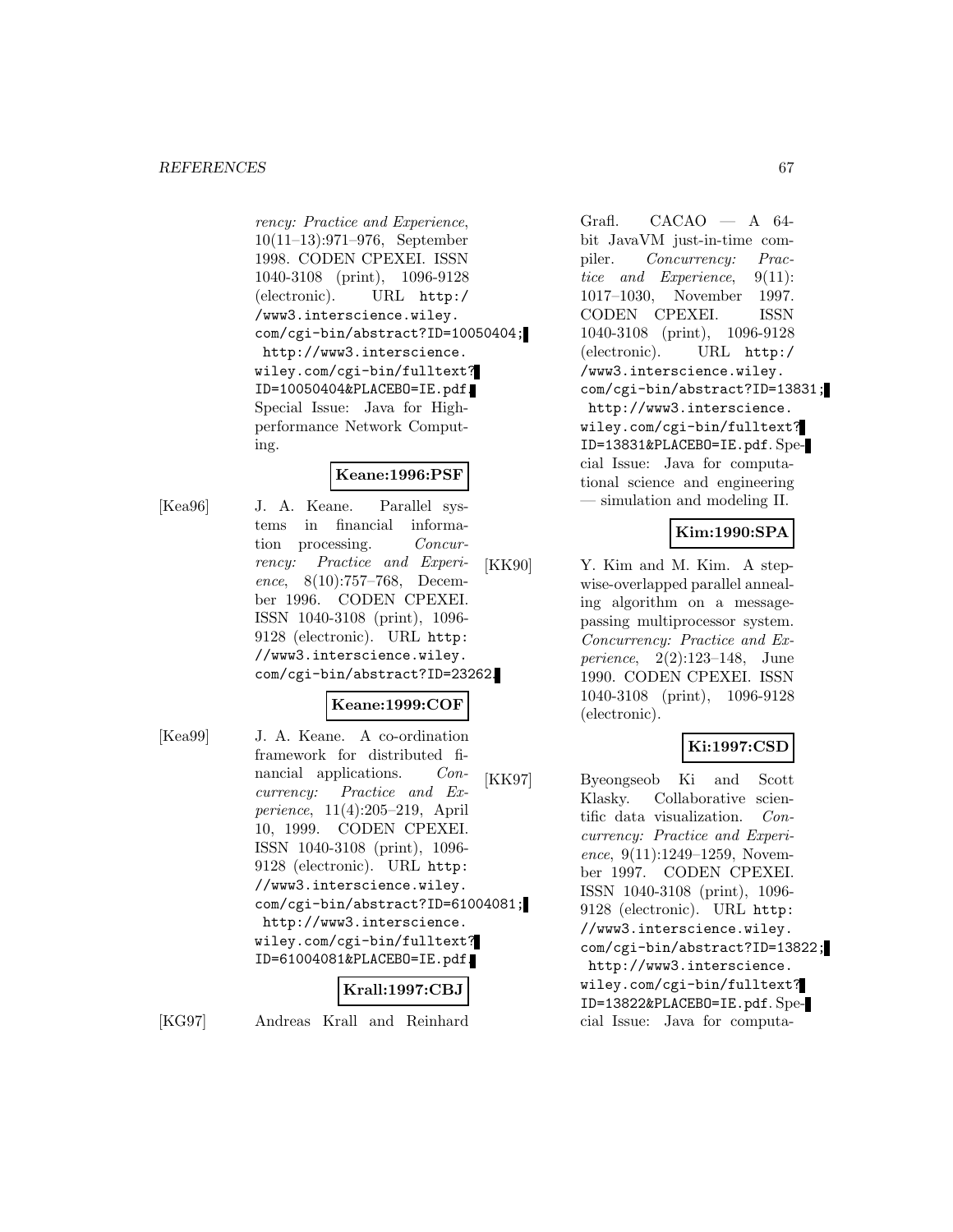tional science and engineering — simulation and modeling II.

# **Ki:1998:S**

[KK98] Byeongseob Ki and Scott Klasky. Scivis. Concurrency: Practice and Experience, 10(11–13):1107–1115, September 1998. CODEN CPEXEI. ISSN 1040-3108 (print), 1096- 9128 (electronic). URL http: //www3.interscience.wiley. com/cgi-bin/abstract?ID=10050426; http://www3.interscience. wiley.com/cgi-bin/fulltext? ID=10050426&PLACEBO=IE.pdf. Special Issue: Java for Highperformance Network Computing.

## **Knobe:1993:OTS**

[KLW93] K. Knobe, J. D. Lukas, and M. Weiss. Optimization techniques for SIMD Fortran compilers. Concurrency: Practice and Experience, 5(7):527– 552, October 1993. CODEN CPEXEI. ISSN 1040-3108 (print), 1096-9128 (electronic).

## **Kennedy:1993:ATI**

[KMT93] K. Kennedy, K. S. McKinley, and C.-W. Tseng. Analysis and transformation in an interactive parallel programming tool. Concurrency: Practice and Experience, 5(7):575–602, October 1993. CODEN CPEXEI. ISSN 1040-3108 (print), 1096- 9128 (electronic). URL http:/ /suif.stanford.edu/~tseng/ papers/cpe93.ps.

#### **Kontoghiorghes:1999:OLM**

[Kon99] Erricos John Kontoghiorghes. Ordinary linear model estimation on a massively parallel SIMD computer. Concurrency: Practice and Experience, 11(7):323–341, June 1999. CODEN CPEXEI. ISSN 1040-3108 (print), 1096-9128 (electronic). URL http:/ /www3.interscience.wiley. com/cgi-bin/abstract?ID=62500300; http://www3.interscience. wiley.com/cgi-bin/fulltext? ID=62500300&PLACEBO=IE.pdf.

#### **Kumar:1991:PTF**

[KP91] S. P. Kumar and I. R. Philips. Portable tools for Fortran parallel programming. Concurrency: Practice and Experience, 3(6): 559–572, December 1991. CO-DEN CPEXEI. ISSN 1040-3108 (print), 1096-9128 (electronic).

#### **Krall:1998:MEH**

[KP98] Andreas Krall and Mark Probst. Monitors and exceptions: how to implement Java efficiently. Concurrency: Practice and Experience, 10(11– 13):837–850, September 1998. CODEN CPEXEI. ISSN 1040-3108 (print), 1096-9128 (electronic). URL http:/ /www3.interscience.wiley. com/cgi-bin/abstract?ID=10050393; http://www3.interscience. wiley.com/cgi-bin/fulltext? ID=10050393&PLACEBO=IE.pdf. Special Issue: Java for Highperformance Network Computing.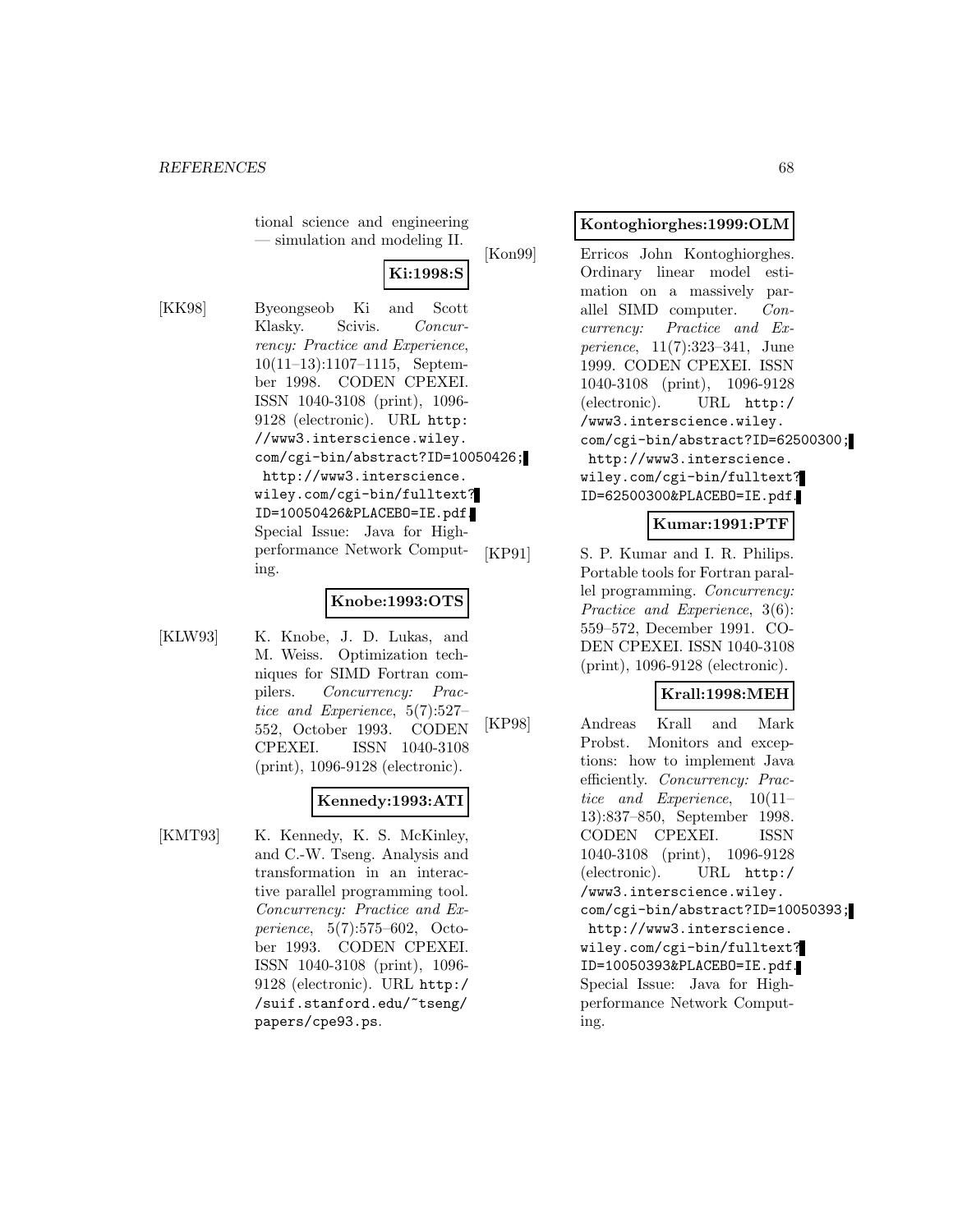## **Kuhn:2000:OVT**

[KPO00] Bob Kuhn, Paul Petersen, and Eamonn O'Toole. OpenMP versus threading in  $C/C++$ . Concurrency: Practice and Experience, 12(12):1165–1176, October 2000. CODEN CPEXEI. ISSN 1040-3108 (print), 1096- 9128 (electronic). URL http: //www3.interscience.wiley. com/cgi-bin/abstract/76500354/ START; http://www3.interscience. wiley.com/cgi-bin/fulltext? ID=76500354&PLACEBO=IE.pdf.

**Knop:1996:FSC**

[KRS96] Felipe Knop, Vernon Rego, and Vaidy Sunderam. Fail-safe concurrency in the EcliPSe system. Concurrency: Practice and Experience, 8(4):283–312, May 1996. CODEN CPEXEI. ISSN 1040-3108 (print), 1096- 9128 (electronic). URL http: //www3.interscience.wiley. com/cgi-bin/abstract?ID=23279.

#### **Kenyon:1995:PPC**

[KSAC95] P. Kenyon, S. Seth, P. Agrawal, and A. Clematis. Programming pipelined CAD applications on message-passing architectures. Concurrency: Practice and Experience, 7(4):315–337, June 1995. CODEN CPEXEI. ISSN 1040-3108 (print), 1096- 9128 (electronic).

#### **Konstantopoulos:2000:EPA**

[KSK00] Charalampos Konstantopoulos, Andreas Svolos, and Christos Kaklamanis. An efficient parallel algorithm for motion estimation in very low bit-rate video coding systems. Concurrency: Practice and Experience, 12(5):289–309, April 25, 2000. CODEN CPEXEI. ISSN 1040-3108 (print), 1096- 9128 (electronic). URL http: //www3.interscience.wiley. com/cgi-bin/abstract/72509235/ START; http://www3.interscience. wiley.com/cgi-bin/fulltext? ID=72509235&PLACEBO=IE.pdf.

#### **Koide:1997:NMA**

[KSN97] Hiroshi Koide, Mitsugu Suzuki, and Yasuichi Nakayama. A new memory allocation method for shared memory multiprocessors with large virtual address space. Concurrency: Practice and Experience, 9(9):897–914, September 1997. CODEN CPEXEI. ISSN 1040-3108 (print), 1096- 9128 (electronic). URL http: //www3.interscience.wiley. com/cgi-bin/abstract?ID=13896; http://www3.interscience. wiley.com/cgi-bin/fulltext? ID=13896&PLACEBO=IE.pdf.

## **Kindler:1996:PSM**

[KSS<sup>+</sup>96] Thomas Kindler, Karsten Schwan, Dilma Silva, Mary Trauner, and Fred Alyea. A parallel spectral model for atmospheric transport processes. Concurrency: Practice and Experience, 8(9):639–666, November 1996. CODEN CPEXEI. ISSN 1040-3108 (print), 1096- 9128 (electronic). URL http: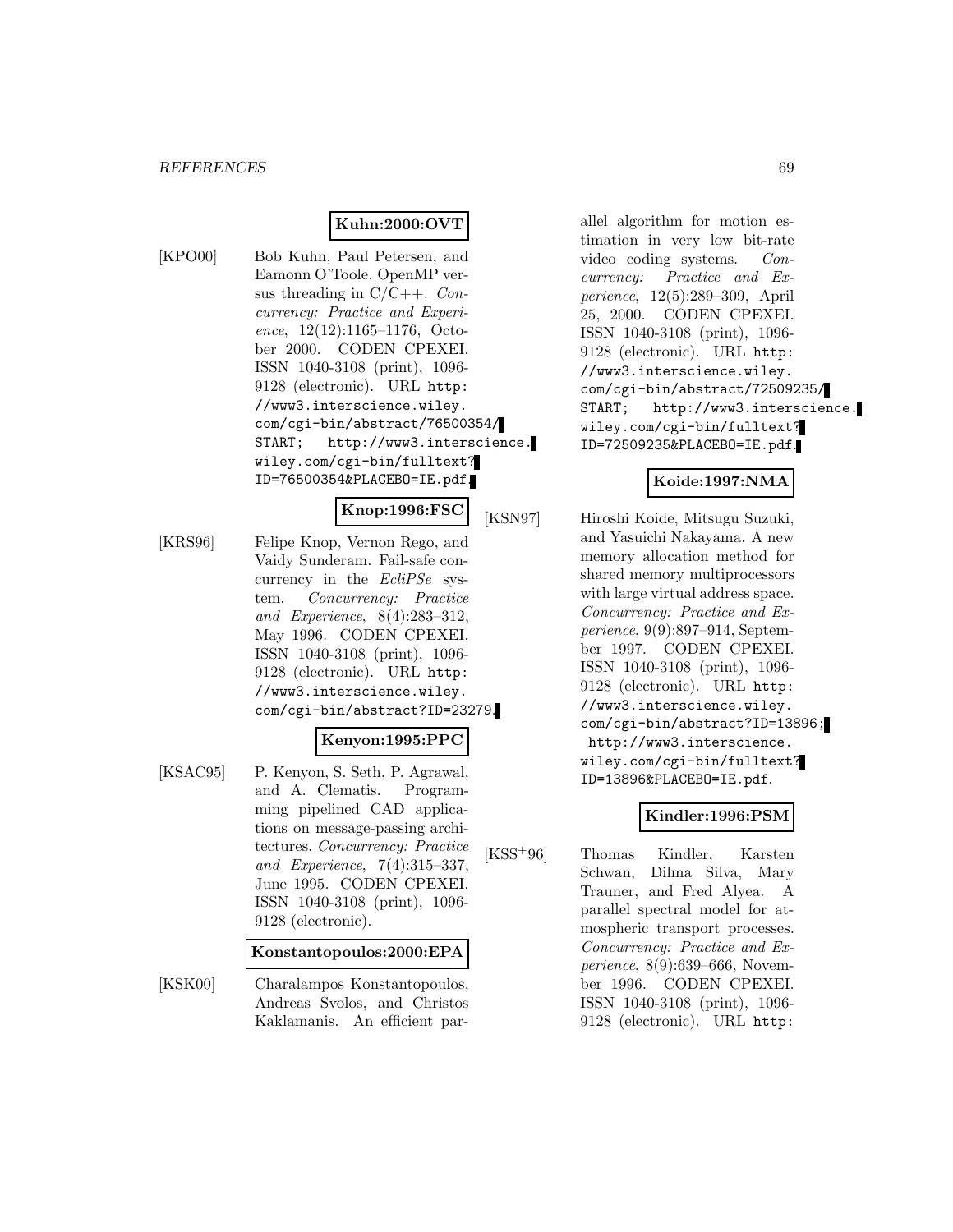//www3.interscience.wiley. com/cgi-bin/abstract?ID=23302.

#### **Krasteva:1999:DCP**

[KWB<sup>+</sup>99] Denitza T. Krasteva, Layne T. Watson, Chuck Baker, Bernard Grossman, William H. Mason, and Raphael T. Haftka. Distributed control parallelism in multidisciplinary aircraft design. Concurrency: Practice and Experience, 11(8):435–459, July 1999. CODEN CPEXEI. ISSN 1040-3108 (print), 1096- 9128 (electronic). URL http: //www3.interscience.wiley. com/cgi-bin/abstract?ID=63000993; http://www3.interscience. wiley.com/cgi-bin/fulltext? ID=63000993&PLACEBO=IE.pdf.

#### **Kennedy:1993:E**

[KZ93] Ken Kennedy and Hans Zima. Editorial. Concurrency: Practice and Experience,  $5(7)$ :iiiiv, October 1993. CODEN CPEXEI. ISSN 1040-3108 (print), 1096-9128 (electronic).

## **Landry:1995:IFS**

[LA95] K. Landry and J. D. Arthur. Instructional footprinting and semantic preservation in Linda. Concurrency: Practice and Experience, 7(3):191–207, May 1995. CODEN CPEXEI. ISSN 1040-3108 (print), 1096-9128 (electronic).

#### **Lastovetsky:2000:PLP**

[LAKL00] Alexey Lastovetsky, Dmitry Arapov, Alexey Kalinov, and Ilya Ledovskih. A parallel

language and its programming system for heterogeneous networks. Concurrency: Practice and Experience, 12(13): 1317–1343, November 2000. CODEN CPEXEI. ISSN 1040-3108 (print), 1096-9128 (electronic). URL http:/ /www3.interscience.wiley. com/cgi-bin/abstract/76500626/ START; http://www3.interscience. wiley.com/cgi-bin/fulltext? ID=76500626&PLACEBO=IE.pdf.

#### **Lapegna:1992:GAQ**

[Lap92] M. Lapegna. Global adaptive quadrature for the approximate computation of multidimensional integrals on a distributedmemory multiprocessor. Concurrency: Practice and Experience, 4(6):413–426, September 1992. CODEN CPEXEI. ISSN 1040-3108 (print), 1096- 9128 (electronic).

## **Lu:1997:WBD**

[LCLL97] Tain-Chi Lu, Chung-Wen Chiang, Chungnan Lee, and Tong-Yee Lee. A Web-based distributed and collaborative 3D animation environment. Concurrency: Practice and Experience, 9(11):1261–1268, November 1997. CODEN CPEXEI. ISSN 1040-3108 (print), 1096- 9128 (electronic). URL http: //www3.interscience.wiley. com/cgi-bin/abstract?ID=13840; http://www3.interscience. wiley.com/cgi-bin/fulltext? ID=13840&PLACEBO=IE.pdf. Special Issue: Java for computa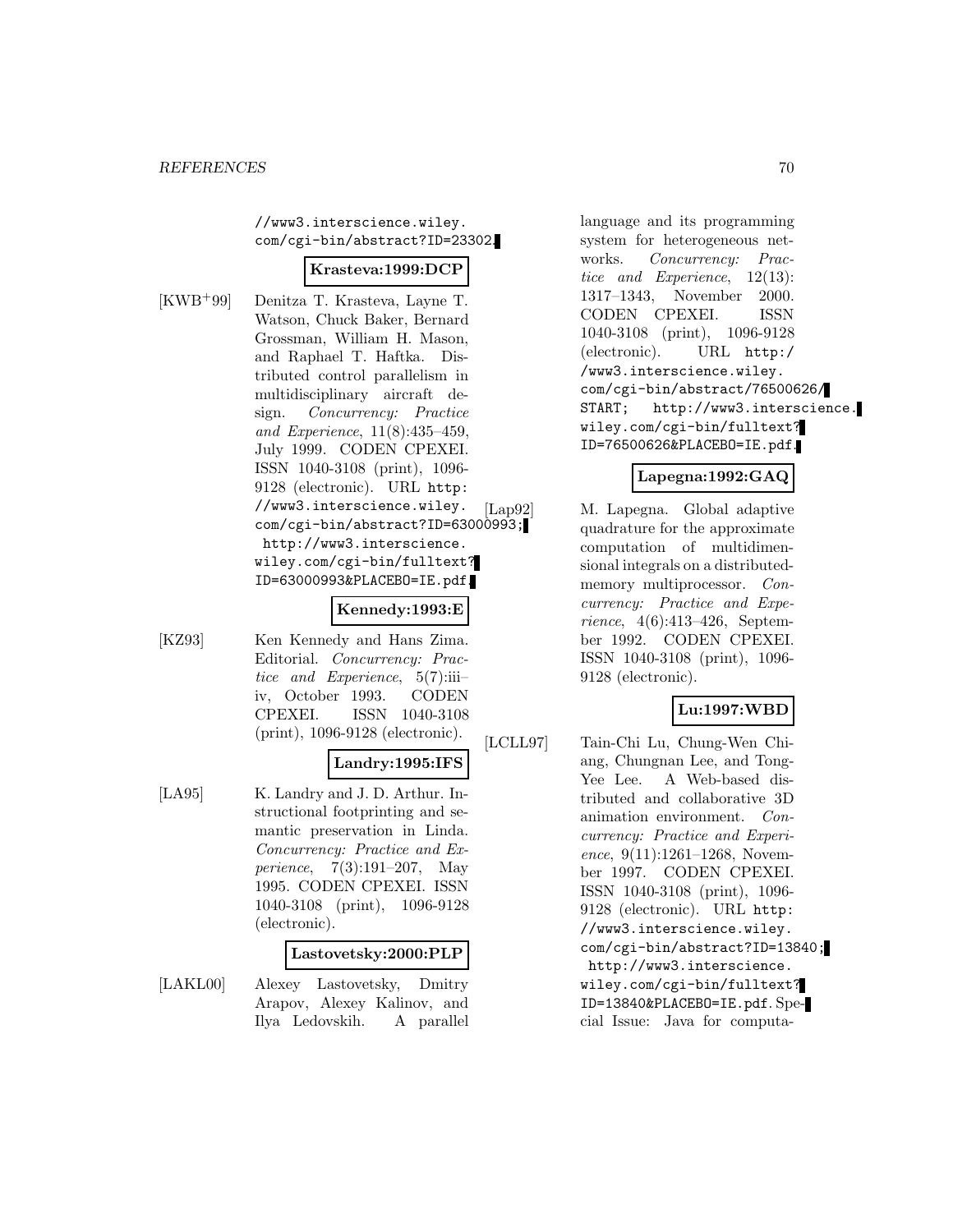tional science and engineering — simulation and modeling II.

# **Leuze:1989:MDM**

[LDP89] M. R. Leuze, L. W. Dowdy, and K. H. Park. Multiprogramming a distributed-memory multiprocessor. Concurrency: Practice and Experience, 1(1):19– 34, September 1989. CO-DEN CPEXEI. ISSN 1040-3108 (print), 1096-9128 (electronic).

## **Leon:2000:ARP**

[Leó00] Casiano Rodríguez León. Authors' response: 'Parallelism and recursion in message passing libraries: An efficient methodology', C. Rodríguez, F. de Sande, C. León and L. García, Concurrency: Practice and Experience 1999; 11(7):355–365. Concurrency: Practice and Experience, 12 (15):1515–1516, December 25, 2000. CODEN CPEXEI. ISSN 1040-3108 (print), 1096-9128 (electronic). URL http:/ /www3.interscience.wiley. com/cgi-bin/abstract/76505647/ START; http://www3.interscience. wiley.com/cgi-bin/fulltext? ID=76505647&PLACEBO=IE.pdf. See [RSLG99, Han00].

# **Lin:1991:ATI**

[LF91] W. Lin and D. A. Fraser. Algorithms and timing for identification of objects from 2-D images. Concurrency: Practice and Experience, 3(4):325–331, August 1991. CODEN CPEXEI. ISSN

1040-3108 (print), 1096-9128 (electronic).

## **Lou:1998:PAO**

[LF98] John Z. Lou and John D. Farrara. Performance analysis and optimization on a parallel atmospheric general circulation model code. Concurrency: Practice and Experience, 10(7):549–565, June 1998. CODEN CPEXEI. ISSN 1040-3108 (print), 1096-9128 (electronic). URL http:/ /www3.interscience.wiley. com/cgi-bin/abstract?ID=10008692; http://www3.interscience. wiley.com/cgi-bin/fulltext? ID=10008692&PLACEBO=IE.pdf.

## **Lowenthal:1998:ESF**

[LFA98] David K. Lowenthal, Vincent W. Freeh, and Gregory R. Andrews. Efficient support for fine-grain parallelism on shared-memory machines. Concurrency: Practice and Experience, 10(3):157–173, March 1998. CODEN CPEXEI. ISSN 1040-3108 (print), 1096-9128 (electronic). URL http:/ /www3.interscience.wiley. com/cgi-bin/abstract?ID=5372; http://www3.interscience. wiley.com/cgi-bin/fulltext? ID=5372&PLACEBO=IE.pdf.

## **Levine:1999:PCT**

[LGFK99] David Levine, William Gropp, Kimmo Forsman, and Lauri Kettunen. Parallel computation of three-dimensional nonlinear magnetostatic problems.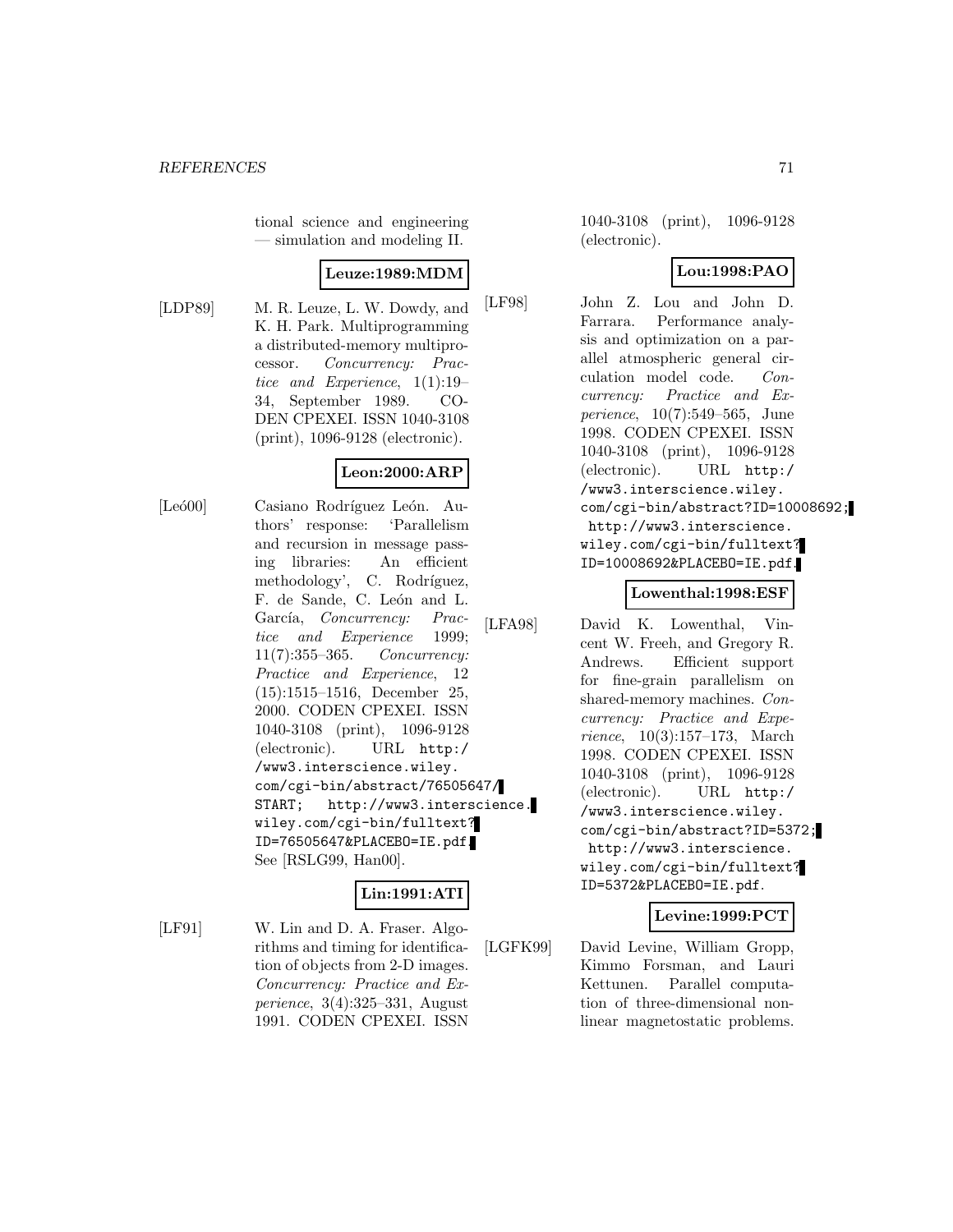#### *REFERENCES* 72

Concurrency: Practice and Experience, 11(2):109–120, February 1999. CODEN CPEXEI. ISSN 1040-3108 (print), 1096- 9128 (electronic). URL http: //www3.interscience.wiley. com/cgi-bin/abstract?ID=61004054; http://www3.interscience. wiley.com/cgi-bin/fulltext? ID=61004054&PLACEBO=IE.pdf.

# **Laure:2000:IOC**

[LHMZ00] Erwin Laure, Matthew Haines, Piyush Mehrotra, and Hans Zima. On the implementation of the Opus coordination language. Concurrency: Practice and Experience, 12(4):227–249, April 10, 2000. CODEN CPEXEI. ISSN 1040-3108 (print), 1096- 9128 (electronic). URL http: //www3.interscience.wiley. com/cgi-bin/abstract/72504933/ START; http://www3.interscience. wiley.com/cgi-bin/fulltext? [LL95] ID=72504933&PLACEBO=IE.pdf.

# **Lilja:1995:PTB**

[Lil95] D. J. Lilja. Partitioning tasks between a pair of interconnected heterogeneous. Concurrency: Practice and Experience, 7(3):209–223, May 1995. CO-DEN CPEXEI. ISSN 1040-3108 (print), 1096-9128 (electronic).

# **Lin:1997:TDP**

[Lin97] Weisi Lin. Task division for parallel implementation of object identification system based on alternating hypothesizeverify-extend strategy. Con-

currency: Practice and Experience, 9(9):859–876, September 1997. CODEN CPEXEI. ISSN 1040-3108 (print), 1096- 9128 (electronic). URL http: //www3.interscience.wiley. com/cgi-bin/abstract?ID=13894; http://www3.interscience. wiley.com/cgi-bin/fulltext? ID=13894&PLACEBO=IE.pdf.

## **Liebrock:1996:PSC**

[LK96] Lorie M. Liebrock and Ken Kennedy. Parallelization support for coupled grid applications with small meshes. Concurrency: Practice and Experience, 8(8):581–615, October 1996. CODEN CPEXEI. ISSN 1040-3108 (print), 1096- 9128 (electronic). URL http: //www3.interscience.wiley. com/cgi-bin/abstract?ID=23299.

## **Lu:1995:AAR**

C. Lu and S.-M. Lau. An adaptive algorithm for resolving processor thrashing in load distribution. Concurrency: Practice and Experience, 7(7):653– 670, October 1995. CODEN CPEXEI. ISSN 1040-3108 (print), 1096-9128 (electronic).

## **Lanteri:1996:LSS**

[LL96] S. Lanteri and M. Loriot. Large-scale solutions of threedimensional compressible flows using the parallel N3S-MUSCL solver. Concurrency: Practice and Experience, 8(10):769– 798, December 1996. CO-DEN CPEXEI. ISSN 1040-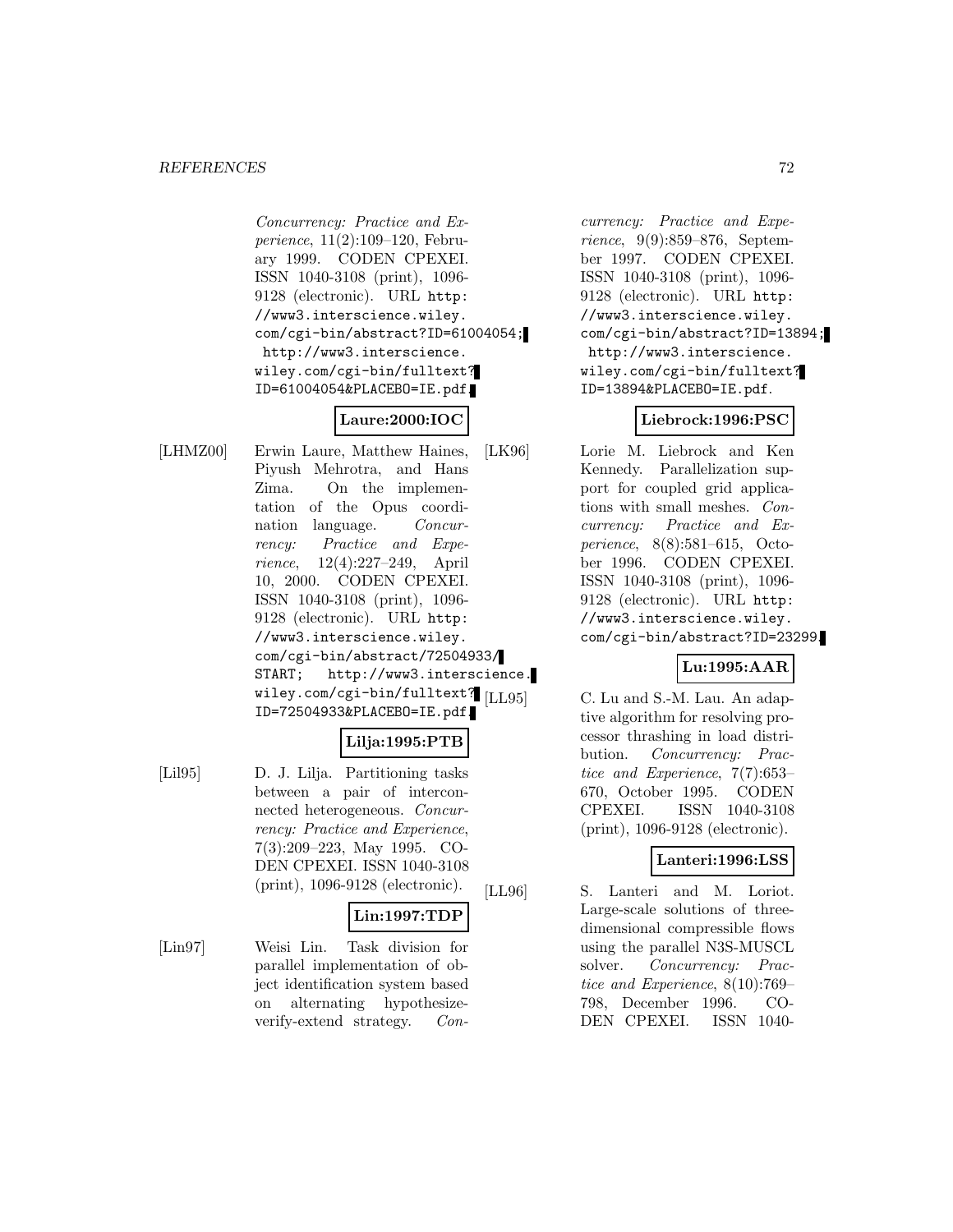3108 (print), 1096-9128 (electronic). URL http://www3. interscience.wiley.com/cgibin/abstract?ID=23264.

## **Lu:1999:ALD**

[LL99] Qin Lu and Sau-Ming Lau. An adaptive load distribution algorithm for resolving bursty workload. Concurrency: Practice and Experience,  $11(1):1-20$ , January 1999. CODEN CPEXEI. ISSN 1040-3108 (print), 1096-9128 (electronic). URL http:/ /www3.interscience.wiley. com/cgi-bin/abstract?ID=40006533; http://www3.interscience. wiley.com/cgi-bin/fulltext? ID=40006533&PLACEBO=IE.pdf.

#### **Lu:1998:DLD**

[LLL98] Qin Lu, Sau-Ming Lau, and Kwong-Sak Leung. Dynamic load distribution using antitasks and load state vectors. Concurrency: Practice and Experience, 10(14): 1251–1269, December 10, 1998. CODEN CPEXEI. ISSN 1040-3108 (print), 1096-9128 (electronic). URL http:/ /www3.interscience.wiley. com/cgi-bin/abstract?ID=40005935; http://www3.interscience. wiley.com/cgi-bin/fulltext? ID=40005935&PLACEBO=IE.pdf.

## **Lin:2000:SFC**

[LP00] Yuan Lin and David Padua. A simple framework to calculate the reaching definition of array references and its

use in subscript array analysis. Concurrency: Practice and Experience, 12(2-3): 125–135, February–March 2000. CODEN CPEXEI. ISSN 1040-3108 (print), 1096-9128 (electronic). URL http:/ /www3.interscience.wiley. com/cgi-bin/abstract/72504940/ START; http://www3.interscience. wiley.com/cgi-bin/fulltext? ID=72504940&PLACEBO=IE.pdf.

## **Leon:1997:POP**

[LRGS97] C. León, C. Rodríguez, F. García, and F. De Sande. A PRAM oriented programming system. Concurrency: Practice and Experience, 9(3):163–179, March 1997. CODEN CPEXEI. ISSN 1040-3108 (print), 1096-9128 (electronic). URL http:/ /www3.interscience.wiley. com/cgi-bin/abstract?ID=13855; http://www3.interscience. wiley.com/cgi-bin/fulltext? ID=13855&PLACEBO=IE.pdf.

## **Lee:1997:PIR**

[LRN97] Tong-Yee Lee, C. S. Raghavendra, and John B. Nicholas. Parallel implementation of a ray tracing algorithm for distributed memory parallel computers. Concurrency: Practice and Experience, 9 (10):947–965, October 1997. CODEN CPEXEI. ISSN 1040-3108 (print), 1096-9128 (electronic). URL http:/ /www3.interscience.wiley. com/cgi-bin/abstract?ID=13810; http://www3.interscience.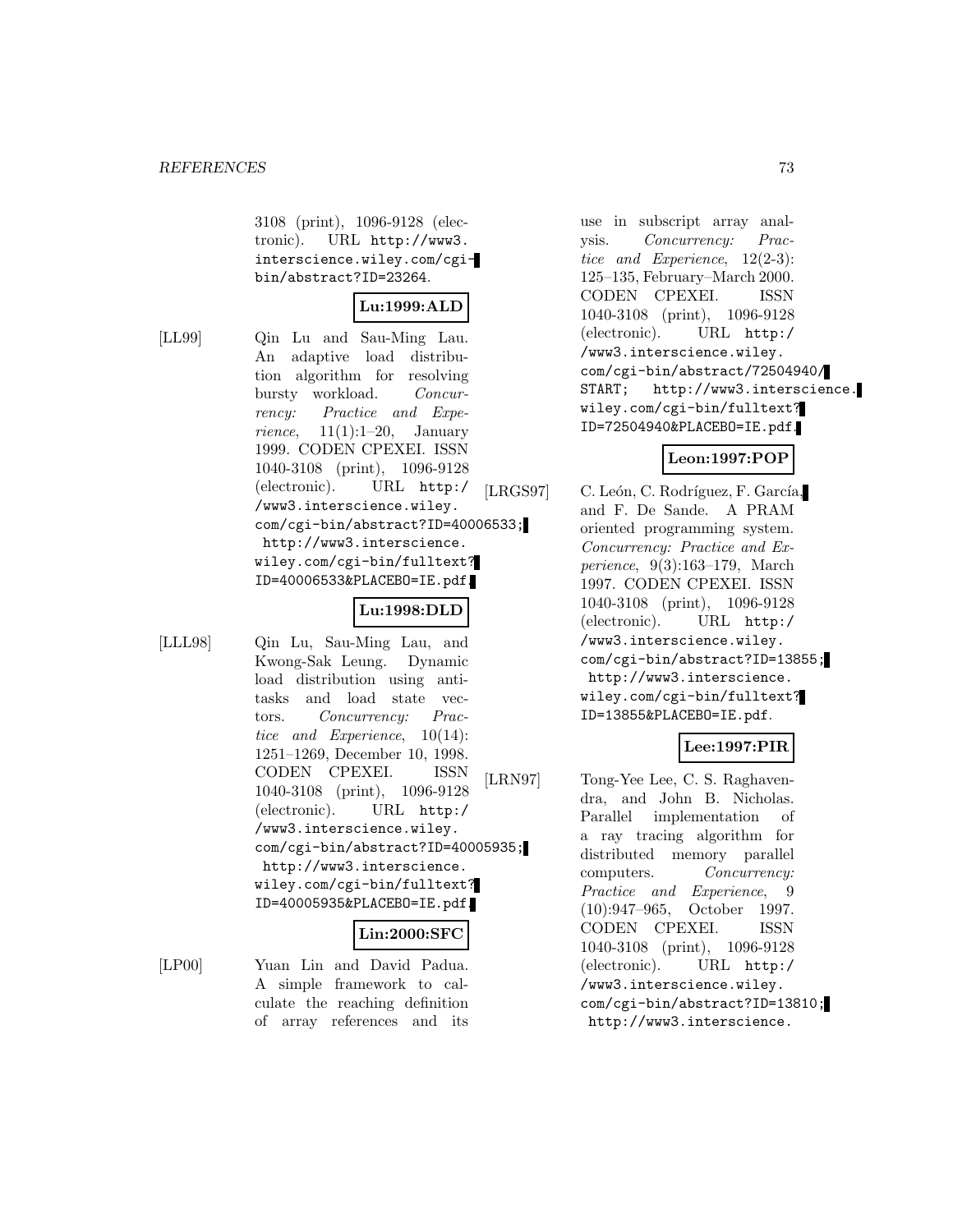wiley.com/cgi-bin/fulltext? ID=13810&PLACEBO=IE.pdf.

# **Li:1997:PAP**

[LSF97] J. Li, A. Skjellum, and R. D. Falgout. A poly-algorithm for parallel dense matrix multiplication on two-dimensional process grid topologies. Concurrency: Practice and Experience, 9(5):345–389, May 1997. CODEN CPEXEI. ISSN 1040-3108 (print), 1096-9128 (electronic). URL http:/ /www3.interscience.wiley. com/cgi-bin/abstract?ID=13865; http://www3.interscience. wiley.com/cgi-bin/fulltext? ID=13865&PLACEBO=IE.pdf.

#### **Lecomber:2000:PPT**

[LSS00] D. S. Lecomber, C. J. Siniolakis, and K. R. Sujithan. PRAM programming: in theory and in practice. Concurrency: Practice and Experience, 12(4):211–226, April 10, 2000. CODEN CPEXEI. ISSN 1040-3108 (print), 1096- 9128 (electronic). URL http: //www3.interscience.wiley. com/cgi-bin/abstract/72504942/ START; http://www3.interscience. wiley.com/cgi-bin/fulltext? ID=72504942&PLACEBO=IE.pdf.

# **Loidl:1999:EPS**

[LTH<sup>+</sup>99] Hans-Wolfgang Loidl, Philip W. Trinder, Kevin Hammond, Sahalu B. Junaidu, Richard G. Morgan, and Simon L. Peyton Jones. Engineering parallel symbolic programs in G P H.

Concurrency: Practice and Experience, 11(12):701–752, October 1999. CODEN CPEXEI. ISSN 1040-3108 (print), 1096- 9128 (electronic). URL http: //www3.interscience.wiley. com/cgi-bin/abstract/66002640/ START; http://www3.interscience. wiley.com/cgi-bin/fulltext? ID=66002640&PLACEBO=IE.pdf.

## **Li:1996:PDA**

[LZM96] Xi Li, Sotirios G. Ziavras, and Constantine N. Manikopoulos. Parallel DSP algorithms on TurboNet: an experimental system with hybrid messagepassing/shared-memory architecture. Concurrency: Practice and Experience, 8(5):387–411, June 1996. CODEN CPEXEI. ISSN 1040-3108 (print), 1096- 9128 (electronic). URL http: //www3.interscience.wiley. com/cgi-bin/abstract?ID=23283.

## **Li:1997:PGA**

[LZM97] Xi Li, Sotirios G. Ziavras, and Constantine N. Manikopoulos. Parallel generation of adaptive multiresolution structures for image processing. Concurrency: Practice and Experience, 9(4):241–254, April 1997. CODEN CPEXEI. ISSN 1040-3108 (print), 1096-9128 (electronic). URL http:/ /www3.interscience.wiley. com/cgi-bin/abstract?ID=13860; http://www3.interscience. wiley.com/cgi-bin/fulltext? ID=13860&PLACEBO=IE.pdf.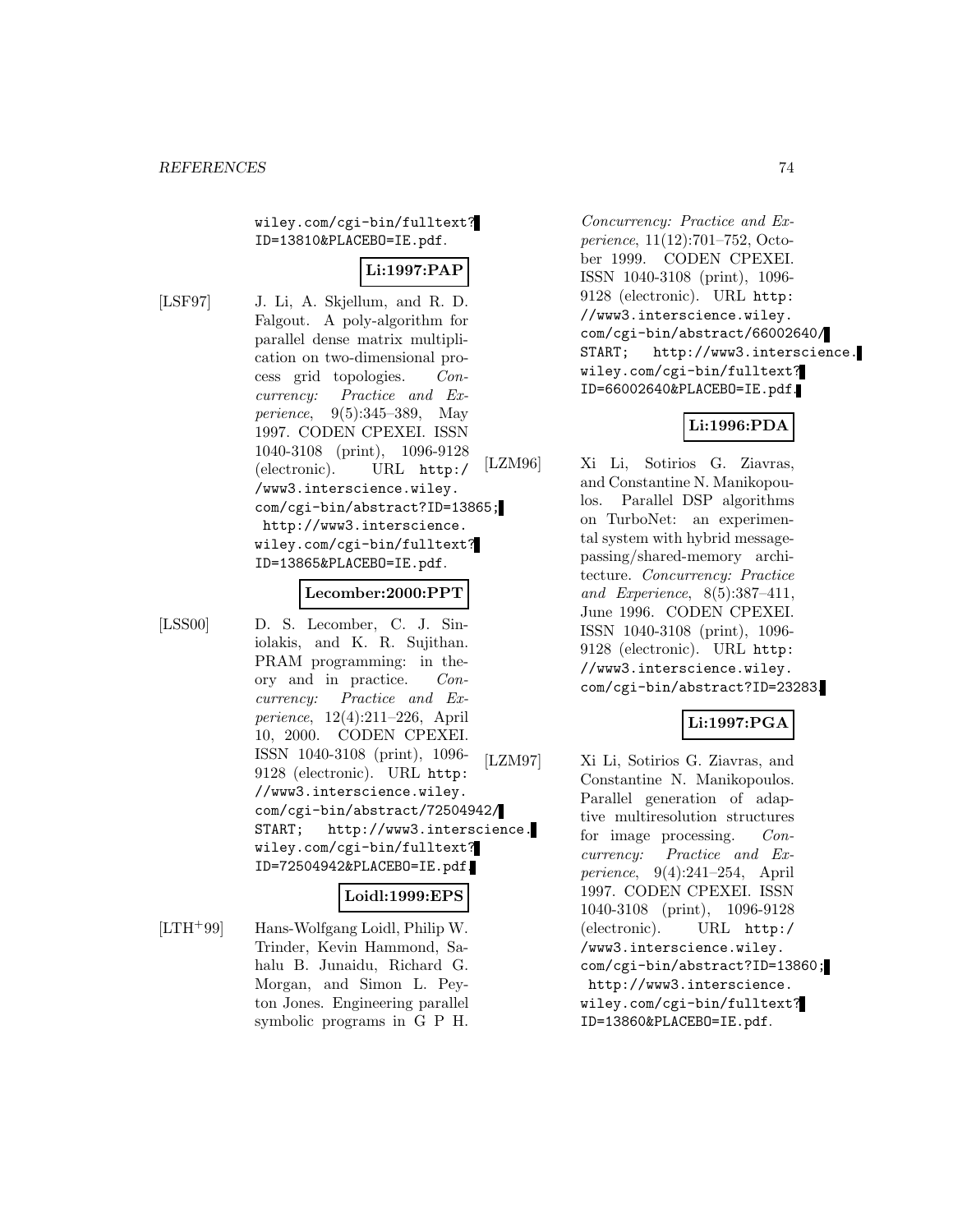## **Mans:1998:PDP**

[Man98] Bernard Mans. Portable distributed priority queues with MPI. Concurrency: Practice and Experience, 10(3):175–198, March 1998. CODEN CPEXEI. ISSN 1040-3108 (print), 1096- 9128 (electronic). URL http: //www3.interscience.wiley. com/cgi-bin/abstract?ID=5373; http://www3.interscience. wiley.com/cgi-bin/fulltext? ID=5373&PLACEBO=IE.pdf.

**Murillo:1999:DSU**

[MB99] Alejandro E. Murillo and Jean Bell. Distributed Seismic Unix: a tool for seismic data processing. Concurrency: Practice and Experience, 11(4):169–187, April 10, 1999. CODEN CPEXEI. ISSN 1040-3108 (print), 1096- 9128 (electronic). URL http: //www3.interscience.wiley. com/cgi-bin/abstract?ID=61004082; http://www3.interscience. wiley.com/cgi-bin/fulltext? ID=61004082&PLACEBO=IE.pdf. Special Issue: Applications of Distributed Computing Environments.

#### **Messina:1990:BAA**

[MBF<sup>+90]</sup> P. Messina, C. Baillie, E. Felten, P. Hipes, R. Williams, A. Alagar, A. Kamrath, R. Leary, W. Pfeiffer, J. Rogers, and D. Walker. Benchmarking advanced architecture computers. Concurrency: Practice and Experience, 2(3):195–255, September 1990. CODEN CPEXEI.

ISSN 1040-3108 (print), 1096- 9128 (electronic).

### **Marsland:1991:NME**

[MBS91] T. A. Marsland, T. Breitkruetz, and S. Sutphen. A network multi-processor for experiments in parallelism. Concurrency: Practice and Experience, 3(3): 203–219, June 1991. CO-DEN CPEXEI. ISSN 1040-3108 (print), 1096-9128 (electronic).

## **Morrow:1999:EIP**

[MCB<sup>+</sup>99] P. J. Morrow, D. Crookes, J. Brown, G. McAleese, D. Roantree, and I. Spence. Efficient implementation of a portable parallel programming model for image processing. Concurrency: Practice and Experience, 11(11):671–685, September 1999. CODEN CPEXEI. ISSN 1040-3108 (print), 1096- 9128 (electronic). URL http: //www3.interscience.wiley. com/cgi-bin/abstract?ID=64500089; http://www3.interscience. wiley.com/cgi-bin/fulltext? ID=64500089&PLACEBO=IE.pdf.

## **Messina:1991:PCP**

[Mes91] P. C. Messina. Parallel computing in the  $1980s$  — one person's view. Concurrency: Practice and Experience, 3(6): 501–524, December 1991. CO-DEN CPEXEI. ISSN 1040-3108 (print), 1096-9128 (electronic).

#### **Mansour:1992:ADM**

[MF92] N. Mansour and G. C. Fox. Allocating data to multicomputer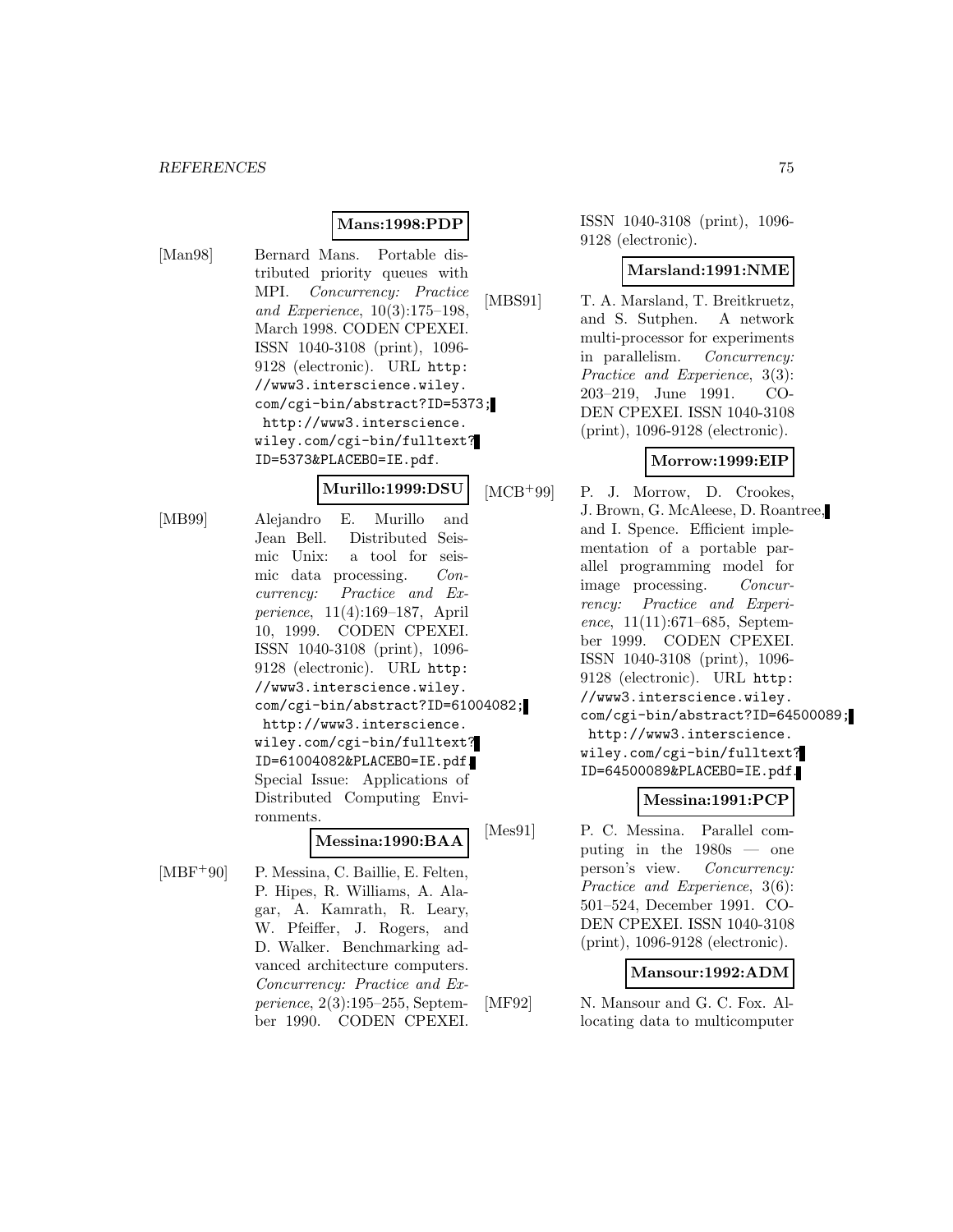nodes by physical optimization algorithms for loosely synchronous computations. Concurrency: Practice and Experience, 4(7):557–574, October 1992. CODEN CPEXEI. ISSN 1040-3108 (print), 1096- 9128 (electronic).

### **McKerrow:1993:IPA**

[MF93] P. J. McKerrow and J. A. Fulcher. Implementation of parallel algorithms for controlling robot manipulators. Concurrency: Practice and Experience, 5(3):213–232, May 1993. CO-DEN CPEXEI. ISSN 1040-3108 (print), 1096-9128 (electronic).

## **Mansour:1994:ADD**

[MF94] N. Mansour and G. C. Fox. Allocating data to distributedmemory multiprocessors by genetic algorithms. Concurrency: Practice and Experience, 6(6): 485–504, September 1994. CO-DEN CPEXEI. ISSN 1040-3108 (print), 1096-9128 (electronic).

#### **Montoya:2000:PTA**

[MGG00] M. G. Montoya, C. Gil, and I. Garcia. Parallel thinning algorithms on multicomputers: experimental study on load balancing. Concurrency: Practice and Experience, 12(5):327–340, April 25, 2000. CODEN CPEXEI. ISSN 1040-3108 (print), 1096- 9128 (electronic). URL http: //www3.interscience.wiley. com/cgi-bin/abstract/72509234/ START; http://www3.interscience. wiley.com/cgi-bin/fulltext? ID=72509234&PLACEBO=IE.pdf.

#### **Mirmehdi:1991:PLI**

[Mir91] M. Mirmehdi. Product label inspection using transputers. Concurrency: Practice and Experience, 3(4):265–273, August 1991. CODEN CPEXEI. ISSN 1040-3108 (print), 1096- 9128 (electronic).

## **Mullin:1996:EDP**

[MJ96] L. M. R. Mullin and M. A. Jenkins. Effective data parallel computation using the Psi calculus. Concurrency: Practice and Experience, 8(7):499–515, September 1996. CODEN CPEXEI. ISSN 1040-3108 (print), 1096- 9128 (electronic). URL http: //www3.interscience.wiley. com/cgi-bin/abstract?ID=23296.

## **Mcmanus:1999:CBM**

[MJC99] K. Mcmanus, S. P. Johnson, and M. Cross. Converting best manual practice into generic automatable strategies for unstructured mesh parallelisation. Concurrency: Practice and Experience, 11 (11):593–614, September 1999. CODEN CPEXEI. ISSN 1040-3108 (print), 1096-9128 (electronic). URL http:/ /www3.interscience.wiley. com/cgi-bin/abstract?ID=64500093; http://www3.interscience. wiley.com/cgi-bin/fulltext? ID=64500093&PLACEBO=IE.pdf.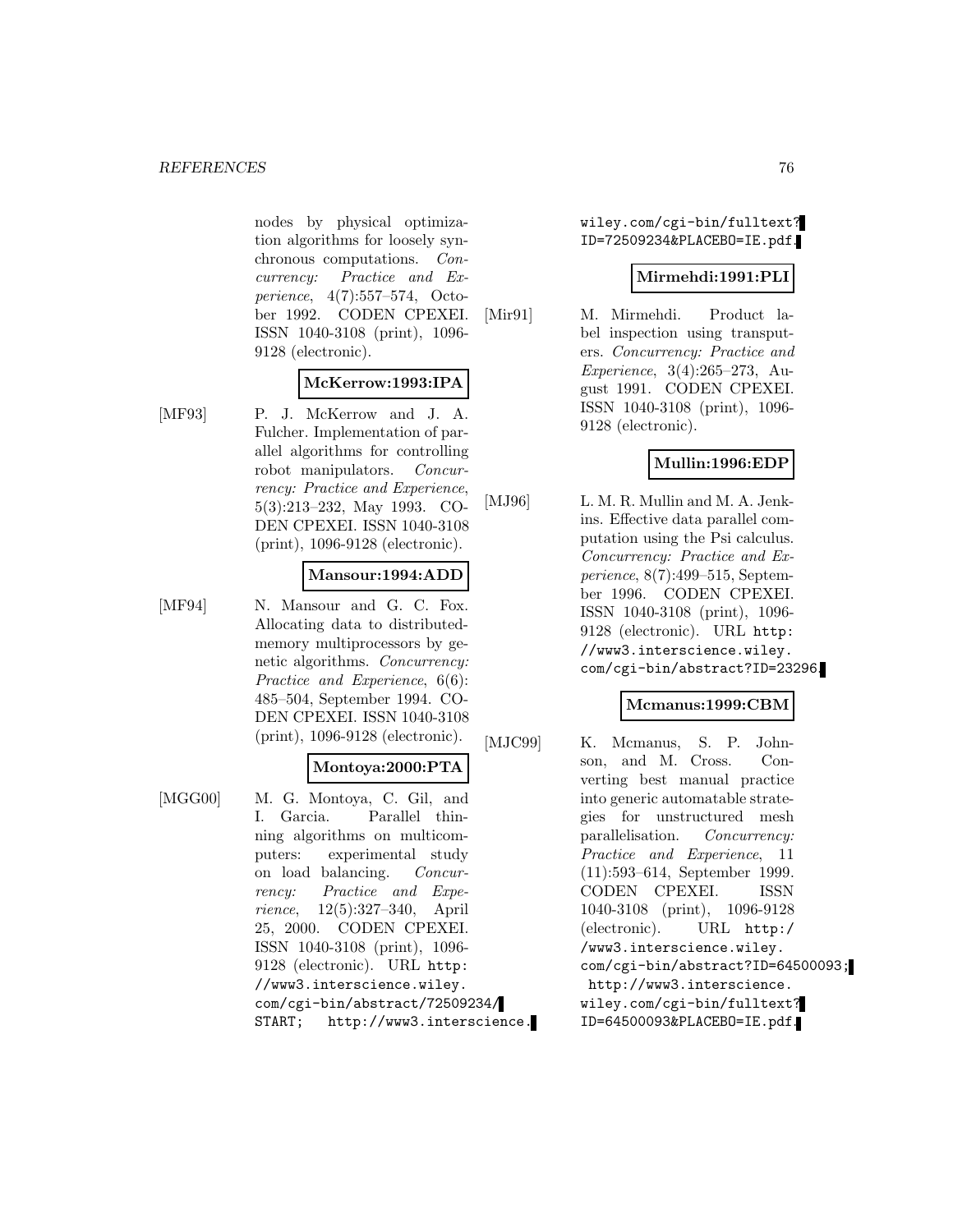## **Mayes:1993:LAA**

[MK93] K. R. Mayes and J. A. Keane. Levels of atomic action in the Flagship parallel system. Concurrency: Practice and Experience, 5(3):193–212, May 1993. CODEN CPEXEI. ISSN 1040- 3108 (print), 1096-9128 (electronic).

#### **McCormack:1999:SCW**

[MKD99] Ryan P. McCormack, John E. Koontz, and Judith Devaney. Seamless computing with Web-Submit. Concurrency: Practice and Experience, 11(15): 949–963, December 25, 1999. CODEN CPEXEI. ISSN 1040-3108 (print), 1096-9128 (electronic). URL http:/ /www3.interscience.wiley. com/cgi-bin/abstract/71005730/ START; http://www3.interscience. wiley.com/cgi-bin/fulltext? ID=71005730&PLACEBO=IE.pdf.

#### **McGrath:1997:JTA**

[MLF97] Robert E. McGrath, Xinjian Lu, and Michael Folk. Java applications using NCSA HDF files. Concurrency: Practice and Experience, 9(11): 1113–1125, November 1997. CODEN CPEXEI. ISSN 1040-3108 (print), 1096-9128 (electronic). URL http:/ /www3.interscience.wiley. com/cgi-bin/abstract?ID=13825; http://www3.interscience. wiley.com/cgi-bin/fulltext? ID=13825&PLACEBO=IE.pdf. Special Issue: Java for computational science and engineering — simulation and modeling II.

### **Melhart:1995:CPA**

[MMN95] B. E. Melhart, C. A. Morgenstern, and T. Nute. A compendium of processor allocation strategies for two-dimensional mesh connected systems. Concurrency: Practice and Experience, 7(5):497–514, August 1995. CODEN CPEXEI. ISSN 1040-3108 (print), 1096-9128 (electronic).

### **Mazzeo:1998:EMH**

[MMV98] A. Mazzeo, N. Mazzocca, and U. Villano. Efficiency measurements in heterogeneous distributed computing systems: from theory to practice. Concurrency: Practice and Experience, 10(4):285–313, April 10, 1998. CODEN CPEXEI. ISSN 1040-3108 (print), 1096- 9128 (electronic). URL http: //www3.interscience.wiley. com/cgi-bin/abstract?ID=5379; http://www3.interscience. wiley.com/cgi-bin/fulltext? ID=5379&PLACEBO=IE.pdf.

#### **Mills:1991:PFI**

[MO91] E. Mills and B. C. O'Neill. Particle flow instrumentation. Concurrency: Practice and Experience, 3(4):275–281, August 1991. CODEN CPEXEI. ISSN 1040-3108 (print), 1096-9128 (electronic).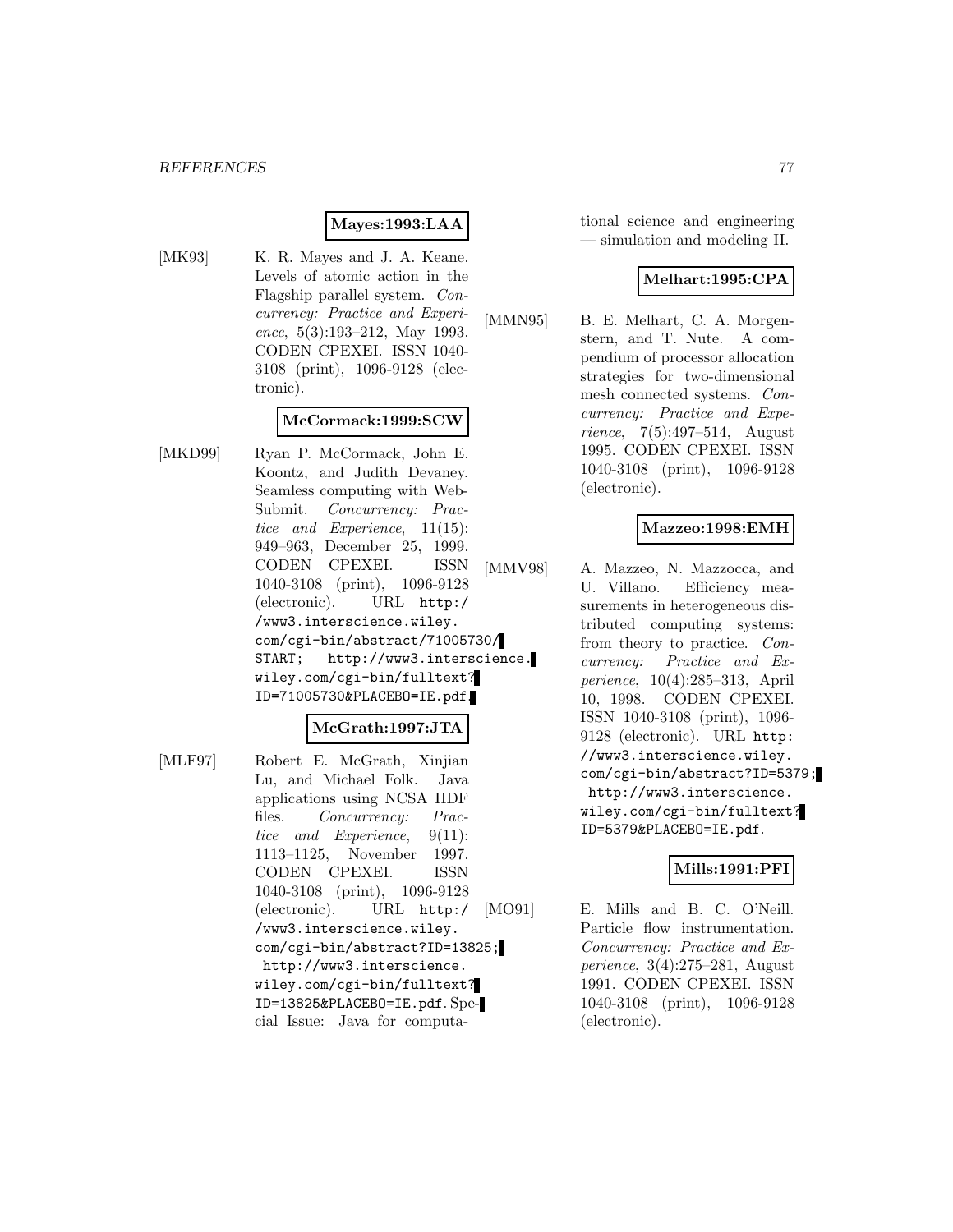## **Martin:1995:PUM**

[MO95] O. C. Martin and S. W. Otto. Partitioning of unstructured meshes for load balancing. Concurrency: Practice and Experience, 7(4):303-314, June 1995. CODEN CPEXEI. ISSN 1040- 3108 (print), 1096-9128 (electronic).

## **Minnich:1993:RHT**

[MP93] R. G. Minnich and D. V. Pryor. Radiative heat transfer simulation on a SPARCstation farm. Concurrency: Practice and Experience, 5(4):345–357, June 1993. CODEN CPEXEI. ISSN 1040-3108 (print), 1096- 9128 (electronic).

## **Meyer:1996:FPQ**

[MP96] Gerard G. L. Meyer and Mike Pascale. A family of parallel QR factorization algorithms. Concurrency: Practice and Experience, 8(6):461–473, July 1996. CODEN CPEXEI. ISSN 1040-3108 (print), 1096- 9128 (electronic). URL http: //www3.interscience.wiley. com/cgi-bin/abstract?ID=23290.

#### **Maier:1995:PSL**

[MPR95] R. S. Maier, L. R. Petzold, and W. Rath. Parallel solution of large-scale differential-algebraic systems. Concurrency: Practice and Experience, 7(8):795– 822, December 1995. CO-DEN CPEXEI. ISSN 1040-3108 (print), 1096-9128 (electronic).

## **Montani:1993:PRV**

[MPS93] C. Montani, R. Perego, and R. Scopigno. Parallel rendering of volumetric data set on distributed memory architectures. Concurrency: Practice and Experience, 5(2):153–167, April 1993. CODEN CPEXEI. ISSN 1040-3108 (print), 1096- 9128 (electronic).

## **Marinescu:1991:SLI**

[MR91] D. C. Marinescu and J. R. Rice. Synchronization and load imbalance effects in distributed memory multi-processor systems. Concurrency: Practice and Experience, 3(6):593– 625, December 1991. CO-DEN CPEXEI. ISSN 1040-3108 (print), 1096-9128 (electronic).

## **Malfait:1996:CCM**

[MR96] Maurits Malfait and Dirk Roose. Convergence of concurrent Markov chain Monte-Carlo algorithms. Concurrency: Practice and Experience, 8(3):167–189, April 1996. CODEN CPEXEI. ISSN 1040-3108 (print), 1096-9128 (electronic). URL http:/ /www3.interscience.wiley. com/cgi-bin/abstract?ID=23272.

#### **Marenzoni:1998:BKT**

[MR98a] P. Marenzoni and P. Rossi. Benchmark kernels as a tool for performance evaluation of MPP's. Concurrency: Practice and Experience, 10(1): 31–51, January 1998. CO-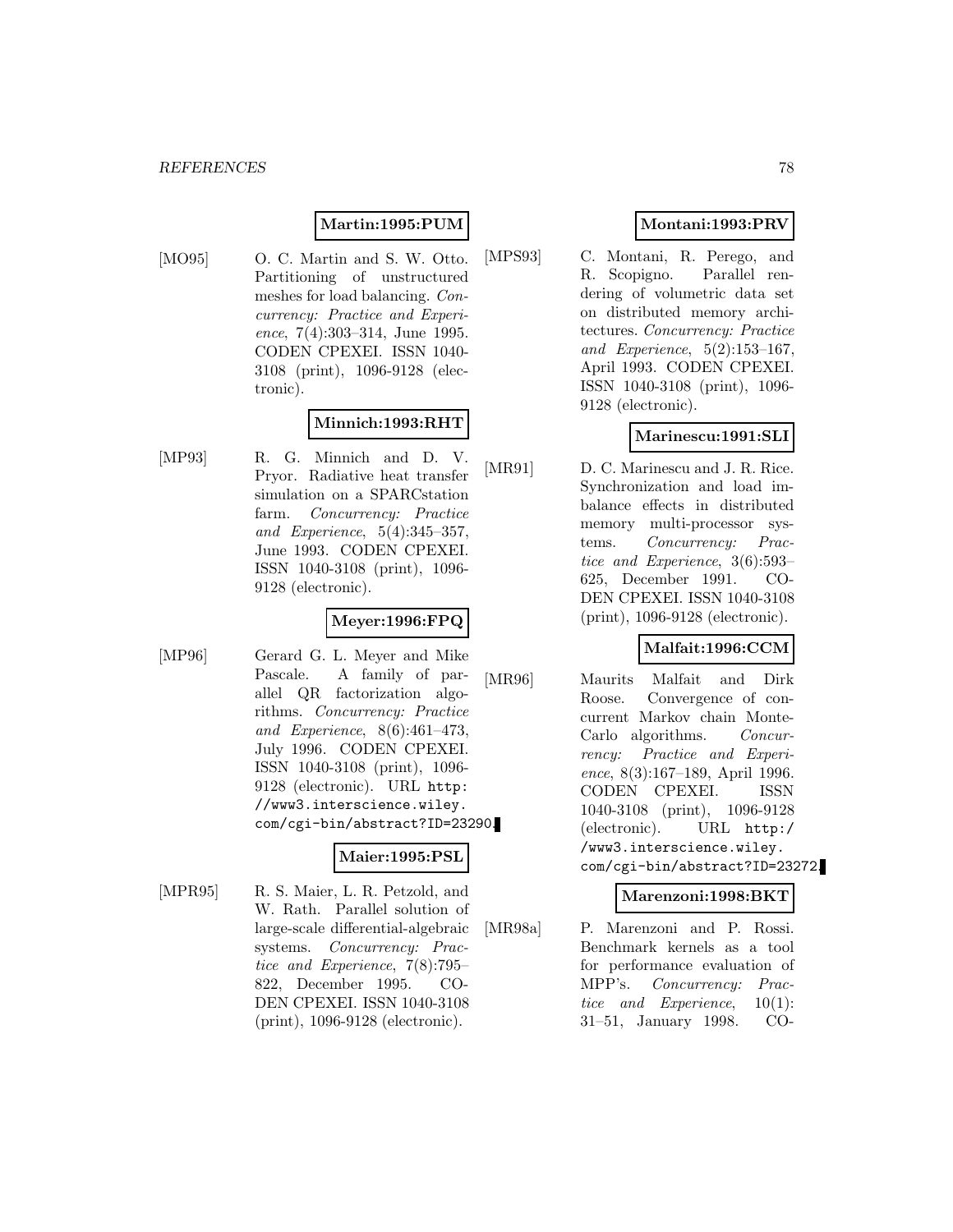DEN CPEXEI. ISSN 1040- 3108 (print), 1096-9128 (electronic). URL http://www3. interscience.wiley.com/cgibin/abstract?ID=5364; http: //www3.interscience.wiley. com/cgi-bin/fulltext?ID=5364& PLACEBO=IE.pdf.

## **Mascarenhas:1998:MTP**

[MR98b] Edward Mascarenhas and Vernon Rego. Migrant threads on process farms: parallel programming with Ariadne. Concurrency: Practice and Experience, 10(9):673–698, August 10, 1998. CODEN CPEXEI. ISSN 1040-3108 (print), 1096- 9128 (electronic). URL http: //www3.interscience.wiley. %//www3.interscience.wiiey. [MW98]<br>com/cgi-bin/abstract?ID=10008703; http://www3.interscience. wiley.com/cgi-bin/fulltext? ID=10008703&PLACEBO=IE.pdf.

## **Marinescu:1993:MED**

[MRCH<sup>+</sup>93] D. C. Marinescu, J. R. Rice, M. A. Cornea-Hasegan, R. E. Lynch, and M. G. Rossmann. Macromolecular electron density averaging on distributed memory MIMD systems. Concurrency: Practice and Experience, 5(8):635–657, December 1993. CODEN CPEXEI. ISSN 1040-3108 (print), 1096- 9128 (electronic).

#### **Morales:1996:PAI**

[MRR<sup>+</sup>96] D. Morales, J. L. Roda, C. Rodríguez, F. Almeida, and F. García. A parallel algorithm for the integer knapsack prob-

lem. Concurrency: Practice and Experience, 8(4):251–260, May 1996. CODEN CPEXEI. ISSN 1040-3108 (print), 1096- 9128 (electronic). URL http: //www3.interscience.wiley. com/cgi-bin/abstract?ID=23277.

## **Marcenaro:1991:AMI**

[MT91] G. Marcenaro and M. Tistarelli. Analysis of multidimensional images on the Connection Machine system. Concurrency: Practice and Experience, 3(6): 699–713, December 1991. CO-DEN CPEXEI. ISSN 1040-3108 (print), 1096-9128 (electronic).

## **Mehta:1998:PAC**

Dinesh P. Mehta and Erica D. Wilson. Parallel algorithms for corner stitching. Concurrency: Practice and Experience, 10(15):1317–1341, December 25, 1998. CODEN CPEXEI. ISSN 1040-3108 (print), 1096- 9128 (electronic). URL http: //www3.interscience.wiley. com/cgi-bin/abstract?ID=40005939; http://www3.interscience. wiley.com/cgi-bin/fulltext? ID=40005939&PLACEBO=IE.pdf.

#### **Narasimhan:1996:PMT**

[NA96] V. Lakshmi Narasimhan and J. Armstrong. Performance modelling of three parallel sorting algorithms on a pipelined transputer network. Concurrency: Practice and Experience, 8(5):335–355, June 1996. CODEN CPEXEI. ISSN 1040-3108 (print), 1096-9128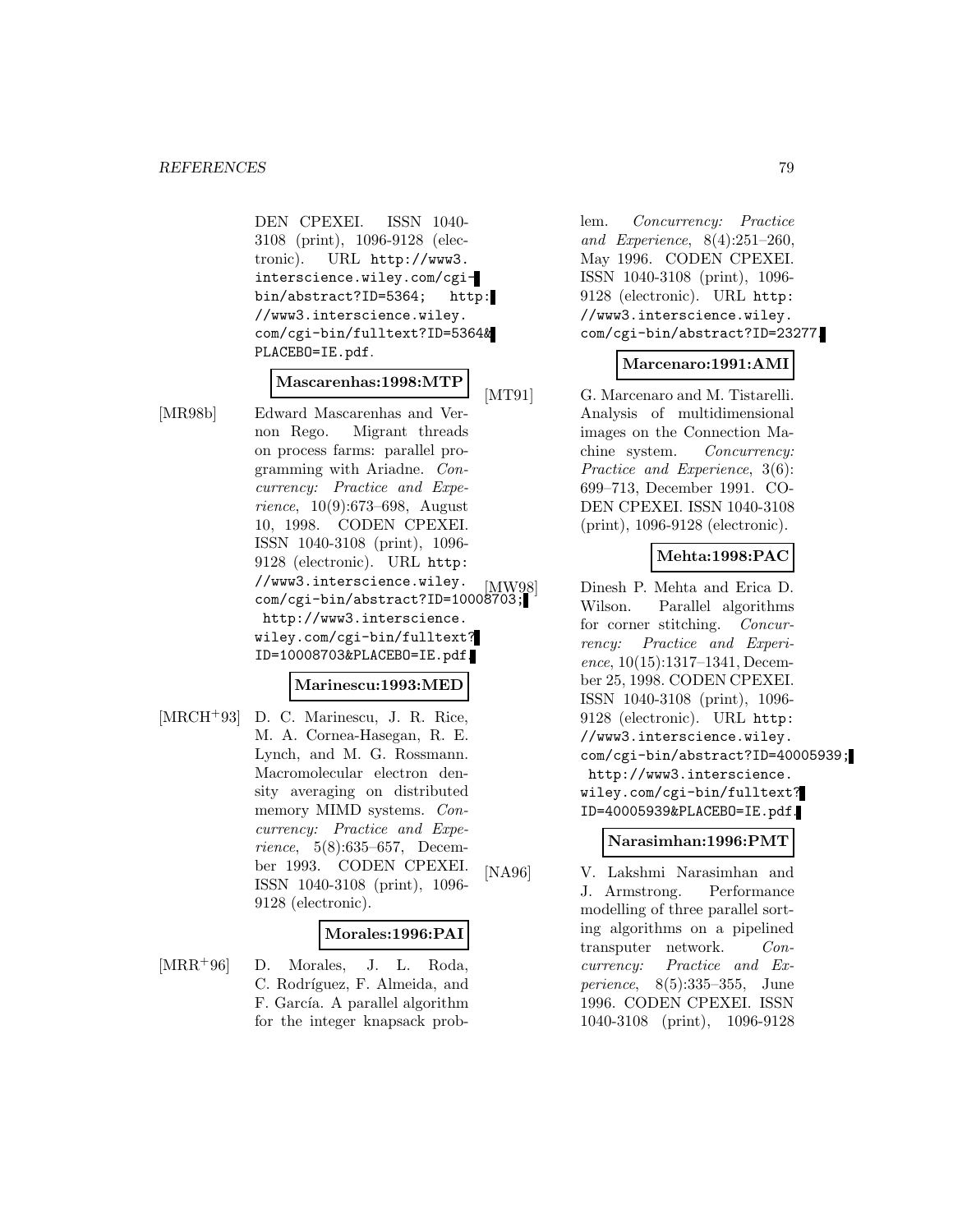(electronic). URL http:/ /www3.interscience.wiley. com/cgi-bin/abstract?ID=23282.

#### **Nakano:1999:MLB**

[Nak99] Aiichiro Nakano. Multiresolution load balancing in curved space: the wavelet representation. Concurrency: Practice and Experience, 11(7):343–353, June 1999. CODEN CPEXEI. ISSN 1040-3108 (print), 1096- 9128 (electronic). URL http: //www3.interscience.wiley. com/cgi-bin/abstract?ID=62500297; http://www3.interscience. wiley.com/cgi-bin/fulltext? ID=62500297&PLACEBO=IE.pdf.

### **Nash:1999:SSF**

[Nas99] Jonathan Nash. A scalable and starvation-free concurrent locking mechanism. Concurrency: Practice and Experience, 11(13):823–833, November 1999. CODEN CPEXEI. ISSN 1040-3108 (print), 1096- 9128 (electronic). URL http: //www3.interscience.wiley. com/cgi-bin/abstract/67500117/ START; http://www3.interscience. wiley.com/cgi-bin/fulltext? ID=67500117&PLACEBO=IE.pdf.

## **Nicklas:1998:DIP**

[NASW98] Lisa D. Nicklas, Robert W. Atkins, Sanjeev K. Setia, and Pearl Y. Wang. Design and implementation of a parallel solution to the cutting stock problem. Concurrency: Practice and Experience,  $10(10):783-805$ , August

25, 1998. CODEN CPEXEI. ISSN 1040-3108 (print), 1096- 9128 (electronic). URL http: //www3.interscience.wiley. com/cgi-bin/abstract?ID=10006458; http://www3.interscience. wiley.com/cgi-bin/fulltext? ID=10006458&PLACEBO=IE.pdf.

## **Neary:2000:JSI**

[NBK<sup>+</sup>00] Michael O. Neary, Sean P. Brydon, Paul Kmiec, Sami Rollins, and Peter Cappello. Javelin++: scalability issues in global computing. Concurrency: Practice and Experience, 12(8):727–753, July 2000. CODEN CPEXEI. ISSN 1040-3108 (print), 1096- 9128 (electronic). URL http: //www3.interscience.wiley. com/cgi-bin/abstract/72516224/ START; http://www3.interscience. wiley.com/cgi-bin/fulltext? ID=72516224&PLACEBO=IE.pdf.

## **Narayanan:1994:PSI**

[ND94] P. J. Narayanan and L. S. Davis. Parallel search for the interpretation of aerial images. Concurrency: Practice and Experience, 6(6):517–541, September 1994. CODEN CPEXEI. ISSN 1040- 3108 (print), 1096-9128 (electronic).

## **Norman:1991:UCE**

[NHMW91] M. G. Norman, J. R. Henderson, I. G. Main, and D. J. Wallace. The use of the CAPE environment in the simulation of rock fracturing. Concurrency: Practice and Experience, 3(6): 687–698, December 1991. CO-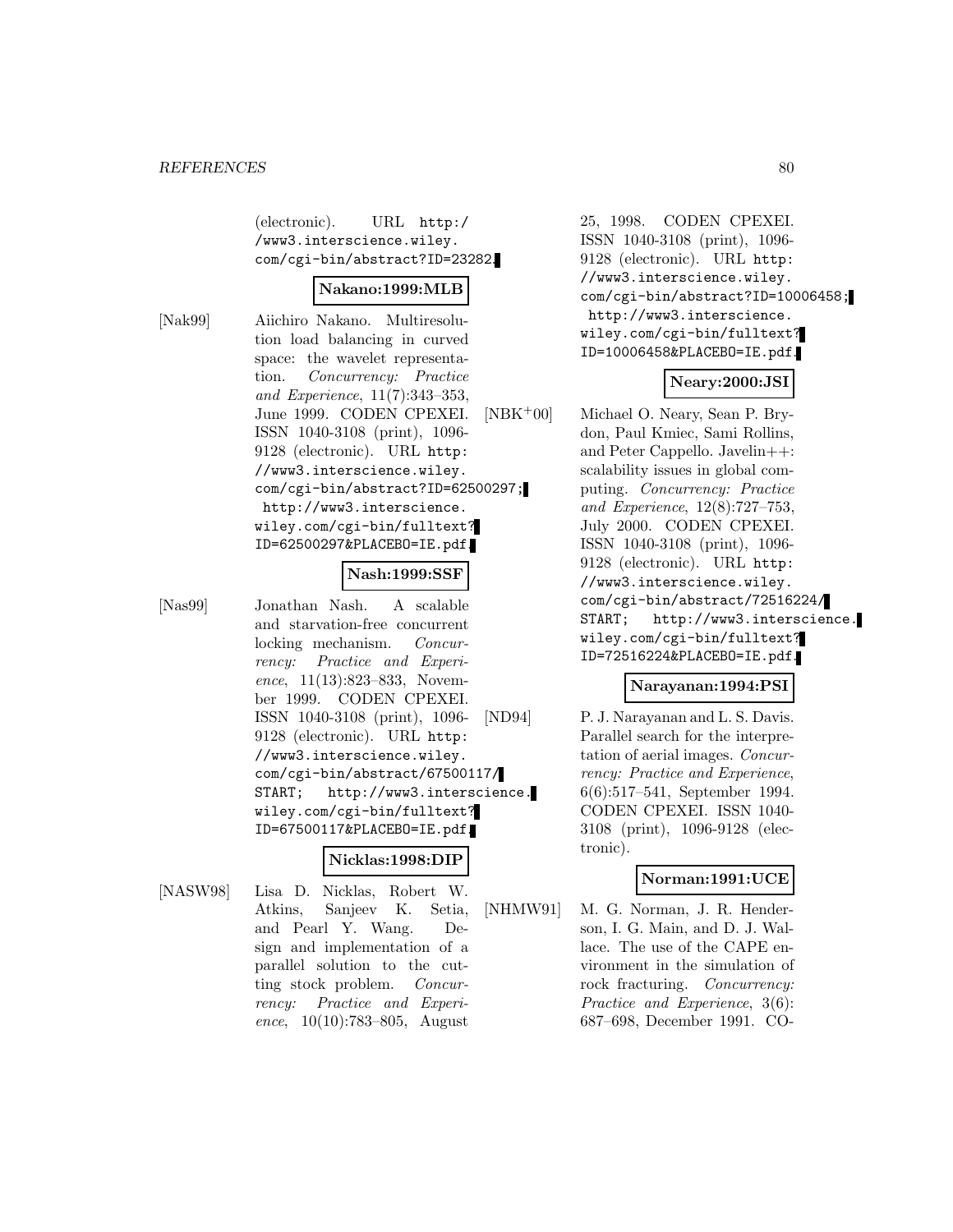DEN CPEXEI. ISSN 1040-3108 (print), 1096-9128 (electronic).

## **Naim:1996:DLS**

[NHZ96] Oscar Naím, Tony Hey, and Ed Zaluska. Do-loop-surface: an abstract representation of parallel program performance. Concurrency: Practice and Experience, 8(3):205–234, April 1996. CODEN CPEXEI. ISSN 1040-3108 (print), 1096-9128 (electronic). URL http:/ /www3.interscience.wiley.  $\verb|com/cgi-bin/abstract?ID=2327^{N~[N$00]}$ 

## **Newhall:2000:PMD**

[NM00] Tia Newhall and Barton P. Miller. Performance measurement of dynamically compiled Java executions. Concurrency: Practice and Experience, 12(6):343–362, May 2000. CODEN CPEXEI. ISSN 1040-3108 (print), 1096-9128 (electronic). URL http:/ /www3.interscience.wiley. com/cgi-bin/abstract/72515726/ START; http://www3.interscience. wiley.com/cgi-bin/fulltext? [Ols99] ID=72515726&PLACEBO=IE.pdf.

#### **Nedeljkovic:1993:DPN**

[NQ93] N. Nedeljkovic and M. J. Quinn. Data-parallel programming on a network of heterogeneous workstations. Concurrency: Practice and Experience, 5(4):257–268, June 1993. CODEN CPEXEI. ISSN 1040-3108 (print), 1096- 9128 (electronic).

## **Neuman:1994:PRM**

[NR94] B. C. Neuman and S. Rao. The Prospero Resource Manager: A scalable framework for processor allocation in distributed systems. Concurrency: Practice and Experience, 6(4):339–355, June 1994. CODEN CPEXEI. ISSN 1040-3108 (print), 1096- 9128 (electronic).

## **Ng:2000:TSH**

Esmond G. Ng and Padma Raghavan. Towards a scalable hybrid sparse solver. Concurrency: Practice and Experience,  $12(2-3):53-68$ , February March 2000. CODEN CPEXEI. ISSN 1040-3108 (print), 1096- 9128 (electronic). URL http: //www3.interscience.wiley. com/cgi-bin/abstract/72504937/ START; http://www3.interscience. wiley.com/cgi-bin/fulltext? ID=72504937&PLACEBO=IE.pdf.

## **Olsson:1999:RES**

Ronald A. Olsson. Reproducible execution of SR programs. Concurrency: Practice and Experience, 11(9): 479–507, August 10, 1999. CODEN CPEXEI. ISSN 1040-3108 (print), 1096-9128 (electronic). URL http:/ /www3.interscience.wiley. com/cgi-bin/abstract?ID=63001744; http://www3.interscience. wiley.com/cgi-bin/fulltext? ID=63001744&PLACEBO=IE.pdf.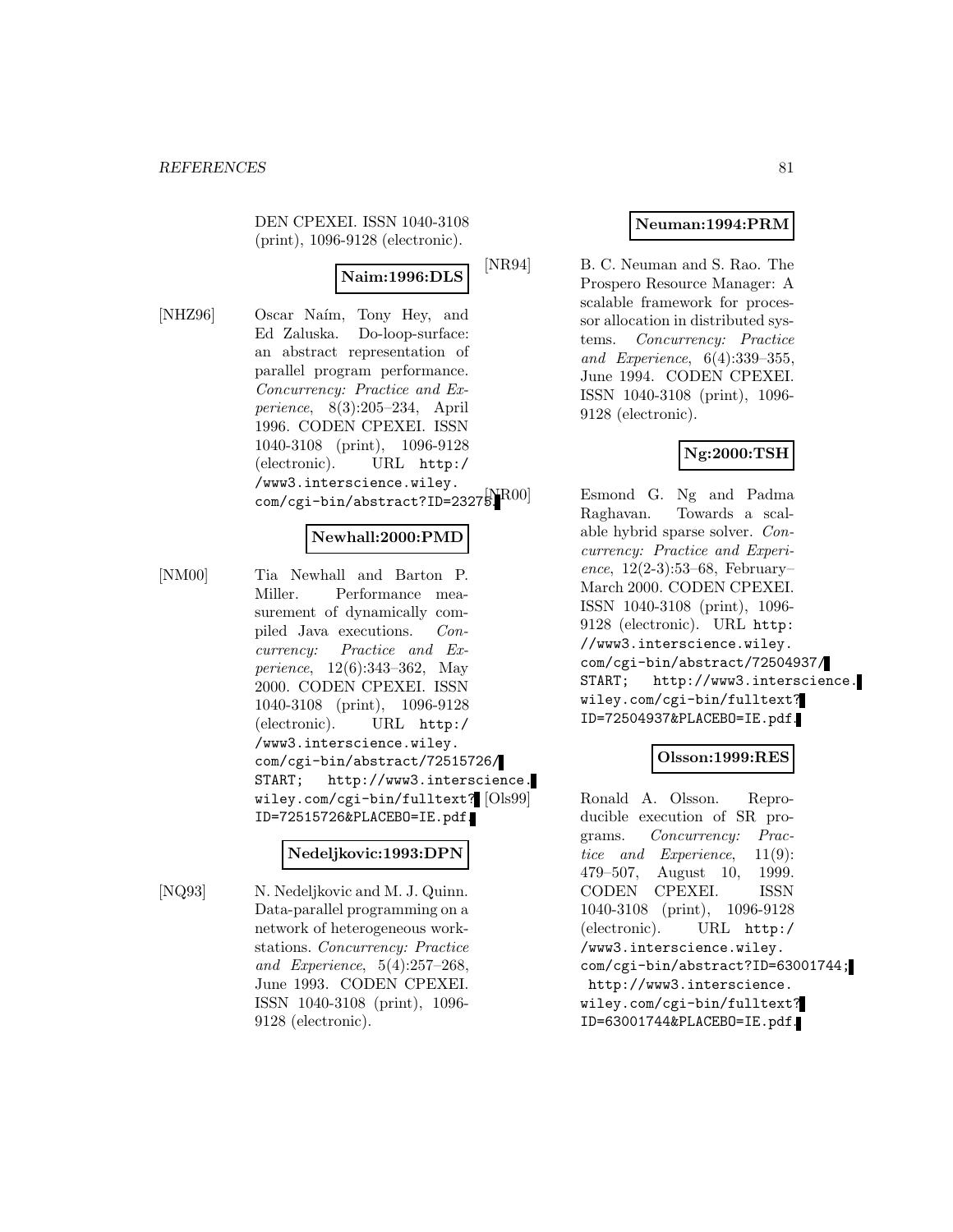## **Orlando:1999:CRT**

[OP99] Salvatore Orlando and Raffaele Perego.  $COLT_HPF$ , a run-time support for the high-level co-ordination of HPF tasks. Concurrency: Practice and Experience, 11(8):407–434, July 1999. CODEN CPEXEI. ISSN 1040-3108 (print), 1096- 9128 (electronic). URL http: //www3.interscience.wiley. com/cgi-bin/abstract?ID=63000994; http://www3.interscience. wiley.com/cgi-bin/fulltext? ID=63000994&PLACEBO=IE.pdf.

## **Pande:1995:RIP**

[PA95] S. Pande and D. P. Agrawal. Run-time issues in program partitioning on distributed memory systems. Concurrency: Practice and Experience, 7(5): 429–454, August 1995. CO-DEN CPEXEI. ISSN 1040-3108 (print), 1096-9128 (electronic).

## **Poggi:1999:MOO**

[PD99] Agostino Poggi and Giulio Destri. MPOOL: an objectoriented library for task composition and co-ordination. Concurrency: Practice and Experience, 11(14):835–848, December 10, 1999. CODEN CPEXEI. ISSN 1040-3108 (print), 1096- 9128 (electronic). URL http: //www3.interscience.wiley. com/cgi-bin/abstract/67501482/  $START$ ; http://www3.intersc $E[BFSE]$ wiley.com/cgi-bin/fulltext? ID=67501482&PLACEBO=IE.pdf.

## **Probert:1991:TAS**

[PDH91] P. J. Probert, D. Djian, and H. Hu. Transputer architectures for sensing in a robot controller: Formal methods for design. *Concurrency: Prac*tice and Experience, 3(4):283– 292, August 1991. CODEN CPEXEI. ISSN 1040-3108 (print), 1096-9128 (electronic).

# **Pain:1999:SAT**

[PdOG99] C. C. Pain, C. R. E. de Oliveira, and A. J. H. Goddard. Simulated annealing task to processor mapping for domain decomposition methods on distributed parallel computers. Concurrency: Practice and Experience, 11(3):155–165, March 1999. CODEN CPEXEI. ISSN 1040-3108 (print), 1096-9128 (electronic). URL http:/ /www3.interscience.wiley. com/cgi-bin/abstract?ID=61003666; http://www3.interscience. wiley.com/cgi-bin/fulltext? ID=61003666&PLACEBO=IE.pdf.

## **Perrott:1992:PLD**

[Per92] R. Perrott. Parallel language developments in European overview. Concurrency: Practice and Experience, 4(8): 589–617, December 1992. CO-DEN CPEXEI. ISSN 1040-3108 (print), 1096-9128 (electronic).

## **Pu:1993:PCD**

C. Pu, D. Florissi, P. Soares, K. Wu, and P. S. Yu. Performance comparison of dynamic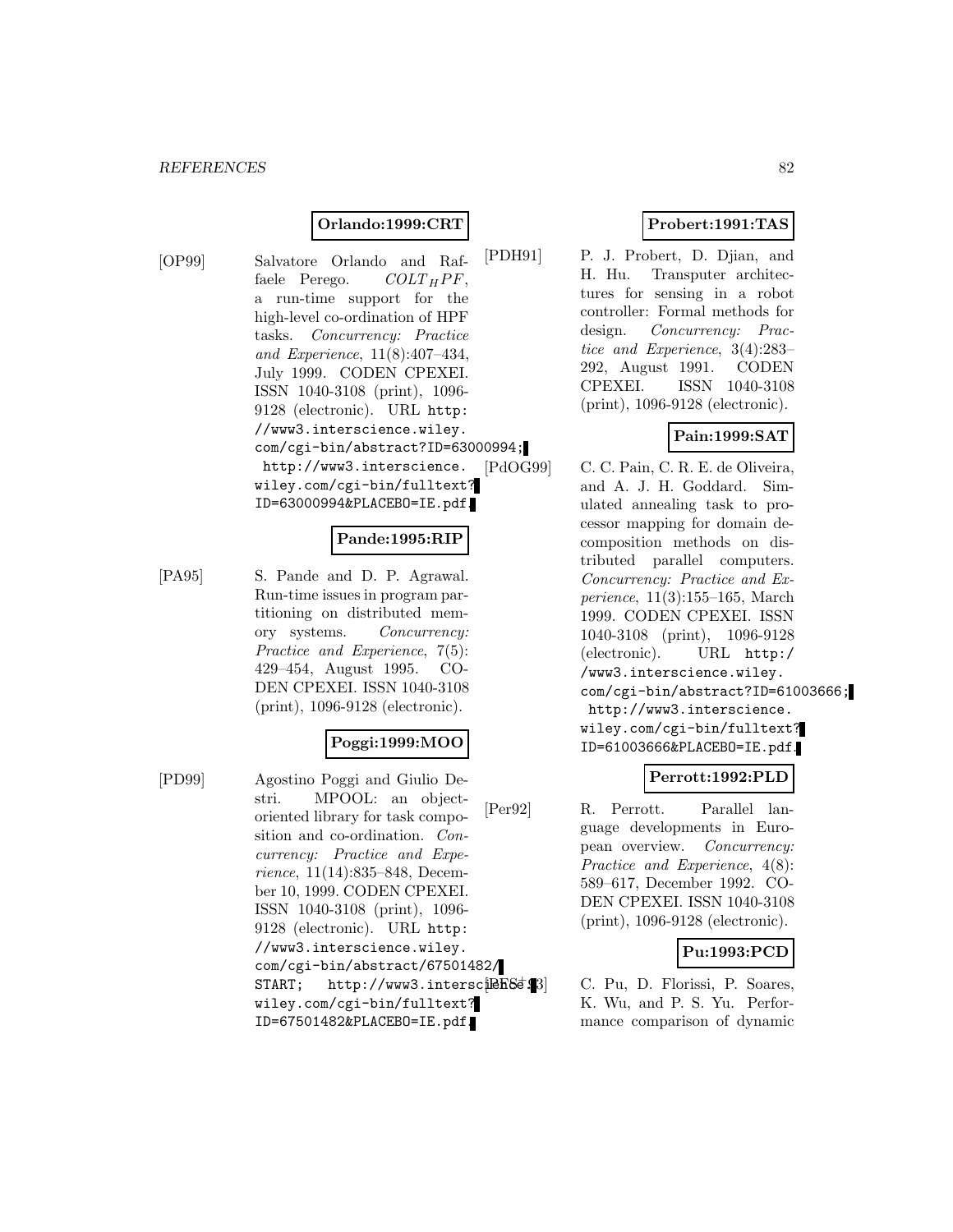policies for remote caching. Concurrency: Practice and Experience, 5(4):239–256, June 1993. CODEN CPEXEI. ISSN 1040-3108 (print), 1096-9128 (electronic).

### **Philippsen:2000:CNJ**

[PG00] Michael Philippsen and Edwin Günthner. Complex numbers for Java. Concurrency: Practice and Experience, 12(6):477–491, May 2000. CODEN CPEXEI. ISSN 1040-3108 (print), 1096- 9128 (electronic). URL http: //www3.interscience.wiley. com/cgi-bin/abstract/72515730/ START; http://www3.interscience. wiley.com/cgi-bin/fulltext? ID=72515730&PLACEBO=IE.pdf.

#### **Pandey:2000:PFG**

[PH00a] Raju Pandey and Brant Hashii. Providing fine-grained access control for Java programs via binary editing. *Concurrency:* Practice and Experience, 12 (14):1405–1430, December 10, 2000. CODEN CPEXEI. ISSN 1040-3108 (print), 1096-9128 (electronic). URL http:/ /www3.interscience.wiley. com/cgi-bin/abstract/76500721/ START; http://www3.interscience. wiley.com/cgi-bin/fulltext? ID=76500721&PLACEBO=IE.pdf.

#### **Philippsen:2000:LOJ**

[PH00b] Michael Philippsen and Bernhard Haumacher. Locality optimization in JavaParty by means of static type analysis. Concurrency: Practice

and Experience, 12(8):613–628, July 2000. CODEN CPEXEI. ISSN 1040-3108 (print), 1096- 9128 (electronic). URL http: //www3.interscience.wiley. com/cgi-bin/abstract/72516226/ START; http://www3.interscience. wiley.com/cgi-bin/fulltext? ID=72516226&PLACEBO=IE.pdf.

## **Philippsen:2000:CDG**

[Phi00a] Michael Philippsen. Cooperating distributed garbage collectors for clusters and beyond. Concurrency: Practice and Experience, 12(7):595–610, May 2000. CODEN CPEXEI. ISSN 1040-3108 (print), 1096- 9128 (electronic). URL http: //www3.interscience.wiley. com/cgi-bin/abstract/72516212/ START; http://www3.interscience. wiley.com/cgi-bin/fulltext? ID=72516212&PLACEBO=IE.pdf.

## **Philippsen:2000:SCO**

[Phi00b] Michael Philippsen. A survey of concurrent object-oriented languages. Concurrency: Practice and Experience, 12(10): 917–980, August 25, 2000. CODEN CPEXEI. ISSN 1040-3108 (print), 1096-9128 (electronic). URL http:/ /www3.interscience.wiley. com/cgi-bin/abstract/73000573/ START; http://www3.interscience. wiley.com/cgi-bin/fulltext? ID=73000573&PLACEBO=IE.pdf.

#### **Philippsen:2000:MES**

[PHN00] Michael Philippsen, Bernhard Haumacher, and Christian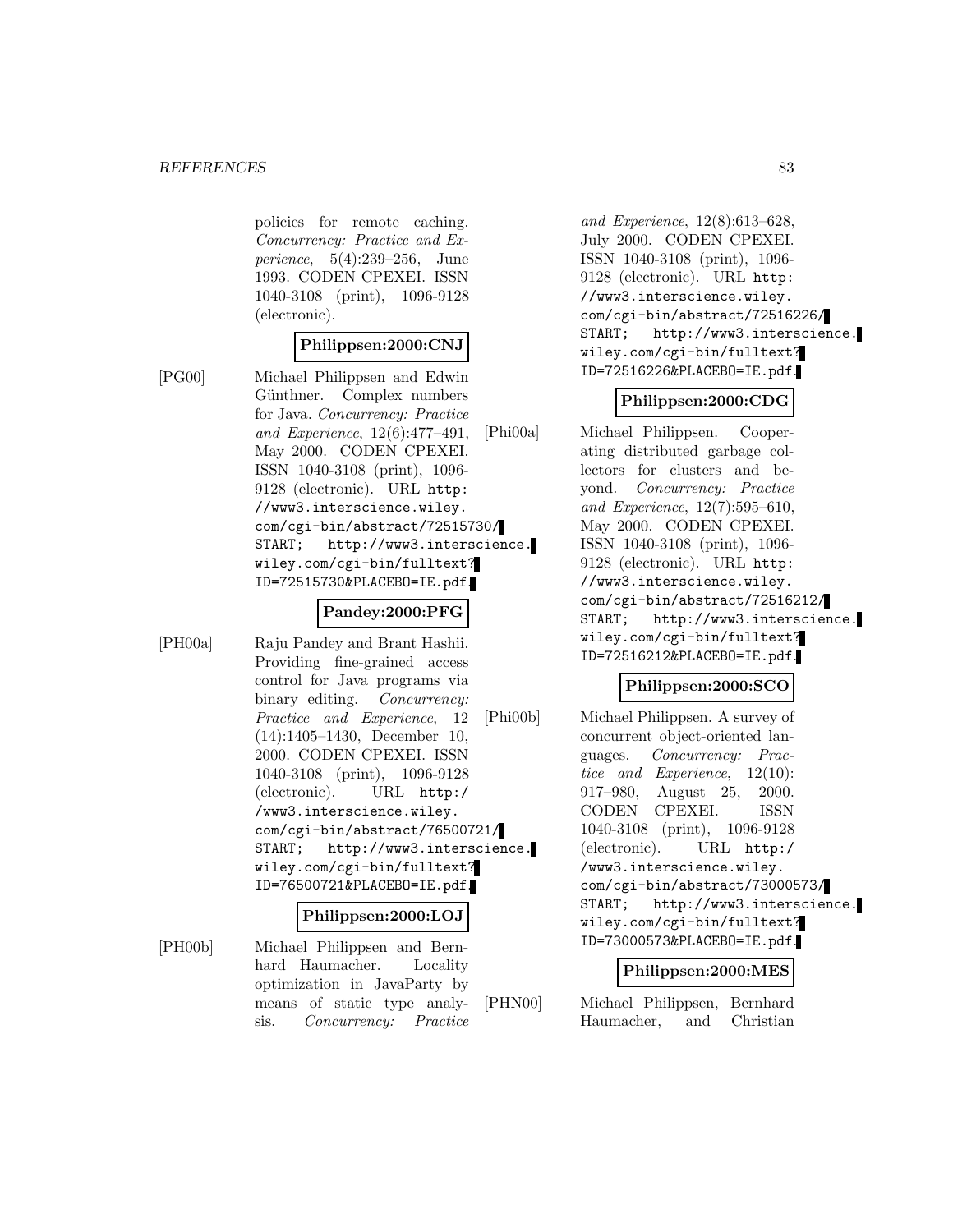Nester. More efficient serialization and RMI for Java. Concurrency: Practice and Experience, 12(7):495–518, May 2000. CODEN CPEXEI. ISSN 1040-3108 (print), 1096-9128 (electronic). URL http:/ /www3.interscience.wiley. com/cgi-bin/abstract/72516213/ START; http://www3.interscience. wiley.com/cgi-bin/fulltext? ID=72516213&PLACEBO=IE.pdf.

## **Pirozzi:1997:NSF**

[Pir97] Maria A. Pirozzi. Numerical simulation of fluid dynamic problems on distributed memory parallel computers. Concurrency: Practice and Experience, 9(10):989–998, October 1997. CODEN CPEXEI. ISSN 1040-3108 (print), 1096- 9128 (electronic). URL http: //www3.interscience.wiley. com/cgi-bin/abstract?ID=13813; http://www3.interscience. wiley.com/cgi-bin/fulltext? ID=13813&PLACEBO=IE.pdf.

## **Prior:1990:WPR**

[PNRC90] D. M. N. Prior, M. G. Norman, N. J. Radcliffe, and L. J. Clarke. What price regularity? Concurrency: Practice and Experience, 2(1):55–78, March 1990. CO-DEN CPEXEI. ISSN 1040-3108 (print), 1096-9128 (electronic).

## **Perrott:1992:ECS**

[PR92] R. H. Perrott and A. Ramasubbu. An experiment in concurrent software evaluation. Concurrency: Practice and Ex-

perience, 4(7):533–555, October 1992. CODEN CPEXEI. ISSN 1040-3108 (print), 1096- 9128 (electronic).

## **Pellegrini:2000:HND**

[PRA00] François Pellegrini, Jean Roman, and Patrick Amestoy. Hybridizing nested dissection and halo approximate minimum degree for efficient sparse matrix ordering. Concurrency: Practice and Experience,  $12(2-3):69-84$ , February– March 2000. CODEN CPEXEI. ISSN 1040-3108 (print), 1096- 9128 (electronic). URL http: //www3.interscience.wiley. com/cgi-bin/abstract/72504939/ START; http://www3.interscience. wiley.com/cgi-bin/fulltext? ID=72504939&PLACEBO=IE.pdf.

## **Pritchard:1991:E**

[Pri91] D. Pritchard. Editorial. Concurrency: Practice and Experience, 3(4):247–??, August 1991. CODEN CPEXEI. ISSN 1040- 3108 (print), 1096-9128 (electronic).

## **Pond:1996:DSM**

[PS96] B. Pond and I. Sharf. Dynamics simulation of multibody chains on a transputer system. Concurrency: Practice and Experience, 8(3):235–249, April 1996. CODEN CPEXEI. ISSN 1040-3108 (print), 1096- 9128 (electronic). URL http: //www3.interscience.wiley. com/cgi-bin/abstract?ID=23274.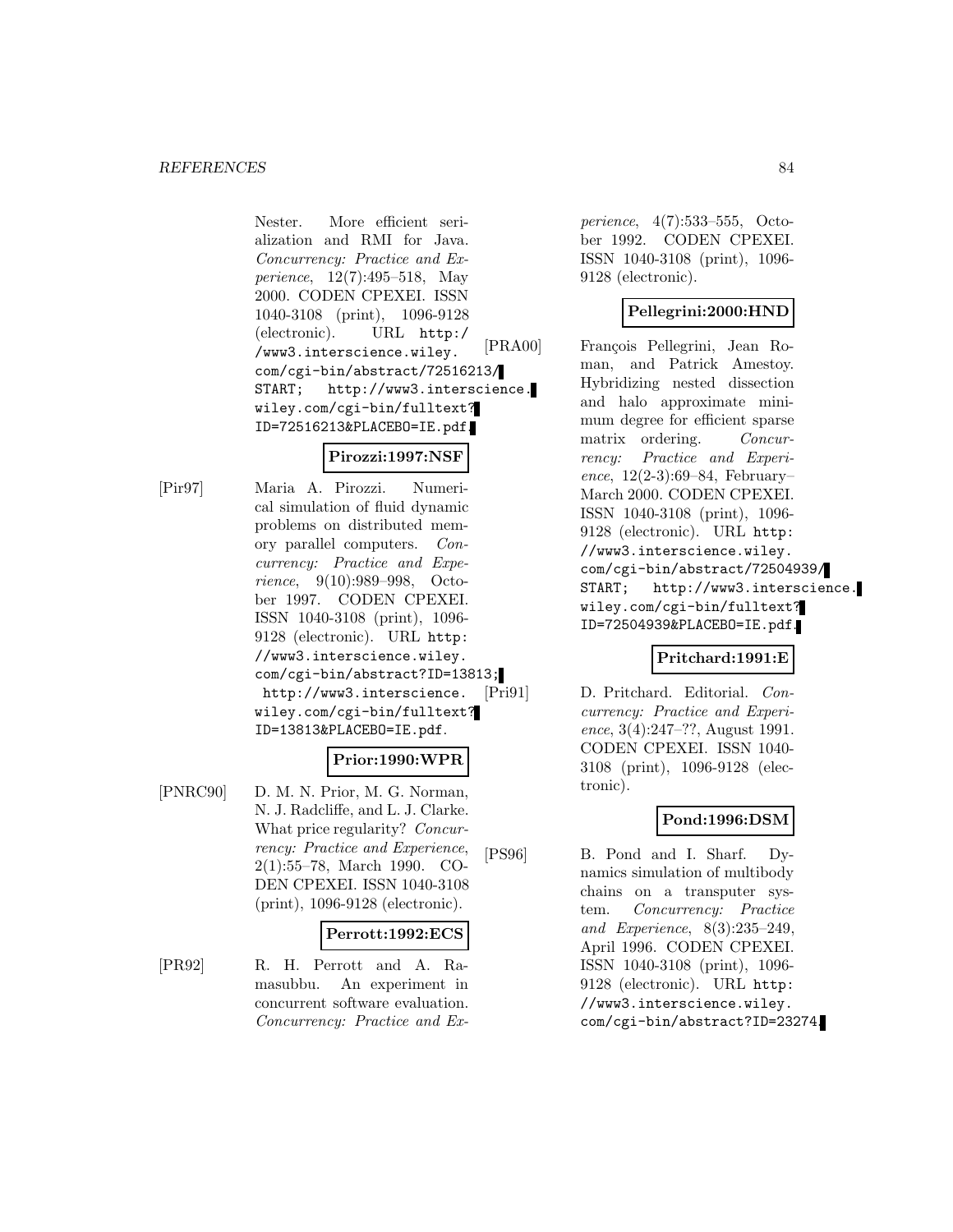## **Pauw:2000:VRP**

[PS00a] Wim De Pauw and Gary Sevitsky. Visualizing reference patterns for solving memory leaks in Java. Concurrency: Practice and Experience, 12 (14):1431–1454, December 10, 2000. CODEN CPEXEI. ISSN 1040-3108 (print), 1096-9128 (electronic). URL http:/ /www3.interscience.wiley. com/cgi-bin/abstract/76500722/<sub>1g00</sub>] START; http://www3.interscience. wiley.com/cgi-bin/fulltext? ID=76500722&PLACEBO=IE.pdf.

#### **Protopopov:2000:SMC**

[PS00b] Boris V. Protopopov and Anthony Skjellum. Sharedmemory communication approaches for an MPI messagepassing library. Concurrency: Practice and Experience, 12(9):799–820, August 10, 2000. CODEN CPEXEI. ISSN 1040-3108 (print), 1096- 9128 (electronic). URL http: //www3.interscience.wiley. com/cgi-bin/abstract/72516482/ START; http://www3.interscience. wiley.com/cgi-bin/fulltext? ID=72516482&PLACEBO=IE.pdf.

#### **Pedroso:1997:WBM**

[PSS97] Hernâni Pedroso, Luis M. Silva, and Jo˜ao Gabriel Silva. Webbased metacomputing with JET. Concurrency: Practice and Experience, 9(11): 1169–1173, November 1997. CODEN CPEXEI. ISSN 1040-3108 (print), 1096-9128

(electronic). URL http:/ /www3.interscience.wiley. com/cgi-bin/abstract?ID=13834; http://www3.interscience. wiley.com/cgi-bin/fulltext? ID=13834&PLACEBO=IE.pdf. Special Issue: Java for computational science and engineering — simulation and modeling II.

### **Pugh:2000:JMM**

William Pugh. The Java memory model is fatally flawed. Concurrency: Practice and Experience, 12(6):445–455, May 2000. CODEN CPEXEI. ISSN 1040-3108 (print), 1096-9128 (electronic). URL http:/ /www3.interscience.wiley. com/cgi-bin/abstract/72515725/ START; http://www3.interscience. wiley.com/cgi-bin/fulltext? ID=72515725&PLACEBO=IE.pdf.

## **Philippsen:1997:JTR**

[PZ97] Michael Philippsen and Matthias Zenger. JavaParty — transparent remote objects in Java. Concurrency: Practice and Experience, 9(11): 1225–1242, November 1997. CODEN CPEXEI. ISSN 1040-3108 (print), 1096-9128 (electronic). URL http:/ /www3.interscience.wiley. com/cgi-bin/abstract?ID=13816; http://www3.interscience. wiley.com/cgi-bin/fulltext? ID=13816&PLACEBO=IE.pdf; http://wwwipd.ira.uka.de/~ phlipp/partyd.ps.gz. Special Issue: Java for computational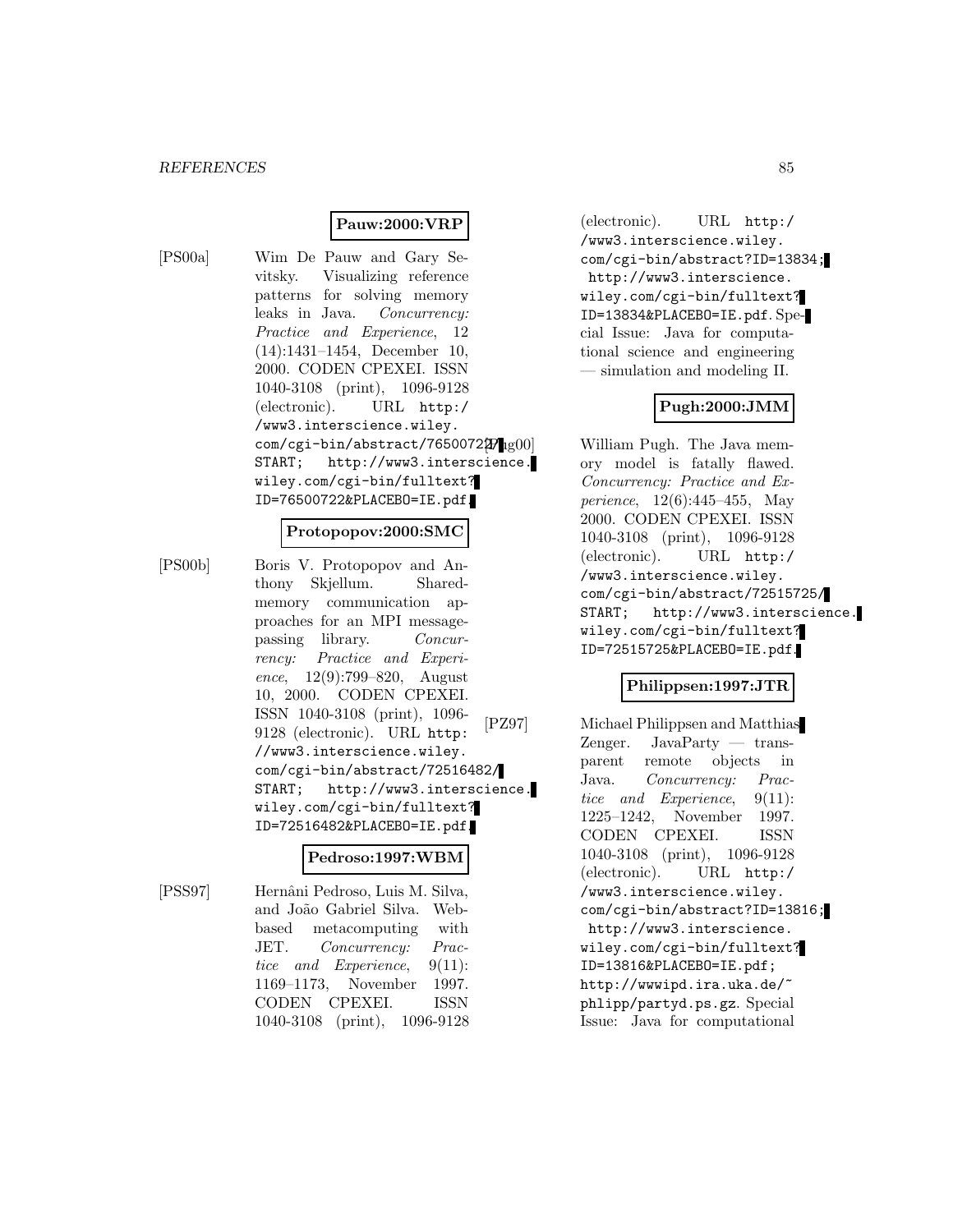science and engineering — simulation and modeling II.

## **Raje:1998:CCE**

[RBF98] Rajeev R. Raje, Michael Boyles, and Shiaofen Fang. CEV: collaborative environment for visualization using Java RMI. Concurrency: Practice and Experience, 10 (11–13):1079–1085, September 1998. CODEN CPEXEI. ISSN 1040-3108 (print), 1096-9128 (electronic). URL http:/ /www3.interscience.wiley. com/cgi-bin/abstract?ID=10050406; http://www3.interscience. wiley.com/cgi-bin/fulltext?  $ID=10050406\&PLACEBO=IE.pdf.$   $Rin98$ Special Issue: Java for Highperformance Network Computing.

### **Robertson:1991:MAT**

[RCZM91] B. Robertson, M. Chopping, K. Zielinski, and D. Milway. The Metrobridge — an application of transputers in transparent bridging. Concurrency: Practice and Experience, 3(4): 445–453, August 1991. CO-DEN CPEXEI. ISSN 1040-3108 (print), 1096-9128 (electronic).

## **Rhodes:2000:SAP**

[RG00] David L. Rhodes and Apostolos Gerasoulis. A scheduling approach to parallel harmonic balance simulation. Concurrency: Practice and Experience, 12 (2-3):175–187, February–March 2000. CODEN CPEXEI. ISSN 1040-3108 (print), 1096-9128

(electronic). URL http:/ /www3.interscience.wiley. com/cgi-bin/abstract/72504930/ START; http://www3.interscience. wiley.com/cgi-bin/fulltext? ID=72504930&PLACEBO=IE.pdf.

#### **Richards:1994:ATS**

[RGSB94] A. Richards, T. Ginige, A. Seneviratne, and T. Buczkowska. Adaptive transport service for high speed networks. Concurrency: Practice and Experience, 6(4):357–373, June 1994. CO-DEN CPEXEI. ISSN 1040-3108 (print), 1096-9128 (electronic).

## **Rinard:1998:AEJ**

Martin C. Rinard. Applications experience in Jade. Concurrency: Practice and Experience, 10(6):417–448, May 1998. CODEN CPEXEI. ISSN 1040-3108 (print), 1096-9128 (electronic). URL http:/ /www3.interscience.wiley. com/cgi-bin/abstract?ID=5387; http://www3.interscience. wiley.com/cgi-bin/fulltext? ID=5387&PLACEBO=IE.pdf.

#### **Rieffel:2000:CSN**

[RIST00] Marc Rieffel, Mikhail Ivanov, Sadasivan Shankar, and Stephen Taylor. Concurrent simulation of neutral flow in the GEC reference cell. Concurrency: Practice and Experience,  $12(1):1-19$ , January 2000. CODEN CPEXEI. ISSN 1040-3108 (print), 1096-9128 (electronic). URL http:/ /www3.interscience.wiley.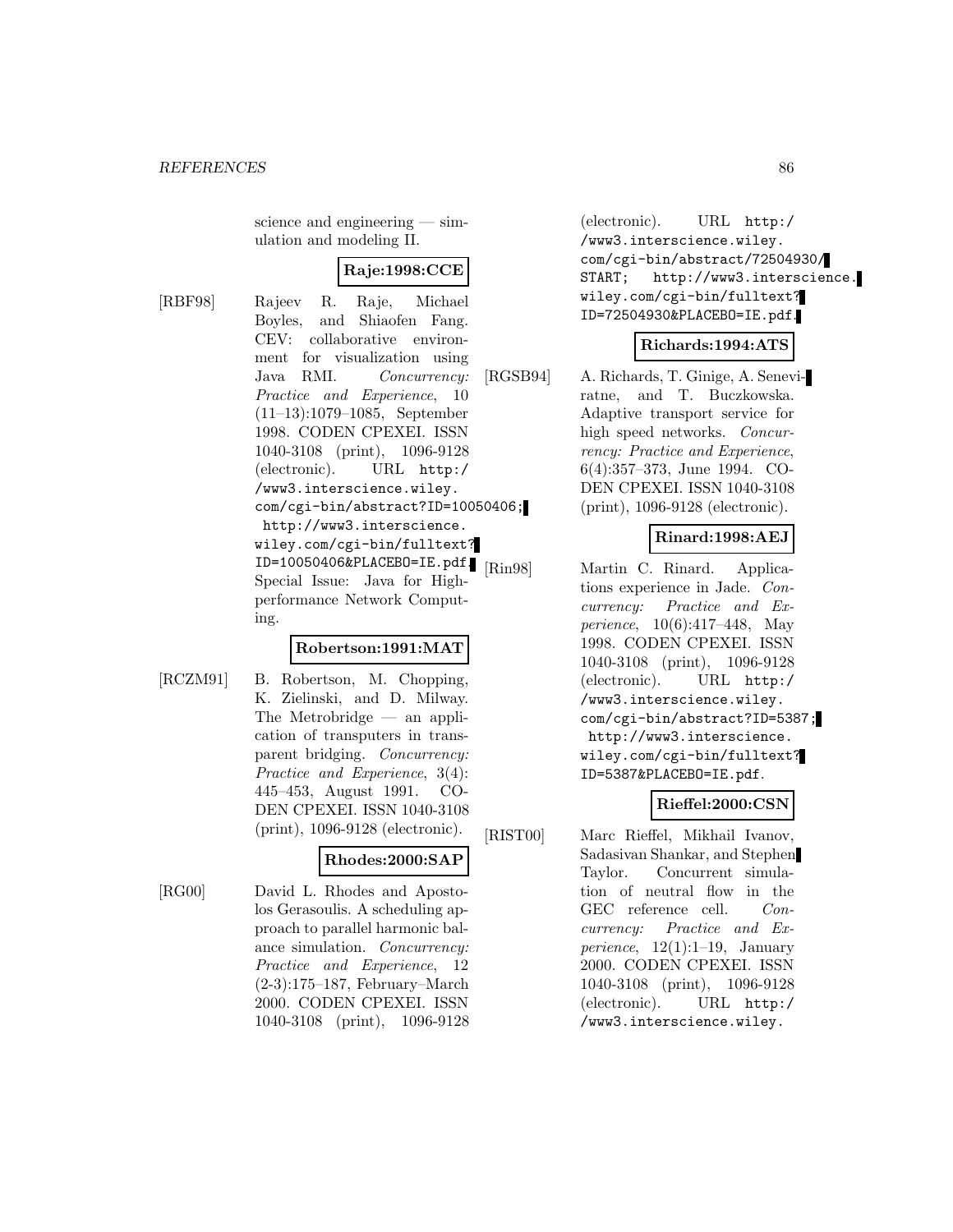com/cgi-bin/abstract/72504926/ START; http://www3.interscience. wiley.com/cgi-bin/fulltext? ID=72504926&PLACEBO=IE.pdf.

## **Rabhi:1991:ETP**

[RM91] F. A. Rabhi and G. A. Manson. Experiments with a transputerbased parallel graph reduction machine. Concurrency: Practice and Experience, 3(4):413– 422, August 1991. CODEN CPEXEI. ISSN 1040-3108 (print), 1096-9128 (electronic).

## **Rygol:1991:MTM**

[RPB91] M. Rygol, S. Pollard, and C. Brown. MARVIN and TINA: A multiprocessor 3-D vision system. Concurrency: Practice and Experience, 3(4): 333–356, August 1991. CO-DEN CPEXEI. ISSN 1040-3108 (print), 1096-9128 (electronic).

#### **Reed:1996:PPP**

[RPL96] Joy Reed, Kevin Parrott, and Tim Lanfear. Portability, predictability and performance for parallel computing: BSP in practice. Concurrency: Practice and Experience, 8(10):799–812, December 1996. CODEN CPEXEI. ISSN 1040-3108 (print), 1096- 9128 (electronic). URL http: //www3.interscience.wiley. com/cgi-bin/abstract?ID=23265.

## **Reeve:1996:MAS**

[RR96] J. S. Reeve and M. C. Rogers. MP: an application specific

concurrent language. Concurrency: Practice and Experience, 8(4):313–333, May 1996. CODEN CPEXEI. ISSN 1040-3108 (print), 1096-9128 (electronic). URL http:/ /www3.interscience.wiley. com/cgi-bin/abstract?ID=23280.

## **Rauber:1997:LBS**

[RR97] Thomas Rauber and Gudula Rünger. Load balancing schemes for extrapolation methods. Concurrency: Practice and Experience, 9(3):181–202, March 1997. CODEN CPEXEI. ISSN 1040-3108 (print), 1096- 9128 (electronic). URL http: //www3.interscience.wiley. com/cgi-bin/abstract?ID=13856; http://www3.interscience. wiley.com/cgi-bin/fulltext? ID=13856&PLACEBO=IE.pdf.

## **Rauber:1999:PEE**

[RR99] Thomas Rauber and Gudula Rünger. Parallel execution of embedded and iterated Runge– Kutta methods. Concurrency: Practice and Experience, 11(7):367–385, June 1999. CODEN CPEXEI. ISSN 1040-3108 (print), 1096-9128 (electronic). URL http:/ /www3.interscience.wiley. com/cgi-bin/abstract?ID=62500299; http://www3.interscience. wiley.com/cgi-bin/fulltext? ID=62500299&PLACEBO=IE.pdf.

#### **Russ:1999:UHR**

[RRG<sup>+</sup>99] Samuel H. Russ, Jonathan Robinson, Matt Gleeson, Brad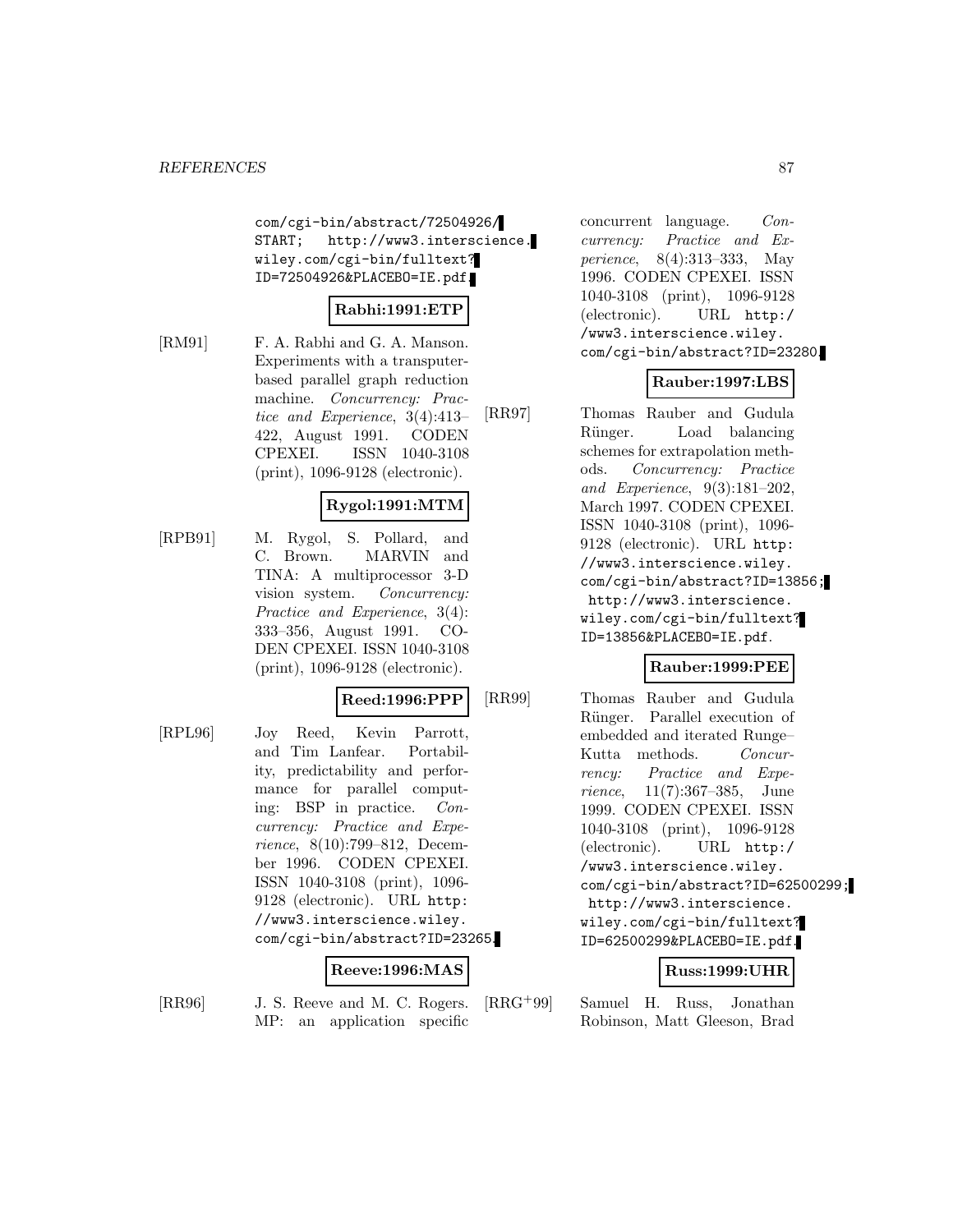Meyers, Laxman Rajagopalan, and Chun-Heong Tan. Using Hector to run MPI programs over networked workstations. Concurrency: Practice and Experience, 11(4):189–204, April 10, 1999. CODEN CPEXEI. ISSN 1040-3108 (print), 1096- 9128 (electronic). URL http: //www3.interscience.wiley. com/cgi-bin/abstract?ID=61004080; http://www3.interscience. wiley.com/cgi-bin/fulltext? ID=61004080&PLACEBO=IE.pdf. Special Issue: Applications of Distributed Computing Environments.

## **Roda:1999:PET**

[RRMA99] J. L. Roda, C. Rodríguez, D. G. Morales, and F. Almeida. Predicting the execution time of message passing models. Concurrency: Practice and Experience, 11(9):461–477, August 10, 1999. CODEN CPEXEI. ISSN 1040-3108 (print), 1096- 9128 (electronic). URL http: //www3.interscience.wiley. com/cgi-bin/abstract?ID=63001745; http://www3.interscience. wiley.com/cgi-bin/fulltext? ID=63001745&PLACEBO=IE.pdf.

## **Russell:1997:PCP**

[RSH97] Stuart Russell, Lewis Stiller, and Othar Hansson. PN-PACK: Computing with probabilities in Java. Concurrency: Practice and Experience, 9(11):1333-1339, November 1997. CODEN CPEXEI. ISSN 1040-3108 (print), 1096- 9128 (electronic). URL http:

//www3.interscience.wiley. com/cgi-bin/abstract?ID=13843; http://www3.interscience. wiley.com/cgi-bin/fulltext? ID=13843&PLACEBO=IE.pdf. Special Issue: Java for computational science and engineering — simulation and modeling II.

## **Rodriguez:1999:PRM**

C. Rodríguez, F. De Sande, C. León, and L. García. Parallelism and recursion in message passing libraries: an efficient methodology. Concurrency: Practice and Experience, 11(7):355–365, June 1999. CODEN CPEXEI. ISSN 1040-3108 (print), 1096-9128 (electronic). URL http:/ /www3.interscience.wiley. com/cgi-bin/abstract?ID=62500298; http://www3.interscience. wiley.com/cgi-bin/fulltext? ID=62500298&PLACEBO=IE.pdf. See correspondence [Han00,  $Leó00$ ].

## **Raje:1997:ARM**

[RWB97] Rajeev R. Raje, Joseph I. Williams, and Michael Boyles. Asynchronous Remote Method Invocation (ARMI) mechanism for Java. Concurrency: Practice and Experience, 9(11): 1207–1211, November 1997. CODEN CPEXEI. ISSN 1040-3108 (print), 1096-9128 (electronic). URL http:/ /www3.interscience.wiley. com/cgi-bin/abstract?ID=13835; http://www3.interscience. wiley.com/cgi-bin/fulltext?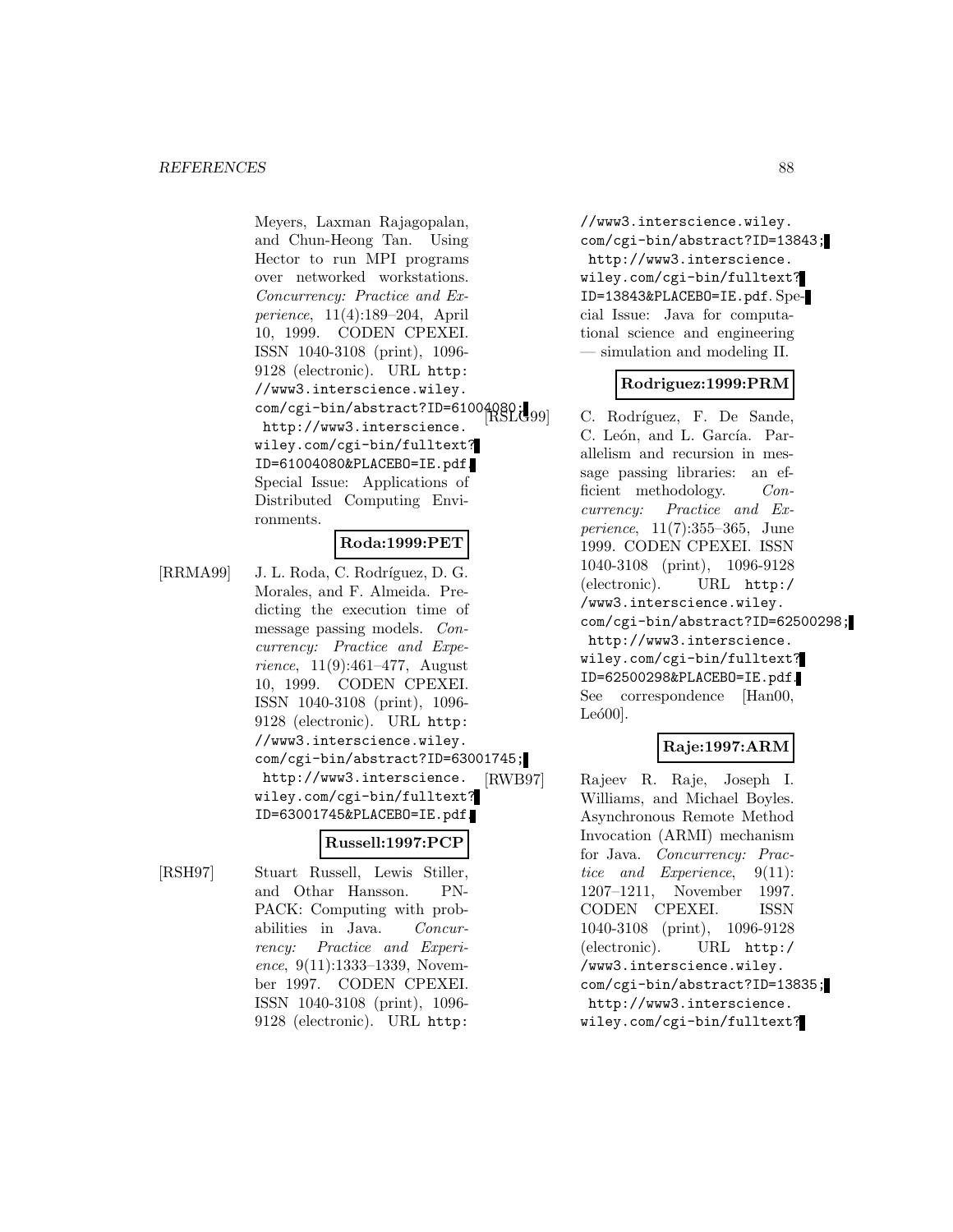ID=13835&PLACEBO=IE.pdf. Special Issue: Java for computational science and engineering — simulation and modeling II.

## **Selwood:1999:PUT**

[SB99] P. M. Selwood and M. Berzins. Parallel unstructured tetrahedral mesh adaptation: algorithms, implementation and scalability. Concurrency: Practice and Experience, 11(14): 863–884, December 10, 1999. CODEN CPEXEI. ISSN 1040-3108 (print), 1096-9128 (electronic). URL http:/ /www3.interscience.wiley. com/cgi-bin/abstract/67501484/ START; http://www3.interscience. wiley.com/cgi-bin/fulltext? [SBS93] ID=67501484&PLACEBO=IE.pdf.

## **Schwan:1989:GDC**

[SBBG89] K. Schwan, B. Blake, W. Bo, and J. Gawkowski. Global data and control in multicomputers: Operating system primitives and experimentation with a parallel branch-and-bound algorithm. Concurrency: Practice and Experience, 1(2):191– 218, December 1989. CO-DEN CPEXEI. ISSN 1040-3108 (print), 1096-9128 (electronic).

## **Sathye:1996:EUH**

 $[SBD+96]$  A. Sathye, G. Bassett, K. Droegemeier, M. Xue, and K. Brewster. Experiences using high performance computing for operational storm scale weather prediction. Concurrency: Practice and Experi-

ence, 8(10):731–740, December 1996. CODEN CPEXEI. ISSN 1040-3108 (print), 1096- 9128 (electronic). URL http: //www3.interscience.wiley. com/cgi-bin/abstract?ID=23261.

## **Shao:1995:PRQ**

[SBH95] J. Shao, D. A. Bell, and M. E. C. Hull. Processing recursive queries on transputers. Concurrency: Practice and Experience, 7(2):81–120, April 1995. CODEN CPEXEI. ISSN 1040-3108 (print), 1096-9128 (electronic).

### **Schmidt:1993:ADA**

D. C. Schmidt, D. F. Box, and T. Suda. ADAPTIVE — A Dynamically Assembled Protocol Transformation, Integration and eValuation Environment. Concurrency: Practice and Experience, 5(4):269–286, June 1993. CODEN CPEXEI. ISSN 1040-3108 (print), 1096- 9128 (electronic).

## **Saltz:1991:MRC**

[SBW91] J. Saltz, H. Berryman, and J. Wu. Multiprocessors and run-time compilation. Concurrency: Practice and Experience, 3(6):573–592, December 1991. CODEN CPEXEI. ISSN 1040- 3108 (print), 1096-9128 (electronic).

## **Schroeder:1999:SEA**

[Sch99] Wayne Schroeder. The SDSC encryption/authentication (SEA)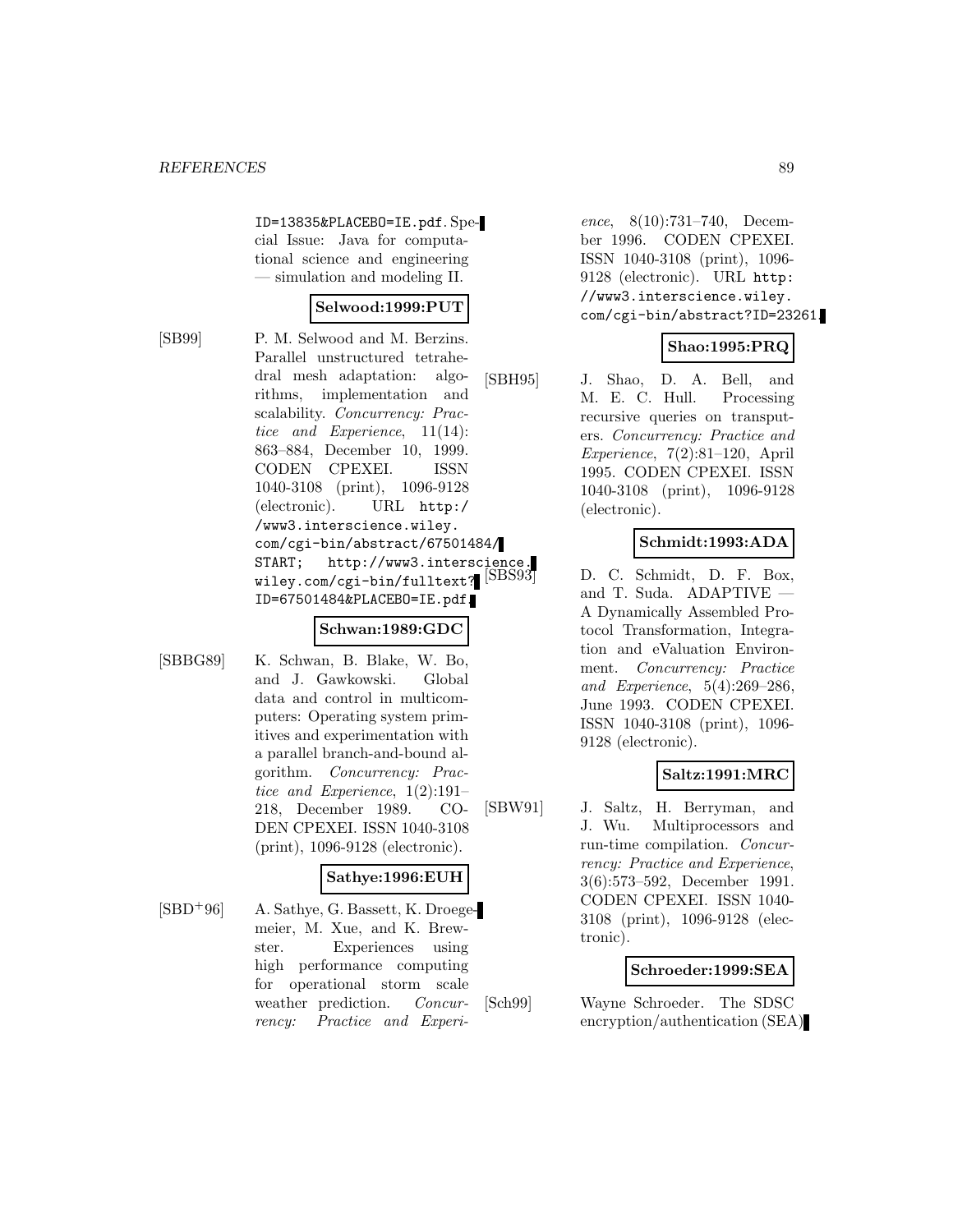system. Concurrency: Practice and Experience, 11(15): 913–931, December 25, 1999. CODEN CPEXEI. ISSN 1040-3108 (print), 1096-9128 (electronic). URL http:/ /www3.interscience.wiley. com/cgi-bin/abstract/71005732/ START; http://www3.interscience. wiley.com/cgi-bin/fulltext? ID=71005732&PLACEBO=IE.pdf.

# **Song:1997:ALL**

[SCL97] Jianjian Song, Heng Kek Choo, and Kuok Ming Lee. Application-level load migration and its implementation on top of PVM. Concurrency: Practice and Experience, 9(1):1–19, January 1997. CODEN CPEXEI. ISSN 1040-3108 (print), 1096-9128 (electronic). URL http:/ /www3.interscience.wiley. com/cgi-bin/abstract?ID=13803; http://www3.interscience. wiley.com/cgi-bin/fulltext? ID=13803&PLACEBO=IE.pdf.

## **Shirazi:1995:CST**

[SCM95] B. Shirazi, H.-B. Chen, and J. Marquis. Comparative study of task duplication static scheduling versus clustering and non-clustering techniques. Concurrency: Practice and Experience, 7(5):371–389, August 1995. CODEN CPEXEI. ISSN 1040-3108 (print), 1096-9128 (electronic).

## **Stephen:1991:VTS**

[SDT91] G. A. Stephen, E. L. Dagless,

and C. A. Taylor. A visual tracking system for the measurement of dynamic structural displacements. *Concurrency:* Practice and Experience, 3(4): 357–366, August 1991. CO-DEN CPEXEI. ISSN 1040-3108 (print), 1096-9128 (electronic).

## **Stein:1993:DAO**

[SF93] J. Stein and G. C. Fox. Dependence analysis for outer loop parallelization of existing Fortran-77 programs. Concurrency: Practice and Experience, 5(8):659–674, December 1993. CODEN CPEXEI. ISSN 1040- 3108 (print), 1096-9128 (electronic).

## **Smith:1997:MML**

[SGB97] Taber H. Smith, Aaron E. Gower, and Duane S. Boning. A matrix math library for Java. Concurrency: Practice and Experience, 9(11):1127-1137, November 1997. CODEN CPEXEI. ISSN 1040-3108 (print), 1096- 9128 (electronic). URL http: //www3.interscience.wiley. com/cgi-bin/abstract?ID=13821; http://www3.interscience. wiley.com/cgi-bin/fulltext? ID=13821&PLACEBO=IE.pdf. Special Issue: Java for computational science and engineering — simulation and modeling II.

## **Souder:1998:JCB**

[SHGD98] Dan Souder, Morgan Herrington, Rajat P. Garg, and Dennis Deryke. JSPICE: a component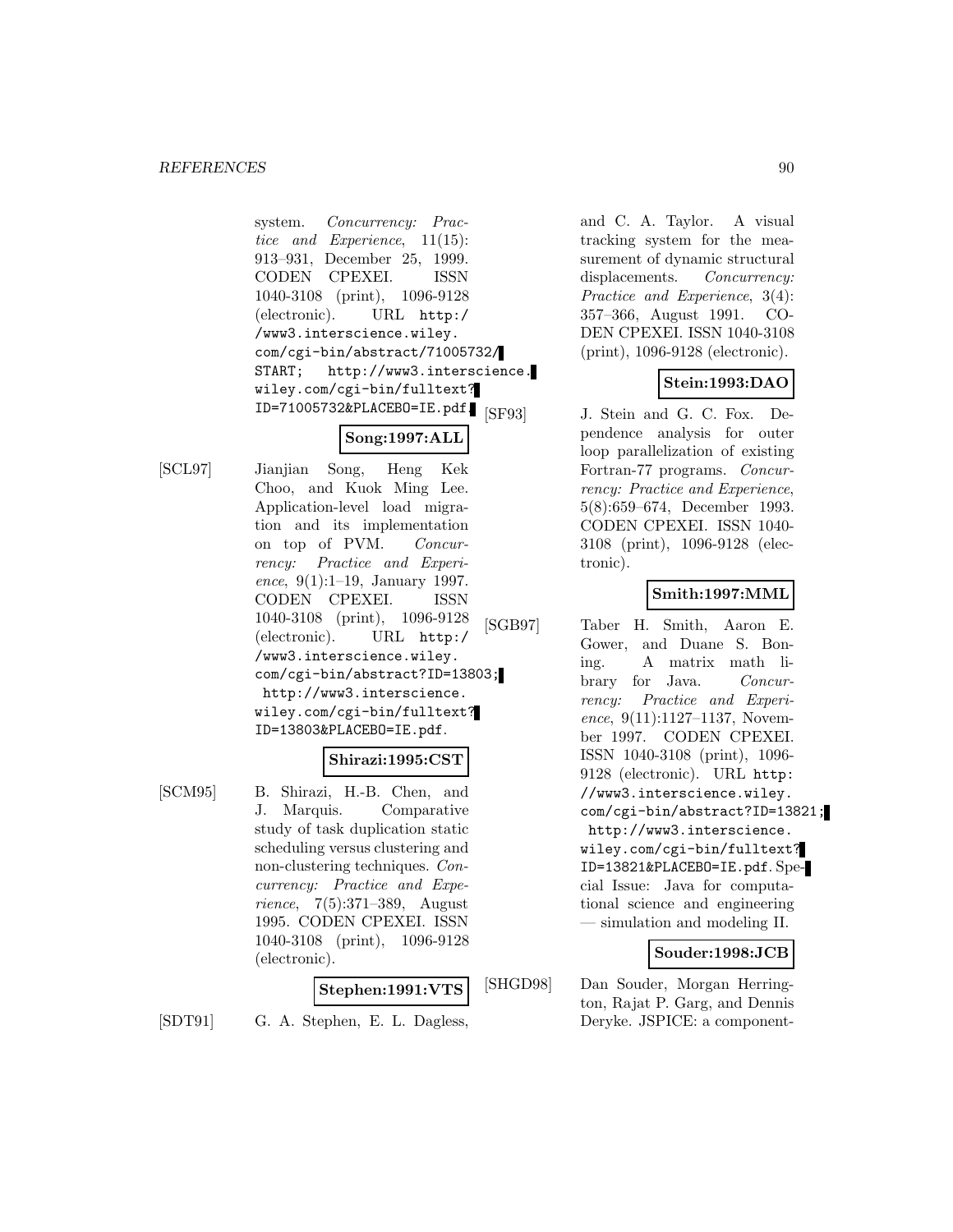based distributed Java frontend for SPICE. Concurrency: Practice and Experience, 10(11–13):1131–1141, September 1998. CODEN CPEXEI. ISSN 1040-3108 (print), 1096- 9128 (electronic). URL http: //www3.interscience.wiley. com/cgi-bin/abstract?ID=10050401; http://www3.interscience. wiley.com/cgi-bin/fulltext? ID=10050401&PLACEBO=IE.pdf. Special Issue: Java for Highperformance Network Computing.

## **Shah:2000:FCS**

[SHPT00] Sanjiv Shah, Grant Haab, Paul Petersen, and Joe Throop. Flexible control structures for parallelism in OpenMP. Concurrency: Practice and Experience, 12(12):1219–1239, October 2000. CODEN CPEXEI. ISSN 1040-3108 (print), 1096- 9128 (electronic). URL http: //www3.interscience.wiley. com/cgi-bin/abstract/765003488/1C92 START; http://www3.interscience. wiley.com/cgi-bin/fulltext? ID=76500348&PLACEBO=IE.pdf.

## **Sarmenta:1998:TBB**

[SHW98] Luis F. G. Sarmenta, Satoshi Hirano, and Stephen A. Ward. Towards Bayanihan: building an extensible framework for volunteer computing using Java. Concurrency: Practice and Experience, 10(11–13): 1015–1019, September 1998. CODEN CPEXEI. ISSN 1040-3108 (print), 1096-9128

(electronic). URL http:/ /www3.interscience.wiley. com/cgi-bin/abstract?ID=10050419; http://www3.interscience. wiley.com/cgi-bin/fulltext? ID=10050419&PLACEBO=IE.pdf. Special Issue: Java for Highperformance Network Computing.

## **Smith:2000:DPM**

[SK00] Lorna Smith and Paul Kent. Development and performance of a mixed OpenMP/MPI quantum Monte Carlo code. Concurrency: Practice and Experience, 12(12):1121–1129, October 2000. CODEN CPEXEI. ISSN 1040-3108 (print), 1096- 9128 (electronic). URL http: //www3.interscience.wiley. com/cgi-bin/abstract/76500350/ START; http://www3.interscience. wiley.com/cgi-bin/fulltext? ID=76500350&PLACEBO=IE.pdf.

#### **Sturtevant:1992:PPP**

J. E. Sturtevant, A. B. Maccabe, and P. M. Campbell. Performance of a particle-in-cell plasma simulation code on the BBN TC2000. Concurrency: Practice and Experience, 4(1): 1–18, February 1992. CO-DEN CPEXEI. ISSN 1040-3108 (print), 1096-9128 (electronic).

## **Silva:2000:HPC**

[SMS00] Luís Moura Silva, Paulo Martins, and João Gabriel Silva. Heterogeneous parallel computing using Java and WMPI. Concurrency: Prac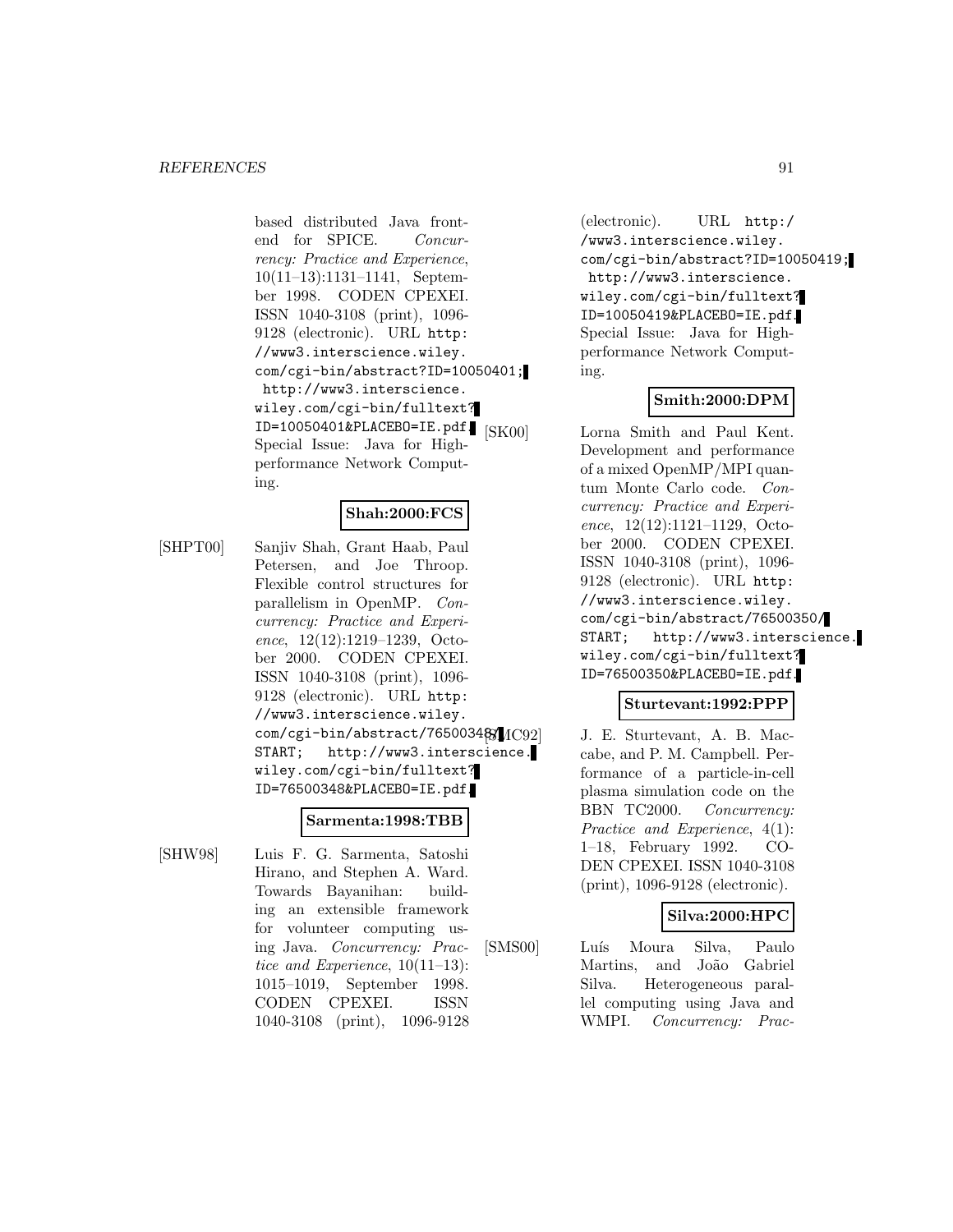tice and Experience, 12(11): 1077–1091, September 2000. CODEN CPEXEI. ISSN 1040-3108 (print), 1096-9128 (electronic). URL http:/ /www3.interscience.wiley. com/cgi-bin/abstract/76000189/ START; http://www3.interscience. wiley.com/cgi-bin/fulltext? [SS96] ID=76000189&PLACEBO=IE.pdf.

# **Shields:2000:JCB**

[SRW<sup>+</sup>00] Matthew S. Shields, Omer F. Rana, David W. Walker, Maozhen Li, and David Golby. A Java/CORBA-based visual program composition environment for PSEs. Concurrency: Practice and Experience, 12(8):687–704, July 2000. CODEN CPEXEI. ISSN 1040-3108 (print), 1096-9128 (electronic). URL http:/ /www3.interscience.wiley. com/cgi-bin/abstract/72516220/ START; http://www3.interscience. wiley.com/cgi-bin/fulltext? ID=72516220&PLACEBO=IE.pdf.

#### **Schmidt:1994:EAO**

[SS94] B. K. Schmidt and V. S. Sunderam. Empirical analysis of overheads in cluster environments. Concurrency: Practice and Experience, 6(1):1– 32, February 1994. CODEN CPEXEI. ISSN 1040-3108 (print), 1096-9128 (electronic).

#### **Shivaratri:1995:LIT**

[SS95] N. G. Shivaratri and M. Singhal. A load index and a transfer policy for global scheduling tasks with deadlines. Concurrency: Practice and Experience, 7(7):671–688, October 1995. CODEN CPEXEI. ISSN 1040-3108 (print), 1096- 9128 (electronic).

## **Szafron:1996:EMU**

Duane Szafron and Jonathan Schaeffer. An experiment to measure the usability of parallel programming systems. Concurrency: Practice and Experience, 8(2):147–166, March 1996. CODEN CPEXEI. ISSN 1040-3108 (print), 1096-9128 (electronic). URL http:/ /www3.interscience.wiley. com/cgi-bin/abstract?ID=23270.

### **Siegell:1997:ASL**

[SS97] B. S. Siegell and P. A. Steenkiste. Automatic selection of load balancing parameters using compile-time and run-time information. Concurrency: Practice and Experience, 9(4):275–317, April 1997. CODEN CPEXEI. ISSN 1040-3108 (print), 1096-9128 (electronic). URL http:/ /www3.interscience.wiley. com/cgi-bin/abstract?ID=13862; http://www3.interscience. wiley.com/cgi-bin/fulltext? ID=13862&PLACEBO=IE.pdf.

## **Schwab:1998:AJC**

[SS98] Matthias Schwab and Joel Schroeder. Algebraic Java classes for numerical optimization. Concurrency: Practice and Experience, 10(11–13):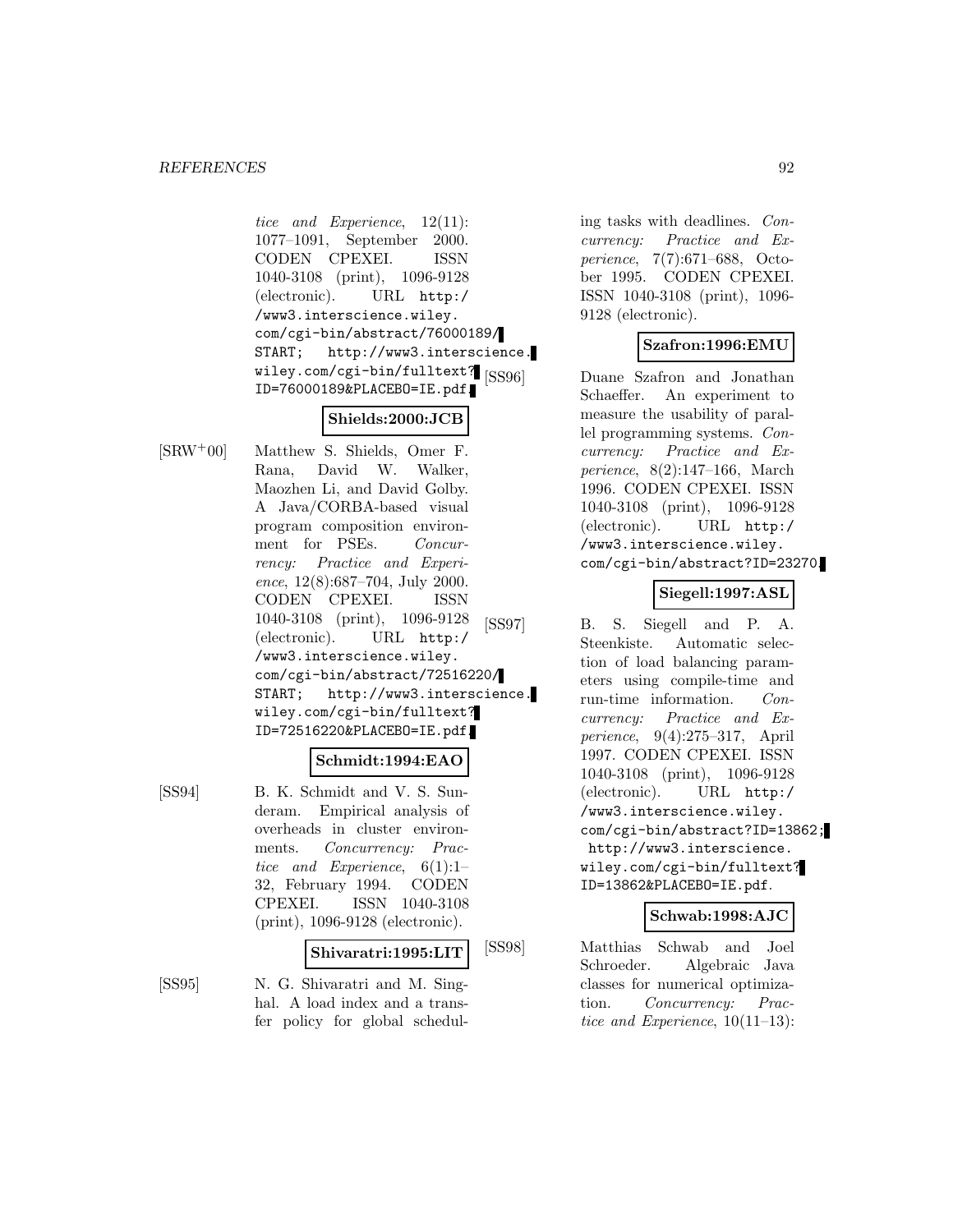1155–1164, September 1998. CODEN CPEXEI. ISSN 1040-3108 (print), 1096-9128 (electronic). URL http:/ /www3.interscience.wiley. com/cgi-bin/abstract?ID=10050405; http://www3.interscience. wiley.com/cgi-bin/fulltext? ID=10050405&PLACEBO=IE.pdf. Special Issue: Java for Highperformance Network Computing.

### **Skvoretz:1992:PAD**

[SSB92] J. Skvoretz, S. A. Smith, and C. Baldwin. Parallel-processing applications for data analysis in the social sciences. Concurrency: Practice and Experience, 4(3):207–221, May 1992. CO-DEN CPEXEI. ISSN 1040-3108 (print), 1096-9128 (electronic).

## **Suzuoka:1997:PDT**

- 
- [SSG97] Takashi Suzuoka, Jaspal Subhlok, and Thomas Gross. A performance debugging tool for high performance Fortran programs. Concurrency: Practice and Experience, 9(10):927–945, October 1997. CODEN CPEXEI. ISSN 1040-3108 (print), 1096- 9128 (electronic). URL http: //www3.interscience.wiley. com/cgi-bin/abstract?ID=13809; http://www3.interscience. wiley.com/cgi-bin/fulltext? ID=13809&PLACEBO=IE.pdf.

## **Singh:1998:EPP**

[SSS98] Ajit Singh, Jonathan Schaeffer, and Duane Szafron. Experience with parallel programming

using code templates. Concurrency: Practice and Experience, 10(2):91–120, February 1998. CODEN CPEXEI. ISSN 1040-3108 (print), 1096- 9128 (electronic). URL http: //www3.interscience.wiley. com/cgi-bin/abstract?ID=5368; http://www3.interscience. wiley.com/cgi-bin/fulltext? ID=5368&PLACEBO=IE.pdf.

## **Scott:1989:TPO**

[ST89] R. B. Scott and R. Trehan. Translating from PARLOG to occam2: A methodology. Concurrency: Practice and Experience, 1(1):105–134, September 1989. CODEN CPEXEI. ISSN 1040-3108 (print), 1096- 9128 (electronic).

## **Shadid:1992:SIA**

[ST92] J. N. Shadid and R. S. Tuminaro. Sparse iterative algorithm software for large-scale MIMD machines: an initial discussion and implementation. Concurrency: Practice and Experience, 4(6):481–497, September 1992. CODEN CPEXEI. ISSN 1040- 3108 (print), 1096-9128 (electronic).

## **Stankovic:2000:OJS**

[Sta00] Nenad Stankovic. An open Java system for SPMD programming. Concurrency: Practice and Experience, 12(11): 1051–1076, September 2000. CODEN CPEXEI. ISSN 1040-3108 (print), 1096-9128 (electronic). URL http:/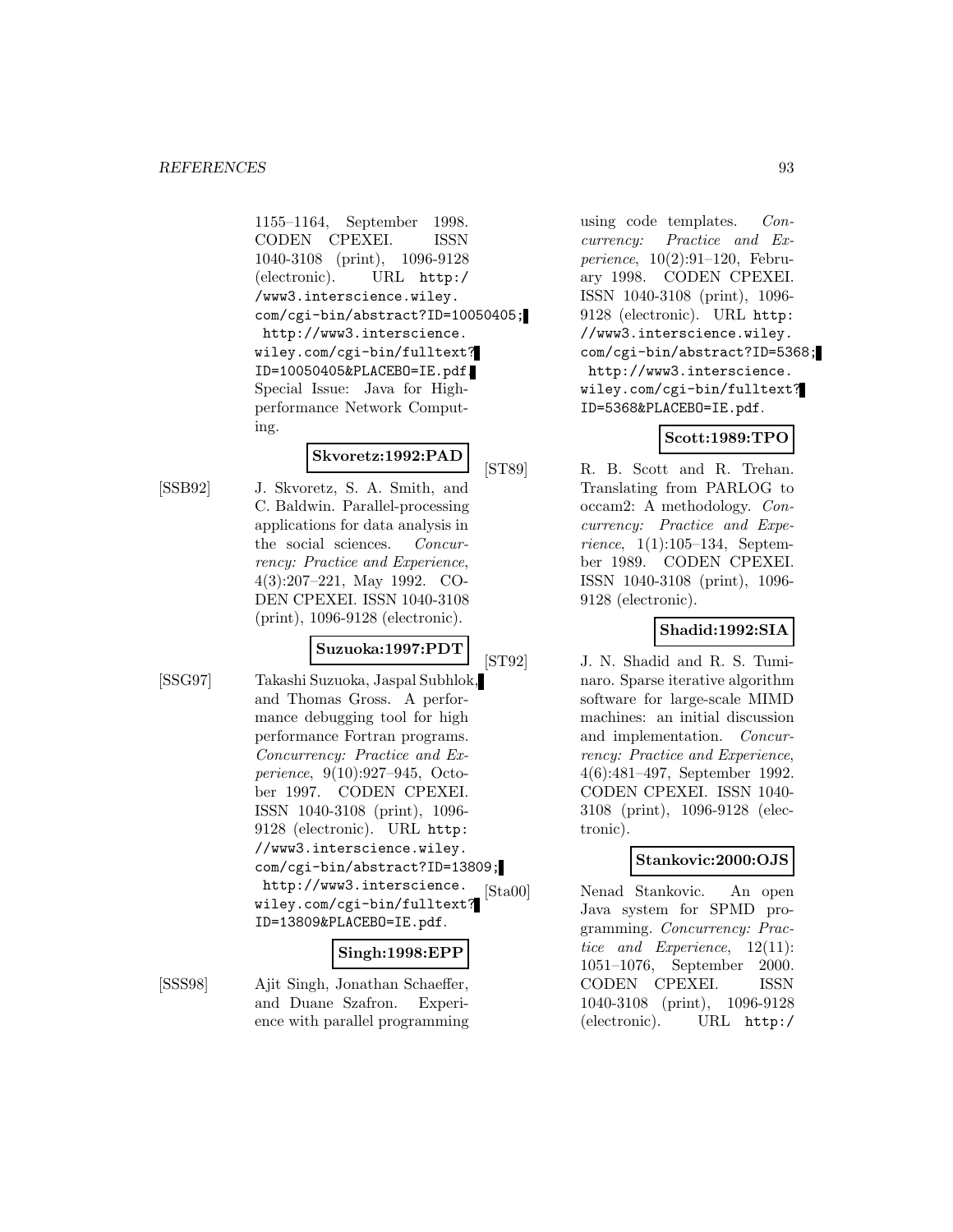/www3.interscience.wiley. com/cgi-bin/abstract/76000192/ START; http://www3.interscience. wiley.com/cgi-bin/fulltext? ID=76000192&PLACEBO=IE.pdf.

## **Succi:1996:TCF**

[SU96] Giancarlo Succi and Carl Uhrik. Towards a complete framework for parallel implementation of logic languages: the data parallel implementation of SEL. Concurrency: Practice and Experience, 8(3):191–204, April 1996. CODEN CPEXEI. ISSN 1040-3108 (print), 1096- 9128 (electronic). URL http: //www3.interscience.wiley. com/cgi-bin/abstract?ID=23273.

#### **Sunderam:1990:PFP**

[Sun90] V. S. Sunderam. PVM: A framework for parallel distributed computing. Concurrency: Practice and Experience, 2(4):315–339, December 1990. CODEN CPEXEI. ISSN 1040- 3108 (print), 1096-9128 (electronic).

#### **Sipcic:1991:AAC**

[SW91] S. R. Sipcic and T. Westbrook. Aeroelastic applications of the Connection Machine. Concurrency: Practice and Experience, 3(6):715–724, December 1991. CODEN CPEXEI. ISSN 1040- 3108 (print), 1096-9128 (electronic).

#### **Tarnvik:1994:DPT**

 $[T\ddot{a}r94]$  E. Tärnvik. Dynamo — a portable tool for dynamic load

balancing on distributed memory multicomputers. Concurrency: Practice and Experience, 6(8):613–639, December 1994. CODEN CPEXEI. ISSN 1040- 3108 (print), 1096-9128 (electronic).

## **Tanenbaum:1994:OAP**

[TBBK94] A. S. Tanenbaum, H. E. Bal, S. Ben Hassen, and M. Frans Kaashoek. Object-based approach to programming distributed systems. Concurrency: Practice and Experience, 6(4): 235–249, June 1994. CO-DEN CPEXEI. ISSN 1040-3108 (print), 1096-9128 (electronic).

### **Thiruvathukal:2000:JNW**

[TDB00] George K. Thiruvathukal, Phillip M. Dickens, and Shahzad Bhatti. Java on networks of workstations (JavaNOW): a parallel computing framework inspired by Linda and the Message Passing Interface (MPI). Concurrency: Practice and Experience, 12(11):1093–1116, September 2000. CODEN CPEXEI. ISSN 1040-3108 (print), 1096-9128 (electronic). URL http:/ /www3.interscience.wiley. com/cgi-bin/abstract/76000187/ START; http://www3.interscience. wiley.com/cgi-bin/fulltext? ID=76000187&PLACEBO=IE.pdf.

### **Teng:1993:RVA**

[TDD93] Y. Ansel Teng, Daniel Dementhon, and Larry S. Davis. Region-to-region visibility analysis using data parallel ma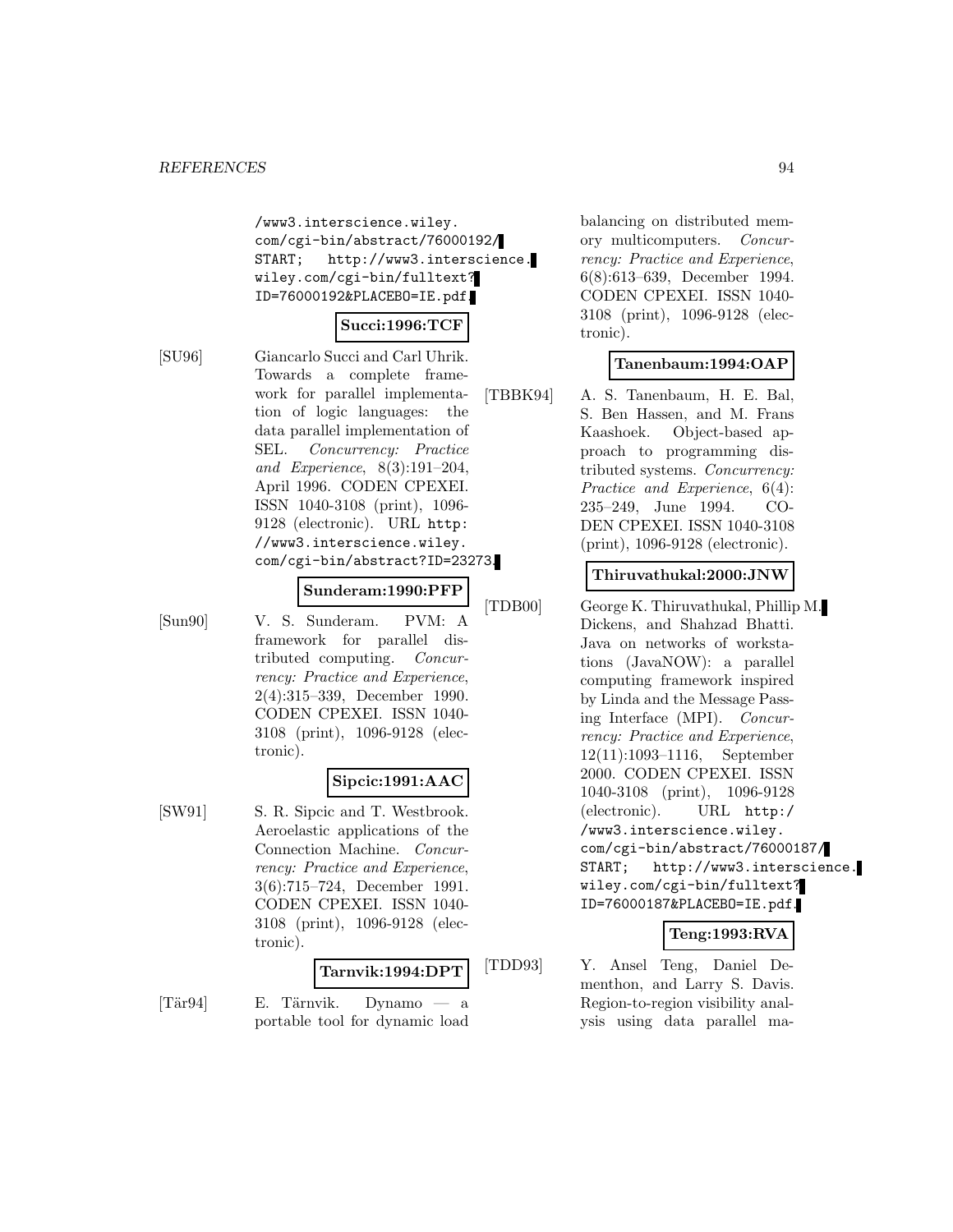chines. Concurrency: Practice and Experience, 5(5):379– 406, August 1993. CODEN CPEXEI. ISSN 1040-3108 (print), 1096-9128 (electronic).

#### **Toomarian:1994:TSL**

[TFB94] N. Toomarian, A. Fijany, and J. Barhen. Time-parallel solution of linear partial differential equations on the Intel Touchstone Delta supercomputer. Concurrency: Practice and Experience, 6(8):641– 652, December 1994. CO-DEN CPEXEI. ISSN 1040-3108 (print), 1096-9128 (electronic).

#### **Theobald:1996:WNL**

[The96] Kevin B. Theobald. The Wnetwork: A low-cost faulttolerant multistage interconnection network for fine-grain multiprocessing. Concurrency: Practice and Experience, 8(6):415–428, July 1996. CODEN CPEXEI. ISSN 1040-3108 (print), 1096-9128 (electronic). URL http:/ /www3.interscience.wiley. com/cgi-bin/abstract?ID=23291.

## **Tripathi:1994:CMN**

[TKKN94] A. Tripathi, N. M. Karnik, S. P. Koneru, and C. Nock. Configuration management in the Nexus distributed operating system. Concurrency: Practice and Experience, 6(4):325–338, June 1994. CODEN CPEXEI. ISSN 1040-3108 (print), 1096- 9128 (electronic).

## **Takagi:1998:NMP**

[TMN<sup>+</sup>98] Hiromitsu Takagi, Satoshi Matsuoka, Hidemoto Nakada, Satoshi Sekiguchi, Mitsuhisa Satoh, and Umpei Nagashima. Ninflet: a migratable parallel objects framework using Java. Concurrency: Practice and Experience, 10(11–13): 1063–1078, September 1998. CODEN CPEXEI. ISSN 1040-3108 (print), 1096-9128 (electronic). URL http:/ /www3.interscience.wiley. com/cgi-bin/abstract?ID=10050423; http://www3.interscience. wiley.com/cgi-bin/fulltext? ID=10050423&PLACEBO=IE.pdf. Special Issue: Java for Highperformance Network Computing.

## **Togneri:1997:PPA**

[Tog97] R. Togneri. Parallel program analysis on workstation clusters: speedup profiling and latency hiding. Concurrency: Practice and Experience, 9(7):721–751, July 1997. CODEN CPEXEI. ISSN 1040-3108 (print), 1096-9128 (electronic). URL http:/ /www3.interscience.wiley. com/cgi-bin/abstract?ID=13886; http://www3.interscience. wiley.com/cgi-bin/fulltext? ID=13886&PLACEBO=IE.pdf.

## **Togneri:1998:PPA**

[Tog98] Roberto Togneri. Parallel program analysis on workstation clusters: Memory utilisation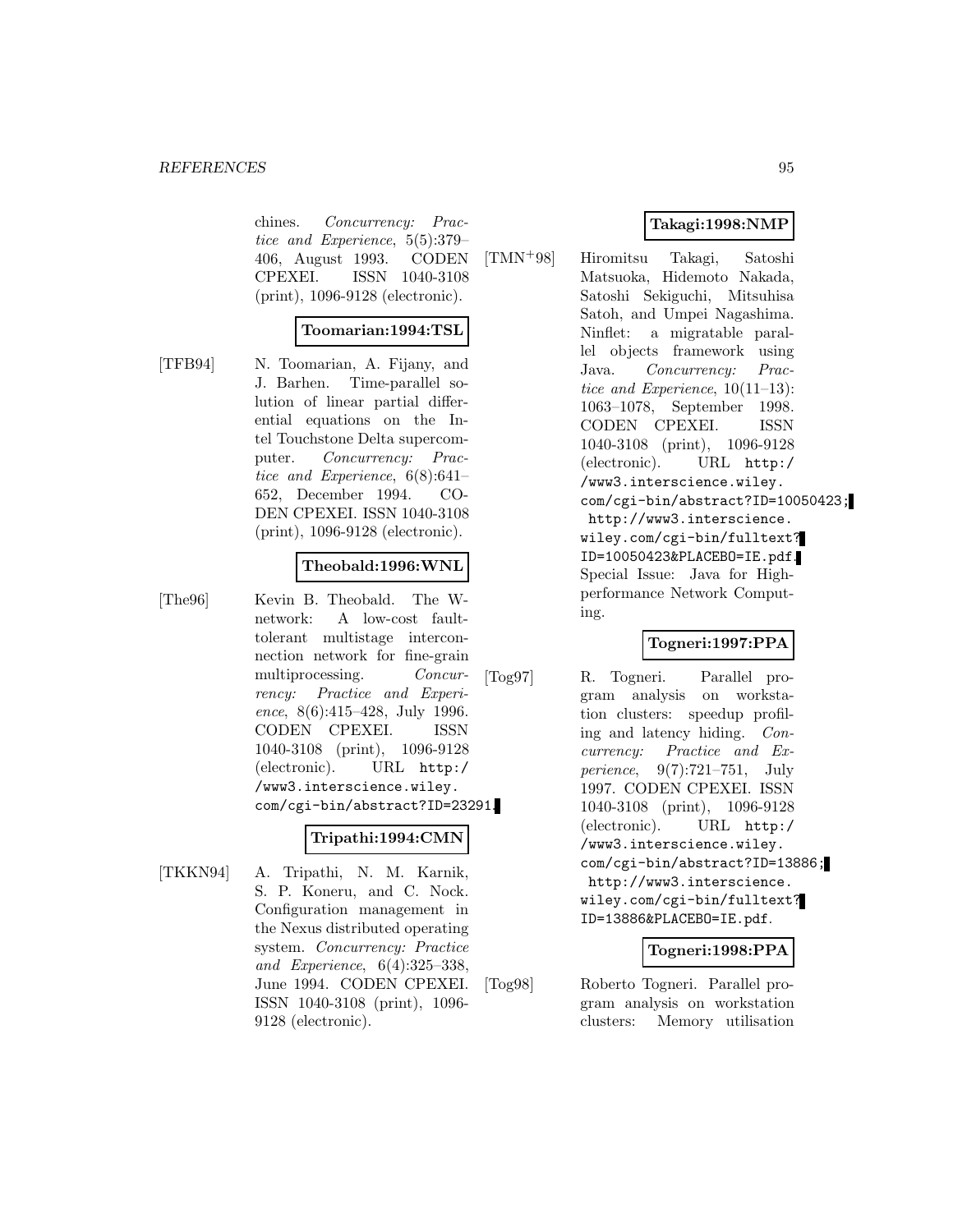and load balancing. Concurrency: Practice and Experience, 10(8):631–653, July 1998. CODEN CPEXEI. ISSN 1040-3108 (print), 1096-9128 (electronic). URL http:/ /www3.interscience.wiley. com/cgi-bin/abstract?ID=10008697; http://www3.interscience. wiley.com/cgi-bin/fulltext? ID=10008697&PLACEBO=IE.pdf.

#### **Tuminaro:1998:PSM**

[TSH98] Ray S. Tuminaro, John N. Shadid, and Scott A. Hutchinson. Parallel sparse matrix vector multiply software for matrices with data locality. Concurrency: Practice and Experience, 10(3):229–247, March 1998. CODEN CPEXEI. ISSN 1040-3108 (print), 1096-9128 (electronic). URL http:/ /www3.interscience.wiley. com/cgi-bin/abstract?ID=5375; http://www3.interscience. wiley.com/cgi-bin/fulltext? ID=5375&PLACEBO=IE.pdf.

## **Topol:1998:PTV**

[TSS98] Brad Topol, John T. Stasko, and Vaidy Sunderam. PVaniM: a tool for visualization in network computing environments. Concurrency: Practice and Experience, 10(14): 1197–1222, December 10, 1998. CODEN CPEXEI. ISSN 1040-3108 (print), 1096-9128 (electronic). URL http:/ /www3.interscience.wiley. com/cgi-bin/abstract?ID=40005932; http://www3.interscience.

wiley.com/cgi-bin/fulltext? ID=40005932&PLACEBO=IE.pdf.

### **Tollenaere:1994:MMN**

[TSV94] T. Tollenaere, J. M. Saraiva, and M. M. Van Hulle. Massive MIMD neural network simulations: the connections dilemma. Concurrency: Practice and Experience, 6(3):153–191, May 1994. CODEN CPEXEI. ISSN 1040-3108 (print), 1096-9128 (electronic).

## **Thiruvathukal:1998:RRM**

[TTK98] G. K. Thiruvathukal, L. S. Thomas, and A. T. Korczynski. Reflective remote method invocation. Concurrency: Practice and Experience, 10(11– 13):911–925, September 1998. CODEN CPEXEI. ISSN 1040-3108 (print), 1096-9128 (electronic). URL http:/ /www3.interscience.wiley. com/cgi-bin/abstract?ID=10050398; http://www3.interscience. wiley.com/cgi-bin/fulltext? ID=10050398&PLACEBO=IE.pdf. Special Issue: Java for Highperformance Network Computing.

## **Tahir:1990:RDA**

[TV90] J. M. Tahir and G. S. Virk. A real-time distributed algorithm for an aircraft longitudinal optimal autopilot. Concurrency: Practice and Experience, 2(2):109–122, June 1990. CO-DEN CPEXEI. ISSN 1040-3108 (print), 1096-9128 (electronic).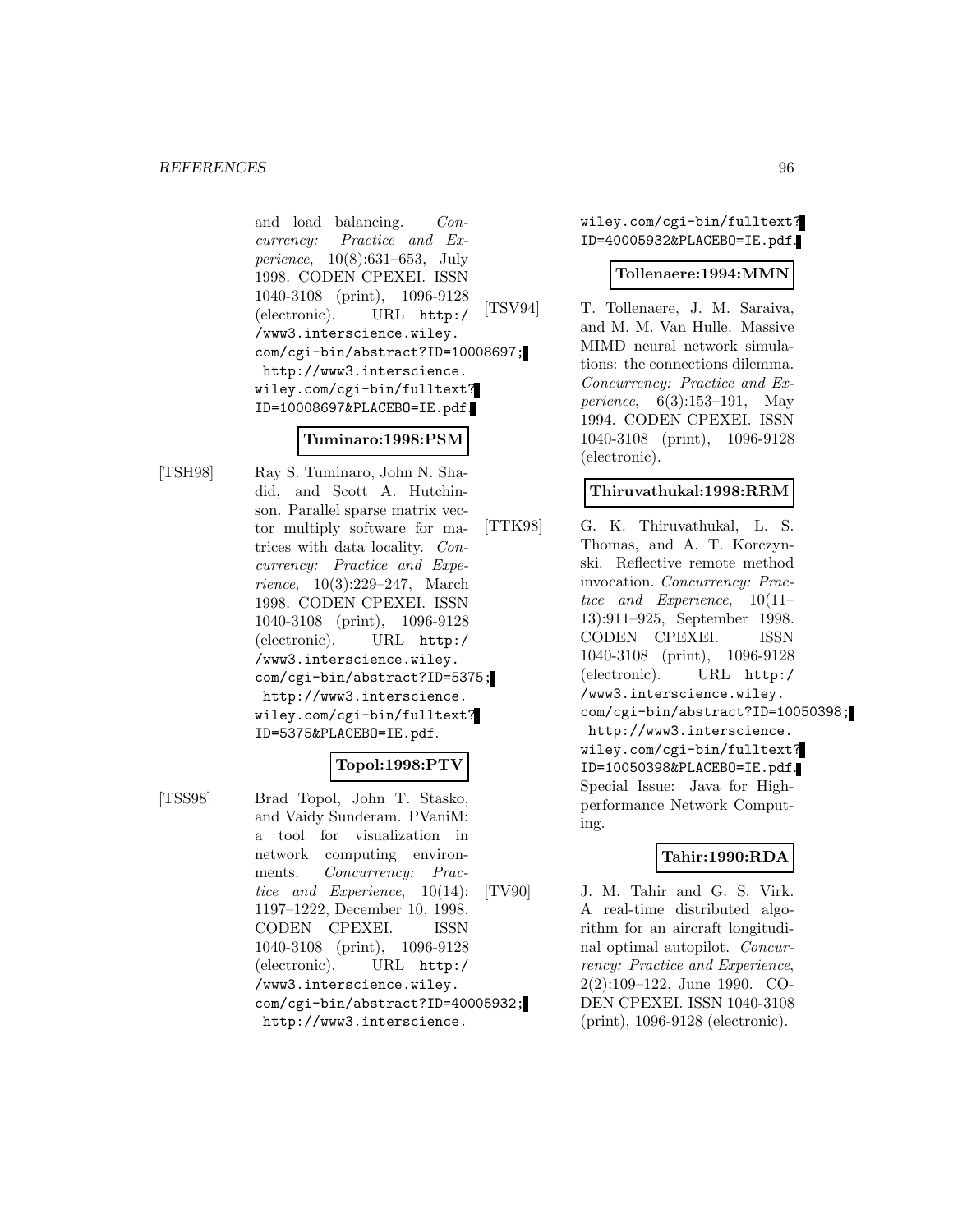## **Urban:2000:CSM**

[UTS00] Susan D. Urban, Michael Tjahjadi, and Jami J. Shah. A case study in mapping conceptual designs to objectrelational schemas. Concurrency: Practice and Experience, 12(9):863–907, August 10, 2000. CODEN CPEXEI. ISSN 1040-3108 (print), 1096- 9128 (electronic). URL http: //www3.interscience.wiley. com/cgi-bin/abstract/72516481/ START; http://www3.interscience. wiley.com/cgi-bin/fulltext? ID=72516481&PLACEBO=IE.pdf.

#### **vandeVelde:1990:EML**

[van90] E. F. van de Velde. Experiments with multicomputer LU-decomposition. Concurrency: Practice and Experience, 2(1):1–26, March 1990. CO-DEN CPEXEI. ISSN 1040-3108 (print), 1096-9128 (electronic).

## **Vaughan:1991:PPA**

[VBFW91] J. R. Vaughan, G. R. Brookes, M. A. Fletcher, and D. P. M. Wills. Parallel processing architectures used in a real-time display application. *Concur*rency: Practice and Experience, 3(3):187–201, June 1991. CO-DEN CPEXEI. ISSN 1040-3108 (print), 1096-9128 (electronic).

#### **vanDongen:1996:E**

[vD96] Vincent van Dongen. Editorial. Concurrency: Practice and Experience, 8(6):413, July 1996. CODEN CPEXEI.

ISSN 1040-3108 (print), 1096- 9128 (electronic). URL http: //www3.interscience.wiley. com/cgi-bin/abstract?ID=23292.

#### **vandeGeijn:1997:SSU**

[vdGW97] R. A. van de Geijn and J. Watts. SUMMA: scalable universal matrix multiplication algorithm. Concurrency: Practice and Experience, 9(4):255–274, April 1997. CODEN CPEXEI. ISSN 1040-3108 (print), 1096- 9128 (electronic). URL http: //www3.interscience.wiley. com/cgi-bin/abstract?ID=13861; http://www3.interscience. wiley.com/cgi-bin/fulltext? ID=13861&PLACEBO=IE.pdf.

#### **vonLaszewski:1999:LCM**

[vL99] Gregor von Laszewski. A loosely coupled metacomputer: co-operating job submissions across multiple supercomputing sites. Concurrency: Practice and Experience, 11(15): 933–948, December 25, 1999. CODEN CPEXEI. ISSN 1040-3108 (print), 1096-9128 (electronic). URL http:/ /www3.interscience.wiley. com/cgi-bin/abstract/71005731/ START; http://www3.interscience. wiley.com/cgi-bin/fulltext? ID=71005731&PLACEBO=IE.pdf.

## **Vanderwiel:1998:CAP**

[VNL98] Steven P. Vanderwiel, Daphna Nathanson, and David J. Lilja. A comparative analysis of parallel programming language complexity and performance. Con-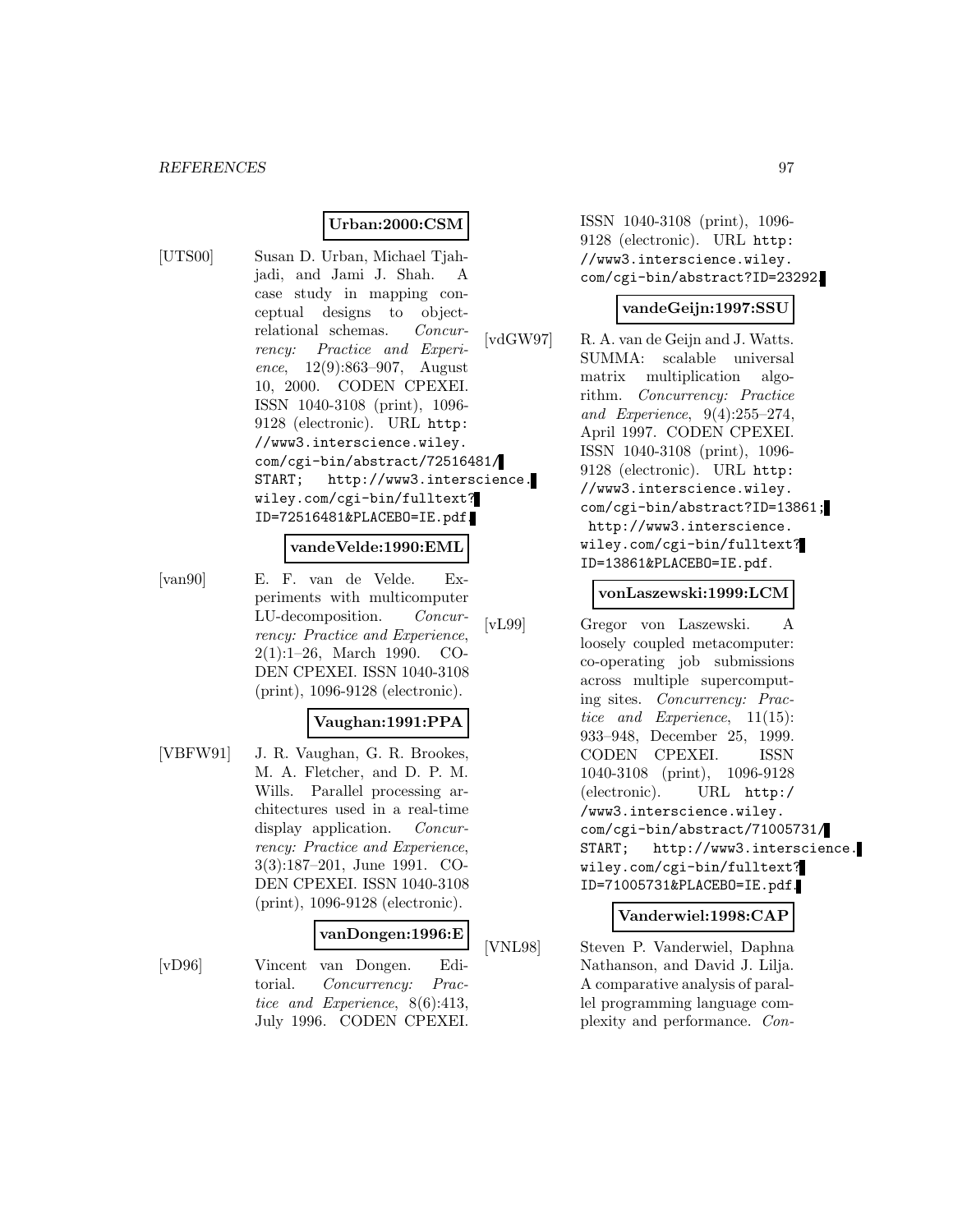currency: Practice and Experience, 10(10):807–820, August 25, 1998. CODEN CPEXEI. ISSN 1040-3108 (print), 1096- 9128 (electronic). URL http: //www3.interscience.wiley. com/cgi-bin/abstract?ID=10006459; http://www3.interscience. wiley.com/cgi-bin/fulltext? ID=10006459&PLACEBO=IE.pdf.

#### **vanNieuwpoort:2000:WAP**

[vNMB<sup>+</sup>00] Rob van Nieuwpoort, Jason Maassen, Henri E. Bal, Thilo Kielmann, and Ronald Veldema. Wide-area parallel programming using the remote method invocation model. Concurrency: Practice and Experience, 12(8):643–666, July 2000. CODEN CPEXEI. ISSN 1040-3108 (print), 1096-9128 (electronic). URL http:/ /www3.interscience.wiley. com/cgi-bin/abstract/72516223/ START; http://www3.interscience. wiley.com/cgi-bin/fulltext? ID=72516223&PLACEBO=IE.pdf.

## **VanHalderen:1998:FWB**

[VO98a] Berry A. W. Van Halderen and Benno J. Overeinder. Fornax: Web-based distributed discrete event simulation in Java. Concurrency: Practice and Experience, 10(11– 13):957–970, September 1998. CODEN CPEXEI. ISSN 1040-3108 (print), 1096-9128 (electronic). URL http:/ /www3.interscience.wiley. com/cgi-bin/abstract?ID=10050402; http://www3.interscience.

wiley.com/cgi-bin/fulltext? ID=10050402&PLACEBO=IE.pdf. Special Issue: Java for Highperformance Network Computing.

## **Vaughan:1998:EED**

[VO98b] John G. Vaughan and Mary O'Donovan. Experimental evaluation of distributed load balancing implementations. Concurrency: Practice and Expe*rience*,  $10(10):763-782$ , August 25, 1998. CODEN CPEXEI. ISSN 1040-3108 (print), 1096- 9128 (electronic). URL http: //www3.interscience.wiley. com/cgi-bin/abstract?ID=10006460; http://www3.interscience. wiley.com/cgi-bin/fulltext? ID=10006460&PLACEBO=IE.pdf.

#### **vanRenterghem:1989:TIA**

[vR89] P. van Renterghem. Transputers for industrial applications. Concurrency: Practice and Experience, 1(2):135–170, December 1989. CODEN CPEXEI. ISSN 1040-3108 (print), 1096- 9128 (electronic).

## **vanReeuwijk:1997:SPL**

[vRvGS97] Kees van Reeuwijk, Arjan J. C. van Gemund, and Henk J. Sips. Spar: A programming language for semi-automatic compilation of parallel programs. Concurrency: Practice and Experience, 9(11):1193-1205, November 1997. CODEN CPEXEI. ISSN 1040-3108 (print), 1096- 9128 (electronic). URL http: //www3.interscience.wiley.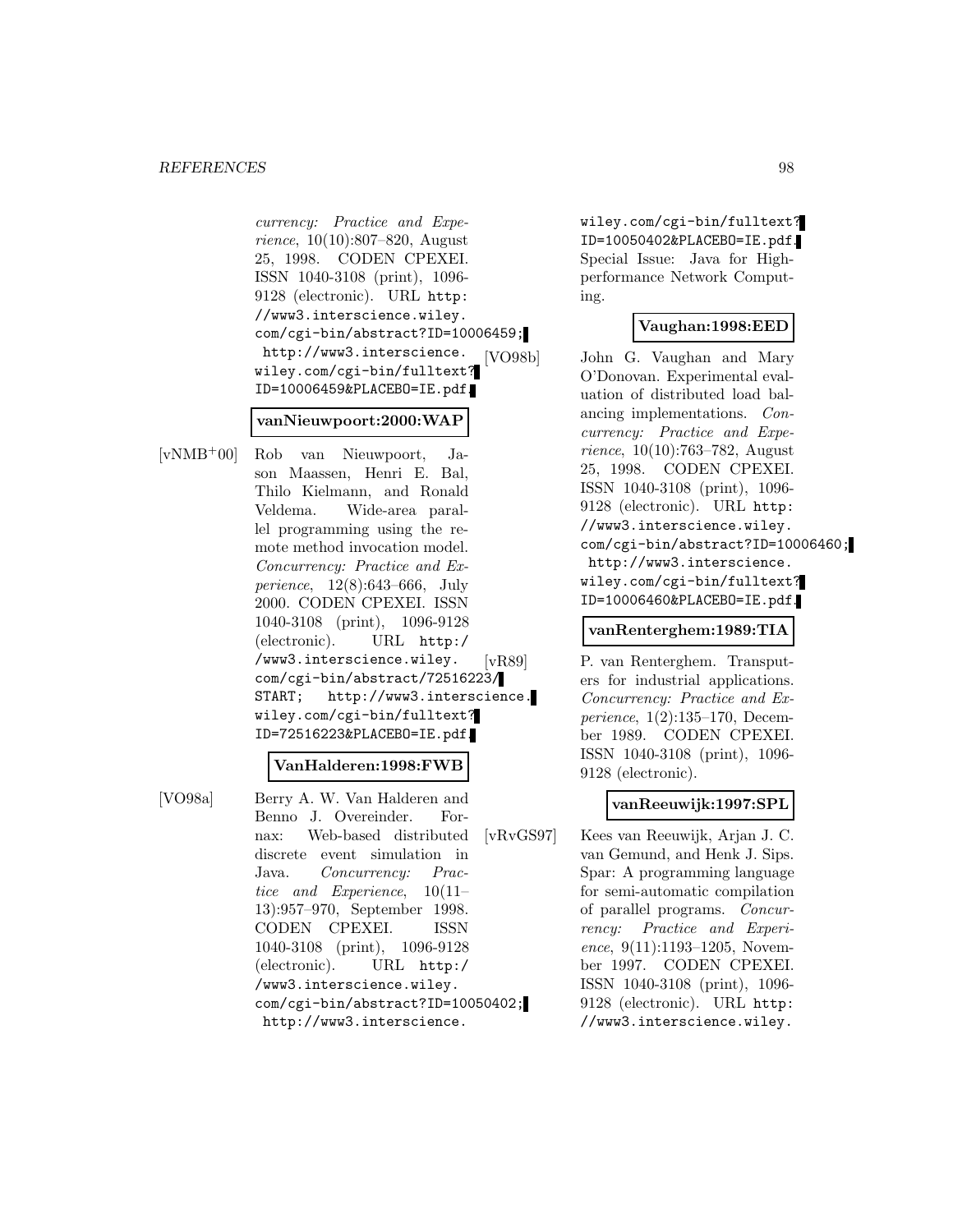com/cgi-bin/abstract?ID=13818; http://www3.interscience. wiley.com/cgi-bin/fulltext? ID=13818&PLACEBO=IE.pdf. Special Issue: Java for computational science and engineering — simulation and modeling II.

## **Volken:1996:PPM**

[VSKN96] W. Volken, P. Schwab, P. G. Kropf, and H. Neuenschwander. Parallelizing a powerful Monte Carlo method for electron beam dose calculations. Concurrency: Practice and Experience, 8(6):489–498, July 1996. CODEN CPEXEI. ISSN 1040-3108 (print), 1096- 9128 (electronic). URL http: //www3.interscience.wiley. com/cgi-bin/abstract?ID=23289.

#### **Wadsworth:1999:EPS**

[Wad99] Chris Wadsworth. Editorial: Portable software tools for parallel architectures. Concurrency: Practice and Experience, 11(11):587–591, September 1999. CODEN CPEXEI. ISSN 1040-3108 (print), 1096- 9128 (electronic). URL http: //www3.interscience.wiley. com/cgi-bin/abstract?ID=64500094; http://www3.interscience. wiley.com/cgi-bin/fulltext? ID=64500094&PLACEBO=IE.pdf.

## **Walker:1990:CPP**

[Wal90] D. W. Walker. Characterizing the parallel performance of a large-scale, particle-in-cell plasma simulation code. Concurrency: Practice and Expe-

rience, 2(4):257–288, December 1990. CODEN CPEXEI. ISSN 1040-3108 (print), 1096- 9128 (electronic).

## **Wallcraft:2000:SOV**

[Wal00] Alan J. Wallcraft. SPMD OpenMP versus MPI for ocean models. Concurrency: Practice and Experience, 12 (12):1155–1164, October 2000. CODEN CPEXEI. ISSN 1040-3108 (print), 1096-9128 (electronic). URL http:/ /www3.interscience.wiley. com/cgi-bin/abstract/76500353/ START; http://www3.interscience. wiley.com/cgi-bin/fulltext? ID=76500353&PLACEBO=IE.pdf.

## **Walshaw:1995:DLP**

[WB95a] C. Walshaw and M. Berzins. Dynamic load-balancing for PDE solvers on adaptive unstructured meshes. Concurrency: Practice and Experience, 7(1):17–28, February 1995. CO-DEN CPEXEI. ISSN 1040-3108 (print), 1096-9128 (electronic).

## **Wang:1995:PHM**

[WB95b] H. Wang and M. Brady. PARA-DOX — a heterogeneous machine for the 3D vision algorithm. Concurrency: Practice and Experience, 7(4):257–272, June 1995. CODEN CPEXEI. ISSN 1040-3108 (print), 1096- 9128 (electronic).

## **Welsh:2000:JEE**

[WC00] Matt Welsh and David Culler. Jaguar: enabling efficient com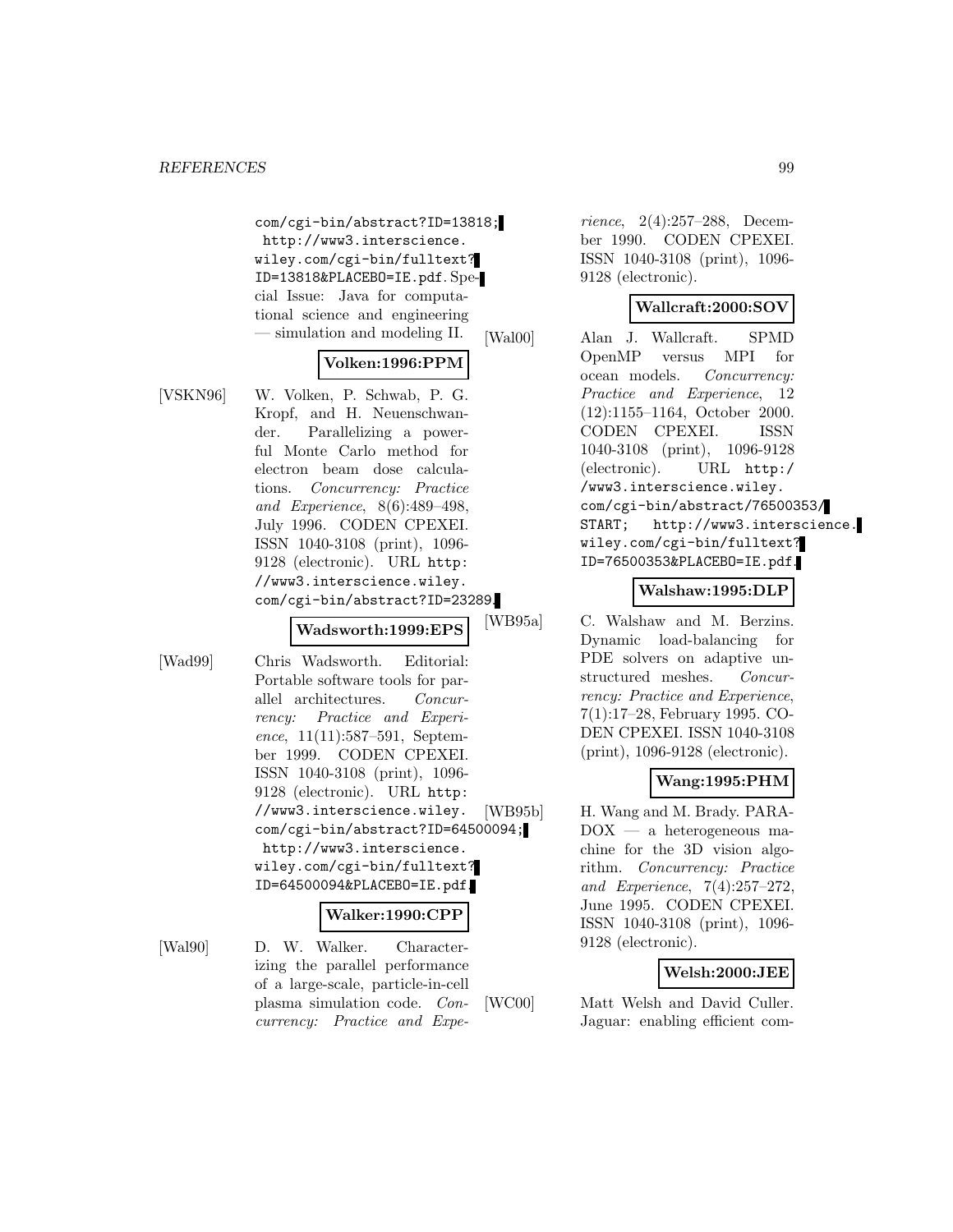munication and I/O in Java. Concurrency: Practice and Experience, 12(7):519–538, May 2000. CODEN CPEXEI. ISSN 1040-3108 (print), 1096-9128 (electronic). URL http:/ /www3.interscience.wiley. com/cgi-bin/abstract/72516211/ START; http://www3.interscience. wiley.com/cgi-bin/fulltext? ID=72516211&PLACEBO=IE.pdf.

## **Weston:1991:PCE**

[WCB91] J. S. Weston, M. Clint, and C. W. Bleakney. The parallel computation of eigenvalues and eigenvectors of large Hermitian matrices using the AMT DAP 510. Concurrency: Practice and Experience, 3(3):179–185, June 1991. CODEN CPEXEI. ISSN 1040-3108 (print), 1096- 9128 (electronic).

## **Wu:1999:CFF**

[WCC99] Jan-Jan Wu, Marina Chen, and James Cowie. CRAFT: a framework for F90/HPF compiler optimizations. Concurrency: Practice and Experience, 11(10):529–569, August 25, 1999. CODEN CPEXEI. ISSN 1040-3108 (print), 1096- 9128 (electronic). URL http: //www3.interscience.wiley. com/cgi-bin/abstract?ID=63003393; http://www3.interscience. wiley.com/cgi-bin/fulltext? ID=63003393&PLACEBO=IE.pdf.

## **Warner:1997:JSP**

[WCL97] Simeon Warner, Simon Catterall, and Edward Lipson. Java simulations for physics education. Concurrency: Practice and Experience, 9(6):477–484, June 1997. CODEN CPEXEI. ISSN 1040-3108 (print), 1096- 9128 (electronic). URL http: //www3.interscience.wiley. com/cgi-bin/abstract?ID=13872; http://www3.interscience. wiley.com/cgi-bin/fulltext? ID=13872&PLACEBO=IE.pdf.

## **Worley:1992:PST**

[WD92] P. H. Worley and J. B. Drake. Parallelizing the spectral transform method. Concurrency: Practice and Experience, 4(4): 269–291, June 1992. CO-DEN CPEXEI. ISSN 1040-3108 (print), 1096-9128 (electronic).

## **Williams:1999:ATP**

[WDT<sup>+</sup>99] M. H. Williams, E. W. Dempster, N. T. Tomov, C. S. Pua, H. Taylor, A. Burger, J. Lü, and P. Broughton. An analytical tool for predicting the performance of parallel relational databases. Concurrency: Practice and Experience, 11(11):635–653, September 1999. CODEN CPEXEI. ISSN 1040-3108 (print), 1096- 9128 (electronic). URL http: //www3.interscience.wiley. com/cgi-bin/abstract?ID=64500091; http://www3.interscience. wiley.com/cgi-bin/fulltext? ID=64500091&PLACEBO=IE.pdf.

## **Wang:1991:IAT**

[WDW91] H. Wang, P. M. Dew, and J. A. Webb. Implementation of apply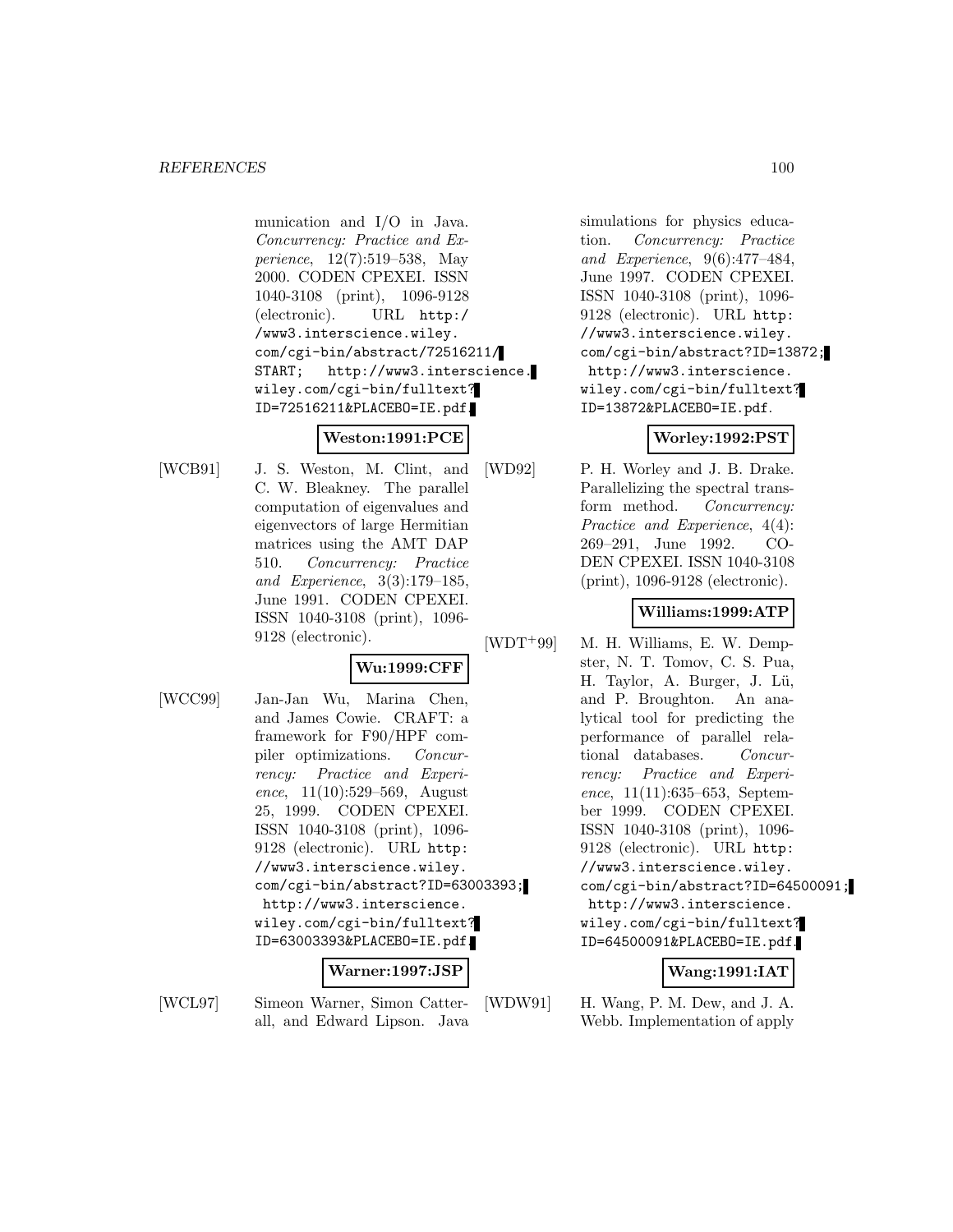on a transputer array. Concurrency: Practice and Experience, 3(1):43–54, February 1991. CO-DEN CPEXEI. ISSN 1040-3108 (print), 1096-9128 (electronic).

#### **Weissman:1999:PAS**

[Wei99] Jon B. Weissman. Prophet: automated scheduling of SPMD programs in workstation networks. Concurrency: Practice and Experience, 11(6):301–321, May 1999. CODEN CPEXEI. ISSN 1040-3108 (print), 1096- 9128 (electronic). URL http: //www3.interscience.wiley. com/cgi-bin/abstract?ID=61004096; http://www3.interscience. wiley.com/cgi-bin/fulltext? ID=61004096&PLACEBO=IE.pdf.

## **Wang:1997:PCN**

[WF97] P. Wang and R. D. Ferraro. Parallel computation for natural convection. Concurrency: Practice and Experience, 9(10):975–987, October 1997. CODEN CPEXEI. ISSN 1040-3108 (print), 1096- 9128 (electronic). URL http: //www3.interscience.wiley. com/cgi-bin/abstract?ID=13812; http://www3.interscience. wiley.com/cgi-bin/fulltext? ID=13812&PLACEBO=IE.pdf.

#### **Weissman:1995:FPP**

[WG95] J. B. Weissman and A. S. Grimshaw. A framework for partitioning parallel computations in heterogeneous environments. Concurrency: Practice and Experience, 7(5):455–

478, August 1995. CODEN CPEXEI. ISSN 1040-3108 (print), 1096-9128 (electronic).

## **Wilson:1993:ESD**

[WGC93] L. F. Wilson, M. J. Gonzalez, and M. W. Cruess. Experiences with SLALOM on the distributed Pleiades/ESP system. Concurrency: Practice and Experience, 5(4):329–344, June 1993. CODEN CPEXEI. ISSN 1040-3108 (print), 1096- 9128 (electronic).

## **Wheat:1990:PSA**

M. Wheat. A parallel sorting algorithm for tightly coupled multiprocessors. Concurrency: Practice and Experience, 2(1):27–32, March 1990. CO-DEN CPEXEI. ISSN 1040-3108 (print), 1096-9128 (electronic).

## **Wheat:1991:SNL**

[Whe91] M. Wheat. Sorting with near linear speed-up on tightly coupled multiprocessors. Concurrency: Practice and Experience, 3(1):1–14, February 1991. CO-DEN CPEXEI. ISSN 1040-3108 (print), 1096-9128 (electronic).

## **Wieland:1989:PDC**

[WHF<sup>+</sup>89] F. Wieland, L. Hayley, A. Feinberg, M. DiLoreto, L. Blume, J. Ruffles, P. Reiher, B. Beckman, P. Hontalas, S. Bellenot, and D. Jefferson. The performance of a distributed combat simulation with the Time Warp operating system. Concurrency: Practice and Experience, 1(1):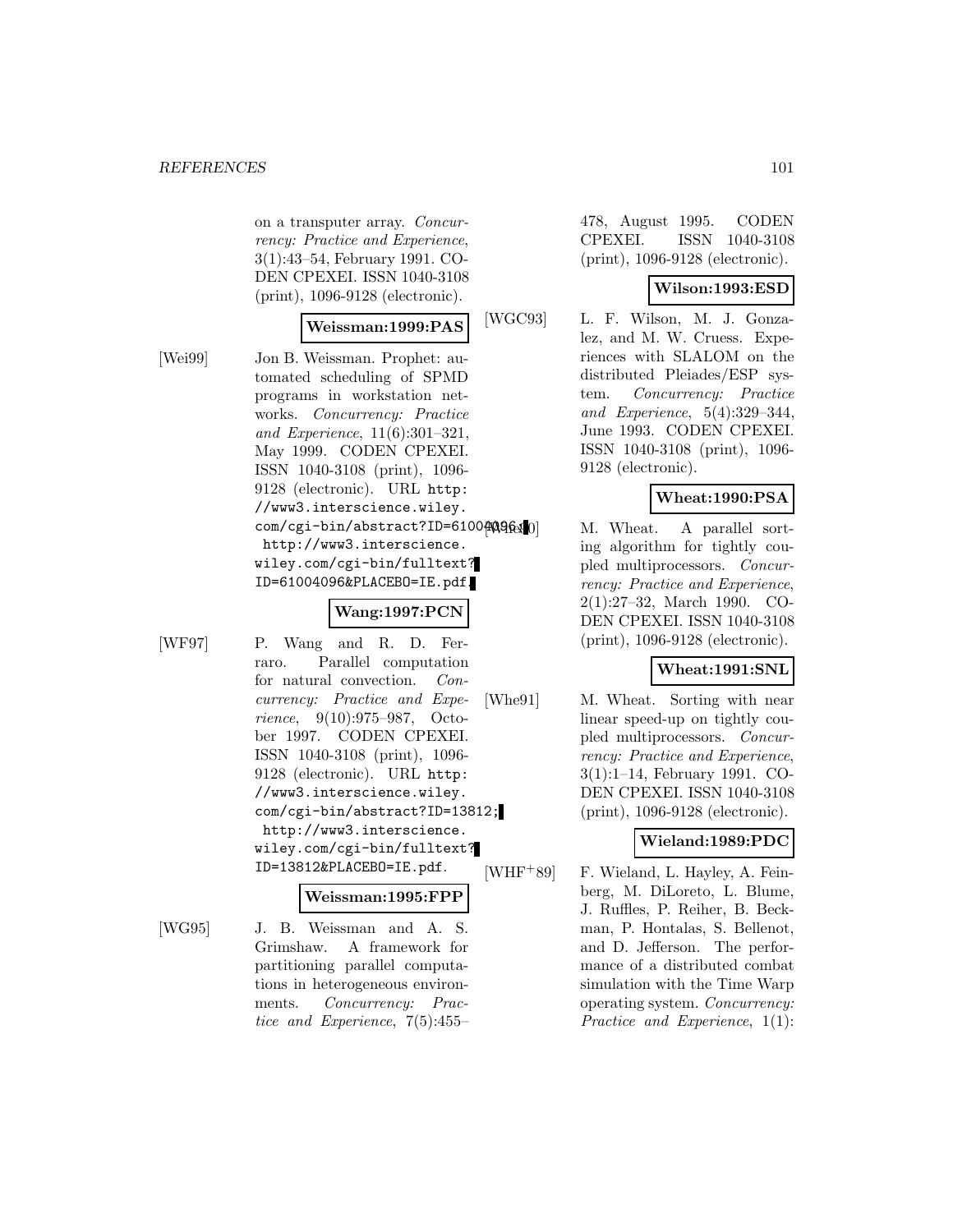35–50, September 1989. CO-DEN CPEXEI. ISSN 1040-3108 (print), 1096-9128 (electronic).

### **Williams:1989:SFF**

[Wil89] R. D. Williams. Supersonic fluid flow in parallel with an unstructured mesh. Concurrency: Practice and Experience, 1(1): 51–62, September 1989. CO-DEN CPEXEI. ISSN 1040-3108 (print), 1096-9128 (electronic).

## **Williams:1991:PDL**

[Wil91] R. D. Williams. Performance of dynamic load balancing algorithms for unstructured mesh calculations. Concurrency: Practice and Experience, 3(5): 457–481, October 1991. CO-DEN CPEXEI. ISSN 1040-3108 (print), 1096-9128 (electronic).

## **Williams:1992:VDP**

[Wil92] Roy D. Williams. Voxel databases: A paradigm for parallelism with spatial structure. Concurrency: Practice and Experience, 4(8):619–636, December 1992. CODEN CPEXEI. ISSN 1040-3108 (print), 1096- 9128 (electronic).

#### **Wagner:1993:TPM**

[WJC93] A. Wagner, J. Jiang, and S. Chanson. Tmon: A performance monitor for transputerbased multicomputers. Concurrency: Practice and Experience, 5(6):511–526, September 1993. CODEN CPEXEI. ISSN 1040- 3108 (print), 1096-9128 (electronic).

### **Weerawarana:1997:NIN**

[WJH<sup>+</sup>97] Sanjiva Weerawarana, Anupam Joshi, Elias N. Houstis, John R. Rice, and Ann C. Catlin. Notebook interfaces for networked scientific computing: design and WWW implementation. Concurrency: Practice and Experience, 9(7):675–695, July 1997. CODEN CPEXEI. ISSN 1040-3108 (print), 1096- 9128 (electronic). URL http: //www3.interscience.wiley. com/cgi-bin/abstract?ID=13884; http://www3.interscience. wiley.com/cgi-bin/fulltext? ID=13884&PLACEBO=IE.pdf.

## **Weber:1998:PCA**

[WKE98] Andreas Weber, Wolfgang Küchlin, and Bernhard Eggers. Parallel computer algebra software as a Web component. Concurrency: Practice and Experience, 10(11–13): 1179–1188, September 1998. CODEN CPEXEI. ISSN 1040-3108 (print), 1096-9128 (electronic). URL http:/ /www3.interscience.wiley. com/cgi-bin/abstract?ID=10050416; http://www3.interscience. wiley.com/cgi-bin/fulltext? ID=10050416&PLACEBO=IE.pdf. Special Issue: Java for Highperformance Network Computing.

## **Walker:2000:SAD**

 $[WLR^+00]$  D. W. Walker, M. Li, O. F. Rana, M. S. Shields, and Y. Huang. The software architecture of a distributed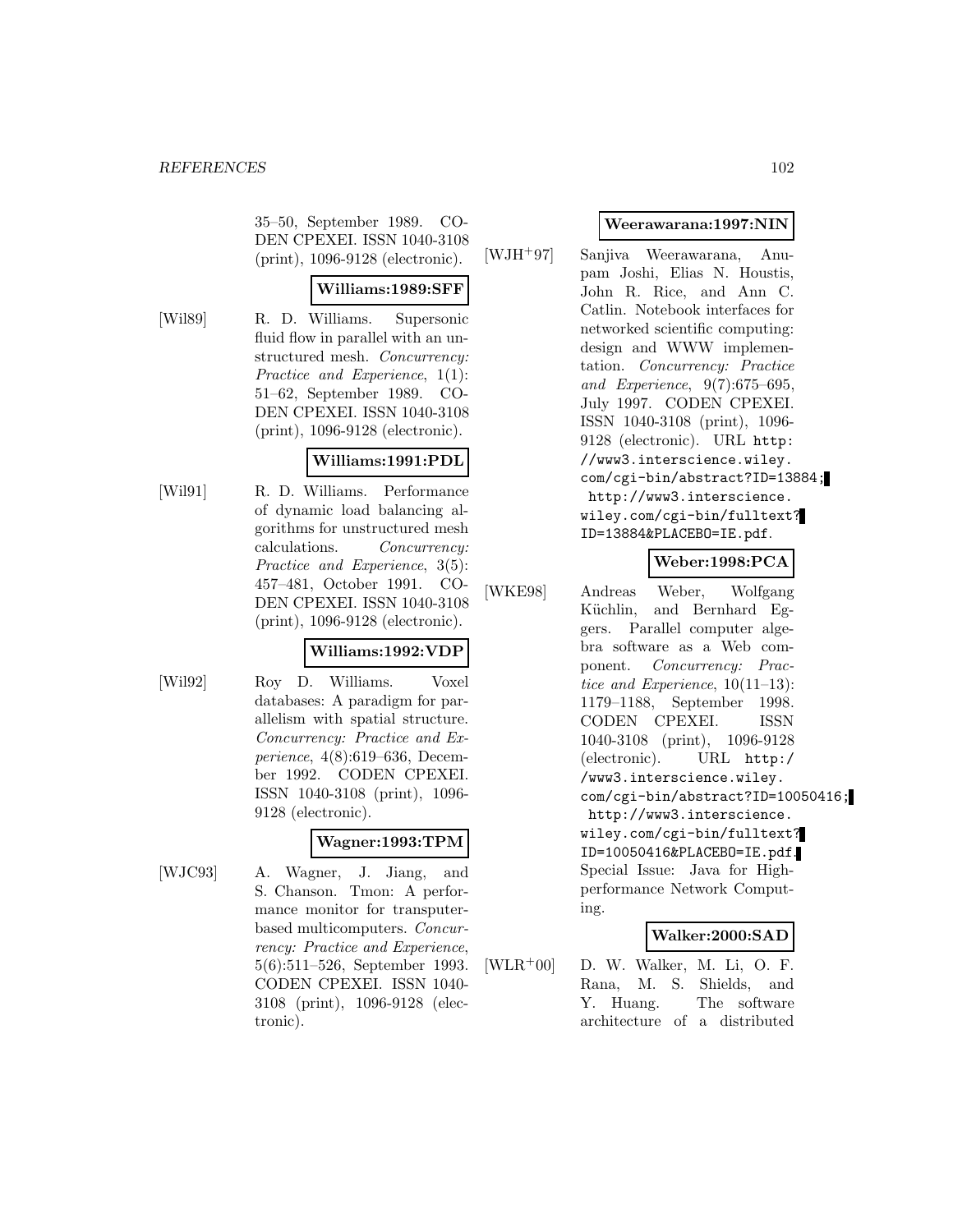problem-solving environment. Concurrency: Practice and Experience, 12(15):1455–1480, December 25, 2000. CO-DEN CPEXEI. ISSN 1040- 3108 (print), 1096-9128 (electronic). URL http://www3. interscience.wiley.com/cgibin/abstract/76505645/START; http://www3.interscience. wiley.com/cgi-bin/fulltext? ID=76505645&PLACEBO=IE.pdf.

## **Wang:1998:DSP**

[WMC98] Kuei Yu Wang, Dan C. Marinescu, and Octavian F. Carbunar. Dynamic scheduling of process groups. Concurrency: Practice and Experience, 10(4):265–283, April 10, 1998. CODEN CPEXEI. ISSN 1040-3108 (print), 1096- 9128 (electronic). URL http: //www3.interscience.wiley. com/cgi-bin/abstract?ID=5378; http://www3.interscience. wiley.com/cgi-bin/fulltext? ID=5378&PLACEBO=IE.pdf.

## **Walker:1996:RBC**

[WO96] D. W. Walker and S. W. Otto. Redistribution of block-cyclic data distributions using MPI. Concurrency: Practice and Experience, 8(9):707–728, November 1996. CODEN CPEXEI. ISSN 1040-3108 (print), 1096- 9128 (electronic). URL http: //www3.interscience.wiley. com/cgi-bin/abstract?ID=23305.

## **Wolfe:1993:EDD**

[Wol93] M. Wolfe. Engineering a data

dependence test. Concurrency: Practice and Experience, 5(7): 603–622, October 1993. CO-DEN CPEXEI. ISSN 1040-3108 (print), 1096-9128 (electronic).

## **Wood:1991:DGD**

[Woo91] K. R. Wood. Distributing gate-level digital timing simulation over arrays of transputers. Concurrency: Practice and Experience, 3(4):367–379, August 1991. CODEN CPEXEI. ISSN 1040-3108 (print), 1096- 9128 (electronic).

## **Worley:1998:SAS**

[WRMB98] Patrick H. Worley, Allen C. Robinson, David R. Mackay, and Edward J. Barragy. A study of application sensitivity to variation in messagepassing latency and bandwidth. Concurrency: Practice and Experience, 10(5):387–406, April 25, 1998. CODEN CPEXEI. ISSN 1040-3108 (print), 1096- 9128 (electronic). URL http: //www3.interscience.wiley. com/cgi-bin/abstract?ID=5384; http://www3.interscience. wiley.com/cgi-bin/fulltext? ID=5384&PLACEBO=IE.pdf.

## **Wu:1995:SHS**

[Wu95] M.-Y. Wu. Symmetrical Hopping: a scalable scheduling algorithm for irregular problems. Concurrency: Practice and Experience, 7(7):689–706, October 1995. CODEN CPEXEI. ISSN 1040-3108 (print), 1096- 9128 (electronic).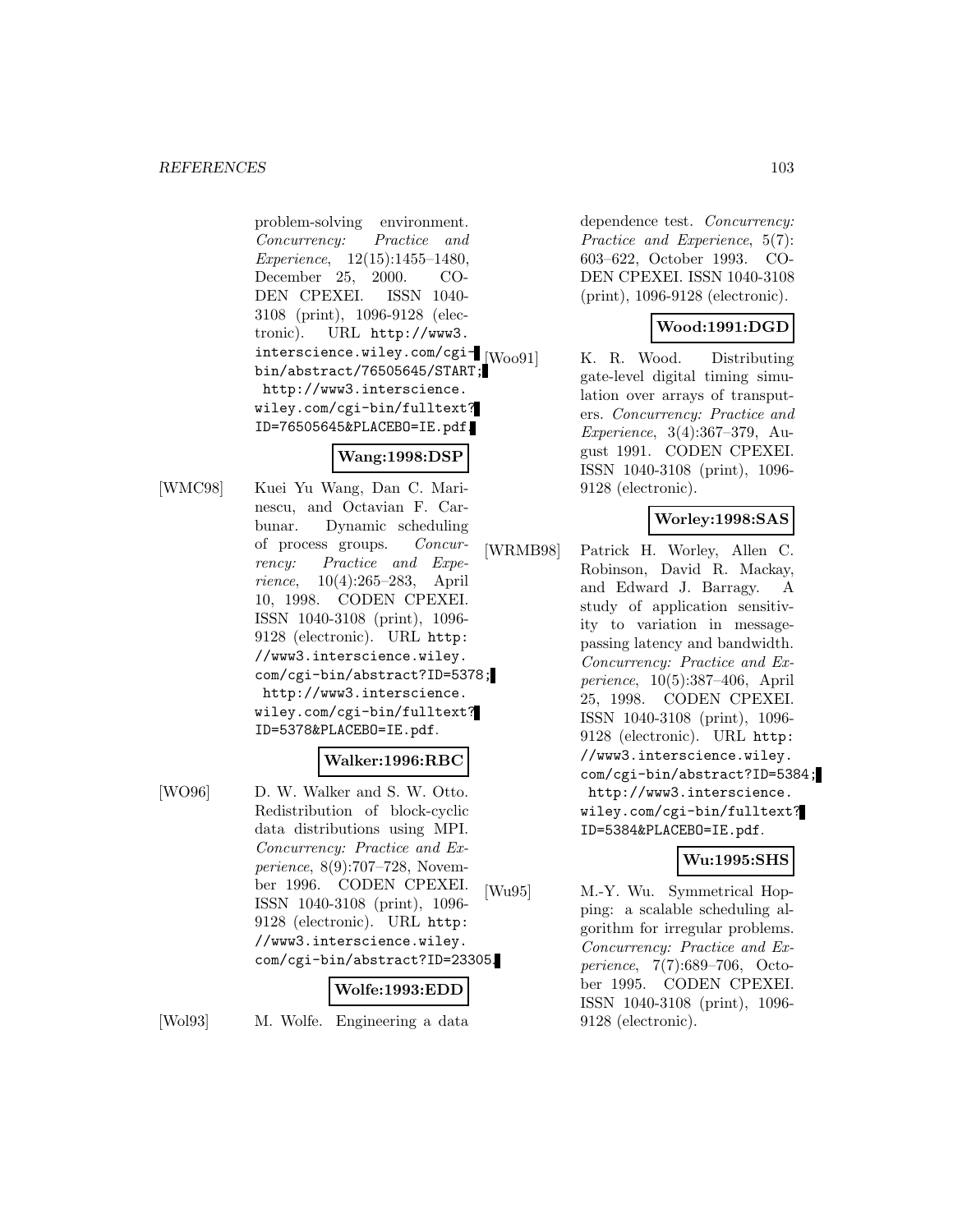## **Wu:1997:DEB**

[Wu97] J. Wu. Dimension-exchangebased global load balancing on injured hypercubes. Concurrency: Practice and Experience,  $9(1):41-61$ , January 1997. CODEN CPEXEI. ISSN 1040-3108 (print), 1096-9128 (electronic). URL http:/ /www3.interscience.wiley. com/cgi-bin/abstract?ID=13805; http://www3.interscience. wiley.com/cgi-bin/fulltext? ID=13805&PLACEBO=IE.pdf.

#### **Walker:1992:PST**

[WWD92] D. W. Walker, P. H. Worley, and J. B. Drake. Parallelizing the spectral transform method. part II. Concurrency: Practice and Experience, 4(7): 509–531, October 1992. CO-DEN CPEXEI. ISSN 1040-3108 (print), 1096-9128 (electronic).

## **Xu:1997:DRD**

[XLD97] Chengzhong Xu, Francis C. M. Lau, and Ralf Diekmann. Decentralized remapping of data parallel applications in distributed memory multiprocessors. Concurrency: Practice and Experience, 9(12): 1351–1376, December 1997. CODEN CPEXEI. ISSN 1040-3108 (print), 1096-9128 (electronic). URL http:/ /www3.interscience.wiley. com/cgi-bin/abstract?ID=13847; http://www3.interscience. wiley.com/cgi-bin/fulltext? ID=13847&PLACEBO=IE.pdf.

## **Xu:1995:NAL**

 $[XMLL95]$  C. Xu, B. Monien, R. Lüling, and F. C. M. Lau. Nearestneighbor algorithms for loadbalancing in parallel computers. Concurrency: Practice and Experience, 7(7):707–736, October 1995. CODEN CPEXEI. ISSN 1040-3108 (print), 1096- 9128 (electronic).

## **Xu:2000:MAB**

[XW00] Cheng-Zhong Xu and Brian Wims. A mobile agent based push methodology for global parallel computing. Concurrency: Practice and Experience, 12(8):705–726, July 2000. CODEN CPEXEI. ISSN 1040-3108 (print), 1096-9128 (electronic). URL http:/ /www3.interscience.wiley. com/cgi-bin/abstract/72516227/ START; http://www3.interscience. wiley.com/cgi-bin/fulltext? ID=72516227&PLACEBO=IE.pdf.

## **Yang:2000:SIS**

[Yan00] Tao Yang. Special issue: Solving irregularly structured problems. Concurrency: Practice and Experience, 12(2-3): i–ii, February–March 2000. CODEN CPEXEI. ISSN 1040-3108 (print), 1096-9128 (electronic). URL http:/ /www3.interscience.wiley. com/cgi-bin/abstract/72504936/ START; http://www3.interscience. wiley.com/cgi-bin/fulltext? ID=72504936&PLACEBO=IE.pdf.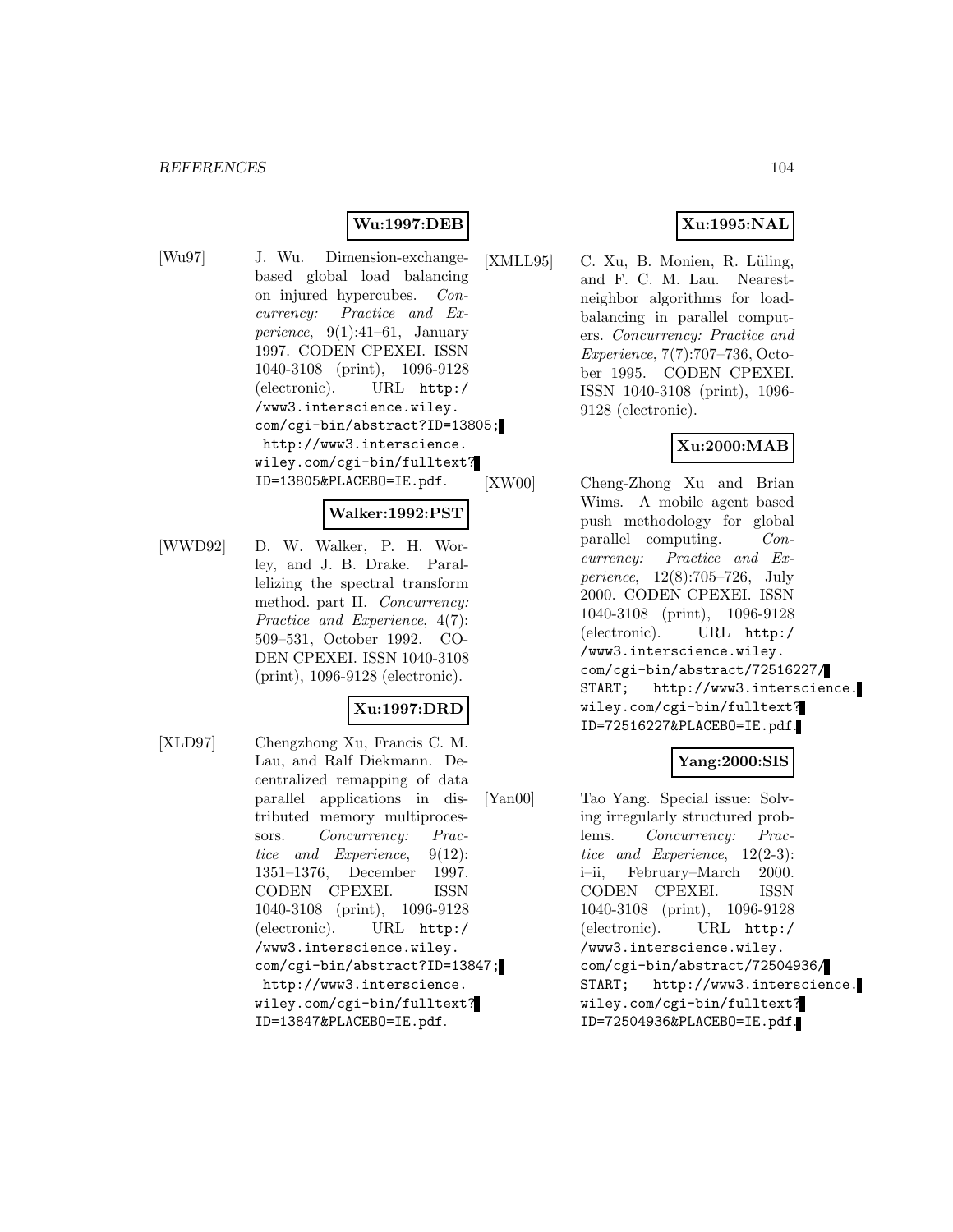## **Yu:1997:JDP**

[YC97] Weimin Yu and Alan Cox. Java/DSM: A platform for heterogeneous computing. Concurrency: Practice and Experience, 9(11):1213-1224, November 1997. CODEN CPEXEI. ISSN 1040-3108 (print), 1096- 9128 (electronic). URL http: //www3.interscience.wiley. com/cgi-bin/abstract?ID=13817; http://www3.interscience. wiley.com/cgi-bin/fulltext? ID=13817&PLACEBO=IE.pdf. Special Issue: Java for computational science and engineering — simulation and modeling II.

#### **Yalamanchilli:1998:CPJ**

[YC98] Narendar Yalamanchilli and William Cohen. Communication performance of Javabased parallel virtual machines. Concurrency: Practice and Experience, 10(11–13): 1189–1196, September 1998. CODEN CPEXEI. ISSN 1040-3108 (print), 1096-9128 (electronic). URL http:/ /www3.interscience.wiley. com/cgi-bin/abstract?ID=10050407; http://www3.interscience. wiley.com/cgi-bin/fulltext? ID=10050407&PLACEBO=IE.pdf. Special Issue: Java for Highperformance Network Computing.

#### **Yang:1995:FTE**

[YQ95] C.-Q. Yang and Y. Qu. Fault tolerance in the execution of remote jobs on idling workstations. Concurrency: Prac-

tice and Experience, 7(1):43– 60, February 1995. CODEN CPEXEI. ISSN 1040-3108 (print), 1096-9128 (electronic).

## **Yelick:1998:THP**

[YSP<sup>+</sup>98] Kathy Yelick, Luigi Semenzato, Geoff Pike, Carleton Miyamoto, Ben Liblit, Arvind Krishnamurthy, Paul Hilfinger, Susan Graham, David Gay, Phil Colella, and Alex Aiken. Titanium: a high-performance Java dialect. Concurrency: Practice and Experience, 10 (11–13):825–836, September 1998. CODEN CPEXEI. ISSN 1040-3108 (print), 1096-9128 (electronic). URL http:/ /www3.interscience.wiley. com/cgi-bin/abstract?ID=10050392; http://www3.interscience. wiley.com/cgi-bin/fulltext? ID=10050392&PLACEBO=IE.pdf. Special Issue: Java for Highperformance Network Computing.

### **Yalamanchili:1995:PME**

[YTPS95] S. Yalamanchili, L. Te Winkel, D. Perschbacher, and B. Shenoy. Partitioning and mapping in embedded multiprocessor architectures in the presence of constraints. Concurrency: Practice and Experience, 7(3):167–189, May 1995. CODEN CPEXEI. ISSN 1040-3108 (print), 1096- 9128 (electronic).

#### **Yutaka:2000:EJV**

[YTY00] Oiwa Yutaka, Kenjiro Taura, and Akinori Yonezawa. Ex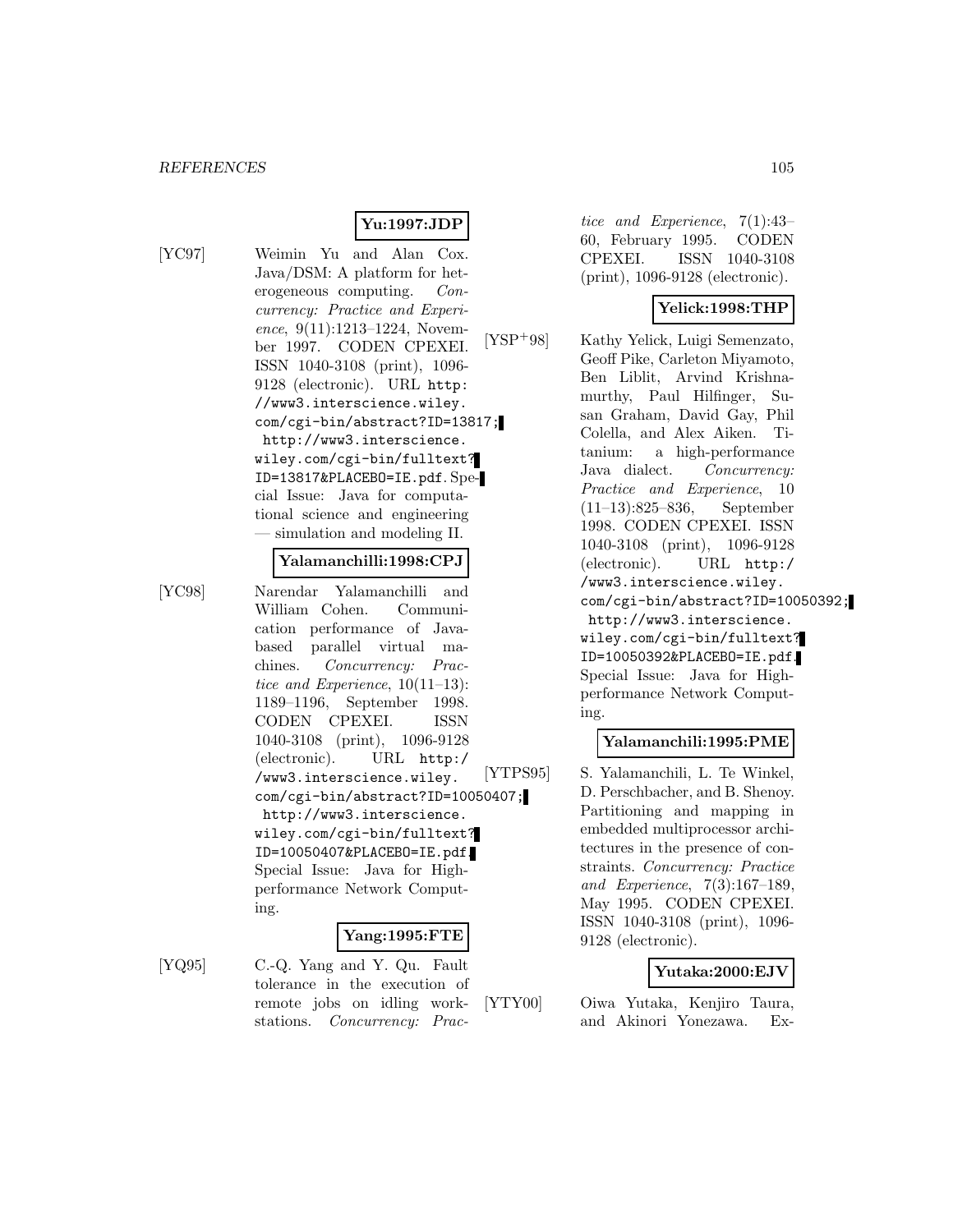tending Java virtual machine with integer-reference conversion. Concurrency: Practice and Experience, 12(6):407–422, May 2000. CODEN CPEXEI. ISSN 1040-3108 (print), 1096- 9128 (electronic). URL http: //www3.interscience.wiley. com/cgi-bin/abstract/72515729/ START; http://www3.interscience. wiley.com/cgi-bin/fulltext? ID=72515729&PLACEBO=IE.pdf.

**Zhou:1998:LST**

[ZG98] Honbo Zhou and Al Geist. LPVM: a step towards multithread PVM. Concurrency: Practice and Experience, 10 (5):407–416, April 25, 1998. CODEN CPEXEI. ISSN 1040-3108 (print), 1096-9128 (electronic). URL http:/ /www3.interscience.wiley. com/cgi-bin/abstract?ID=5385; http://www3.interscience. wiley.com/cgi-bin/fulltext? ID=5385&PLACEBO=IE.pdf.

# **Zoraja:1999:SPD**

[ZHS99] Ivan Zoraja, Hermann Hellwagner, and Vaidy Sunderam. SCIPVM: Parallel distributed computing on SCI workstation clusters. Concurrency: Practice and Experience, 11(3):121–138, March 1999. CODEN CPEXEI. ISSN 1040-3108 (print), 1096- 9128 (electronic). URL http: //www3.interscience.wiley. com/cgi-bin/abstract?ID=61003667.12 http://www3.interscience. wiley.com/cgi-bin/fulltext? ID=61003667&PLACEBO=IE.pdf.

### **Zimmermann:1991:VSM**

[Zim91] P. Zimmermann. Visual simulation by means of a transputer network for a driving simulator. Concurrency: Practice and Experience, 3(4):399–412, August 1991. CODEN CPEXEI. ISSN 1040-3108 (print), 1096- 9128 (electronic).

## **Ziavras:1999:ECC**

[ZK99] Sotirios G. Ziavras and Sanjay Krishnamurthy. Evaluating the communications capabilities of the generalized hypercube interconnection network. Concurrency: Practice and Experience, 11(6):281–300, May 1999. CODEN CPEXEI. ISSN 1040-3108 (print), 1096- 9128 (electronic). URL http: //www3.interscience.wiley. com/cgi-bin/abstract?ID=61004097; http://www3.interscience. wiley.com/cgi-bin/fulltext? ID=61004097&PLACEBO=IE.pdf.

## **Zomaya:1992:TAO**

[ZM92] A. Y. H. Zomaya and A. S. Morris. Transputer arrays for the on-line computation of robot Jacobians. Concurrency: Practice and Experience, 4(5):399– 412, August 1992. CODEN CPEXEI. ISSN 1040-3108 (print), 1096-9128 (electronic).

## **Zomaya:1992:HET**

A. Y. Zomaya. Highly efficient transputer arrays for the computation of robot dynamics. Concurrency: Practice